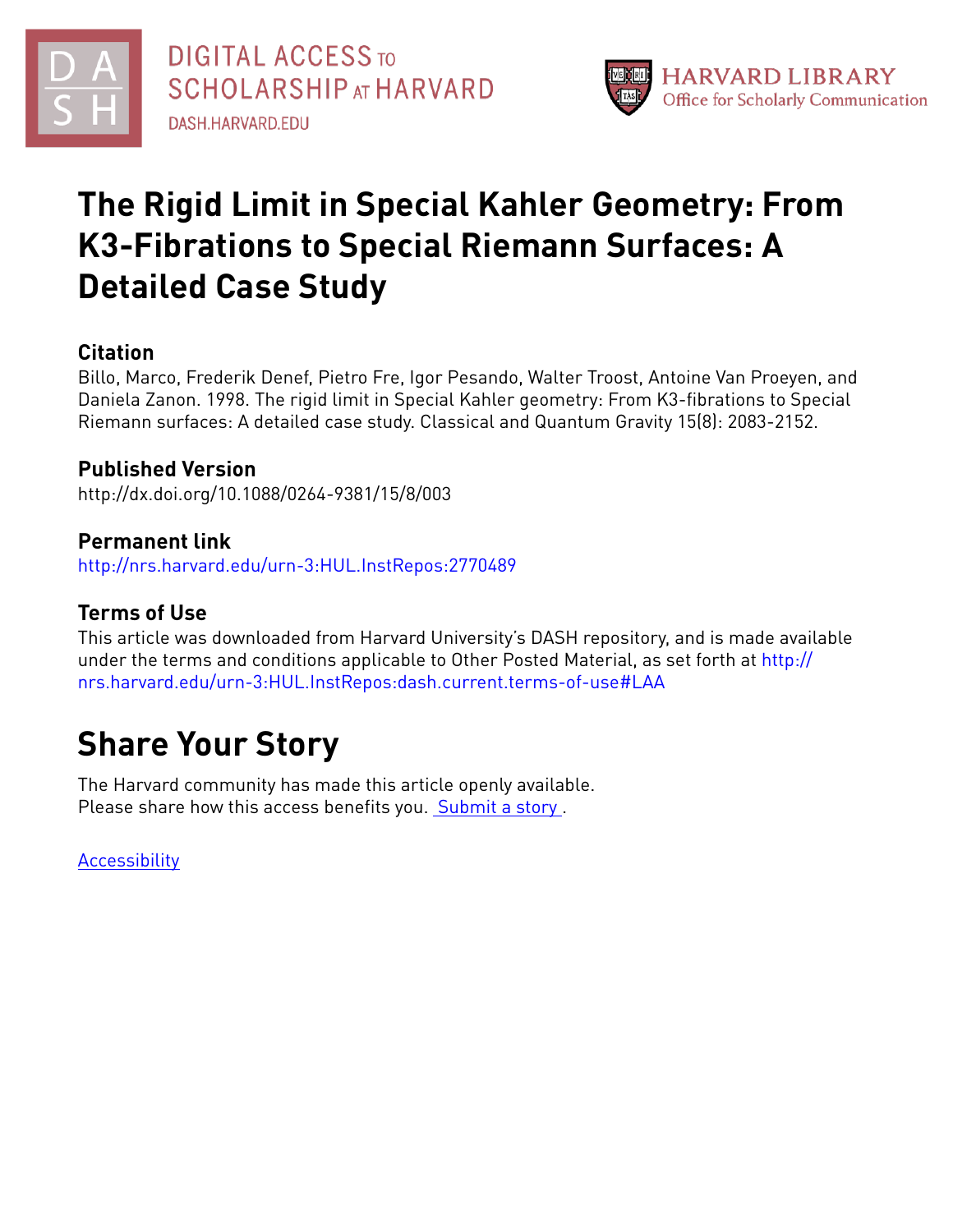### The rigid limit in Special Kähler geometry

*From* K 3*-fibrations to Special Riemann surfaces: a detailed case study.*

Marco Billó<sup>1</sup>, Frederik Denef  $^{1,+},$ 

Pietro Frè<sup>2</sup>, Igor Pesando<sup>2</sup>, Walter Troost<sup>1,\*</sup>,

Antoine Van Proeyen<sup>1,†</sup> and Daniela Zanon<sup>3</sup>

1 Instituut voor theoretische fysica, Katholieke Universiteit Leuven, B-3001 Leuven, Belgium

 $2$  Dipartimento di Fisica Teorica dell' Università, via P. Giuria 1, I-10125 Torino, Italy

<sup>3</sup> Dipartimento di Fisica dell'Università di Milano and INFN, Sezione di Milano, via Celoria 16, I-20133 Milano, Italy.

#### ABSTRACT

The limiting procedure of special Kähler manifolds to their rigid limit is studied for moduli spaces of Calabi–Yau manifolds in the neighbourhood of certain singularities. In two examples we consider all the periods in and around the rigid limit, identifying the non-trivial ones in the limit as periods of a meromorphic form on the relevant Riemann surfaces. We show how the Kähler potential of the special Kähler manifold reduces to that of a rigid special Kähler manifold. We make extensive use of the structure of these Calabi–Yau manifolds as  $K3$ fibrations, which is useful to obtain the periods even before the K3 degenerates to an ALE manifold in the limit. We study various methods to calculate the periods and their properties. The development of these methods is an important step to obtaining exact results from supergravity on Calabi–Yau manifolds.

Work supported by the European Commission TMR programme ERBFMRX-CT96- 0045, in which D.Z. is associated to U. Torino.

<sup>+</sup> Aspirant FWO, Belgium

<sup>∗</sup> Onderzoeksleider FWO, Belgium

<sup>†</sup> Onderzoeksdirecteur FWO, Belgium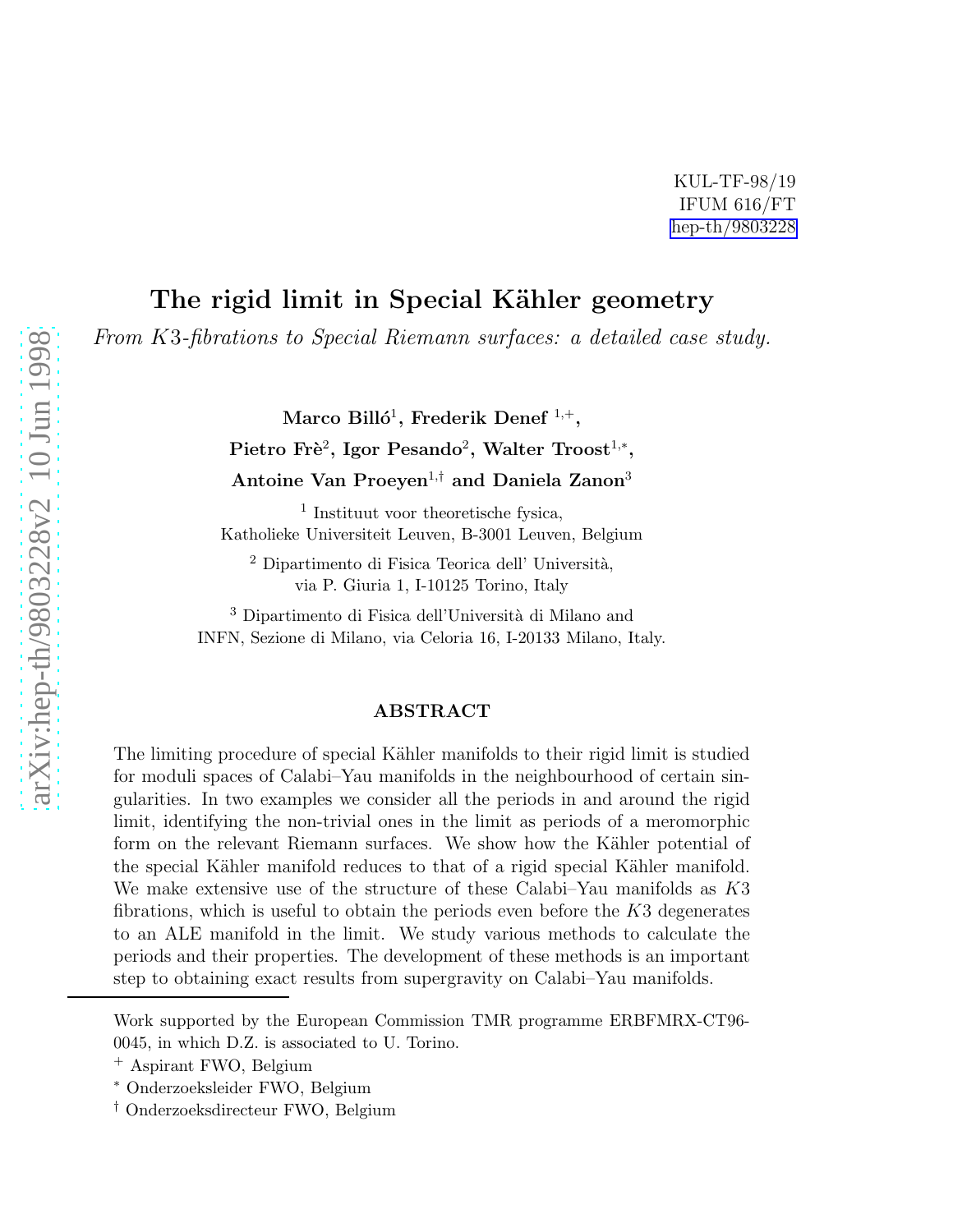### 1 Introduction

String theory has proven to be a quite valuable tool in obtaining exact results for non-trivial supersymmetric quantum field theories. In particular, the relation of type II theories on Calabi–Yau manifolds to  $N = 2$  supersymmetric  $D = 4$  theories has been studied extensively  $[1, 2]$  $[1, 2]$ ,see also  $[3, 4]$  $[3, 4]$  $[3, 4]$  $[3, 4]$  and references therein. In many instances, special Kähler geometry  $[5]$ and its rigid version[[6\]](#page-79-0), and, in particular, the extraction of the rigid limit, play a key role. Special geometry is the geometric structure defined by the two derivative actions of the scalars in vector multiplets of  $N = 2$ ,  $D = 4$  theories. The highly constrained structure of the special geometry makes it possible to find exact analytical expressions for many low-energy effective actions[[7\]](#page-79-0).

There are two types of special Kähler geometry: 'rigid' and 'local'. Local special geometry applies to local supersymmetry, i.e. supergravity and strings, while rigid special geometry applies to rigid supersymmetry, i.e.  $N = 2$  supersymmetric gauge theory in flat spacetime. In spite of the obvious similarities, their precise relation is not completely straightforward. In fact, even in the context of supergravity it is not completely obvious how to decouple gravitons, gravitinos and their graviphoton supersymmetrically. One particular limiting procedure was discussed in[[8\]](#page-79-0). In the present paper we want to identify the essential steps which are involved in this limiting procedure. We want to embed the rigid theory in the supergravity theory. This also implies the calculation of parts of the action which decouple from the field theory degrees of freedom. The detailed explanation of the methods involved can contribute towards the calculation of the next-to-leading terms in the expansion of a phenomenologically important class of supergravity actions, namely those which are obtained from compactifications on K3 fibred Calabi–Yau manifolds.

Type IIB string theory compactified on a Calabi–Yau  $(CY)$  manifold leads to an  $N = 2$ theory in four dimensions. In this case the (local) special geometry of the vector multiplet moduli space is given by the classical geometry of the CY complex structure moduli [\[9](#page-79-0)] (see [\[10](#page-79-0)] for a review), and it is known to receive no quantum corrections. Therefore, by going to a rigid limit of this classical moduli space and identifying the corresponding rigid low-energy quantum theory (usually a field theory) one should obtain an exact solution for the two-derivative low-energy effective action  $[1, 2]$  $[1, 2]$  $[1, 2]$ . The identification of the rigid theory is conceptually the most non-trivial part of this programme, and indeed it was solved only after the discovery of heterotic/type II duality[[11](#page-79-0)] (suggesting non-Abelian gauge theories) and Dbranes as solitonic states[[12\]](#page-79-0) (providing the 'missing' massive gauge vector multiplets). The relevant rigid special geometry often turns out to be naturally associated to the rigid special geometry of a certain class of Riemann surfaces, reproducing and extending the Seiberg– Witten (SW) solution of  $N = 2$  quantum Yang–Mills theory. Furthermore, within this framework many features of quantum field theory have a beautiful geometrical interpretation and this provides quite elegant solutions to problems which would be hard to tackle with ordinary field theory techniques, like for example the existence and stability of BPS states [[2, 3, 4\]](#page-78-0).

By now, a very large class of  $N = 2$ ,  $d = 4$  quantum field theories (and even more exotic theories) can be 'engineered' and solved geometrically in this way. The usual procedure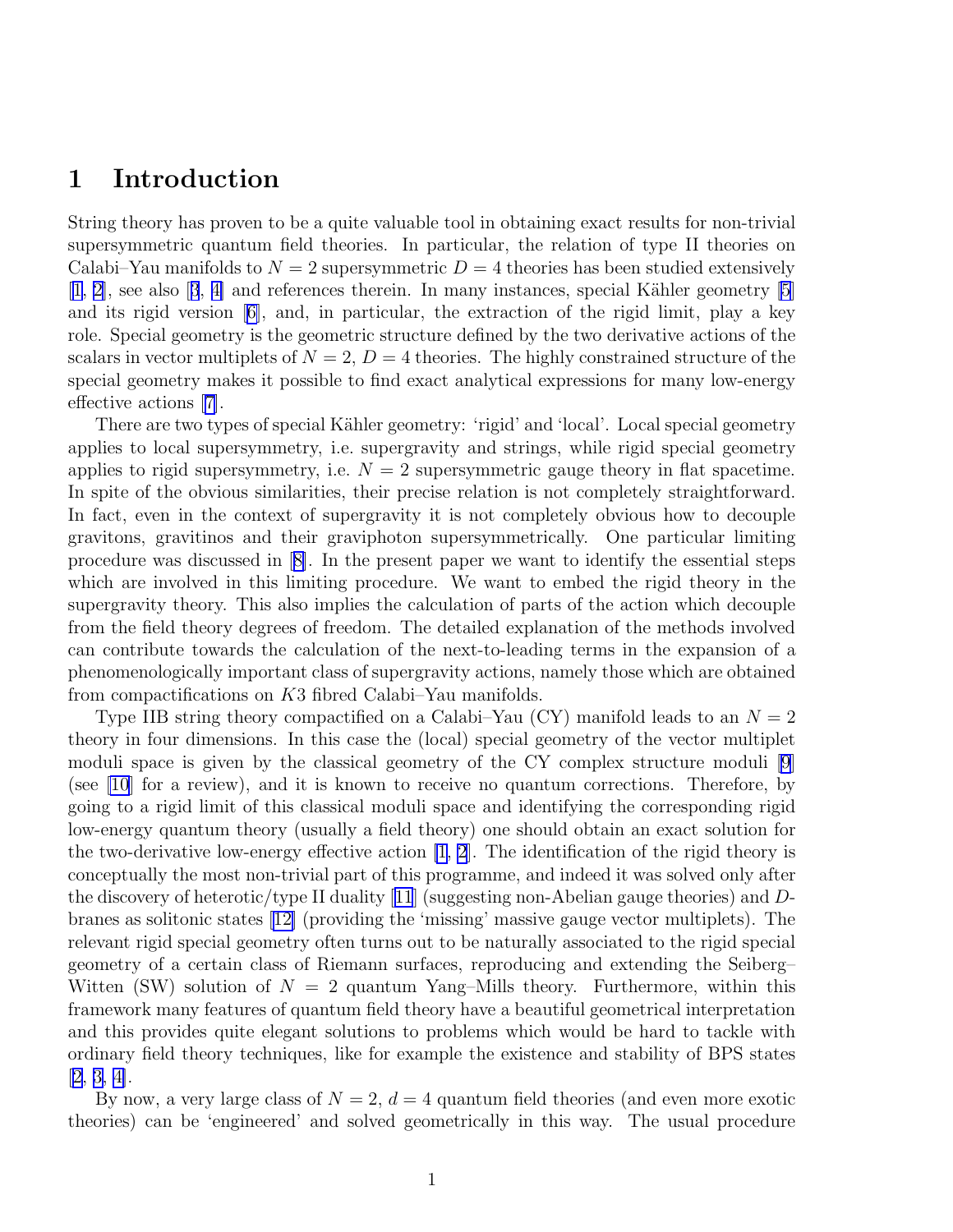[[13, 14\]](#page-79-0) is to find a local IIA model which in the rigid limit produces the field theory to be solved; to map this IIA theory into an equivalent IIB theory using local mirror symmetry and finally to solve this IIB theory exactly (in the low-energy field theory limit) using classical geometry. One argues that the restriction to local models and local mirror symmetry—where 'local' means that one only considers a certain small region of the Calabi–Yau manifold—is allowed roughly because the relevant (light brane) degrees of freedom are all localized well inside that region.

An alternative, but not unrelated, approach consists in making use of M-theory brane configurations in flat space [\[15\]](#page-79-0).

In this paper we study in detail the rigid limit on the type IIB side, without assuming *a priori* that we can restrict ourselves to the local considerations mentioned above. In [\[2](#page-78-0)] it was explained how one finds the periods of a Riemann surface and the associated rigid special Kähler structure of its moduli space by expanding the Calabi–Yau 3-fold around singular points and reducing it to an ALE-fibration. This idea is also instrumental for the present work, and many of the results obtained here were already contained in those papers. However, the limiting theory does not teach us how the rigid limit is approached in supergravity. For this we study in detail the behaviour of the full Kähler potential and its rigid limit. Hence we will keep *all* Calabi–Yau periods (which are the building blocks of local special Kähler geometry), not just those that stay finite in the ALE limit. This may also be useful for a possible continuation of the present work, namely a computation of the next-to-leading terms in the expansion of supergravity.

We will study the rigid limit very explicitly in two examples. The corresponding Calabi– Yau surfaces are K3-fibrations, which is a generic feature of type II Calabi–Yau compactifications dual to heterotic strings [\[16, 17](#page-79-0)]. We obtain exact expressions for all the periods using the K3-fibration structure. Only afterwards will the expansion be made, and the reduction of special Kähler geometry from local to rigid will be demonstrated explicitly. We will see how certain periods decouple from the Kähler potential to lowest order, and how the latter reduces from its general  $Sp(2n + 2)$  structure (where n is the complex dimension of the special Kähler moduli space) to the  $Sp(2r)$  structure (where r is the complex dimension of the rigid special Kähler moduli space, with, in our examples,  $r = n - 1$ ). For one of the examples we consider, we obtain the Seiberg–Witten Riemann surfaces corresponding to the different rigid limits as degenerating branches of a genus-5 Riemann surface, defined for *all* values of the Calabi–Yau moduli. The same genus-5 surface gives rise to a genus-2 surface in the  $SU(3)$  rigid limit and to the genus-1 surfaces for the  $SU(2)$  and  $SU(2) \times SU(2)$  limits.

In section [2](#page-4-0) we present some of the essential ingredients. First we give a definition of special geometry, the one which is most useful for our purpose[[18, 19](#page-79-0)]. Then we review how moduli spaces of Calabi–Yau and Riemann surfaces realize special Kähler geometry, and we point out the difference between rigid and local special geometry. Then we explain how we expect to make the transition between the two, i.e. how to perform the rigid limit.

Section [3](#page-9-0) is devoted to a description of CY surfaces realized as K3 fibrations in weighted projective spaces. We illustrate some aspects of  $K3$  manifolds, in particular, the distinction between cycles in the Picard and in the transcendental lattice[[20](#page-79-0), [21](#page-79-0)]. As the former have trivial periods, the latter are the relevant ones. Then we describe a class of K3 fibrations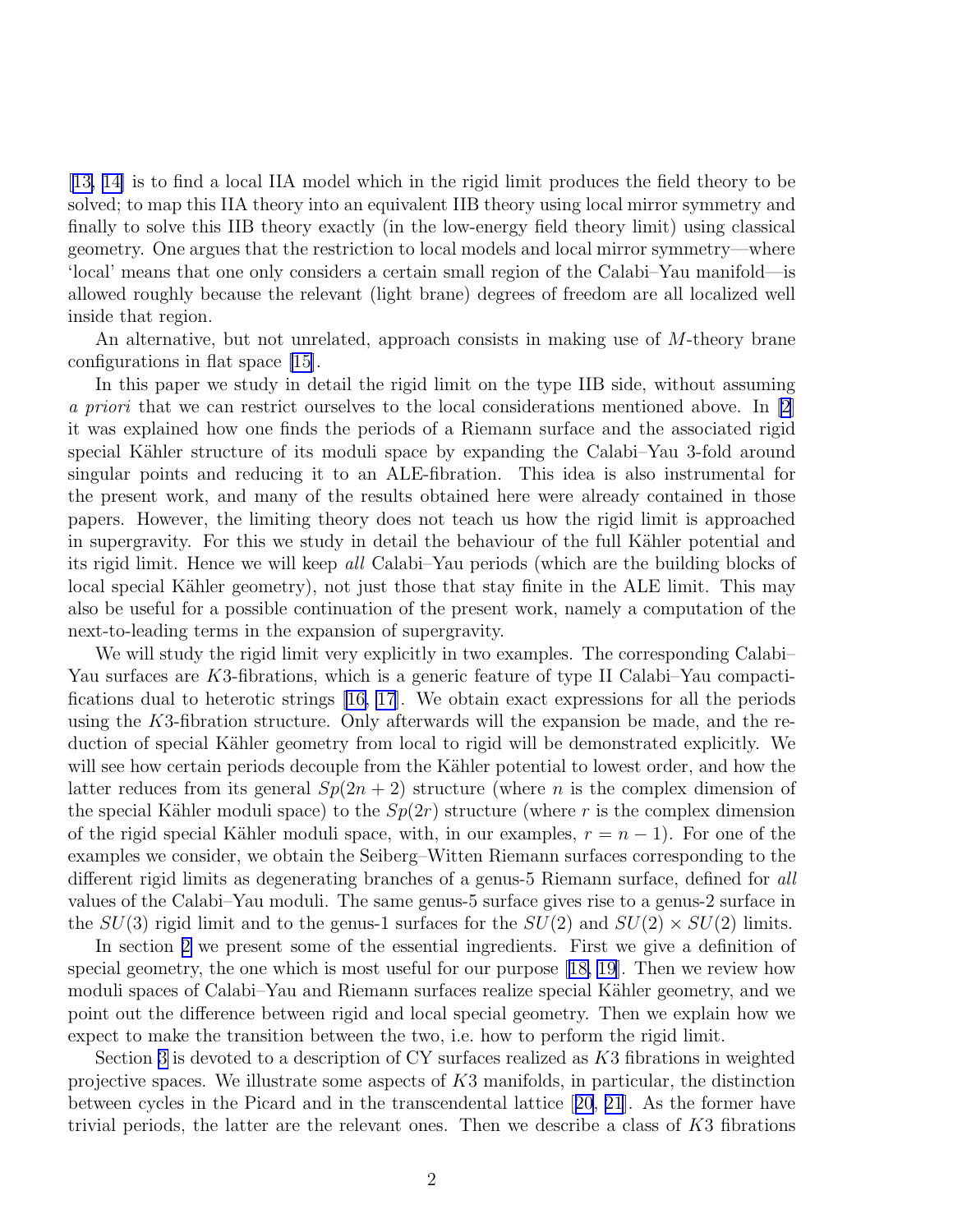<span id="page-4-0"></span>in which our two examples will fit and we explain how the CY periods can be computed by taking advantage of this K3 approach.

In section [4](#page-15-0) we introduce the two examples which we will study in detail. In particular, we analyse the structure of the moduli spaces, using a parametrization which allows us to keep the gauge invariances related to redefinitions of the coordinates on the manifolds unfixed. Then we discuss the singularity structures and recall how one can expand the manifolds around these singularities in such a way that they reduce locally to fibrations of ALE spaces.

In section [5](#page-25-0) we present a detailed study of the first example. We construct cycles and periods on the CY manifold in terms of the corresponding ones on the K3 fibre. The aim is to obtain the periods in a basis with known intersection matrix, which is necessary to calculate the Kähler potential. Although not strictly necessary for our discussion, we derive exact expressions of the periods since these quantities would be useful if we were to consider an expansion of the full supergravity action in the vicinity of its rigid limit. In order to obtain closed expressions of the periods in an integral basis we have found it convenient to combine two approaches: the use of the Picard–Fuchs differential equations [\[22\]](#page-79-0) and the explicit integration over one particular cycle in a certain region of moduli space. Analytic continuation then leads to the construction of all the other periods.

In section [6](#page-33-0) the analysis is extended to the second example. Since in this case the CY manifold can be viewed as a double fibration, first a  $K3$  and then a torus fibration, the CY periods are constructed taking advantage of this feature. We obtain exact expressions for the periods and determine monodromy matrices and the intersection matrix.

Finally, in section [7](#page-44-0) the limiting procedure is applied and the rigid limit is described. We show that the Kähler potential of (local) special geometry indeed reduces to that of rigid special geometry. We show how the scheme, set out in section 2, emerges from the limiting behaviour of the CY periods. We finally compare the result in the limit with the periods of the Seiberg–Witten Riemann surfaces.

Section [8](#page-58-0) contains a summary of the results obtained in our work and some conclusive remarks. We also make some connections to the M theory 2/5-brane picture, albeit only at the formal level.

In the appendices we have collected some additional material. Appendix [A](#page-60-0) presents the structure of the duality and monodromy groups from the point of view of general grouptheoretical considerations. Appendix [B](#page-68-0) contains instead the relevant calculations for obtaining the Picard–Fuchs equations and their solutions in the two examples considered in the main text. These are derived using a method inspired by toric geometry, which amounts in practice to simple manipulations of Griffith's representation of the periods. Finally, appendix [C](#page-73-0) gives an alternative way to define cycles in the first example, which makes contact with[[23](#page-79-0)], and allows us to obtain a compact expression of the intersection matrix.

### 2 Ingredients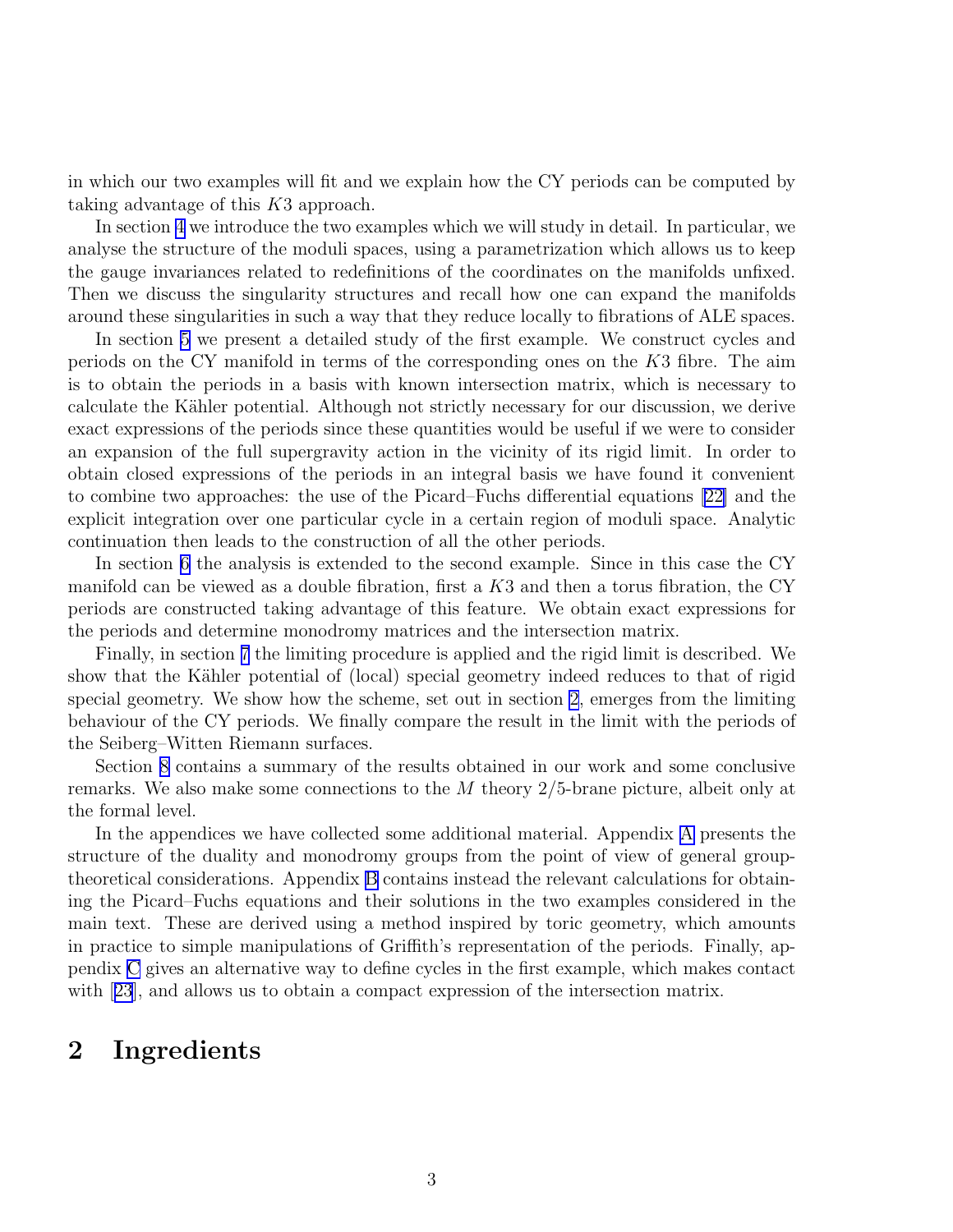#### <span id="page-5-0"></span>2.1 Special geometry

The first construction of general couplings of vector multiplets to  $N = 2$  supergravity [\[5](#page-79-0)] used conformal tensor calculus. The geometry of the scalars, 'special Kähler geometry', was described in terms of 'special coordinates'. The construction started from a 'prepotential' which corresponds to the function of the vector superfields which is the superspace density. It was realized in [\[24\]](#page-80-0) that coordinate-independent formulations would be more useful. Meanwhile it was recognized that a special Kähler geometry occurs in the moduli space of Calabi–Yau (CY) manifolds, and in [\[25](#page-80-0)] an attempt was made to give definitions of the special geometry which are more useful from that point of view. Crucial in these formulations is the symplectic group,  $Sp(2(n+1))$  for the coupling of n physical vector multiplets, which is the group of dualities of the vectors. This structure was already apparent in the conformal tensor calculus in which vector multiplets realize this  $Sp(2(n + 1))$  group. For defining the special geometry, the symplectic structure is a more natural starting point than the prepotential. This point of view is supported by the observation that some actions cannot be obtained directly from a prepotential [\[26](#page-80-0)] (in that case they are dual to an action obtained from a prepotential[[19\]](#page-79-0)). In the conformal tensor calculus these theories can be obtained from defining the symplectic vector of superconformal multiplets [\[27](#page-80-0)], rather than from a superconformal invariant action. Finally, the symplectic definition which we will describe below is also most useful for the application in moduli spaces.

First we summarize the relevant geometric concepts, both for the rigid<sup>1</sup> and for the local case. We consider symplectic vectors  $V(u)$  (rigid), respectively  $v(z)$  (local) which are holomorphic functions of r, (respectively n) complex scalars  $\{u^{i}\}\$  (respectively  $\{z^{\alpha}\}\$ ). These are 2r-vectors for the rigid case (in correspondence with the electric and magnetic field strengths), and  $2(n + 1)$ -vectors in the local case (because in that case there is also the graviphoton). A symplectic inner product is defined as

$$
\langle V, W \rangle = V^T Q^{-1} W ; \qquad \langle v, w \rangle = v^T q^{-1} w , \qquad (2.1)
$$

where  $Q$  (and  $q$ ) is a real, invertible, antisymmetric matrix (we wrote  $Q^{-1}$  in (2.1) in view of the meaning which Q will get in the moduli space realizations). Canonically,  $Q$  (or q) is

$$
Q = \begin{pmatrix} 0 & \mathbf{1} \\ -\mathbf{1} & 0 \end{pmatrix} , \tag{2.2}
$$

but we will use also other symplectic metrics.

The Kähler potential is, for the rigid and local manifold, respectively,

$$
K(u, \bar{u}) = i \langle V(u), \bar{V}(\bar{u}) \rangle ; \qquad \mathcal{K}(z, \bar{z}) = -\log(-i \langle v(z), \bar{v}(\bar{z}) \rangle) . \qquad (2.3)
$$

In the rigid case there is a rigid invariance  $V \to e^{i\theta} V$ , but in the local case there is a symmetry with a holomorphic dependence:  $v(z) \rightarrow e^{f(z)}v(z)$ . This gives a Kähler transformation  $\mathcal{K}(z,\bar{z}) \to \mathcal{K}(z,\bar{z}) - f(z) - \bar{f}(\bar{z})$ . Because of this local symmetry we have to introduce covariant derivatives

$$
\mathcal{D}_{\bar{\alpha}}v = \partial_{\bar{\alpha}}v = 0 \; ; \qquad \mathcal{D}_{\alpha}v = \partial_{\alpha}v + (\partial_{\alpha}\mathcal{K})v \; . \tag{2.4}
$$

<sup>&</sup>lt;sup>1</sup>Rigid special geometry was first found in  $[6]$ .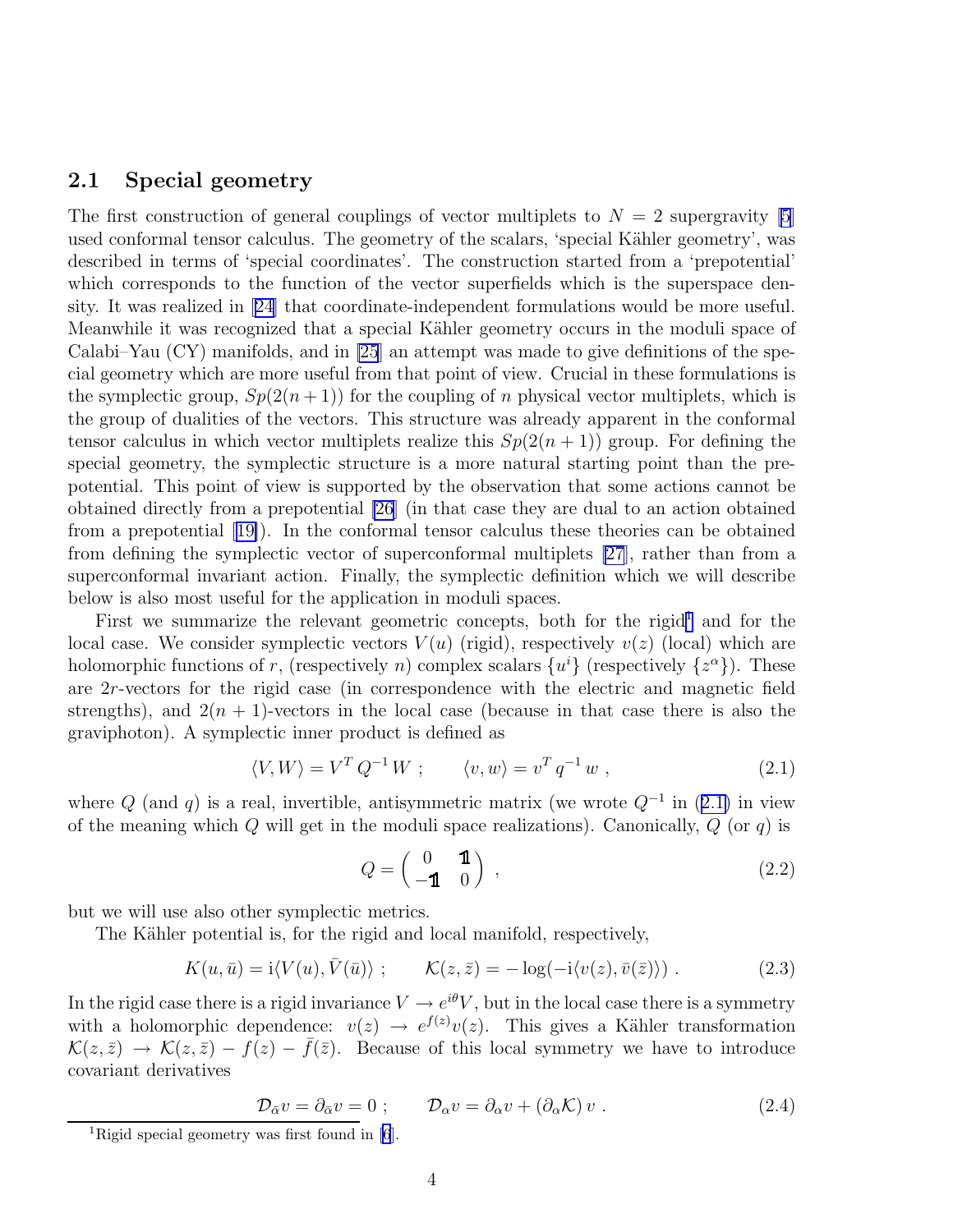<span id="page-6-0"></span>There also exists a more symmetrical formulation, using as symplectic sections  $e^{K/2}v$ , but we will restrict here to one formulation. In both cases we still need one more constraint (leading to the 'almost always' existence of a prepotential), which is for rigid (respectively local) supersymmetry:

$$
\langle \partial_i V, \partial_j V \rangle = 0 \; ; \qquad \langle \mathcal{D}_{\alpha} v, \mathcal{D}_{\beta} v \rangle = 0 \; . \tag{2.5}
$$

There are further global requirements, such as that in overlaps of regions the symplectic vectors should be related by  $\text{ISp}(2r,\mathbb{R})$ , respectively  $\text{Sp}(2(n+1),\mathbb{R})\times\mathbb{C}$  transformations, and the Hodge–Kähler nature of the local manifold, but for an exact formulation we refer to  $[18, 19]$  $[18, 19]$ .

#### 2.2 Special Kähler geometry in moduli spaces

Although the concept of special Kähler geometry includes cases that are not necessarily related to moduli spaces of surfaces, and although the rigid limit can also be addressed for these cases, in the present paper we focus on such moduli spaces.

Hence, we recall how special geometry (of both kinds) is realized in the moduli spaces of certain complex manifolds. We consider first a CY manifold. It has  $n = h^{21}$  complex structure moduli to be identified with the complex scalars  $z^{\alpha}$ . The  $h^{11}$  Kähler moduli do not play any role in this paper: in  $N = 2$  supergravity they are associated with the scalars in hypermultiplets, which we do not consider here.

There are  $2(n + 1)$  cohomologically different 3-cycles  $c<sub>A</sub>$ , and their intersection matrix will be identified with the symplectic metric  $q_{\Lambda\Sigma} = c_{\Lambda} \cap c_{\Sigma}$ . Canonically these are the A and Bcycles with intersection matrix  $(2.2)$  $(2.2)$ . One identifies v with the 'period' vector formed by integration of the  $(3,0)$  form over the  $2(n+1)$  three-cycles:

$$
v_{\Lambda} = \int_{c_{\Lambda}} \Omega^{(3,0)} \ ; \qquad \mathcal{D}_{\alpha} v_{\Lambda} = \int_{c_{\Lambda}} \Omega^{(2,1)}_{(\alpha)} \ . \tag{2.6}
$$

With a  $(3,0)$  form which is holomorphic in the moduli space, we satisfy all requirements for *local* special geometry automatically [\[28\]](#page-80-0), e.g.

$$
\langle \mathcal{D}_{\alpha} v, \mathcal{D}_{\beta} v \rangle = \int_{c_{\Lambda}} \Omega_{(\alpha)}^{(2,1)} \cdot q^{\Lambda \Sigma} \cdot \int_{c_{\Sigma}} \Omega_{(\beta)}^{(2,1)} = - \int_{CY} \Omega_{(\alpha)}^{(2,1)} \wedge \Omega_{(\beta)}^{(2,1)} = 0 \tag{2.7}
$$

*Rigid* special Kähler geometry is realized in moduli spaces of Riemann surfaces (RS). A RS of genus g has g holomorphic  $(1, 0)$  forms. Now, in general, we need a family of Riemann surfaces with r complex moduli  $u^i$ , such that one can isolate r  $(1,0)$ -forms which are the derivatives of a meromorphic 1-form  $\lambda$  up to a total derivative:

$$
\gamma_i = \partial_i \lambda + d\eta_i \; ; \qquad \alpha = 1, \dots, r \le g \; . \tag{2.8}
$$

Then one should also identify  $2r$  1-cycles  $c_A$  forming a complete basis for the cycles over which the integrals of  $\lambda$  are non-zero. We identify the symplectic vector of rigid special geometry as

$$
V_A = \int_{c_A} \lambda \tag{2.9}
$$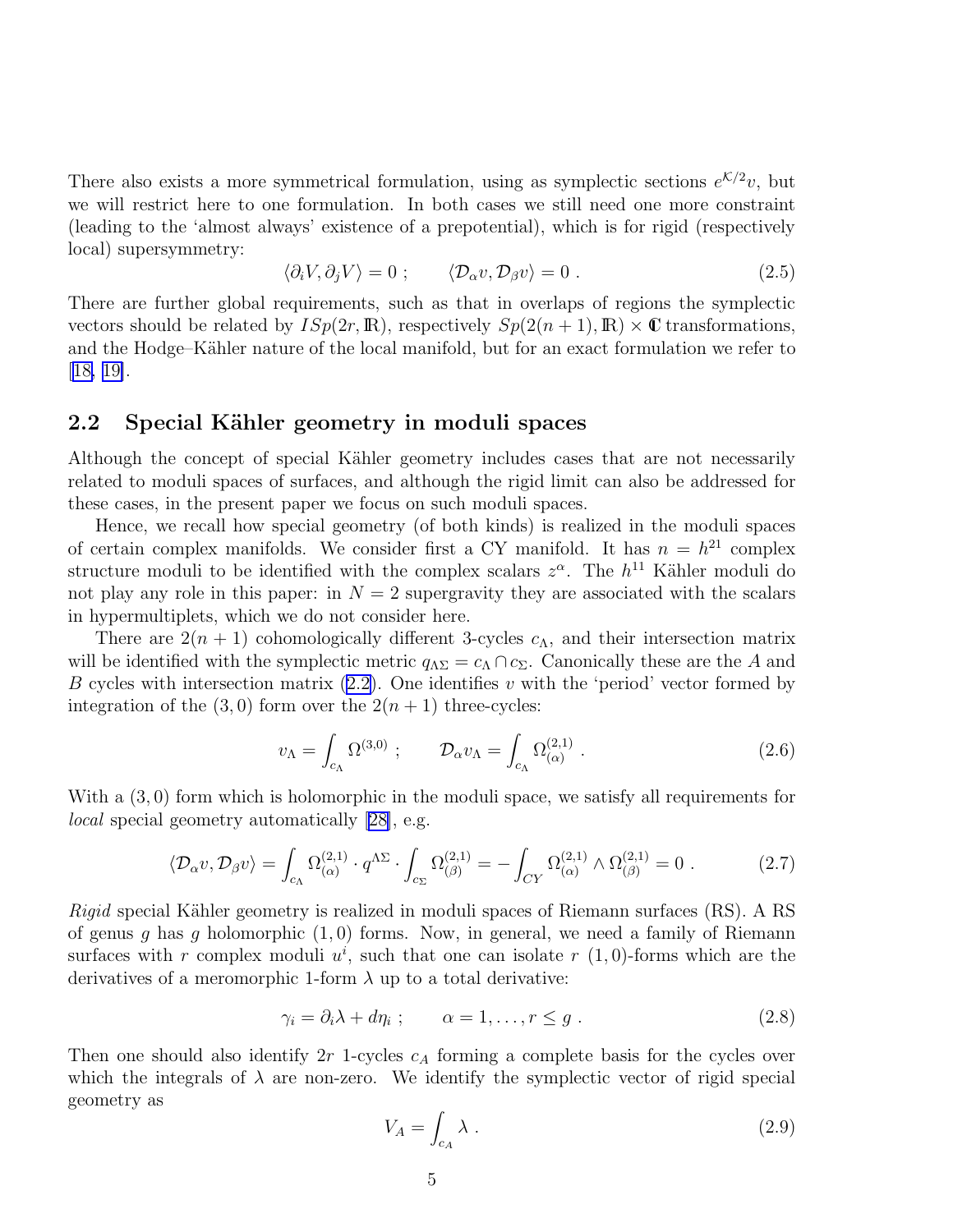<span id="page-7-0"></span>As follows from the above explanation, this construction of rigid special geometry is much less straightforward than the construction of local special geometry in the CY moduli space, since except for genus 1 it is not clear *a priori* how to find the subspace of moduli space that has the required special property.

#### 2.3 The rigid limit

Let us start from a manifold with local special geometry. We expect, in some limit, to find the structure of *rigid* special geometry; we will call this the *rigid limit*. We will investigate the rigid limit at the level of the Kähler potential. One may think of the construction as in section [2.2,](#page-6-0) but the treatment here is more general. The scalar fields  $\{z^{\alpha}\},$  with  $\alpha = 1, \ldots, n$ , are moduli of this manifold, and we consider a region in moduli space where they are expanded in terms of a small expansion parameter  $\epsilon$ . This expansion is made keeping some (functions of the) moduli  $\{u^i\}$  with  $i = 1, \ldots, r$  fixed:

$$
z^{\alpha} = z^{\alpha}(\epsilon, u^{i}). \tag{2.10}
$$

An example of such a procedure was given in section 10 of [\[8](#page-79-0)] in which case  $r = n$ , while in the examples which we will consider below  $r = n - 1$ , and (2.10) can be considered as a local coordinate change from  $z^{\alpha}$  to  $\{\epsilon, u^{i}\}$ . We now imagine that the period vector (or more generally the symplectic vector) is the sum of pieces with different  $\epsilon$  dependence, of the form

$$
v = v_0(\epsilon) + \epsilon^a v_1(u) + v_2(\epsilon, u) . \tag{2.11}
$$

The dominant piece in the  $\epsilon \to 0$  limit is imagined to be  $v_0$ , a piece independent of the surviving moduli.  $v_1$  is a vector such that the derivatives with respect to the moduli form a matrix of rank r. The pieces  $v_1$  and  $v_2$  are assumed to contribute to the local Kähler potential  $K$  of  $(2.3)$  in a progressively less dominant manner as follows:

$$
\langle v, \bar{v} \rangle = i M^2(\epsilon) + |\epsilon|^{2a} \langle v_1(u), \bar{v}_1(\bar{u}) \rangle + R(\epsilon, u, \bar{u}) , \qquad (2.12)
$$

where

$$
iM^{2}(\epsilon) = \langle v_{0}(\epsilon), \bar{v}_{0}(\epsilon) \rangle , \qquad (2.13)
$$

$$
\frac{|\epsilon|^{2a}}{M^2} \xrightarrow{\epsilon \to 0} 0; \qquad \frac{R}{|\epsilon|^{2a}} \xrightarrow{\epsilon \to 0} 0.
$$
 (2.14)

and a is some real number (which could be normalized to 1 by choosing  $\epsilon$  appropriately). For this one needs that Im  $\langle v_0(\epsilon), \bar{v}_1(\epsilon) \rangle = o(|\epsilon|^{2a})$ , and similar conditions for  $v_2$ . If this structure is realized, the local Kähler potential  $K$  of  $(2.3)$  can be written as

$$
\mathcal{K} = -\log(M^2) + i \frac{|\epsilon|^{2a}}{M^2} \langle v_1(u), \bar{v}_1(\bar{u}) \rangle + \ldots = -\log(M^2) + \frac{|\epsilon|^{2a}}{M^2} K(v_1(u), \bar{v}_1(\bar{u})) + \ldots \quad (2.15)
$$

This indicates that the local Kähler potential thus reduces to the Kähler potential for a rigid special geometry up to an additive constant and an overall multiplicative renormalization, seealso ([2.3\)](#page-5-0) with the identification of  $V(z)$  with  $v_1(u)$ .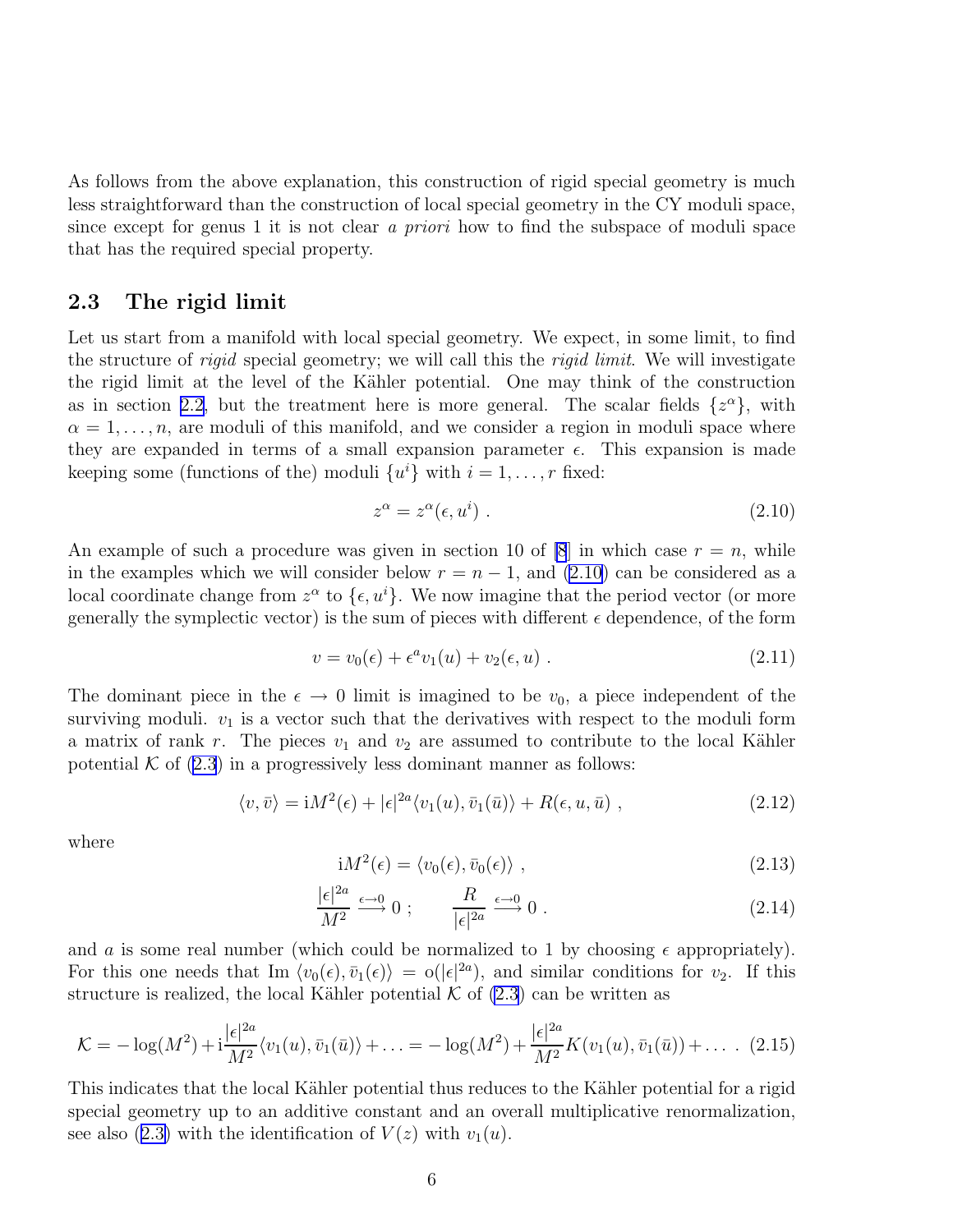To confirm this interpretation, we also have to consider the covariant derivative in([2.4\)](#page-5-0). The expansion([2.11](#page-7-0)) implies for the derivatives with respect to the surviving moduli

$$
D_u v = \epsilon^a \partial_u v_1 + \dots \,, \tag{2.16}
$$

where the dots indicate subleading terms that can be neglected in the limit. This implies that the first expression of([2.5\)](#page-6-0) is implied by the second, in this limit. The constraints of local special Kähler thus reduce to those of rigid special Kähler geometry.

Relating  $\epsilon$  to the inverse Planck mass, in this way one should obtain the limit of the theory when gravitational interactions are switched off. One of our tasks is therefore to show how to obtain the structure anticipated in [\(2.11](#page-7-0)) and [\(2.12](#page-7-0)). In[[8\]](#page-79-0) it was proposed that  $v_0$  is a constant vector, orthogonal to  $v_1(z^{\alpha})$  (of rank 2n), and  $v_2$  is of order  $\epsilon^{3a}$ . The various objects appearing in rigid and local special geometry were then related.  $\epsilon$  is in our case one of the fields of the supergravity model which is fixed in the rigid theory. We will have to demonstrate that the structure required for [\(2.12](#page-7-0)), like the approximate orthogonality of  $v_0$  and  $v_1$ , really holds.

Inprevious work [[2](#page-78-0)], the  $\epsilon \to 0$  limit was taken by considering not the full CY space, but only its structure around the specific singularity in moduli space. The CY surfaces treated there are K3 fibrations, and in the rigid limit they degenerate into fibrations of an asymptotically locally Euclidean (ALE) space, with a corresponding set of forms and cycles. One expects that in the rigid limit only the periods corresponding to these forms and cycles are relevant. The particular ALE space then determines the Seiberg–Witten auxiliary surface for the corresponding Yang–Mills theory. We will not make use of this degeneration, but rather work on the full CY space. Nevertheless, inspired by [\[2](#page-78-0)], we will also consider CY manifolds that are K3 fibrations. Therefore in section [3.1](#page-9-0) we discuss some common properties of the particular CY and K3 surfaces we need in the following.

#### 2.4 Monodromies and the Picard–Lefshetz formula

In the course of the programme sketched above, we will often use monodromy matrices. Let us state explicitly our convention about monodromy and intersection matrices.

Consider a set of functions  $U_i(\mu)$  (e.g. a basis of solutions to a differential equation, to fix the ideas), with a cut running from  $\mu = 0$ . Consider the analytic continuation of  $U_i(\mu)$ , following  $\mu \to e^{i\phi}\mu$  from  $\phi = 0$  to  $\phi = 2\pi$ , with  $|\mu|$  small (which we will indicate by  $\mu \to e^{2\pi i}\mu$ ). After crossing the cut, these continuations,  $U_i'$ , will be re-expressed in the  $U_i$ are still solutions of the same differential equations, and can be expressed in the  $U_i$  basis by  $U'_{i} = M_{i}^{j} U_{j}$ ;  $M_{i}^{j}$  is the monodromy matrix around  $\mu = 0$ . We remark that the monodromy is thus connected to the crossing of the cut. If more than one cut runs from  $\mu = 0$ , the monodromy matrix can depend on the base point, i.e. the value of  $\mu$  where we start. This dependence is in practice only on the order in which different cuts to the singular points are crossed during the loop.

If we cross two cuts, the first one related to the monodromy matrix  $M$ , and the second one to  $N$ , then the combined monodromy is ordered as  $M N$ , because the monodromies are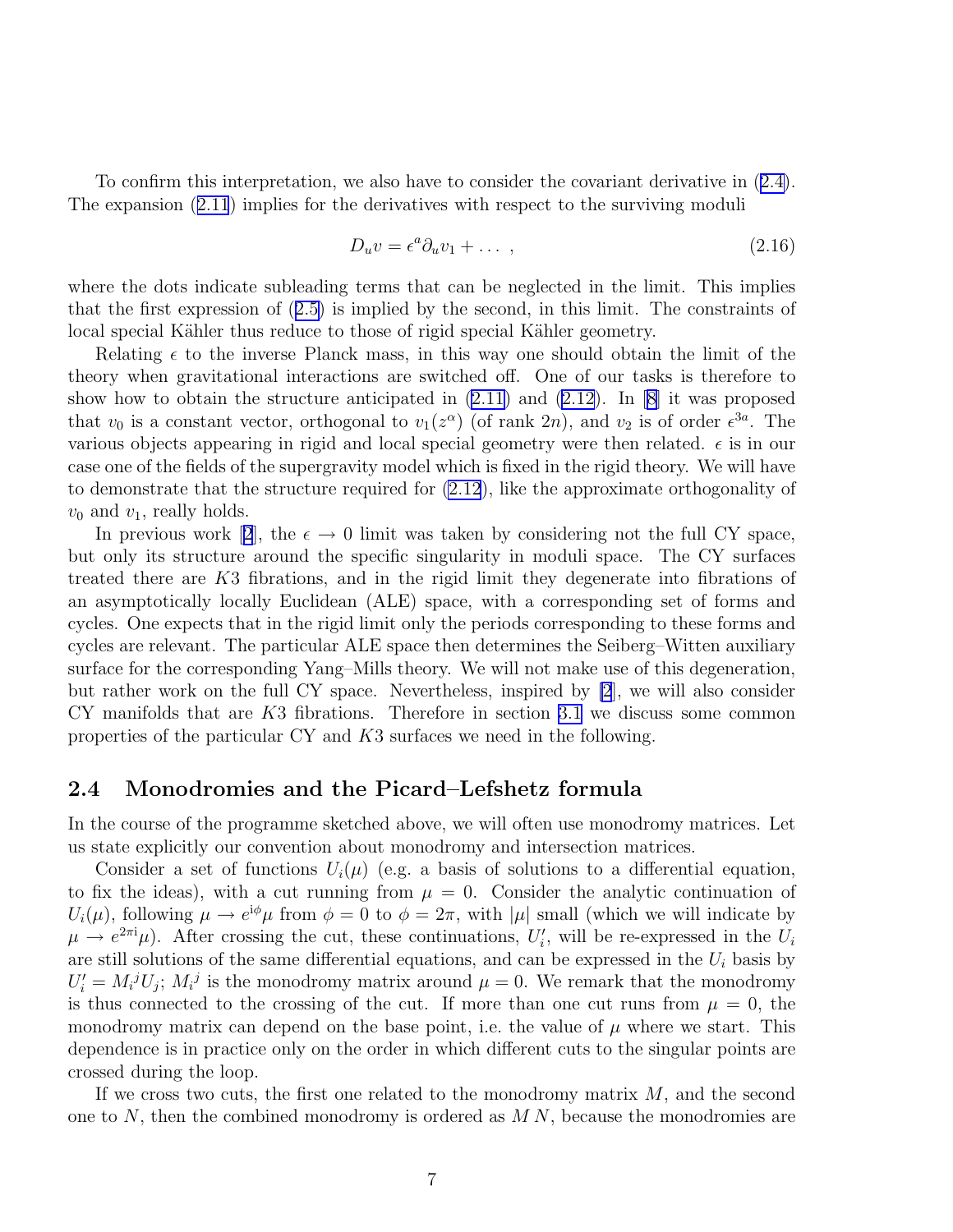<span id="page-9-0"></span>always defined with respect to the original basis  $U_i$ . With these conventions we have for I an intersection matrix, M a monodromy matrix, and  $U' = SU$  a change of basis:

$$
M \, I \, M^T = I \; ; \qquad I' = S \, I \, S^T \; ; \qquad M' = S \, M \, S^{-1} \tag{2.17}
$$

for the new intersection and monodromy matrices  $I'$  and  $M'$ .

A useful ingredient is the Picard–Lefshetz formula. This says that for a cycle C going around a singularity where  $\nu$  is the vanishing cycle

$$
C \to C - s^N (-1)^{N(N+1)/2} \left( \nu \cdot C \right) \nu , \qquad (2.18)
$$

where N is the complex dimension of the manifold,  $s = \pm 1$ , the conventional intersection number  $X \cdot Y$  of the real axis X and the imaginary axis Y in the complex plane. We used  $s = +1$ . Further, the dot product means the intersection number. Note that for K3, as for any manifold with  $N = 2 \text{ mod } 4$ , this implies  $\nu \cdot \nu = -2$ . For CY and K3 we can thus use

$$
C \to C + (C \cdot \nu) \nu \tag{2.19}
$$

### 3 K3 fibrations, singularities and periods

#### 3.1 Description of the CY and K3 in weighted projective spaces

The complex manifolds we shall be concerned with in this paper are all described as hypersurfaces in a *weighted projective ambient space*; they correspond to loci of a complex *polynomial equation*  $W(x) = 0$  with  $(x_1, \ldots, x_{N+2}) \sim (\lambda^{w_1} x_1 \ldots \lambda^{w_{N+2}} x_{N+2})$ , i.e. with  $x \in \mathbb{P}^{w_1, \ldots, w_{N+2}}$ , and with  $W(\lambda x) = \lambda^d W(x)$ , if they are N dimensional. The first Chern class of such a manifold vanishes provided the sum of the weights equals the homogeneity degree of  $W$ , i.e. if  $\sum w_i = d$ ; if this is the case, the hypersurface is named a CY manifold if three dimensional, it is K3 if two dimensional and the torus if one dimensional.

We adopt the standard notation to denote such manifolds: for example,  $X_{24}[1, 1, 2, 8, 12]$ is a CY space defined by  $W(x) = 0$  with  $x \in \mathbb{P}^{1,1,2,8,12}$  and  $W(\lambda x) = \lambda^{24} W(x)$ .

A general quasi-homogeneous polynomial W in weighted projected space is specified by many coefficients, 335 in the example above. Coordinate transformations in the ambient weighted projective space, however, induce 'gauge transformations' of these coefficients, numbering 92 in the present case. Fixing the gauge reduces the number of true parameters, to 243 in the example.

We will consider surfaces for which a discrete group of additional *global identifications* is imposed on the ambient space. This group we will call  $G$  for CY and  $G'$  for  $K3$ . For instance, for  $X^*_{24}[1,1,2,8,12]$ , which is one of those we will treat extensively, we impose, with respect to its unasterisked version<sup>2</sup>, additional identifications

$$
x_j \simeq \exp(n_j \frac{2\pi i}{24}) x_j ,
$$
  
\n
$$
(n_1, n_2, n_3, n_4, n_5) = m_1(1, -1, 0, 0, 0) + m_2(-1, -1, 2, 0, 0) ,
$$
\n(3.1)

<sup>&</sup>lt;sup>2</sup>The \* in the notation in facts indicates the mirror manifold, for which a particular set of global identifications is necessary, as we will do in our examples.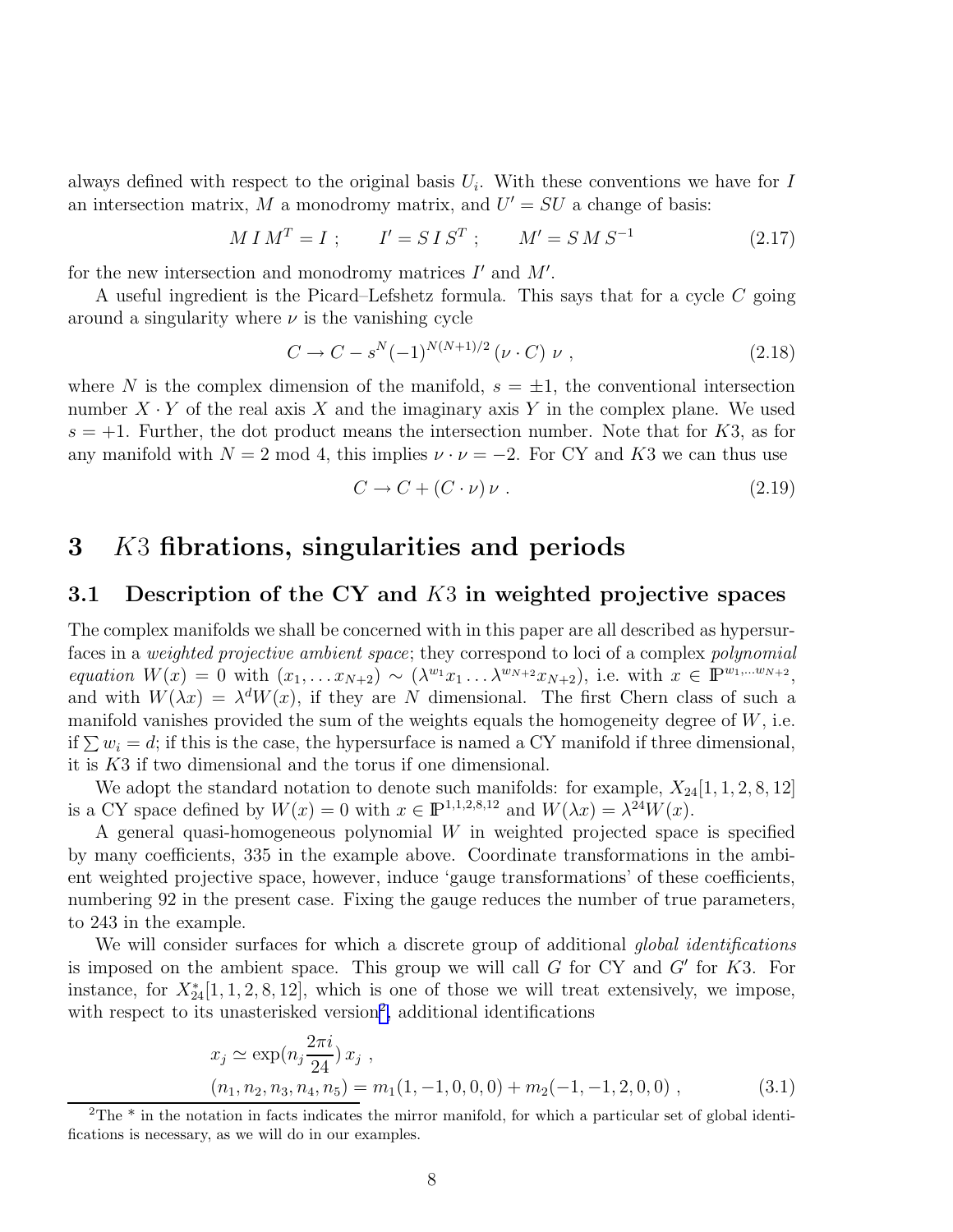<span id="page-10-0"></span>where $m_i \in \mathbb{Z}$  mod 24. Using a shorthand notation, the group G in ([3.1\)](#page-9-0) is generated by the rescalings  $(1, -1, 0, 0, 0)_{24}$  and  $(-1, -1, 2, 0, 0)_{24}$ . Notice that these rescalings are defined mod  $(1, 1, 2, 8, 12)_{24}$  because of the projective identifications. The defining polynomial W is then restricted to a sum of those monomials that are invariant under these identifications. In this way the number of parameters is reduced to 11 and the number of gauge invariances to 8. We thus remain with three true complex structure moduli. The manifold turns out to be the dual of the one without the identifications, and we have  $h^{21} = 3$  and  $h^{11} = 243$ .

For some purposes it is useful to keep (at least some of) the gauge invariances, rather then fixing them, as we will see.

The relevant forms both for local as for rigid special geometry can be represented using the Griffiths residue theorem[[29](#page-80-0), [30\]](#page-80-0). We will use this representation for the holomorphic forms  $\Omega^{(N,0)}$ , with  $N = 3$  for the CY (3,0) form and  $N = 2$  for the (2,0) form in K3. In that case the theorem states that

$$
\Omega^{(N,0)} = \frac{|G|}{(2\pi i)^{N+1}} \int \frac{\omega}{W} , \qquad (3.2)
$$

where  $|G|$  is the number of elements in the group G (or G' for the K3). the normalization is chosen for later convenience and the integral is over a 1-cycle that encircles the surface  $W = 0$  in the ambient space  $\mathbb{P}^{w_1,...w_{N+2}}$ , of which  $\omega$  is the volume form [\[31\]](#page-80-0):

$$
\omega = w_1 x^1 dx^2 \dots dx^{N+2} - w_2 x^2 dx^1 \dots dx^{N+2} + \dots + (-)^{N+1} w_{N+2} x^{N+2} dx^1 \dots dx^{N+1} .
$$
 (3.3)

The relevant periods are obtained by performing integrals of these forms over integral 3-cycles on the CY surface.

The expression (3.2) makes it clear that periods of  $\Omega^{(N,0)}$  over N-cycles depend holomorphically on the moduli (not on their complex conjugates) appearing in the polynomial W. This remains true if the normalization of  $\Omega^{(N,0)}$  is redefined by any holomorphic function of the moduli. This freedom leads in the local Kähler potential to a Kähler transformation. To obtain the expansion of the periods into the form of [\(2.12](#page-7-0)) it may be necessary to perform such a Kähler transformation.

#### 3.2 K3 and its Picard and transcendental lattices

We will encounter K3 manifolds as fibres in a suitable description of the Calabi–Yau manifolds. It is thus perhaps useful to recall some properties of K3, also in comparison with those of the CY 3-folds themselves. The number of homology 2-cycles (and of cohomology 2-forms) of K3 is  $b^2 = 22$ : beside  $\Omega^{(2,0)}$  and  $\bar{\Omega}^{(0,2)}$  there are  $h^{1,1} = 20$  elements in  $H^{1,1}$ .

Just as for the CYs we are interested in the periods of the holomorphic form  $\Omega^{(3,0)}$ , for K3 we will need the periods of  $\Omega^{(2,0)}$ . Yet, for their moduli spaces it is important to stress the following three important differences with respect to those of the Calabi–Yau 3-folds:

1. In contrast to what happens for a CY, where the number of 3-cycles along which we calculate the periods just equals the third Betti number:  $b^3 = 2 + 2h^{(2,1)}$ , for K3 the periods of  $\Omega^{(2,0)}$  along a subset of 2-cycles, named 'algebraic' (see below), vanish.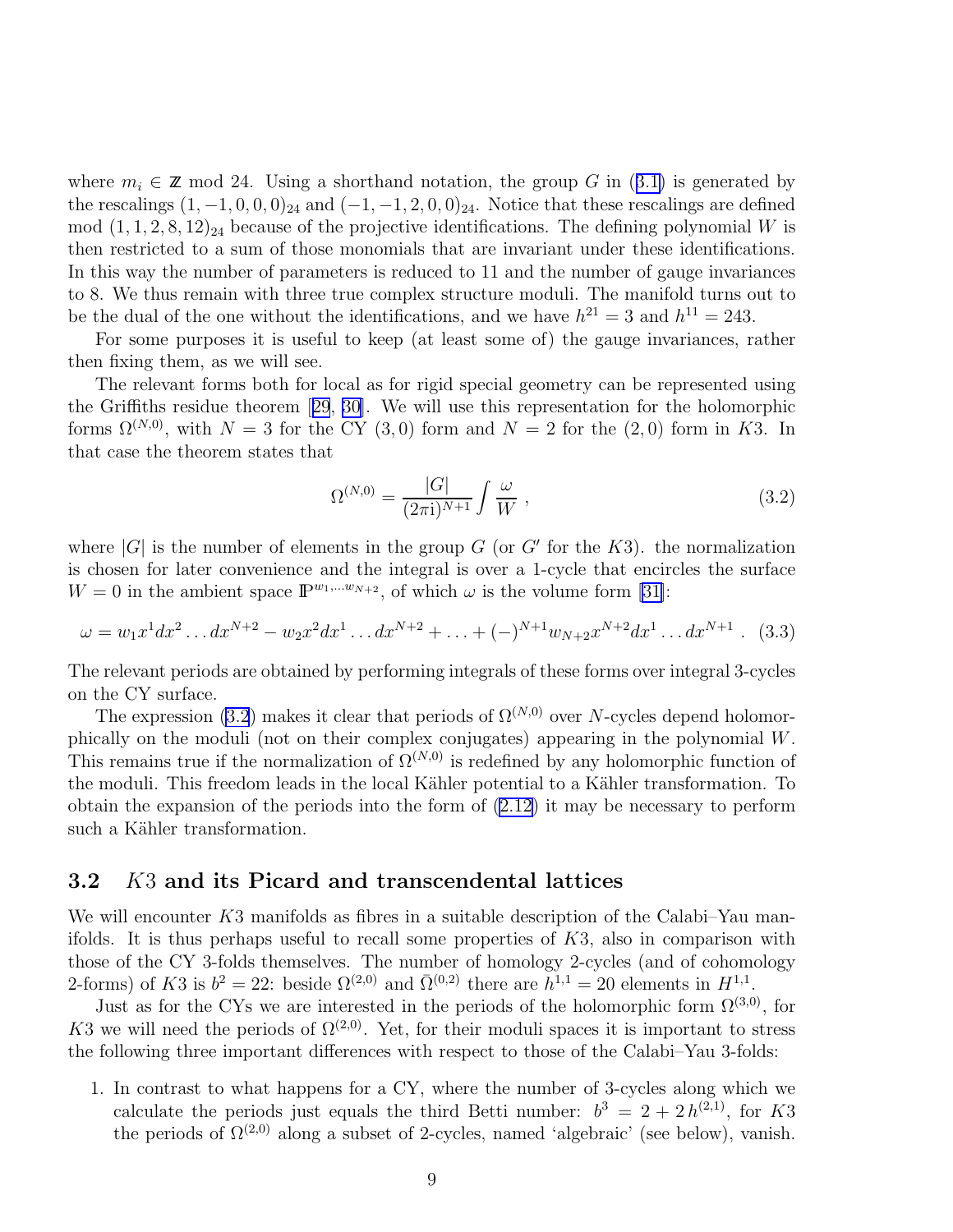Therefore in later sections, when discussing the 2-cycles for certain realizations of K3, we will consider exclusively the remaining ones, called 'transcendental'.

- 2. In the Calabi–Yau case the calculation of the periods is instrumental for the very determination of the special Kähler metric  $g_{\alpha\bar{\beta}}(z,\bar{z})$  on moduli space. In the K3 case the determination of the periods, for a fixed algebraic representation of K3, corresponds only to the solution of a uniformization problem, i.e. establishing the relation between a canonical and a non-canonical coordinate system. The metric on the complex structure moduli space is actually known *a priori* as this space is the homogeneous non-compact coset manifold  $O(2, n)/O(2) \times O(n)$ , where *n* is the number of transcendental cycles.
- 3. The moduli-space of a CY manifold is the direct product of its Kähler and complex structure moduli spaces. In contrast, the K3 moduli space, a homogeneous coset manifold modded by a discrete subgroup, has no such direct product structure.

Let us now be more precise, and consider a specific algebraic realization  $\Sigma_{K3}$  of the K3 manifold. The proper language for distinguishing between '*complex structure 2–cycles*' and '*K¨ahler class 2–cycles*' relative to such a realization, is by making use of the concept of the Picard lattice and its orthogonal complement, the transcendental lattice (see e.g. [\[21\]](#page-79-0)). The *algebraic* 2-cycles are those that can be *holomorphically* embedded in  $\Sigma_{K3}$ , and the integral of  $\Omega^{(2,0)}$  on them clearly vanish. The Picard lattice Pic  $(\Sigma_{K3})$  is the sublattice of  $H^2(K3,\mathbb{Z})$ spanned by their Poincaré duals. They have a purely  $H^{1,1}(\Sigma_{K3})$  representative, and we can equivalently define

$$
Pic (\Sigma_{K3}) \equiv H^{1,1} (\Sigma_{K3}) \cap H^2 (K3, \mathbb{Z}) . \tag{3.4}
$$

Also with this formulation it is clear that the periods of  $\Omega^{(2,0)}$  along cycles dual to the 2-forms in the Picard lattice are always zero. Fixing a certain lattice to be the Picard lattice puts a constraint on the allowed complex structure deformations, whose number is reduced to  $n \equiv 20 - \rho(\Sigma_{K3})$ , where  $\rho(\Sigma_{K3})$ , the 'Picard number', is the rank of the Picard lattice. A completely generic K3 has Picard number zero. For an algebraic K3 however,  $\rho(\Sigma_{K3}) \geq 1$  and the lattice has signature  $(1, \rho(\Sigma_{K3}) - 1)$ . Indeed, the Kodaira–Spencer theorem ensures that in a projective algebraic manifold the Kähler class is proportional to an integer class. The generic quartic has  $\rho(\Sigma_3) = 1$ . Here the curve  $x_i = 0$ , with  $x_i$ any homogeneous coordinate on  $\mathbb{P}^3$ , is algebraic. Hence there are 19 complex structure deformations. The purely Fermat quartic has  $\rho(\Sigma_{K3}) = 20$ . The two examples which we will consider have Picard number 19 and 18, respectively. The orthogonal complement of Pic  $(\Sigma_{K3})$  in  $H^2(K3, \mathbb{Z})$  is called the *transcendental lattice* 

$$
\Lambda^{\text{tr}} = \left\{ \hat{C} \in H^2(K3, \mathbb{Z}) | \hat{C} \cdot Pic = 0 \right\} ,\qquad(3.5)
$$

the dot product being determined by the intersection of the dual cycles. This lattice has rank  $22 - \rho(\Sigma_{K3})$  and signature  $(2, 20 - \rho(\Sigma_{K3}))$ . Denote by  $\{\hat{c}_A\}$  for  $A = 1, \ldots 22$  a basis of  $H^2(K3, \mathbb{Z})$ , by  $\{\hat{c}_a\}$  for  $a = 1, \ldots \rho(\Sigma_{K3})$  a basis of Pic, and  $\{\hat{c}_I\}$  for  $I = \rho(\Sigma_{K3}) + 1, \ldots 22$ a basis of the transcendental lattice. We thus have

$$
\hat{c}_a = \mathcal{G}_a{}^A \hat{c}_A \quad \text{with } \mathcal{G}_a{}^A \in \mathbb{Z}
$$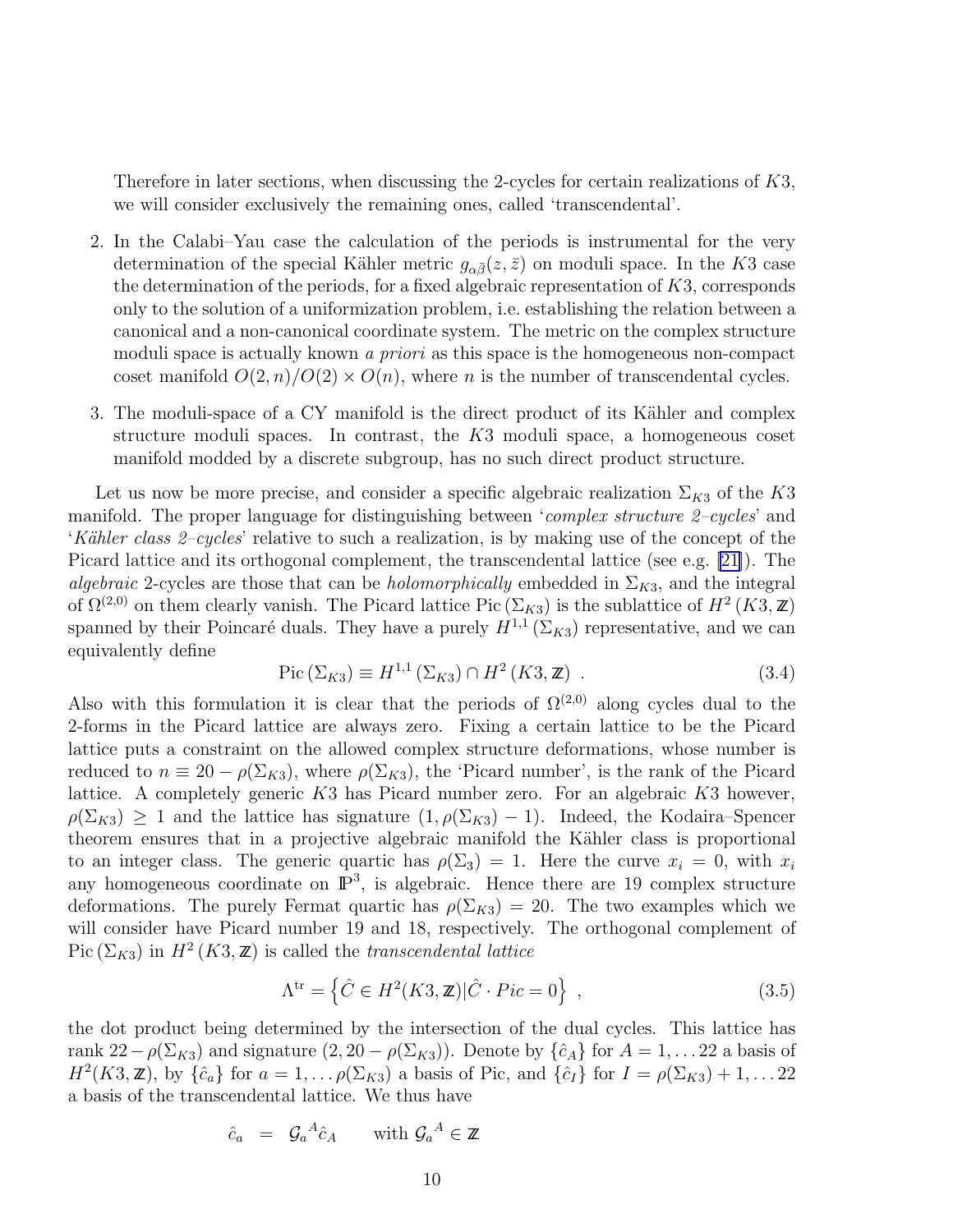$$
\hat{c}_I = \mathcal{G}_I{}^A \hat{c}_A \quad \text{with } \begin{cases} \mathcal{G}_I{}^A \in \mathbb{Z} \\ \mathcal{I}_{Ia} \equiv \mathcal{G}_I{}^A \mathcal{I}_{AB} \mathcal{G}_a{}^B = 0 \end{cases} , \tag{3.6}
$$

<span id="page-12-0"></span>with rank  $(G_a^A) = \rho(\Sigma_{K3})$ . The total transformation of basis for the 22 two-cycles is thus determined by the matrix

$$
\begin{pmatrix} \mathcal{G}_a{}^A \\ \mathcal{G}_I{}^A \end{pmatrix} . \tag{3.7}
$$

If this matrix is of determinant 1, then  $H^2(K3, \mathbb{Z}) = \text{Pic} \oplus \Lambda^{\text{tr}}$ , but in general the  $b^2$  vectors  ${c_a, c_I}$ , do *not* form a lattice basis of  $H^2(K3, \mathbb{Z})$ .

Since the periods of the  $(2, 0)$ -form over the algebraic cycles (the Poincaré duals of the forms in Pic) vanish, the complex structure moduli space at fixed Picard lattice is (over)parametrized by the periods along the transcendental cycles (dual to elements of  $\Lambda^{tr}$ ).

Consider the general relation

$$
\int_{c_A} \lambda \mathcal{I}^{AB} \int_{c_B} \omega = \int_{K3} \lambda \wedge \omega , \qquad (3.8)
$$

for any 2-forms  $\lambda$  and  $\omega$  and with  $c_A$  a complete basis of cycles with  $\mathcal{I}^{AB}$  the inverse of the complete intersection matrix. This relation remains true for any change of basis, even if not integral. Therefore, using the transformation (3.7), this equation reduces for  $\lambda = \omega = \Omega^{(2,0)}$ to a sum over the cycles  $\hat{c}_I$  forming a basis of the  $\Lambda^{\text{tr}}$ . Defining the periods

$$
\theta_I = \int_{\hat{c}_I} \Omega^{(2,0)} \tag{3.9}
$$

we obtain

$$
\theta_I \mathcal{I}^{IJ} \theta_J = \int_{K3} \Omega^{(2,0)} \wedge \Omega^{(2,0)} = 0 , \qquad (3.10)
$$

where the symmetric matrix  $\mathcal{I}^{IJ}$ , of signature  $(2, 20 - \rho(\Sigma_{K3}))$ , is the inverse of the intersection matrix of the transcendental 2-cycles:

$$
\mathcal{I}_{IJ} \equiv \hat{c}_I \cap \hat{c}_J \ . \tag{3.11}
$$

In the next section we shall introduce a class of CY manifolds that admits a K3 fibration. This class includes the two examples that will subsequently be treated in detail. We will indicate how the fibration can be used to reduce the calculation of the CY periods to that of the K3 periods, and discuss some strategies to carry out this computation.

#### 3.3 A class of K3 fibrations

We consider Calabi–Yau manifolds of the form<sup>3</sup>

$$
X_{2K}[1, 1, 2k_3, 2k_4, 2k_5] \qquad \text{with} \quad K = 1 + k_3 + k_4 + k_5 \tag{3.12}
$$

<sup>&</sup>lt;sup>3</sup>Here we write  $X_{2K}$  for a manifold which has at least some global identifications as we will explain. In practice we will use the one with all identifications such that it is  $X^*_{2K}[1,1,2k_3,2k_4,2k_5]$ .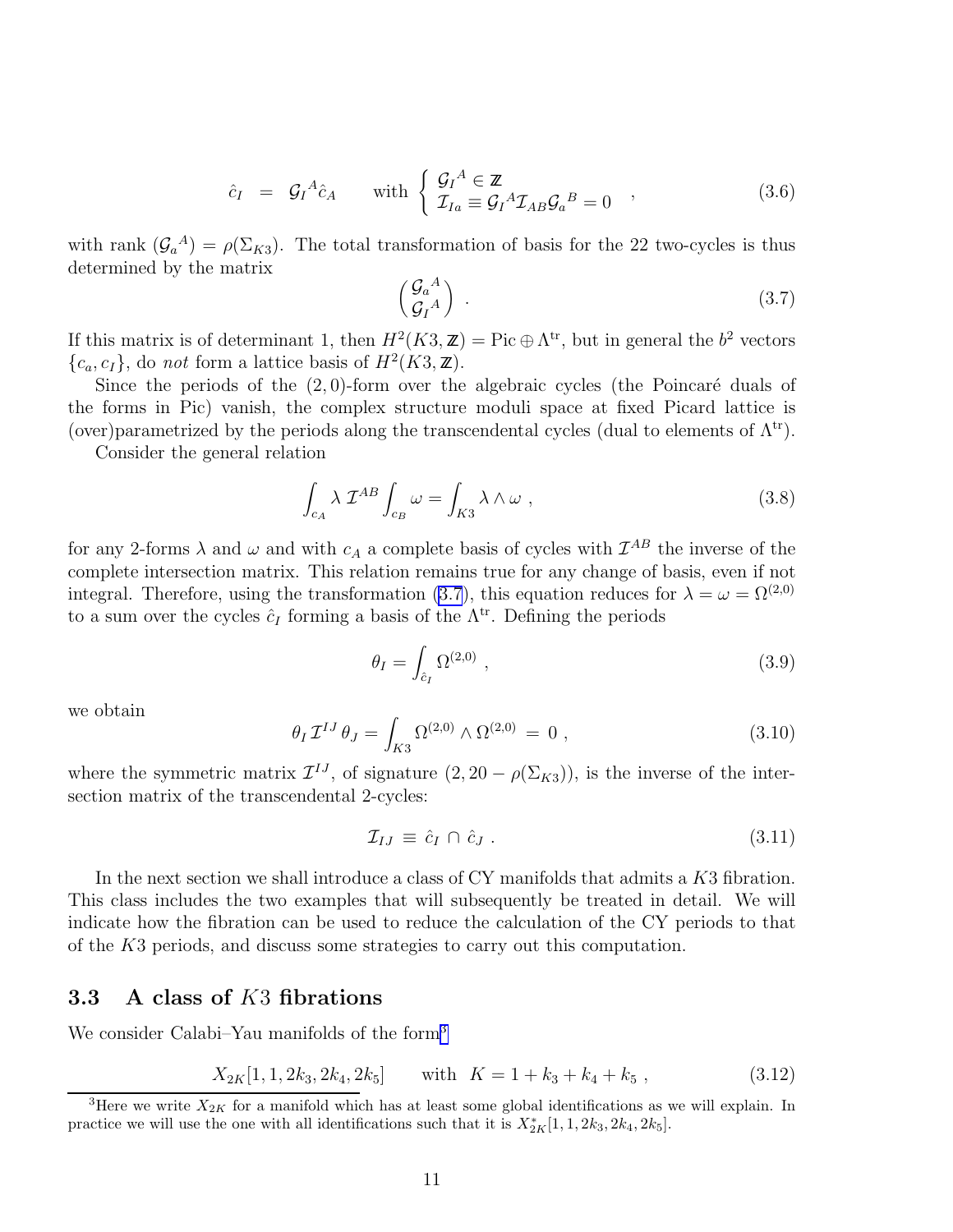<span id="page-13-0"></span>that is, zero-loci of a quasi-homogeneous polynomial  $W(x) = \lambda^{2K} W(\lambda x)$  in the weighted projective space  $\mathbb{P}^{1,1,2k_3,2k_4,2k_5}$ , where a point of coordinates  $(x_1, x_2, x_3, x_4, x_5)$  is identified with  $(\lambda x_1, \lambda x_2, \lambda^{2k_3}x_3, \lambda^{2k_4}x_4, \lambda^{2k_5}x_5)$ . The ambient space is subject to a group of discrete identifications G of the form

$$
G = \mathbb{Z}_K \times G', \qquad (3.13)
$$

where the first factor corresponds to the identifications

$$
x_1 \sim e^{\frac{2\pi i}{2K}} x_1 ; \qquad x_2 \sim e^{\frac{-2\pi i}{2K}} x_2 \tag{3.14}
$$

(note that the K<sup>th</sup> power of  $(3.14)$  is a projective transformation) and G' leaves invariant the ratio  $x_1/x_2$ . The most general polynomial of degree 2K in the x's invariant under (3.14) can be written (up to a rescaling of  $x_1/x_2$ ) as

$$
W = \frac{B}{2K} \left( x_1^{2K} + x_2^{2K} \right) + \hat{W}(x_1 x_2, x_3, x_4, x_5; \psi_i) - \frac{1}{K} \psi_s(x_1 x_2)^K , \qquad (3.15)
$$

where B,  $\psi_i$ ,  $\psi_s$  are moduli and  $\hat{W}$  is a polynomial of weight K in the projective space  $\mathbb{P}^{1,k_3,k_4,k_5}$ . The K3-fibration of the CY manifold we are considering is exhibited introducing new coordinates  $x_0$  and  $\zeta$ , invariant under (3.14), by

$$
x_1 = \zeta^{1/(2K)} \sqrt{x_0} \; ; \qquad x_2 = \zeta^{-1/(2K)} \sqrt{x_0} \; . \tag{3.16}
$$

In these coordinates the potential  $W$  becomes

$$
W = B' \frac{1}{K} x_0^K + \hat{W}(x_0, x_3, x_4, x_5; \psi_i) , \qquad (3.17)
$$

where we have introduced

$$
B' = \frac{1}{2} \left( B\zeta + \frac{B}{\zeta} - 2\psi_s \right) \,. \tag{3.18}
$$

The polynomial W in (3.17) then describes a K3 manifold of type  $X_K[1, k_3, k_4, k_5]$  (subject to a discrete identification group  $G'$ ), with one of the moduli, namely  $B'$ , varying from point to point in the base as in (3.18).

Note that the 'gauge invariances' in the moduli space of both the CY and the  $K3$  always include the projective transformation

$$
B' \to \lambda^K B'; \qquad \psi_i \to \psi_i \lambda^{a_i}; \qquad \lambda \in \mathbb{C}_0 , \qquad (3.19)
$$

where the weights  $a_i$  are determined so as to reabsorb the coordinate rescaling  $x_0 \to \lambda^{-1} x_0$ :

$$
W(x_0, x_3, x_4, x_5; B', \psi_i) = W(\frac{1}{\lambda}x_0, x_3, x_4, x_5; B'\lambda^K, \psi_i\lambda^{a_i})
$$
 (3.20)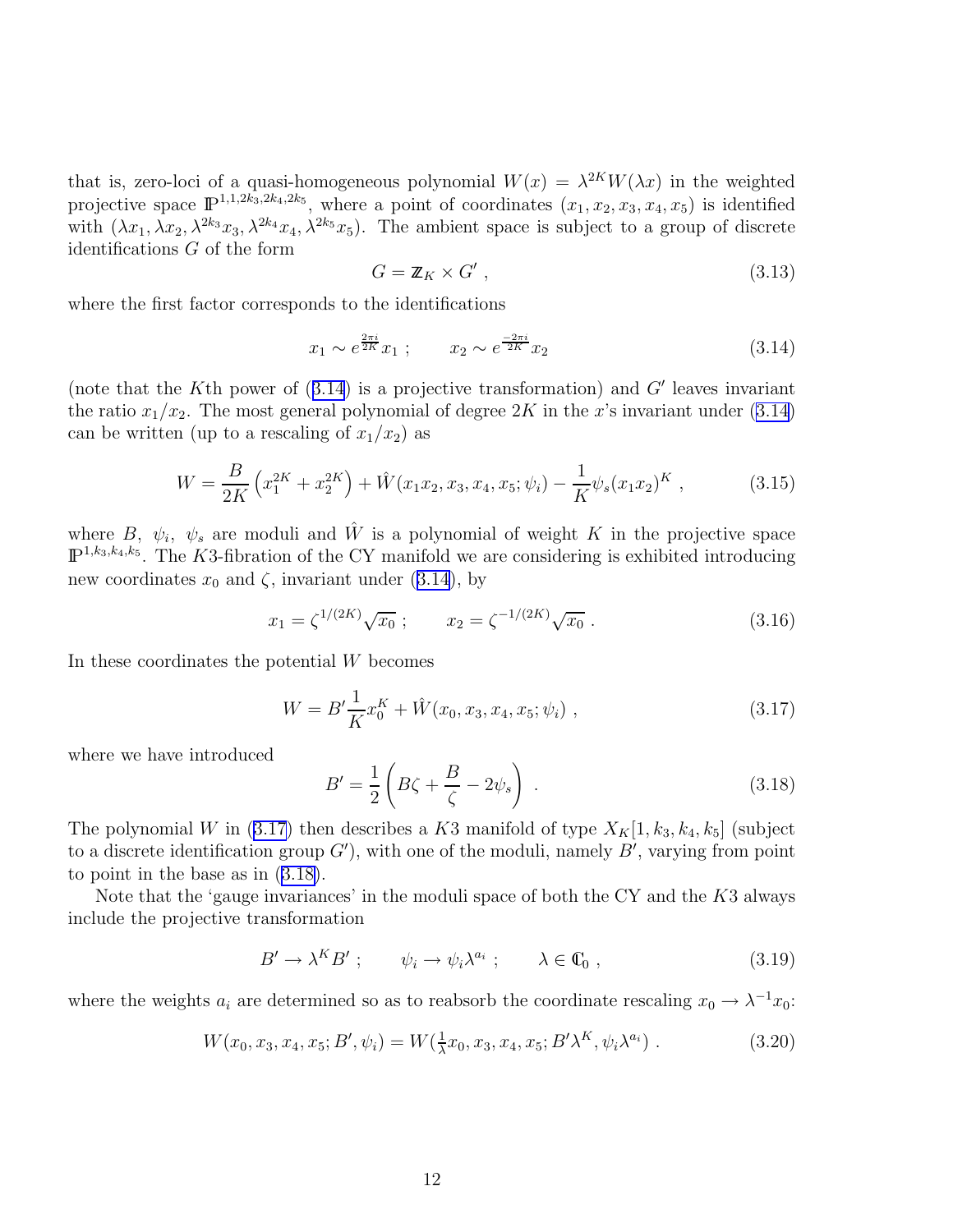#### <span id="page-14-0"></span>3.4 Using the K3 fibration for the periods

In the calculation of periods and monodromy matrices for Calabi–Yau 3-folds one may take full advantage of the fibration structure of the manifold. In the expression for the  $(3,0)$ -form, [\(3.2](#page-10-0)), we can make use of the relation between the volume forms

$$
\omega_{CY} = \frac{1}{K} \omega_{K3} \frac{d\zeta}{\zeta} ; \qquad \Omega^{(3,0)} = \Omega^{(2,0)} \frac{d\zeta}{2\pi i \zeta} \n\omega_{K3} = x_0 dx_3 dx_4 dx_5 - dx_0 (k_3 x_3 dx_4 dx_5 + k_4 x_4 dx_5 dx_3 + k_5 x_5 dx_3 dx_4) . \quad (3.21)
$$

Thefactor K is cancelled in the relation between the forms due to  $(3.2)$  $(3.2)$  and  $(3.13)$  $(3.13)$  $(3.13)$ . To make full use of this factorized form, it is convenient to also describe the relevant CY 3-cycles in a factorized form: this allows us to integrate first over 2-cycles in the K3 manifold, thus giving periods of the K3, leaving the  $\zeta$  integral to the end. The structure of this last integration will eventually lead to the auxiliary Riemann surfaces of [\[7](#page-79-0)], and the associated special Kähler geometry. Let us therefore first consider the structure of the 3-cycles. The homology cycles C of the Calabi–Yau manifold can be constructed as fibrations<sup>4</sup> of homology cycles c of the K3–fibre over (possibly *open*) paths  $\gamma$  in the base manifold  $\mathbb{P}^1$ ; that is, there is a fibration  $f: C \to \gamma$  such that for every point  $p \in \gamma$ , the fibre  $f^{-1}(p)$  is a K3 2-cycle c. The intersection of two 3-cycles  $C_1, C_2$  is then

$$
C_1 \cdot C_2 = \sum_{p \in \gamma_1 \cap \gamma_2} s(p) f_1^{-1}(p) \cdot f_2^{-1}(p), \tag{3.22}
$$

where  $s(p)$  is the sign of the intersection in p of the paths  $\gamma_1$  and  $\gamma_2$ . This simply means that we have to add (with the appropriate sign) the  $K3$  intersections of the fibres (which are 2-cycles) above the intersection points in the base<sup>5</sup>.

Consider a particular non-trivial 2-cycle in the K3 manifold. This cycle may nevertheless vanish for a value of the moduli that makes the  $K3$  singular. For a fixed Calabi–Yau manifold this singularity corresponds to a certain value of  $\zeta$ . Now one can make two constructions

- One can consider a path between two (singular) points in the ζ-base space where the same  $K3$  cycle vanishes. The  $K3$  2-cycle along this path gives a closed 3-cycle in the CY manifold.
- One can consider a non-trivial loop in the base space transporting a cycle that has trivial monodromy around that loop.

#### 3.5 Strategies for obtaining K3 periods

In view of this fibration structure we will first address the calculation of periods, monodromies and intersection matrix for the K3 manifold, leaving the dependence of the moduli on the  $\mathbb{P}^1$  base coordinate  $\zeta$  for later.

<sup>&</sup>lt;sup>4</sup>In the following, for simplicity, we write just  $C = \gamma \times c$ , but we understand a fibration.

<sup>&</sup>lt;sup>5</sup>Note that, in general,  $f_1^{-1}(p) \cdot f_2^{-1}(p)$  will be p-dependent (due to monodromies). The sum factorizes only if the CY cycles have a true global direct product structure.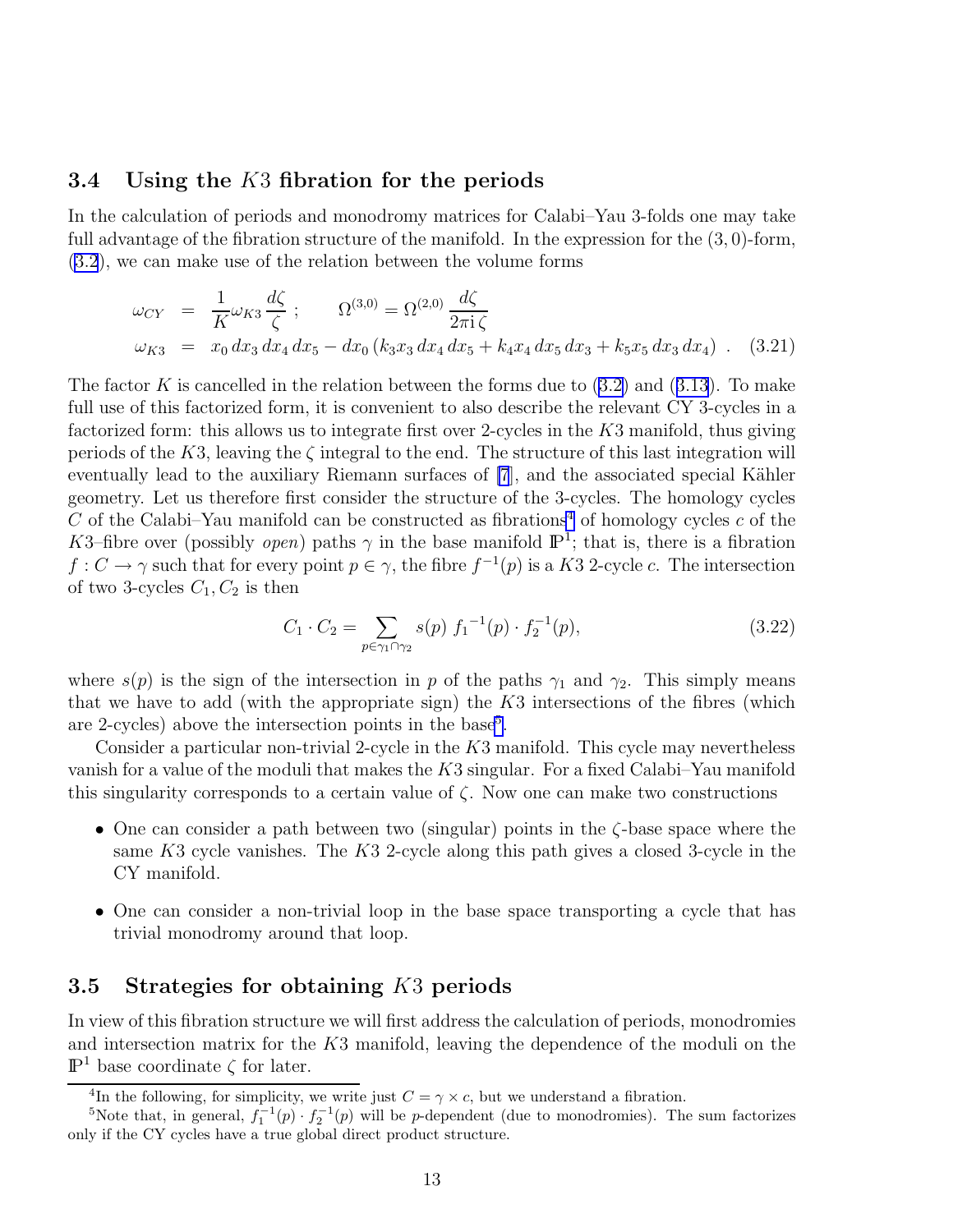<span id="page-15-0"></span>The most straightforward approach to the computation of the K3 periods would be to explicitly integrate the  $(2,0)$  form over an integral basis of 2-cycles<sup>6</sup>. This is, however, not always practical. In the first example, in fact, we will use a variation on this method [[23\]](#page-79-0). We explicitly integrate over one specific cycle, which is easy to parametrize, in the neighbourhood of the 'large complex structure' point in moduli space; this gives the so-called 'fundamental period'. Analytic continuation of this period, as a function of the modulus, outside the original neighbourhood reveals cuts. Associated monodromy transformations change it into (integer) linear combinations of a basis of integral periods. An approach which is complementary in this respect is the use of the *Picard–Fuchs equations* satisfied by theperiods of the  $(2,0)$  form. Using  $(3.10)$  $(3.10)$  $(3.10)$  the intersection matrix is obtained modulo a multiplicative constant. In turn, while a generic basis of solutions of the PF equation is a basis for the K3 periods, it does not necessarily correspond to integrals over *integer* cycles: it is not an *integral basis*, and the explicit expression of the period over the fundamental cycle is needed in order to be able to define such a basis.

Finally one can try to apply the strategy used for the Calabi–Yau periods to the K3 periods themselves. In the second example this works because the K3 is itself a *torus fibration.* The forms and cycles can be decomposed in forms and cycles on the torus, fibred over a second  $\mathbb{P}^1$  base space. For that example this procedure has the advantage that the starting point is the torus, where much more is known explicitly for cycles, periods and the intersection matrix.

# 4 Introducing the examples: fibrations and singularities

In this section, we turn to the explicit description of the two examples of CY manifolds that we study in detail, the  $K3$  fibrations that we use in this study, and their singularity structures. We use the notation introduced in subsection [3.3](#page-12-0).

### 4.1 Description and fibration of  $X_8^*[1,1,2,2,2]$

The first example is the Calabi–Yau manifold in the class  $(3.12)$  with  $k_3 = k_4 = k_5 = 1$ . The group  $G$  contains the identifications

$$
x_j \simeq \exp(n_j \frac{2\pi i}{8}) x_j \tag{4.1}
$$

with

$$
(n_1, n_2, n_3, n_4, n_5) = m_0(1, 1, 2, 2, 2) + m_1(1, -1, 0, 0, 0)
$$
  
+
$$
m_2(0, 0, 2, -2, 0) + m_3(0, 0, 2, 0, -2),
$$
 (4.2)

 $6$ We will further consider only the transcendental cycles, and will therefore just talk about these as 'the cycles'.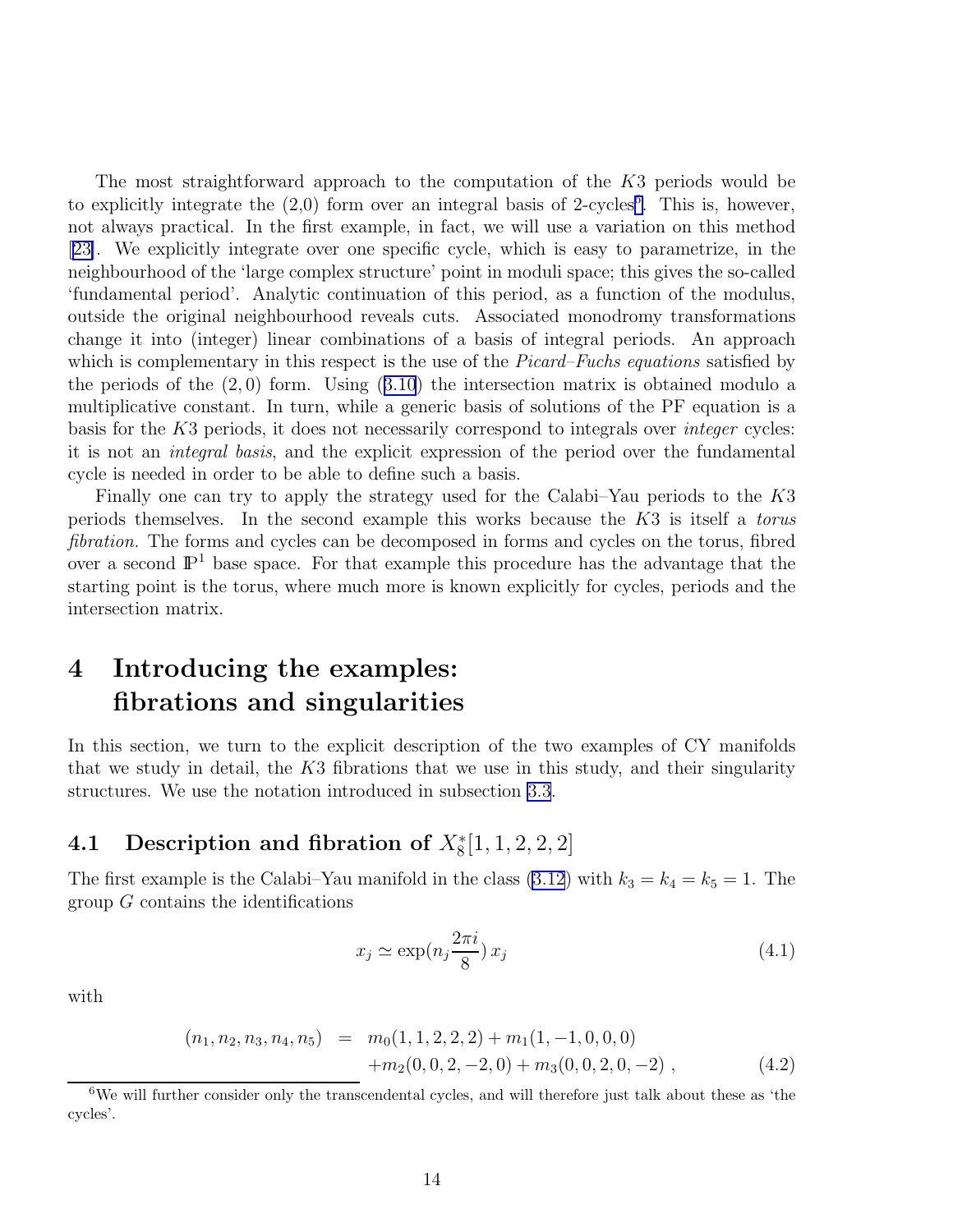<span id="page-16-0"></span>where  $m_1, m_2, m_3 \in \mathbb{Z}$ . The transformation parametrized with  $m_0$  is the identifying relation forthe weighted projective space in which our CY is embedded. If  $m_0$  is an integer, ([4.1\)](#page-15-0) leaves the polynomial invariant. The identification  $m_1$  is the transformation [\(3.14](#page-13-0)). The groupG is thus  $\mathbb{Z}_4^3$  as in ([3.13\)](#page-13-0) with  $G' = \mathbb{Z}_4^2$ .

Themost general polynomial of degree 8 in the variables  $x_1, \ldots, x_5$ , invariant under  $(4.2)$  $(4.2)$ , is (up to rescalings of the  $x_i$ )

$$
W^{(1)} = \frac{b_1}{8}x_1^8 + \frac{b_2}{8}x_2^8 + \frac{b_3}{4}x_3^4 + \frac{b_4}{4}x_4^4 + \frac{b_5}{4}x_5^4 - \psi_0 x_1 x_2 x_3 x_4 x_5 - \frac{1}{4}\psi_s (x_1 x_2)^4.
$$
 (4.3)

There are still 5 gauge invariances, induced by rescaling the  $x_i$ , such that there remain 2 independent moduli. We could take as invariants, for example,  $\psi_s^2/(b_1b_2)$  and  $\psi_0^4/(\psi_s b_3b_4b_5)$ . This would be valid in a patch where  $\psi_s b_1 b_2 b_3 b_4 b_5 \neq 0$ . We will regularly make such choices without further comments. For example, in the form of  $(3.15)$ , the gauge invariance has already been used<sup>7</sup> also to put  $b_1 = b_2 = B$ . It is sometimes useful to postpone such choices, notably for the discussion of singularities (section [4.3](#page-20-0)), and also for the derivation of Picard–Fuchs equations (section [B\)](#page-68-0).

We continue with the K3 fibration, following the general pattern of section [3.3](#page-12-0): introducing  $x_1x_2 = x_0$  leads to [\(3.17](#page-13-0)), which in this case becomes

$$
W^{(1)} = \frac{B'}{4}x_0^4 + \frac{b_3}{4}x_3^4 + \frac{b_4}{4}x_4^4 + \frac{b_5}{4}x_5^4 - \psi_0 x_0 x_3 x_4 x_5 \,. \tag{4.4}
$$

The remaining gauge invariances are the rescalings of the  $x_i$ . Therefore the moduli space of this fibre is in fact 1-complex dimensional. The truly invariant variable is

$$
z = -\frac{B' b_3 b_4 b_5}{\psi_0^4} \,. \tag{4.5}
$$

(with minus signs for later convenience). Mostly we will partially gauge fix the rescalings by putting  $b_3 = b_4 = b_5 = 1$ , such that the polynomial is

$$
W^{(1)}(x;B',\psi_0) = \frac{1}{4} \left( B'x_0^4 + x_3^4 + x_4^4 + x_5^4 \right) - \psi_0 x_0 x_3 x_4 x_5 \tag{4.6}
$$

with $B'$  given in ([3.18](#page-13-0)). The moduli space has the projective transformations given in general in [\(3.19](#page-13-0))(with  $K = 4$ ,  $a_0 = 1$ ). The identifications in ([4.2\)](#page-15-0) give rise to corresponding identifications on the K3 manifold

$$
x_j \simeq \exp(n_j \frac{2\pi i}{4}) x_j \tag{4.7}
$$

with

$$
(n_0, n_3, n_4, n_5) = m_0(1, 1, 1, 1) + m_2(0, 1, -1, 0) + m_3(0, 1, 0, -1) \tag{4.8}
$$

Westress that  $\zeta$ , defined in ([3.16\)](#page-13-0), is invariant under the identifications [\(4.1](#page-15-0)) so that the change of variables([3.14\)](#page-13-0) is one to one.

<sup>&</sup>lt;sup>7</sup>Although  $b_1 = 0$  will be of interest for our work, this is not a limitation: see footnote [10](#page-22-0) on page [21.](#page-22-0)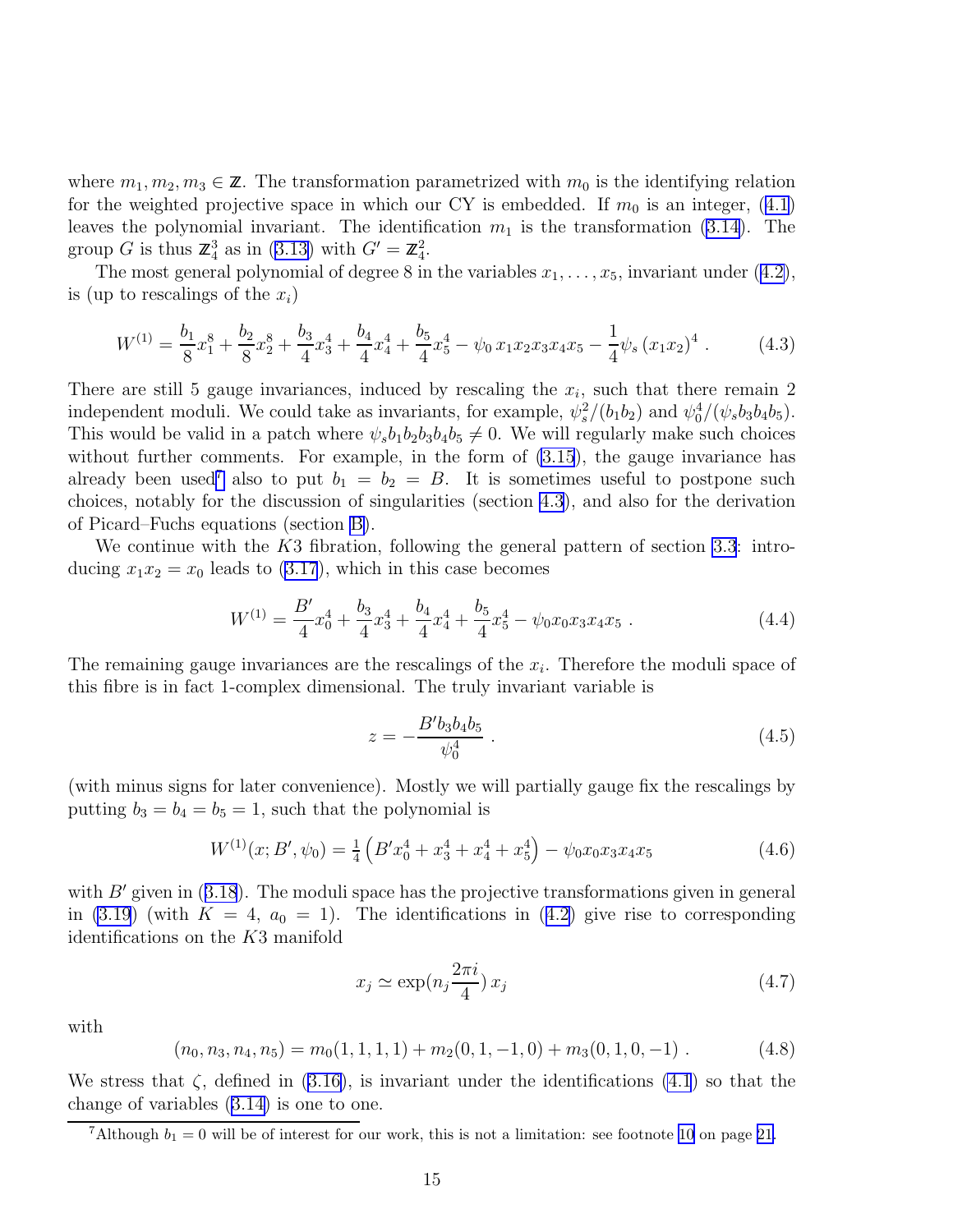### <span id="page-17-0"></span>4.2 Description and fibrations of  $X_{24}^*[1,1,2,8,12]$

As a second example, we start from the polynomials of degree 24 in the variables  $x_1, \ldots, x_5$ withweights 1, 1, 2, 8, 12, respectively, which is in the class ([3.12](#page-12-0)) with  $K = 12$  and  $k_3 = 1$ ,  $k_4 = 4, k_5 = 6$ . As mentioned before, in section [3.1,](#page-9-0) we impose the global identifications [\(3.1](#page-9-0)). This leads to a Calabi–Yau manifold with three complex structure moduli. The generic polynomial compatible with the identification group  $G$  contains 11 arbitrary coefficients:

$$
W^{(2)} = \frac{1}{24} (b_1 x_1^{24} + b_2 x_2^{24}) + \frac{b_3}{12} x_3^{12} + \frac{b_4}{3} x_4^3 + \frac{b_5}{2} x_5^2
$$
  

$$
-\psi_0 x_1 x_2 x_3 x_4 x_5 - \frac{1}{6} \psi_1 (x_1 x_2 x_3)^6 - \frac{1}{12} \psi_s (x_1 x_2)^{12}
$$
  

$$
-\frac{1}{4} \psi_3 (x_1 x_2 x_3 x_4)^2 - \frac{1}{4} \psi_4 (x_1 x_2 x_3)^4 x_4 - \frac{1}{3} \psi_5 (x_1 x_2 x_3)^3 x_5 . \tag{4.9}
$$

Again we will take  $b_1 = b_2 = B$  and use the form [\(3.15](#page-13-0)).

#### 4.2.1 The Calabi–Yau as a K3 fibration

The general fibration scheme of section [3.3](#page-12-0) then gives

$$
W^{(2)} = \frac{B'}{12}x_0^{12} + \frac{b_3}{12}x_3^{12} + \frac{b_4}{3}x_4^3 + \frac{b_5}{2}x_5^2 - \psi_0 x_0 x_3 x_4 x_5 - \frac{1}{6}\psi_1 (x_0 x_3)^6 - \frac{1}{4}\psi_3 (x_0 x_3 x_4)^2 - \frac{1}{4}\psi_4 (x_0 x_3)^4 x_4 - \frac{1}{3}\psi_5 (x_0 x_3)^3 x_5.
$$
 (4.10)

In this case the identification group that restricts the available deformations to those listed above acts on the homogeneous coordinates as follows:

$$
x_j \simeq \exp(n_j \frac{2\pi i}{12}) x_j \tag{4.11}
$$

with

$$
(n_0, n_3, n_4, n_5) = m_0(1, 1, 4, 6) + m_2(-1, 1, 0, 0) . \tag{4.12}
$$

Thegroup G is as in ([3.13\)](#page-13-0) with  $K = 12$  and  $G' = \mathbb{Z}_6$  (as  $m_0 = m_2 = 6$  gives the identity). The gauge transformations on the moduli space are induced by redefinitions

$$
\tilde{x}_0 = \lambda_0 x_0 , \qquad \tilde{x}_4 = \lambda_4 x_4 + \lambda'_4 (x_0 x_3)^2 , \n\tilde{x}_3 = \lambda_3 x_3 , \qquad \tilde{x}_5 = \lambda_5 x_5 + \lambda'_5 x_0 x_3 x_4 + \lambda''_5 (x_0 x_3)^3 ,
$$
\n(4.13)

so that the moduli space of the fibre is 2-complex dimensional. The polynomial is invariant in the sense that

$$
W^{(2)}\left(\tilde{x};B',b,\psi\right) = W^{(2)}\left(x;\tilde{B}',\tilde{b},\tilde{\psi}\right) ,\qquad (4.14)
$$

where

$$
\tilde{B}' = B'\lambda_0^{12}; \qquad \tilde{b}_3 = b_3\lambda_3^{12}; \qquad \tilde{b}_4 = b_4\lambda_4^3; \qquad \tilde{b}_5 = b_5\lambda_5^2
$$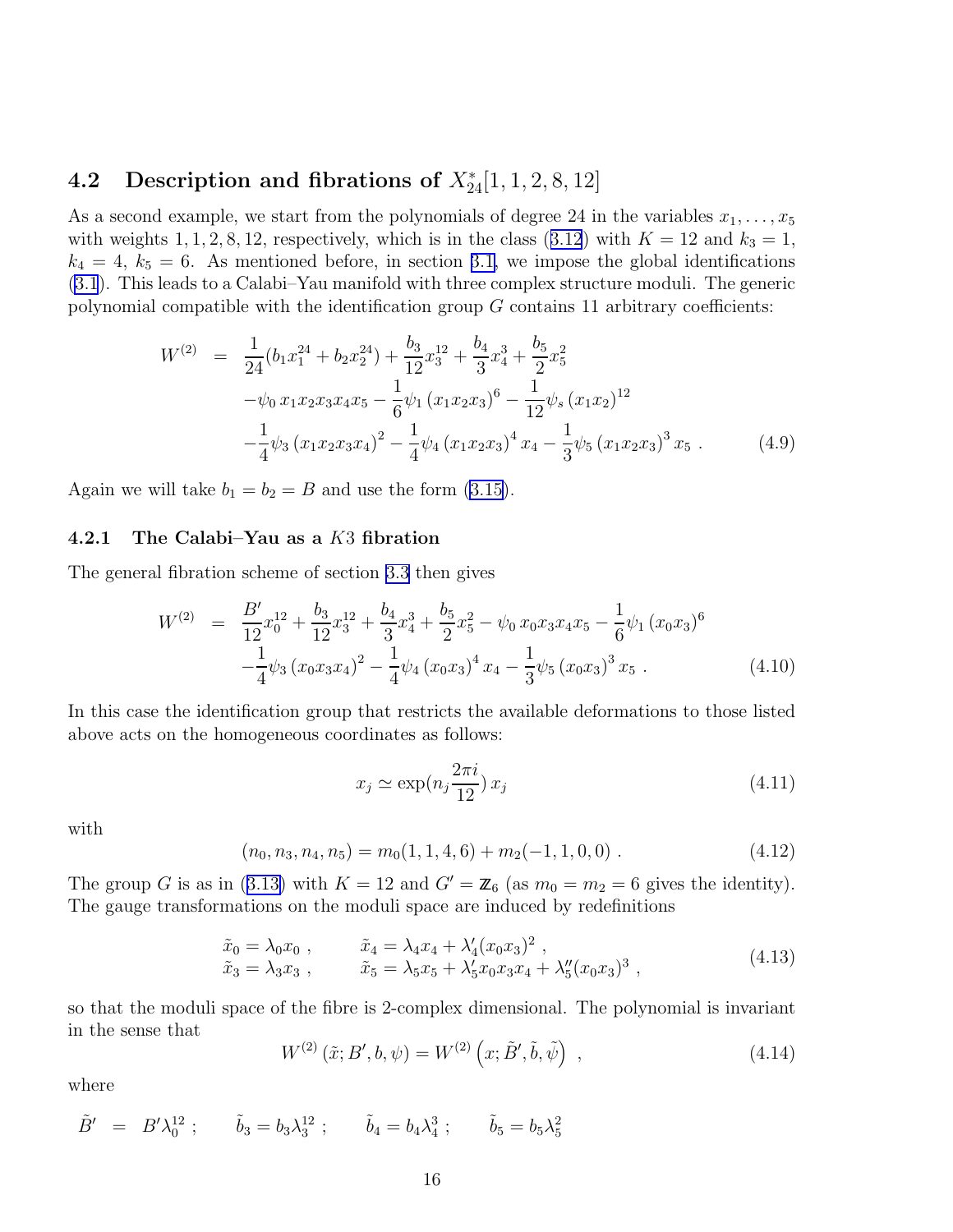<span id="page-18-0"></span>
$$
\tilde{\psi}_{0} = \psi_{0}\lambda_{03}\lambda_{4}\lambda_{5} - b_{5}\lambda_{5}'\lambda_{5} \n\tilde{\psi}_{1} = \psi_{1}\lambda_{03}^{6} - 3b_{5}\lambda_{5}''^{2} - 2b_{4}\lambda_{4}'^{3} + 6\lambda_{5}''\lambda_{4}'\lambda_{03}\psi_{0} + \frac{3}{2}\lambda_{4}'^{2}\lambda_{0}^{2}\lambda_{3}^{2}\psi_{3} + \frac{3}{2}\lambda_{4}'\lambda_{03}^{4}\psi_{4} + 2\lambda_{5}''\lambda_{03}^{3}\psi_{5} \n\tilde{\psi}_{3} = \psi_{3}(\lambda_{03}\lambda_{4})^{2} - 2b_{5}\lambda_{5}'^{2} - 4b_{4}\lambda_{4}'\lambda_{4}^{2} + 4\lambda_{5}'\lambda_{03}\lambda_{4}\psi_{0} \n\tilde{\psi}_{4} = \psi_{4}\lambda_{03}^{4}\lambda_{4} - 4b_{4}\lambda_{4}'^{2}\lambda_{4}\psi_{0} + 4\lambda_{5}''\lambda_{03}\lambda_{4}\psi_{0} + 2\lambda_{4}'\lambda_{03}^{2}\lambda_{4}\psi_{3} + 4\lambda_{5}'(\lambda_{4}'\lambda_{03} - b_{5}\lambda_{5}'' + \frac{1}{3}\lambda_{03}^{3}\psi_{5}) \n\tilde{\psi}_{5} = (\psi_{5}\lambda_{03}^{3} - 3b_{5}\lambda_{5}'' + 3\lambda_{4}'\lambda_{03}\psi_{0})\lambda_{5},
$$
\n(4.15)

where  $\lambda_{03} = \lambda_0 \lambda_3$ . Introducing the auxiliary combinations

$$
I_0 = \psi_3 + 2\frac{\psi_0^2}{b_5}; \qquad I_1 = \psi_4 + \frac{I_0^2}{4b_4} + \frac{4}{3}\frac{\psi_0\psi_5}{b_5},
$$
  
\n
$$
I_2 = \psi_1 + \frac{3}{8}\frac{I_0I_1}{b_4} - \frac{1}{32}\frac{I_0^3}{b_4^2} + \frac{1}{3}\frac{\psi_5^2}{b_5},
$$
\n(4.16)

we parametrize the moduli space with the invariants

$$
\nu_1 = I_1^3 \left( B' b_3 b_4 \right)^{-1} \; ; \qquad \nu_2 = I_2^2 \left( B' b_3 \right)^{-1} \; . \tag{4.17}
$$

For most of the paper we will use the gauge

$$
b_3 = b_4 = b_5 = 1 ; \qquad \psi_3 = \psi_4 = \psi_5 = 0 , \qquad (4.18)
$$

which is also the one used in earlier work. For later reference we give the polynomial in this gauge,

$$
W^{(2)}(x;B',\psi_0,\psi_1) = \frac{1}{12}(B'x_0^{12} + x_3^{12}) + \frac{1}{3}x_4^3 + \frac{1}{2}x_5^2 - \psi_0 x_0 x_3 x_4 x_5 - \frac{1}{6}\psi_1 x_0^6 x_3^6,
$$
 (4.19)

and the expressions for the invariants,

$$
I_0 = 2\psi_0^2 ; \t I_1 = \psi_0^4 , \t I_2 = \psi_1 + \frac{1}{2}\psi_0^6 ;
$$
  

$$
\nu_1 = \psi_0^{12}/B' , \t \nu_2 = (\psi_1 + \frac{1}{2}\psi_0^6)^2/B' .
$$
 (4.20)

The remaining projective transformations on the moduli space coordinates are as in [\(3.19\)](#page-13-0) with  $K = 12$ ,  $a_0 = 1$  and  $a_1 = 6$ .

With this gauge choice there is, however, a remaining discrete transformation identifying

$$
(\psi_0^6, \psi_1) \sim (-\psi_0^6, \psi_1 + \psi_0^6). \tag{4.21}
$$

For some purposes, the alternative gauge choice

$$
b_3 = b_4 = b_5 = 1 ; \qquad \psi_0 = \psi_3 = \psi_5 = 0 , \qquad (4.22)
$$

is more convenient: that choice fixes the gauge completely. Note that in this gauge  $\psi_4$  and  $\psi_1$  are  $I_1$  and  $I_2$  and thus according to (4.20) correspond to  $\psi_0^4$  and  $(\frac{1}{2}\psi_0^6 + \psi_1)$  in the gauge  $(4.18).$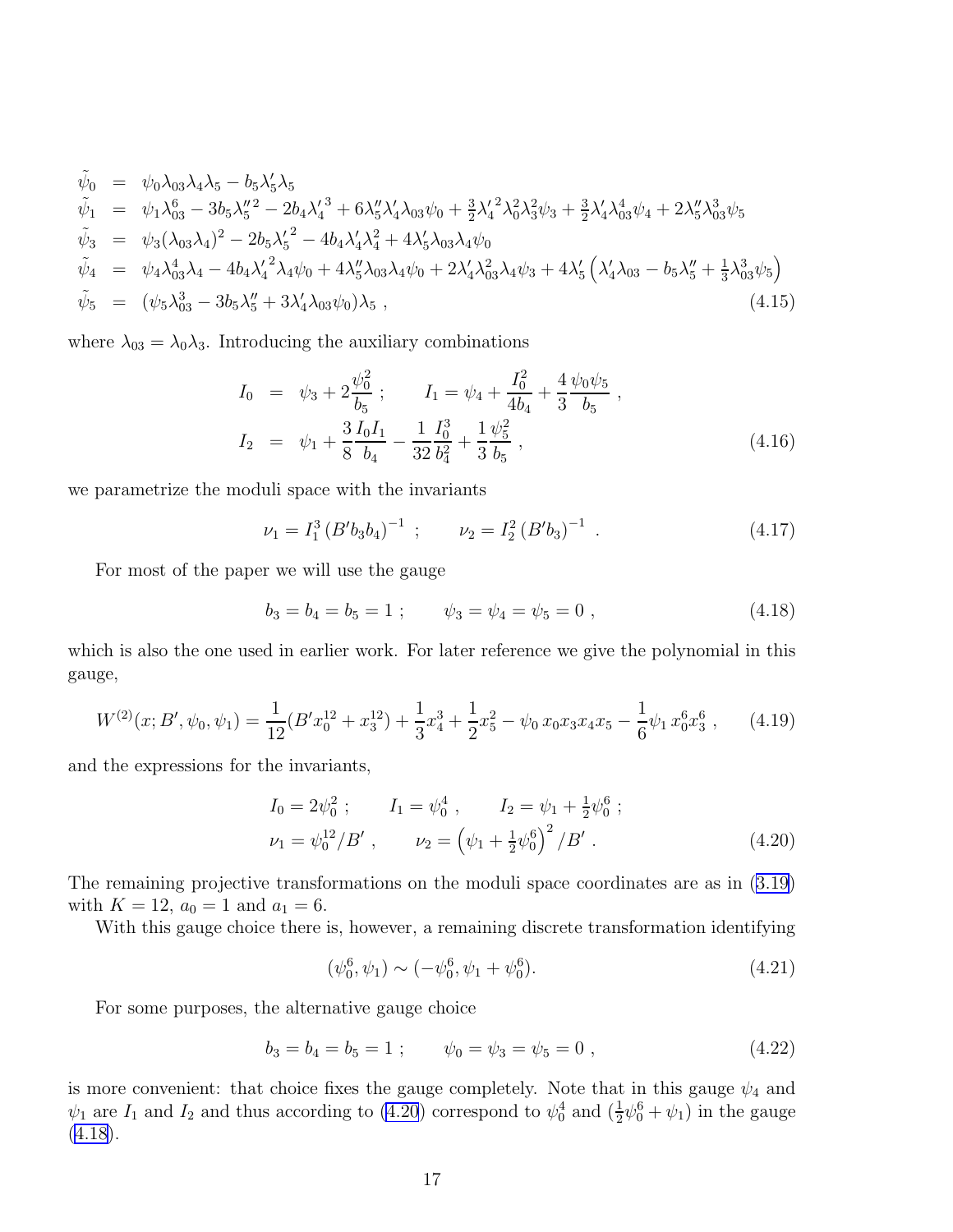<span id="page-19-0"></span>The CY has a  $\mathbb{Z}_2$  symmetry, which is most clearly exhibited in the alternative gauge as  $x_5 \rightarrow -x_5$ . When one of the invariants  $\nu_i$  vanishes, this symmetry is enhanced. If  $\nu_1$ vanishes, which in the alternative gauge corresponds to  $\psi_4 = 0$ , then the symmetry becomes  $\mathbb{Z}_6$ , represented as  $x_3 \to e^{2\pi i/6} x_3$ . This includes the above-mentioned  $\mathbb{Z}_2$  as  $x_3 \to -x_3$  is by [\(4.12](#page-17-0)) with  $m_0 = m_2 = 3$  the same as  $x_5 \rightarrow -x_5$ . If  $\nu_2 = 0$  (or  $\psi_1 = 0$  in this gauge), the symmetry is enhanced to  $\mathbb{Z}_4$ , represented by  $x_3 \to e^{2\pi i/4} x_3$ .

This fibration has been used in[[2\]](#page-78-0) to develop the reduction of the CY manifold, in the neighbourhood of a singular point in its moduli space. In that neighbourhood the  $K3$  fibre is seen to degenerate into an ALE space. We will continue to work without taking this singular limit at this stage, and therefore will not approximate the  $K3$  fibre as an  $ALE$ space. Instead, we develop additional techniques to work with the  $K3$  exactly. One of these techniques is a further fibration of the K3 itself.

#### 4.2.2 The K3 as a torus fibration

In this example the K3 manifold itself is an elliptic fibration. Actually, it can be fibred further in two different ways. The possibility of these fibrations can be seen from toric geometry considerations (see, for instance,[[32](#page-80-0)]). To this end, we construct the (reflexive) polyhedron that describes this manifold. The following variables are invariant under projective and global identifications:

$$
\xi = \left(\frac{x_3}{x_0}\right)^6
$$
;  $x = \frac{x_4}{y_0^2}$ ;  $y = \frac{x_5}{y_0^3}$ , (4.23)

where the introduction of

$$
y_0 = x_0 x_3 \tag{4.24}
$$

and  $\xi$  again follows the general pattern of section [3.3,](#page-12-0) and the other variables are introduced to write the Laurent polynomial defining the manifold in a standard form:

$$
\frac{W^{(2)}}{x_0 x_3 x_4 x_5} = -\psi_0 - \frac{1}{3} \psi_5 x^{-1} + \frac{1}{3} b_4 x^2 y^{-1} - \frac{1}{4} \psi_4 y^{-1} - \frac{1}{4} \psi_3 x y^{-1} + \frac{1}{2} b_5 x^{-1} y
$$
  

$$
-\frac{1}{6} \psi_1 x^{-1} y^{-1} + \frac{1}{12} b_3 \xi x^{-1} y^{-1} + \frac{1}{12} B' \xi^{-1} x^{-1} y^{-1}.
$$
 (4.25)

From this expression, we read off the polyhedron in figure [1.](#page-20-0) Fibrations of the K3 correspond to any 2-plane in this 3-dimensional picture on which the restriction of the polyhedron is itself reflexive, which implies that it should include a central point. This is clearly the case for the plane of the drawing (orthogonal to the  $\xi$ -axis), which corresponds to a first elliptic fibration, with  $\xi$  parametrizing the base. The second possibility is the plane perpendicular to the picture through the line of  $b_5$  and  $\psi_1$ . The base manifold in this case can be parametrized by  $x$ .

The first fibration takes  $\xi$  as the coordinate on the base, and the fibre is a torus presented as $X_6[1, 2, 3]$ , in the projective space of  $\{y_0, x_4, x_5\}$ . Using the gauge ([4.18\)](#page-18-0) the polynomial takes the form

$$
W^{(2)} = \frac{1}{6}B''y_0^6 + \frac{1}{3}x_4^3 + \frac{1}{2}x_5^2 - \psi_0 y_0 x_4 x_5 , \qquad (4.26)
$$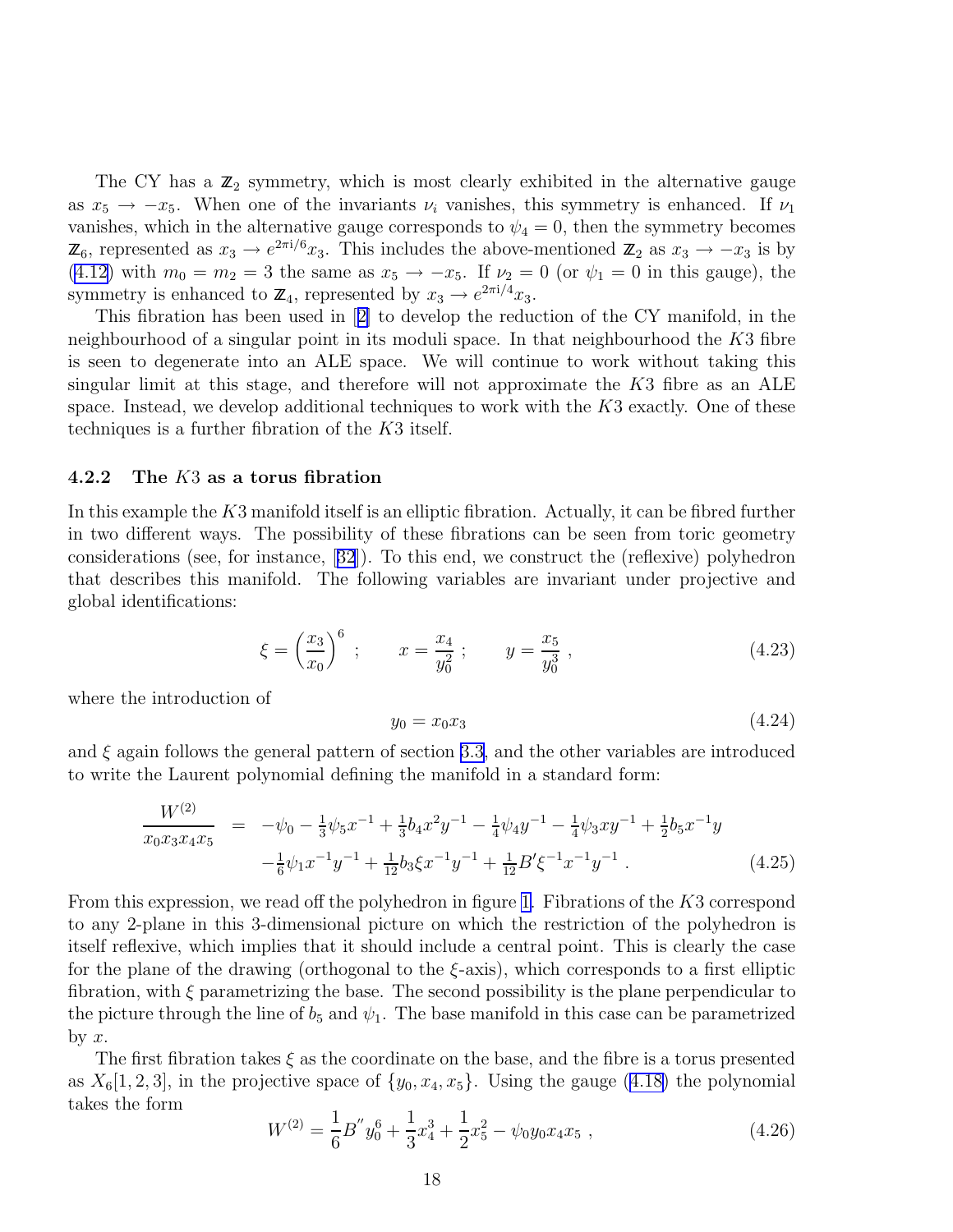<span id="page-20-0"></span>

Fig. 1: *The polyhedron of* K3*. Each point corresponds to a monomial in ([4.25](#page-19-0)). The axes correspond to the powers of* x *and* y *in the monomials, while the* ξ*-axis is orthogonal to the plane of the drawing. The vertices corresponding to the*  $B'$  *and*  $b_3$  *term are above and below the*  $\psi_1$ *point.*

where

$$
B'' = \frac{1}{2} \left( \frac{B'}{\xi} + \xi - 2\psi_1 \right) . \tag{4.27}
$$

The second fibration takes x as the coordinate of the base. In the alternative gauge  $(4.22)$ the K3-polynomial turns into

$$
W^{(2)}y_0^{-6} = \frac{1}{2}y^2 + \frac{1}{12}\left(\xi + \frac{B'}{\xi}\right) + \frac{1}{6}P(x) ,\qquad (4.28)
$$

where

$$
P(x) = 2x^3 - \frac{3}{2}\psi_4 x - \psi_1.
$$
\n(4.29)

#### 4.3 Singularities

The rigid limit of the supergravity theory based on a Calabi–Yau manifold will correspond to the description of the behaviour of the theory in the vicinity of a certain singularity in the moduli space. At singular loci in the moduli space the CY manifold develops a singularity<sup>8</sup>. Hence we will first describe the singularity structure of the two CY 3-folds introduced above, relying on their K3-fibred structure. Therefore we will first study the singularity structure on the K3-fibre and then examine the total CY space. In the second example, we will make use of the fact that the K3 fibre itself is an elliptic fibration.

The rigid-limit singularity corresponds [\[16,](#page-79-0) [1\]](#page-78-0) to the point at infinity on a line in moduli space where the CY develops a conifold singularity. At this point, the CY manifold becomes singular on the whole  $\mathbb{P}^1$  base space of the fibration. This is the situation we are interested in.

In addition to the singularity structure itself, for both examples we will include a first look at the neighbourhood of such a singularity. This will be given by not only making an

<sup>&</sup>lt;sup>8</sup>Recall that singularities occur when at the same time  $W = 0$  and  $dW = 0$ . Since we are using homogeneous coordinates the above conditions are satisfied if  $\frac{\partial W}{\partial x_i} = 0$ .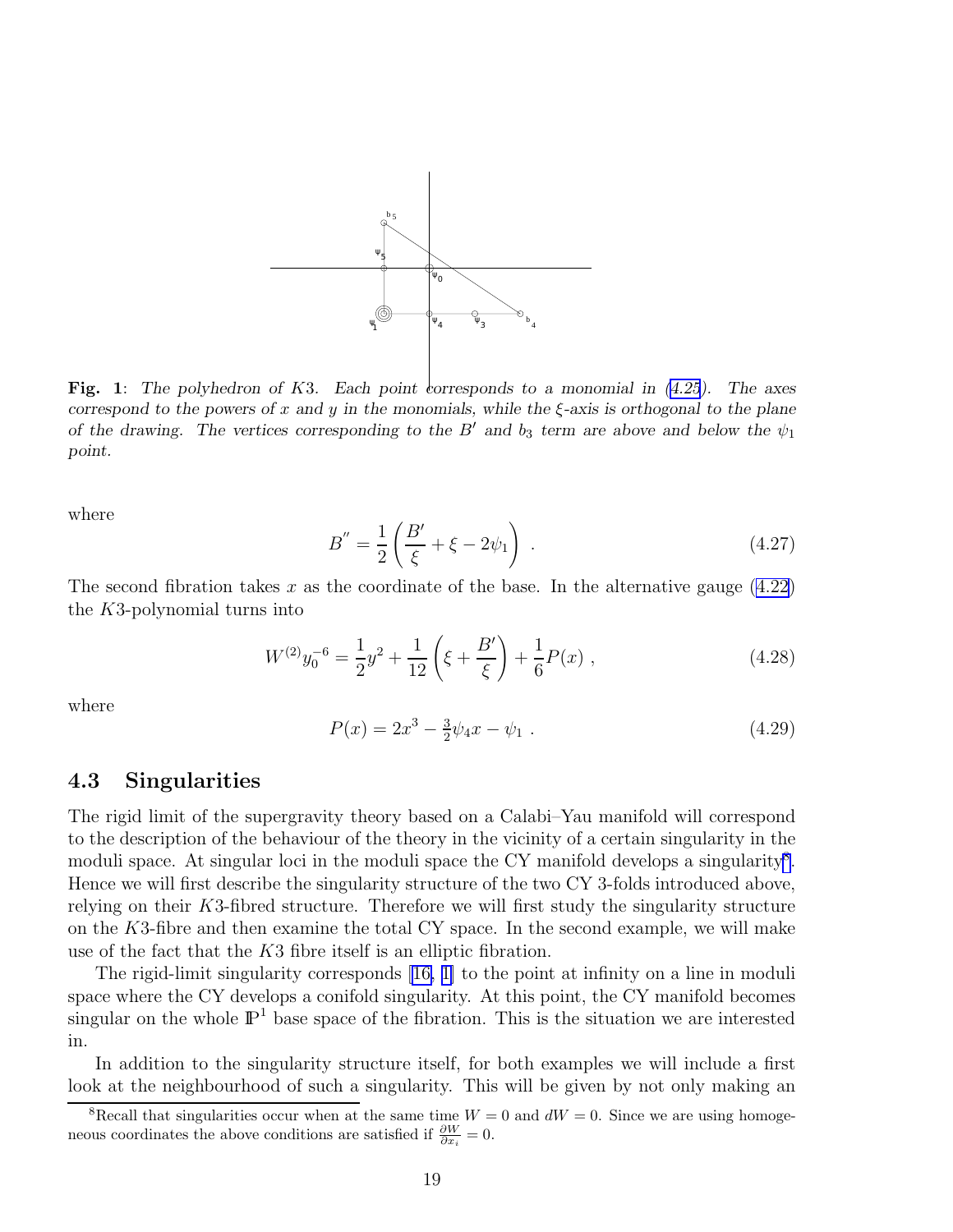<span id="page-21-0"></span>expansion around the rigid-limit singular point in moduli space, but also by approximating the  $K3$  fibre by an ALE space. Although we stress that this approximation will not be used in the remainder of this paper, we include it to make contact with [\[2\]](#page-78-0), and also because it provides a useful picture to direct the ideas.

#### **4.3.1 Singularities of**  $X_8^*[1, 1, 2, 2, 2]$

**Singularitiesin the K3.** We start from the defining polynomial of  $(4.6)$  $(4.6)$ , with  $(4.5)$  $(4.5)$  giving the relevant modulus. Imposing the conditions for the simultaneous vanishing of derivatives of $W^{(1)}$ , ([4.4\)](#page-16-0), we find, the following special points in K3 moduli space:

- a)  $\psi_0^4 = B'$ , i.e.  $z = -1$ . This is the conifold singularity. The point on the K3 where the singularity develops is  $(x_0, x_3, x_4, x_5) \sim (1, \psi_0, \psi_0, \psi_0)$  up to identifications [\(4.1](#page-15-0)). The monodromy of the periods around  $z = -1$  is diagonalizable (see after [\(5.15](#page-29-0))).
- b)  $B' = 0$ , i.e.<sup>9</sup>  $z = 0$ . Around this point the monodromy matrix is not diagonalizable and the singularity is referred to as 'the large complex structure limit'. The point on the K3 at which the singularity develops is  $\sim$   $(x_0, 0, 0, 0)$  where  $x_0$  can be scaled to 1.

**Singularities in the Calabi–Yau.** Using the results on singularities of the  $K3$  fibre, we now examine the Calabi–Yau 3-fold. From  $(3.18)$  we find that each of the above K3 fibre singularities occurs at two points in the  $\zeta$ -plane:  $B' = 0$  (l.c.s.) and  $B' = \psi_0^4$  (conifold) occur, respectively, at

$$
e_0^{\pm} = \tilde{\psi}_s \pm \sqrt{\tilde{\psi}_s^2 - 1} \; ; \qquad e_1^{\pm} = \tilde{u} \pm \sqrt{\tilde{u}^2 - 1} \; , \tag{4.30}
$$

where we have introduced the gauge-invariant combinations

$$
\tilde{\psi}_s = \frac{\psi_s}{B} \; ; \qquad \tilde{u} \equiv \frac{\psi_s + \psi_0^4}{B} \; . \tag{4.31}
$$

Note that, in terms of these, the  $K3$  modulus is given by

$$
z = \frac{\tilde{\psi}_s - \frac{1}{2}(\zeta + \frac{1}{\zeta})}{\tilde{u} - \tilde{\psi}_s} \,. \tag{4.32}
$$

In the CY,  $\zeta$  is an additional coordinate, and singularities occur if, beside the K3 fibre being singular,  $\partial_{\zeta}W^{(1)}=0$ . This gives  $\partial_{\zeta}B'=0$ , which imposes that  $\zeta^2=1$  or  $B=0$ . Thus the discriminant becomes

$$
\Delta_{CY} \propto B^2 \left( B^2 - \psi_s^2 \right) \left( B^2 - (\psi_s + \psi_0^4)^2 \right) = B^6 (e_0^+ - e_0^-)^2 (e_1^+ - e_1^-)^2 \ . \tag{4.33}
$$

<sup>&</sup>lt;sup>9</sup>There is some danger in this identification, since the proper treatment requires desingularization of the CY ambient space. This has been taken into account in the analysis of the CY singularity structure of the next paragraph.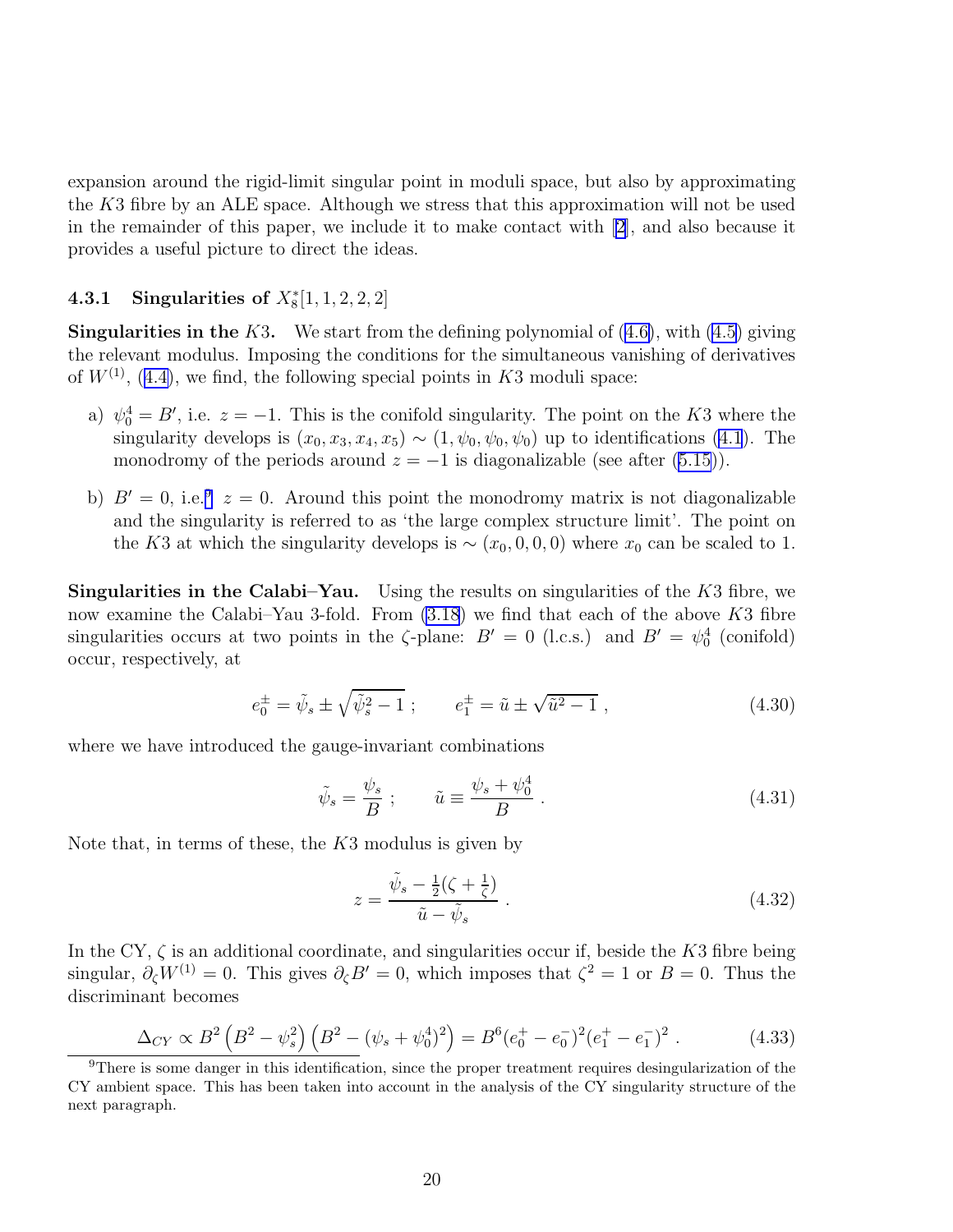<span id="page-22-0"></span>We now take into account the desingularization mentioned in the previous paragraph, and also (temporarily) reinstate the  $b_i$  parameters, see  $(4.3)$ , to retain the homogeneous description of the moduli space. The singular loci, the three components solving  $\Delta_{CY} = 0$ , are then given by

$$
S_0: \t b_1 b_2 b_3 b_4 b_5 = 0 ,\nS_1: \t (b_3 b_4 b_5 \psi_s + \psi_0^4)^2 = b_1 b_2 (b_3 b_4 b_5)^2 ,\nS_b: \t \psi_s^2 = b_1 b_2 .
$$
\t (4.34)

The first locus has many components, but naturally splits into  $b_1b_2 = 0$  and  $b_3b_4b_5 = 0$ . We will only be interested in the former, and therefore limit the analysis to  $b_3b_4b_5 \neq 0$ : we will then choose the gauge  $b_3 = b_4 = b_5 = 1$ , as before. Also, we will largely ignore  $S_b$  in the following since the rigid limit in which we are interested in is the intersection of  $S_0$  and  $S_1$ .

We now indicate the location of the singularity on the CY for  $S_1$  and  $S_0$ . Taking into account the identifications [\(4.1](#page-15-0)), we find that  $x_3 = x_4 = x_5$ , and up to rescalings according to the weights in [\(3.12\)](#page-12-0)we have:

$$
S_1 - S_1 \cap S_0: \t(x_1^8, x_2^8, x_3) \sim (1, 1, \psi_0)
$$
  
\n
$$
S_0 - S_1 \cap S_0: \t(x_1^8, x_2^8, x_3) \sim (1, 0, 0) \text{ if } b_1 = 0
$$
  
\n
$$
(x_1^8, x_2^8, x_3) \sim (0, 1, 0) \text{ if } b_2 = 0
$$
  
\n
$$
S_1 \cap S_0: \t as S_0 - S_1 \cap S_0, \text{ with in addition}
$$
  
\n
$$
(x_1^8, x_2^8, x_3) \sim (\zeta, \zeta^{-1}, \psi_0) \text{ if } b_1 = 0 = b_2.
$$
\n(4.35)

**Rigid limit.** For  $b_1 = 0 = b_2$  the CY becomes singular along a whole  $\mathbb{P}_1$ , (with inhomogeneous coordinate  $\zeta$ , that is the base space used for the fibration of the CY. All singular points in (4.35) can be parametrized as  $(\zeta, \zeta^{-1}, \psi_0)$ , where  $\zeta = \pm 1$  correspond to the generic point on  $S_1$ , and  $\zeta = 0$  and  $\zeta = \infty$  similarly correspond to  $S_0$ . The rigid-limit point of interest is most easily described by using  $b_1 = 0 = b_2$ . The vicinity of this point can be explored by putting  $b_1 = b_2 = B$ , and we will use this simplification in all of what follows<sup>10</sup>.

ALE expansion. To see how the ALE approximation of the  $K3$  fibre arises in the vicinity of the rigid-limit point in moduli space, we first fix coordinates on the CY manifold. At B = 0, the position of the singularity in the K3 fibre is at  $(x_0, x_3, x_4, x_5) \sim (1, \psi_0, \psi_0, \psi_0)$ . We choose the gauge  $x_0 = 1$ , and will approach the limit by keeping  $\psi_0$  fixed while letting B become small. The following expansion parametrizes the neighbourhood of the singular point in moduli space:

$$
B = 2\epsilon \;, \qquad \psi_s + \psi_0^4 = 2\epsilon \tilde{u} \;, \tag{4.36}
$$

<sup>&</sup>lt;sup>10</sup>The rigid limit can also be explored by starting from the values  $b_1 = 1, b_2 = 0$ , in which case the singularity expressed in the x-coordinates is given by  $(x_1, x_2, x_3, x_4, x_5) = (0, 1, 0, 0, 0)$ . In this case one may fix  $x_2 = 1$  as a gauge choice. The region around the singular point on the CY is parametrized to first order by a (common) value of  $x_i$ ,  $i = 3, 4, 5$  proportional to  $x_1$ , which reinstates the coordinate  $\zeta$ . To capture all the structure of the rigid limit, this is not sufficient however: the expansion has to be continued to higher order. This makes it less transparent, though equivalent to the one we give explicitly in the next paragraph, as can be seen by making a transformation of coordinates to map  $b_1 = \epsilon$ ,  $b_2 = \epsilon$  to  $b_1 = 1$ ,  $b_2 = \epsilon^2$ .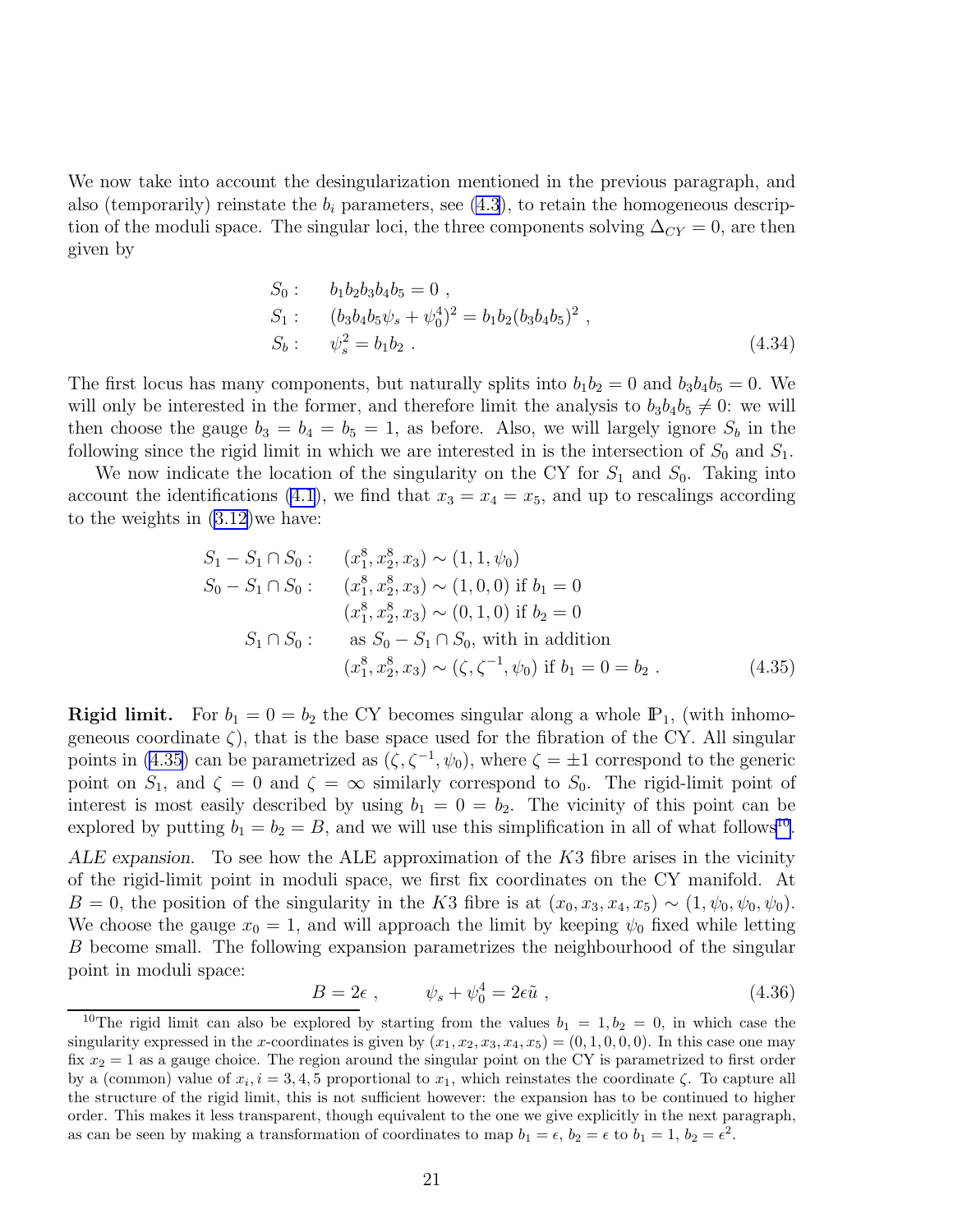where  $\tilde{u}$ , defined in [\(4.31](#page-21-0)), is kept fixed<sup>11</sup>. Then the powers of  $\epsilon$  in the expansion of the other variables around their critical values can be determined by examining explicitly the limiting form of the defining polynomial [\(4.6](#page-16-0)), and adjust<sup>12</sup> the powers of  $\epsilon$  so that as many terms as possible are contributing in leading order in  $\epsilon$ . The expansion that turns out to preserve the relevant structure of the fibre in the neighbourhood of its singular point is

$$
x_3 = \psi_0 + \sqrt{\epsilon} \left( \sqrt{\frac{1}{3}} y_1 - \sqrt{\frac{1}{6}} y_2 \right)
$$
  
\n
$$
x_4 = \psi_0 + \sqrt{\epsilon} \left( \sqrt{\frac{1}{3}} y_1 + \frac{1}{2\sqrt{6}} y_2 - \frac{1}{2\sqrt{2}} y_3 \right)
$$
  
\n
$$
x_5 = \psi_0 + \sqrt{\epsilon} \left( \sqrt{\frac{1}{3}} y_1 + \frac{1}{2\sqrt{6}} y_2 + \frac{1}{2\sqrt{2}} y_3 \right), \qquad (4.37)
$$

in the gauge  $x_0 = 1$ , and the ALE limit of the fibre is given by

$$
W_{ALE}^{(1)} = \frac{1}{2}\epsilon \left[ \frac{1}{2}(\zeta + \frac{1}{\zeta}) + y_1^2 + y_2^2 + y_3^2 - \tilde{u} \right],
$$
\n(4.38)

which shows the  $A_1$  singularity structure.

#### **4.3.2** Singularities of  $X_{24}^*[1, 1, 2, 8, 12]$

The double fibration can be used to derive the singularity structure of the 2-modulus Calabi– Yau manifold  $X_{24}^*[1, 1, 2, 8, 12]$  in a simple way.

Torus singularities. Working out the conditions for the simultaneous vanishing of derivatives of([4.26\)](#page-19-0) we find:

- a)  $B'' = \psi_0^6$
- b)  $B'' = 0$

<sup>&</sup>lt;sup>11</sup>The coordinate  $\tilde{u}$  may be introduced on the grounds that the ratio  $(\psi_s + \psi_0^4)/B$  is a gauge-invariant parameter of the moduli space (in the sense discussed in section [4.1\)](#page-15-0) and left unspecified for the intersection  $S_0 \cap S_1$ . Alternatively, one may study the resolution of the singular point in moduli space by blowup as in [\[1](#page-78-0), [4\]](#page-78-0).

<sup>&</sup>lt;sup>12</sup>Some care is needed in this procedure. In principle, one should show that the omitted terms disappear by changes of coordinates which are locally well defined. For example, for  $W = x^2 + x^3 + y^2$ : the  $x^3$  term can be omitted because of the coordinate change  $x' = x(1+x)^{1/2}$ , which is well defined around  $x = 0$ . Consider, however,  $W = x^3 + x^2 + 2xy + y^2$ . Deleting the  $x^3$  on the grounds that the 'more relevant'  $x^2$  is present would also be too naive: after the change of coordinates  $y' = y + x$ , the polynomial is  $W = x^3 + y'^2$ , which shows that the  $x^3$  term is relevant.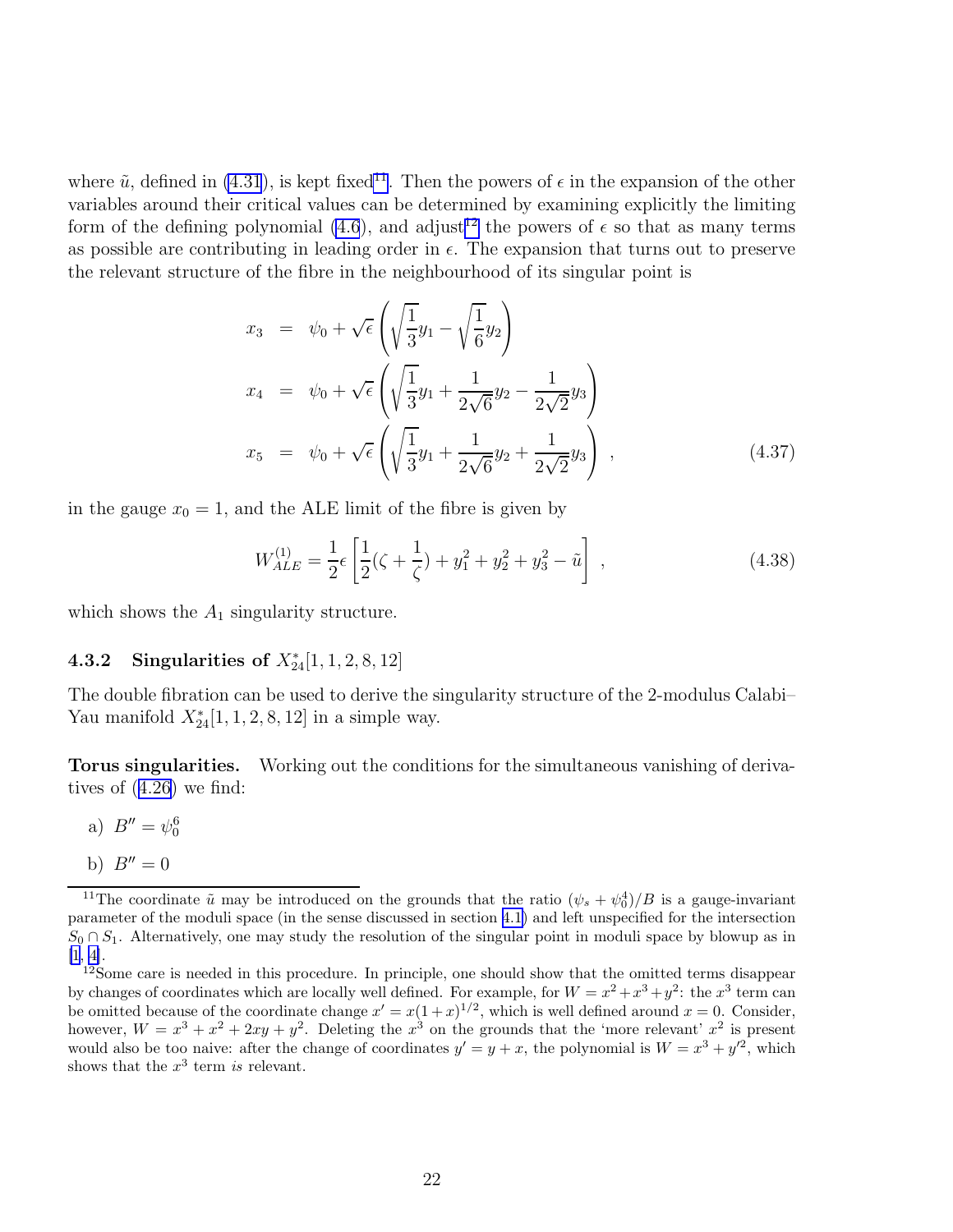K3 singularities. Now we look at the K3 as an elliptic fibration with the above torus as fibre. The fibre is singular on the  $\xi$  base space at the following points in the K3 base:

- a)  $\xi_{\alpha\pm} = (\psi_1 + \psi_0^6) \pm \sqrt{(\psi_1 + \psi_0^6)^2 B'}$ . The subscript + is for the solution outside  $|\xi| = \sqrt{|B'|}$ , – for the one inside this circle.
- b)  $\xi_{\beta \pm} = \psi_1 \pm \sqrt{\psi_1^2 B'}$ .

Now the total K3 space is singular if in addition one has  $\frac{\partial B''}{\partial \xi} = 0$ . This implies  $\xi^2 = B'$ and colliding singularities, i.e.

- a1)  $B' = (\psi_1 + \psi_0^6)^2$  and thus  $\xi_{\alpha+} = \xi_{\alpha-} = \psi_1 + \psi_0^6$ .
- a2)  $B' = \psi_1^2$  and thus  $\xi_{\beta+} = \xi_{\beta-} = \psi_1$ .
- b)  $B' = 0$  and thus  $\xi_{\alpha-} = \xi_{\beta-}$ .

The cases a1) and a2) are identified by the gauge transformation [\(4.21](#page-18-0)). It will turn out that the monodromy matrices around this singularity are diagonalizable, and therefore we will refer to these as 'conifold points'. Those around b) are not diagonalizable; they are referred to as as the 'large complex structure limit'.

Case a) generically exhibits an  $A_1$  singularity. At the points where the manifold (both the  $K3$  and the CY, in fact) has an enhanced symmetry however (see section [4.2.1](#page-17-0)), the character of the singularity changes. In the gauge we use, these points correspond to the intersections of a1) and a2). The change in the two cases is as follows:

- a,i) :  $\nu_1 = 0$ :  $\psi_0 = 0$  and  $B' = \psi_1^2$  or  $\xi_{\alpha+} = \xi_{\alpha-} = \xi_{\beta+} = \xi_{\beta-}$ . This is an  $A_2$  singularity. The singularity on the  $K3$  is a single point.
- a,ii) : $\nu_2 = 0$ :  $\psi_0^6 = -2\psi_1$  and  $B' = \psi_1^2$  or  $\xi_{\alpha+} = \xi_{\alpha-} = -\xi_{\beta+} = -\xi_{\beta-}$ . This is an  $A_1 \times A_1$ singularity. There are two singular points on the  $K3$  manifold.

 $CY$  singularities. Let us now consider the Calabi–Yau 3-fold as a K3-fibration with the above K3 as typical fibre. The above analysis says that the fibre has a singularity on  $\zeta$ -base space when  $B' = \frac{1}{2}$  $\frac{1}{2}(\zeta+1/\zeta)-\psi_s$  satisfies a1) or a2) or b). The total space (i.e. the CY 3-fold) is singular when moreover  $\frac{\partial B'}{\partial \zeta} = 0$ , which implies  $\zeta = \pm 1$  or  $B = 0$ . In the latter case, it is not difficult to see that the CY is singular without any further conditions. Summarizing, we obtain  $13$ 

$$
S_{a1}^{\pm} : (\psi_0^6 + \psi_1)^2 + \psi_s = \pm B S_{a2}^{\pm} : \psi_1^2 + \psi_s = \pm B S_b^{\pm} : \psi_s = \pm B S_0 : B = 0.
$$
 (4.39)

<sup>&</sup>lt;sup>13</sup>If one does not fix  $b_1 = b_2 = B$  from the start, the right-hand side in these is, in fact,  $\sqrt{b_1 b_2}$ , hence the signs. See also, mutatis mutandis, footnote [10](#page-22-0).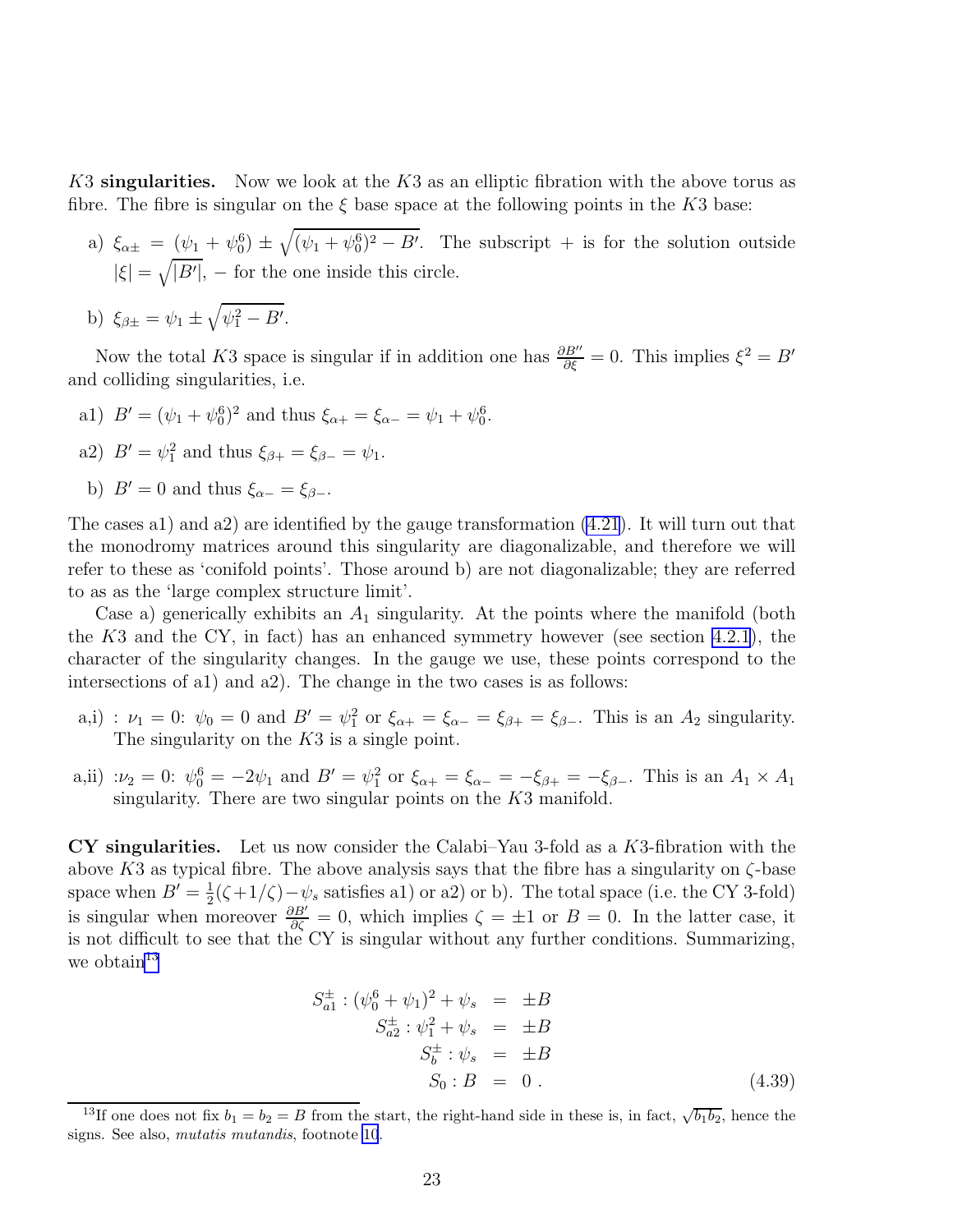<span id="page-25-0"></span>Rigid limit(s). Generically, the singularities on the CY are isolated, i.e. they occur for a discrete set of values (usually a single one) of  $\zeta$  and  $x_i$ . If  $B = 0$ , however,  $W^{(2)}$  becomes independent of  $\zeta$  and the singularity on the CY becomes a  $\mathbb{P}^1$ , parametrized by  $\zeta$  (the point at infinity corresponding to  $x_2 = 0$ : if the fibre is singular, it is singular over the *whole* base space of the fibration. The intersection points of  $S_0$  with  $S_{a1}$  and  $S_{a2}$  correspond to rigid limits. We will treat in detail the point with the  $A_2$  singularity, but will also comment on the  $A_1 \times A_1$  point.

ALE expansion. In the neighbourhood of the singular point one may[[2\]](#page-78-0) approximate the K3 fibre by an ALE space. We first fix coordinates on the CY manifold. At the  $A_2$  point in moduli space

A<sub>2</sub> point: 
$$
B = 0
$$
,  $\psi_0 = 0$ ,  $\psi_s = -\psi_1^2$ ,  $(4.40)$ 

the position of the singularity in the K3 fibre is at  $(x_0, x_3, x_4, x_5) \sim (1, (-\psi_s)^{1/12}, 0, 0)$ . We choose the gauge  $x_0 = 1$ , and approach the limit by keeping  $\psi_s$  fixed. The deviations from the singular point in the moduli space can be parametrized as

$$
B = 2\epsilon \; ; \qquad \psi_0^6 \psi_1 = \epsilon \tilde{u}_0^6 \; ; \qquad \psi_1^2 + \psi_s = \epsilon \tilde{u}_1 \; . \tag{4.41}
$$

where  $\tilde{u}_i$  are kept fixed. Then the powers of  $\epsilon$  in the expansion of the other variables around their critical values can be determined by examining explicitly the limiting form of the defining polynomial  $W^{(2)}$ , and adjusting the powers of  $\epsilon$  so that as many terms as possible contribute in leading order in  $\epsilon$ . The relevant structure in the fibre is preserved by setting

$$
x_3 = (\psi_1)^{1/6} \left( 1 + \left( \frac{\epsilon}{6} \right)^{1/2} \frac{y_3}{\psi_1} \right)
$$
  
\n
$$
x_4 = (\epsilon)^{1/3} (y_4 + \frac{1}{2} \tilde{u}_0^2)
$$
  
\n
$$
x_5 = \sqrt{\epsilon} \left( y_5 + \tilde{u}_0 (y_4 + \frac{1}{2} \tilde{u}_0^2) \right) . \tag{4.42}
$$

The relevant terms in the expansion of  $W^{(2)}$  are

$$
W_{ALE}^{(2)} = \epsilon \left[ \frac{1}{12} (\zeta + \frac{1}{\zeta}) + \frac{y_3^2}{2} + \frac{y_5^2}{2} + \frac{y_4^3}{3} - \frac{\tilde{u}_0^4}{4} y_4 - \frac{\tilde{u}_1 + \tilde{u}_0^6}{12} \right] ,
$$
 (4.43)

which shows the  $A_2$  singularity structure.

# 5 Periods, monodromies and intersection matrix in the first example

In this section we consider  $X_8^*[1, 1, 2, 2, 2]$ . We compute periods and intersection matrices in an integral basis, constructing the results on the CY manifold in terms of the corresponding ones on the  $K3$  fibre. We will thus have first to determine an integral basis of (transcendental) K3 periods. We will, as done in [\[23\]](#page-79-0) for the CY (see appendix [C](#page-73-0)), compute the *fundamental* period by explicit integration over an integer homology cycle and obtain the other periods by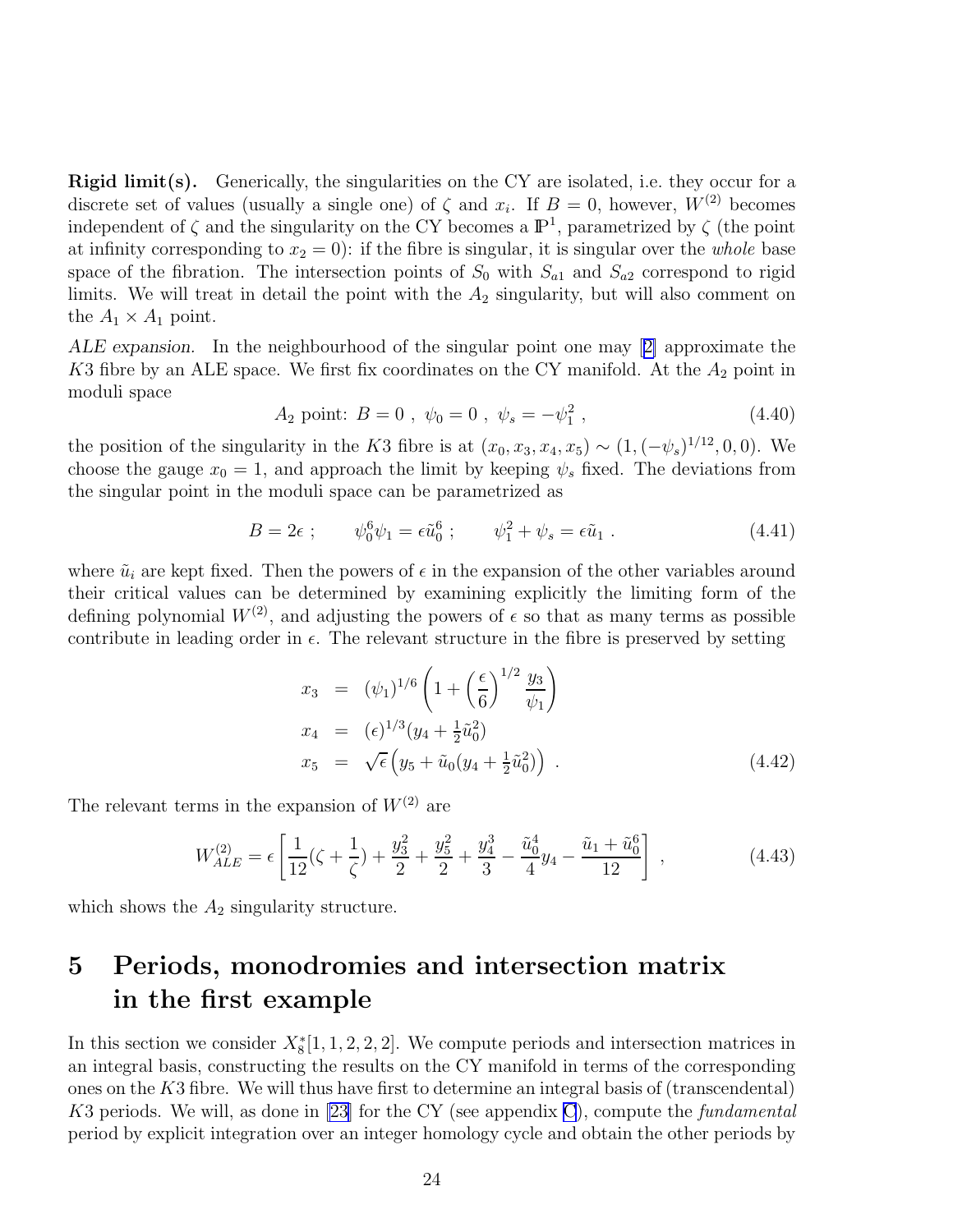analytic continuation. We also use explicit solutions of the Picard–Fuchs equations, which by itself, while providing exact expressions, does not lead to an integer basis. The information about the fundamental cycle and on the PF solutions together allow us to determine a basis of periods for which the monodromies and the intersection matrix are integer-valued.

We will then construct a basis of CY 3-cycles by fibring the K3 2-cycles (associated to the above periods) as indicated in section [3.4](#page-14-0). We want to determine the structure of the monodromies, which are the essential ingredients for the rigid limit, and in addition to obtain exact expressions of the periods that could be used in the future to analyse the expansion of the full supergravity action.

The K3 fibration of this CY manifold was described in detail in section [3](#page-9-0) and we refer the reader to that section for the relevant definitions and formulae. Here we just recall that the potential of this manifold can be written as the potential for a  $K3$  manifold  $X^*_4[1,1,1,1]$ :

$$
W^{(1)} = \frac{1}{4} \left( B' x_0^4 + x_3^4 + x_4^4 + x_5^4 \right) - \psi_0 x_0 x_3 x_4 x_5 \ . \tag{5.1}
$$

where the complex structure modulus  $z = -B'/\psi_0^4$ , see [\(4.5](#page-16-0)), depends on the coordinate  $\zeta$ ofthe  $\mathbb{P}^1$  base, see ([3.18\)](#page-13-0).

Let us now study cycles and periods of the K3 fibre itself.

#### 5.1 Cycles and periods of the  $K3$  fibre

As discussed in[[21\]](#page-79-0) (and see([A.4\)](#page-61-0)), the one-dimensional moduli space of complex structures is  $\Gamma_D \backslash O(2, 1)/O(2)$ . The  $O(2, 1)$  vectors (generalized 'Calabi–Visentini coordinates') are the periods  $\vartheta_I(z)$   $(I = 0, 1, 2)$  of the  $(2,0)$  form computed on an integer basis of transcendental cycles. They are subject to the quadratic constraint([3.10\)](#page-12-0), involving the inverse of the intersection matrix  $\mathcal{I}_{IJ}$  of the transcendental cycles  $c_I$ , which has signature  $(2, 1)$ . The discrete group  $\Gamma_D$ , the invariance group of the lattice of transcendental cycles, is generated by the monodromies of the periods around the singular points in the z-plane.

Now we explicitly construct a basis of periods  $\hat{\vartheta}_I(z)$  with integer-valued monodromies and intersection matrix which therefore admit the above interpretation as periods over an integer basis of the transcendental lattice.

The fundamental period. We present the construction of the fundamental period of the K3 fibre following closely the steps in[[23\]](#page-79-0) where the corresponding period of the quintic CY manifold was defined and determined. One starts considering an integer homology cycle for large complex structure  $\psi_0$ 

$$
b_0 = \{(x_0, x_3, x_4, x_5)|x_5 = \text{const.}, |x_0| = |x_3| = \delta, x_4 \text{ the solution to } W^{(1)}(x) = 0 \text{ that tends to 0 as } \psi_0 \to \infty \}/|G'|. \tag{5.2}
$$

We do not restrict the range of  $x_i$ , and therefore factor out  $|G'| = 16$ , the number of elements in the discrete identification group  $G'$ , as they act non-trivially on  $b_0$ . We thus obtain an elementary cycle.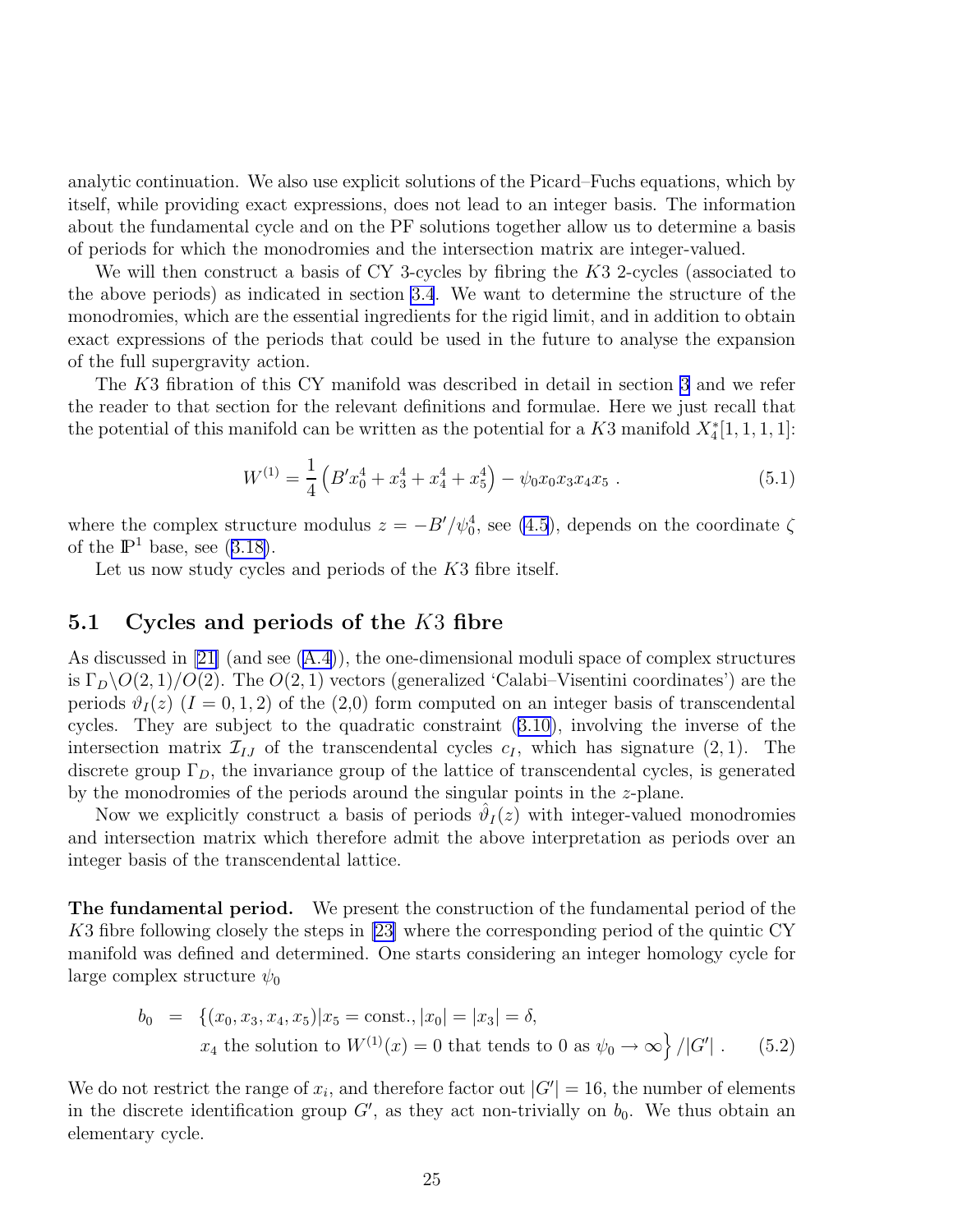<span id="page-27-0"></span>Theholomorphic 2-form  $\Omega^{(2,0)}$  of  $X_4^*[1,1,1,1]$  can be expressed via the Griffith map ([3.2\)](#page-10-0). We use here a rescaled 2-form

$$
\hat{\Omega}^{(2,0)} = \psi_0 \,\Omega^{(2,0)} = \frac{|G'|\,\psi_0}{(2\pi i)^3} \int \frac{\omega_{K3}}{W^{(1)}} \,,\tag{5.3}
$$

where $\omega_{K3}$  is given in ([3.21](#page-14-0)). This choice ensures that  $\lim_{z\to 0} \hat{\vartheta}_0(z) = 1$ . Then the fundamentalperiod  $\hat{\theta}_0$  is (see [[23\]](#page-79-0), section 6)

$$
\hat{\vartheta}_{0}(z) \equiv \int_{b_{0}} \hat{\Omega}^{(2,0)} \qquad (5.4)
$$
\n
$$
= -\frac{\psi_{0}}{(2\pi i)^{3}} \int_{\gamma_{0} \times \gamma_{3} \times \gamma_{4}} \frac{x_{5} dx_{0} dx_{3} dx_{4}}{W^{(1)}} = -\frac{\psi_{0}}{(2\pi i)^{4}} \int_{\gamma_{0} \times \gamma_{3} \times \gamma_{4} \times \gamma_{5}} \frac{dx_{0} dx_{3} dx_{4} dx_{5}}{W^{(1)}},
$$
\n(5.4)

where  $\gamma_i$  is the loop  $|x_i| = \delta$ . The second equality has been obtained by inserting unity in theform  $(1/2\pi i)\int_{\gamma_5}(dx_5/x_5)$  [[23\]](#page-79-0). Finally, writing  $W^{(1)} = \hat{W}^{(1)} - \psi_0 x_0 x_3 x_4 x_5$ , expanding in powers of  $\hat{W}^{(1)}/(\psi_0 x_0 x_3 x_4 x_5)$  and performing the Cauchy integrations, one obtains for large  $\psi_0$ , i.e. for small<sup>14</sup> z,

$$
\hat{\vartheta}_0 = \sum_{n=0}^{\infty} \frac{(4n)!}{n!^4} \left(\frac{1}{4}\right)^{4n} (-z)^n , \qquad (|z| < 1) . \tag{5.5}
$$

Our aim is now to find the desired integral basis of periods  $\hat{\vartheta}_I(z)$  via analytic continuation to  $|z| > 1$  of the fundamental one  $\hat{\vartheta}_0(z)$ . In order to achieve this we have found it convenient to rewrite first the fundamental period in terms of the solutions of the Picard–Fuchs equation, discussed in detail in Appendix [B](#page-68-0). At that stage the analytic properties of  $\hat{\vartheta}_0(z)$  can be easily determined since the PF solutions are given by quadratic combinations of hypergeometric functions whose asymptotic forms are well known.

An integral basis via the Picard–Fuchs equation and analytic continuation. Making reference to the results presented in Appendix [B](#page-68-0), we start with the generic expression of the periods  $\vartheta$ , thought of as solutions of the appropriate PF equation,

$$
\hat{\vartheta}(z) = C_{\alpha\beta} U_{\alpha}(z) U_{\beta}(z) , \quad (\alpha, \beta = 1, 2) . \tag{5.6}
$$

where  $U_{1,2}$  are two linearly independent solutions of the hypergeometric equation of parameters  $\{\frac{1}{8}$  $\frac{1}{8}$ ,  $\frac{3}{8}$  $\frac{3}{8}$ , 1, and  $C_{\alpha\beta}$  are arbitrary constants.

We now want to express the integer period  $\hat{\vartheta}_0(z)$ , defined for  $|z| < 1$  in (5.5), in terms of  $U_1$  and  $U_2$ . These solutions in the neighbourhood of  $z = \infty$  are given by

$$
U_1(z) = \frac{\Gamma(\frac{1}{8})\Gamma(\frac{5}{8})}{\Gamma(\frac{3}{4})} \left(\frac{1}{z}\right)^{\frac{1}{8}} F(\frac{1}{8}, \frac{1}{8}, \frac{3}{4}; -\frac{1}{z}) ,
$$
  
\n
$$
U_2(z) = \frac{\Gamma(\frac{3}{8})\Gamma(\frac{7}{8})}{\Gamma(\frac{5}{4})} \left(\frac{1}{z}\right)^{\frac{3}{8}} F(\frac{3}{8}, \frac{3}{8}, \frac{5}{4}; -\frac{1}{z}) .
$$
\n(5.7)

<sup>&</sup>lt;sup>14</sup>That the convergence radius of the series (5.5) is 1 can be seen using Stirling's formula for  $n \to \infty$ .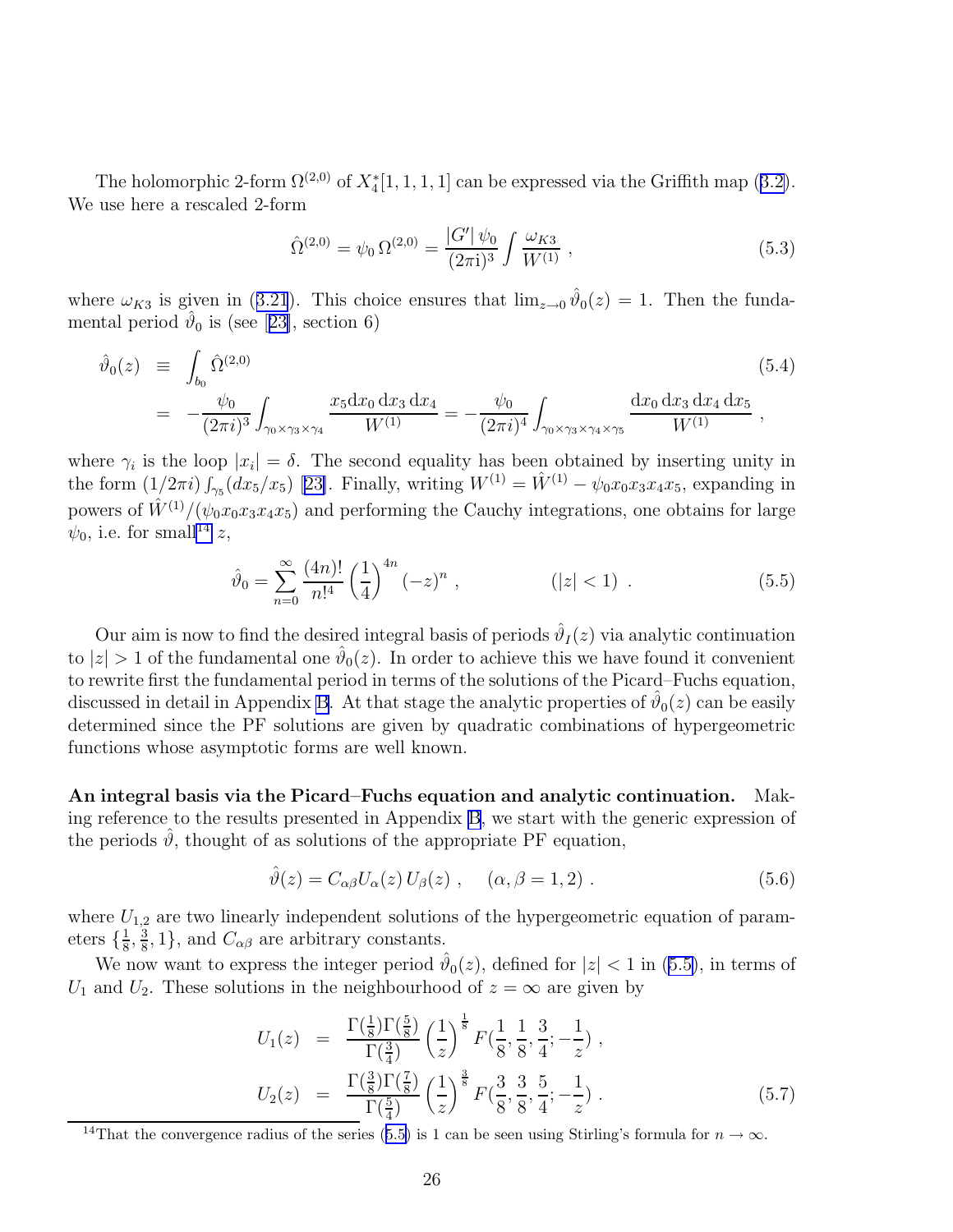<span id="page-28-0"></span>We consider them for  $|z| > 1$  and  $-\pi - \epsilon < \arg z < \pi - \epsilon$ . Having defined  $z^{\alpha} = e^{\alpha \log z}$  we have chosen the cuts of  $\log z$  in  $\arg(z) = \pm \pi - \epsilon$ . Thus in the fundamental domain  $z \to e^{i\pi}$ corresponds to  $z \to -1^+$  'above the cut', and  $z \to e^{-i\pi}$  to  $z \to -1^-$  'below the cut'.

In order to make contact with  $\hat{\vartheta}_0(z)$  we analytically continue these solutions near  $z=0$ , i.e. in the large complex structure limit of the K3. Using standard formulae for  $|z| < 1$  and  $-\pi - \epsilon < \arg z < \pi - \epsilon$  one has

$$
U_1(z) = \log(\frac{1}{z}) F(\frac{1}{8}, \frac{3}{8}, 1; -z) + \sum_{n=0}^{\infty} \frac{\left(\frac{1}{8}\right)_n \left(\frac{3}{8}\right)_n}{(n!)^2} h_{1,n}(-z)^n ,
$$
  
\n
$$
U_2(z) = \log(\frac{1}{z}) F(\frac{1}{8}, \frac{3}{8}, 1; -z) + \sum_{n=0}^{\infty} \frac{\left(\frac{1}{8}\right)_n \left(\frac{3}{8}\right)_n}{(n!)^2} h_{2,n}(-z)^n ,
$$
\n(5.8)

where

$$
h_{1n} = 2\psi(n+1) - \psi\left(n + \frac{1}{8}\right) - \psi\left(n + \frac{3}{8}\right) - \pi \cot\left(\frac{3}{8}\pi\right),
$$
  
\n
$$
h_{2n} = 2\psi(n+1) - \psi\left(n + \frac{1}{8}\right) - \psi\left(n + \frac{3}{8}\right) - \pi \cot\left(\frac{1}{8}\pi\right).
$$
\n(5.9)

Sincethe fundamental period has to be quadratic in  $U_{1,2}$  and, as shown in ([5.5\)](#page-27-0), it has a regular behaviour for  $z \to 0$ , from the expressions in (5.8) we easily conclude that it must be proportional to  $(U_1-U_2)^2$ . More precisely, by comparing explicitly the coefficients of the series expansions, we find

$$
\hat{\vartheta}_0 = \frac{1}{4\pi^2} (U_1 - U_2)^2 = F^2(\frac{1}{8}, \frac{3}{8}, 1; -z) \tag{5.10}
$$

At this point the knowledge of the asymptotic forms of the functions  $U_i$  for large values of z given in [\(5.7](#page-27-0)) allows us to obtain the desired continuation of  $\hat{\theta}_0(z)$  in the region  $|z| > 1$ .

Once the expressions in [\(5.7](#page-27-0)) are introduced in (5.10) we find the analytic continuation of the fundamental period in the form  $\sum_{k\in\mathbb{Z}_4} z^{\frac{k}{4}} R_k(z)$  with  $R_k(z)$  regular functions. Due to the presence of the fourth roots  $\hat{\vartheta}_0(z)$  is no longer single valued. We choose to have the cut running from  $z = -1$  to  $z = \infty$  and define for  $k = 1, 2, 3$ ,

$$
\hat{\vartheta}_k(z) \equiv \hat{\vartheta}_0(e^{-2\pi i k}z) , \quad |z| > 1 , \pi(2k - 1) < \arg z < \pi(2k + 1) . \tag{5.11}
$$

We immediately obtain

$$
\hat{\vartheta}_1 = \frac{\mathrm{i}}{4\pi^2} (U_1 - \mathrm{i}U_2)^2 \;, \quad \hat{\vartheta}_2 = -\frac{1}{4\pi^2} (U_1 + U_2)^2 \;, \quad \hat{\vartheta}_3 = -\frac{\mathrm{i}}{4\pi^2} (U_1 + \mathrm{i}U_2)^2 \;. \tag{5.12}
$$

Being connected by a  $\mathbb{Z}_4$  transformation, the  $\hat{\vartheta}_k$  satisfy  $\sum_{k=0}^3 \hat{\vartheta}_k = 0$ , and only three of them are independent, for instance the first three  $\hat{\vartheta}_I$ ,  $I = 0, 1, 2$ . In the  $\hat{\vartheta}_I$  basis, the  $\mathbb{Z}_4$ monodromy,  $z \to e^{2\pi i}z$  for z large, acts thus by definition as  $\hat{\theta} \to \mathcal{M}_{\infty} \hat{\theta}$ , with

$$
\mathcal{M}_{\infty} = \left( \begin{array}{ccc} 0 & 1 & 0 \\ 0 & 0 & 1 \\ -1 & -1 & -1 \end{array} \right) . \tag{5.13}
$$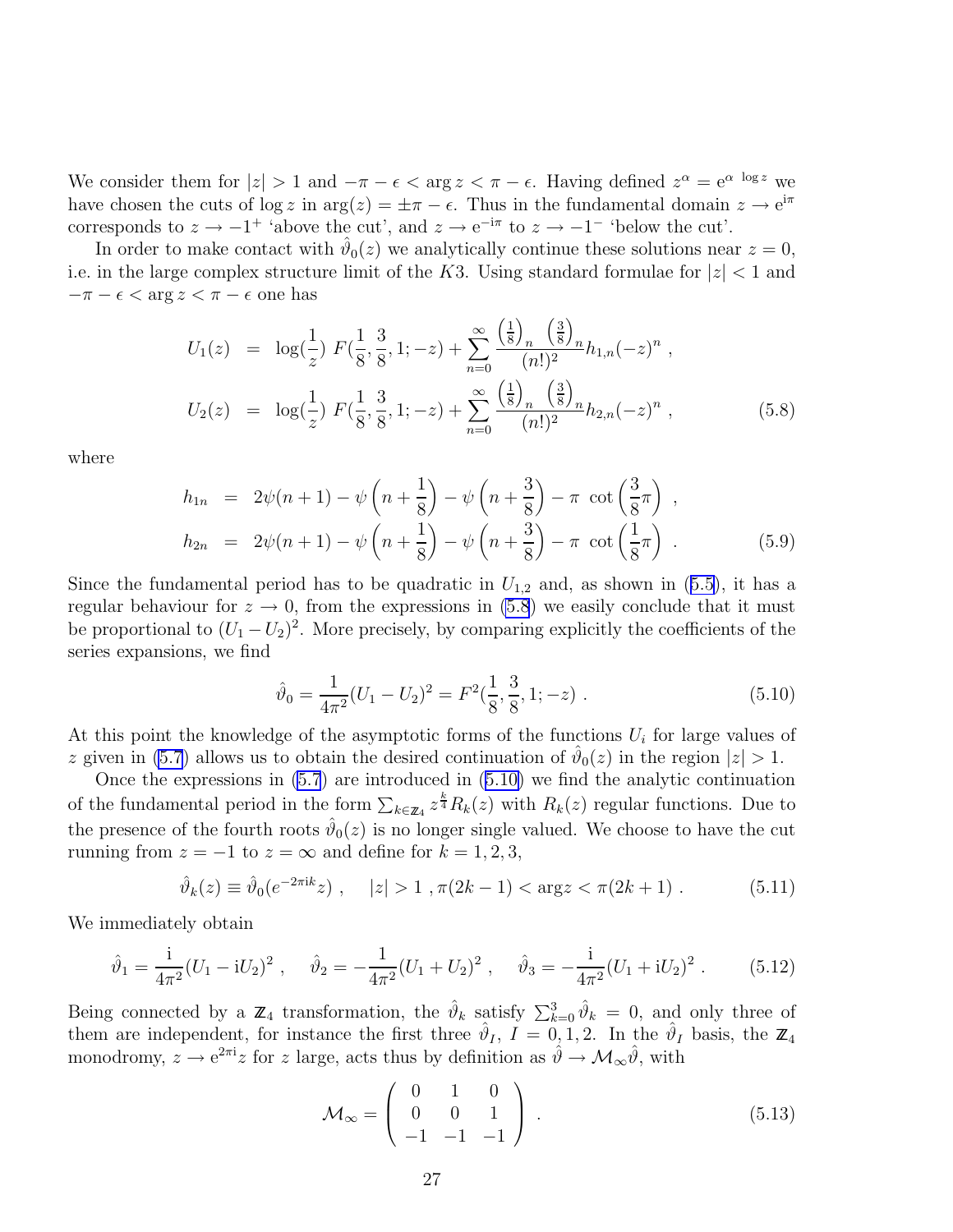<span id="page-29-0"></span>

Fig. 2: *Cuts in the*  $w = \frac{1}{2}(\zeta + \zeta^{-1})$  base space; the cut from -1  $\frac{1}{2}(\zeta + \zeta^{-1})$  base space; the cut from  $-1$  to 1 is associated to the 'measure' *factor*  $\sqrt{1-w^2}$ ; the periods of the K3 *fibre, of modulus*  $z(w)$  have a fourth-root cut from  $z(\tilde{\psi}_s) \equiv 0$ *to*  $z(\tilde{u}) \equiv -1$  *and a logarithmic one to*  $z(\infty) \equiv \infty$ *; they have non-trivial monodromies along the indicated paths.*

The analytic continuation of  $\hat{\vartheta}_I(z)$  back to the region  $|z| < 1, -\pi < \arg z < \pi$ , obtained via [\(5.8](#page-28-0)), exhibits log and log<sup>2</sup> cuts in the  $\hat{\theta}_k$  periods with  $k \neq 0$  ( $\hat{\theta}_0$ , is given by the regular expansionin ([5.5\)](#page-27-0)). Under  $z \to e^{2\pi i}z$  with  $|z| < 1$  we see from [\(5.8](#page-28-0)) that  $U_{\alpha} \to U_{\alpha} - i(U_1-U_2)$ . Via([5.10, 5.12\)](#page-28-0) this induces on the basis  $\{\hat{\vartheta}_I\}$  the monodromy  $\hat{\vartheta} \to \mathcal{M}_0 \hat{\vartheta}$  with

$$
\mathcal{M}_0 = \begin{pmatrix} 1 & 0 & 0 \\ -1 & -1 & -1 \\ 6 & 4 & 3 \end{pmatrix} . \tag{5.14}
$$

Since two different cuts depart from the conifold point  $z = -1$  (see figure 2), in defining the monodromy at the conifold we have to specify the position of the basepoint of the small loop around  $z = -1$ . In both cases, i.e. if the starting point is 'above' or 'below' the cut, such a monodromy is obtained by combining the monodromies about  $z = 0$  and  $z = \infty$ , but the order is different. If it is above (lower sign below) the cut, we have  $\hat{\theta} \to \mathcal{M}_{-1}^{\pm} \hat{\theta}$ , with

$$
\mathcal{M}_{-1}^{+} = \mathcal{M}_{\infty}^{-1} \mathcal{M}_{0}^{-1} = \begin{pmatrix} 0 & 1 & 0 \\ 1 & 0 & 0 \\ -3 & 3 & 1 \end{pmatrix} ; \qquad \mathcal{M}_{-1}^{-} = \mathcal{M}_{0}^{-1} \mathcal{M}_{\infty}^{-1} = \begin{pmatrix} -1 & -1 & -1 \\ 6 & 4 & 3 \\ -6 & -3 & -2 \end{pmatrix} . (5.15)
$$

The matrices  $\mathcal{M}_{-1}^{\pm}$  are diagonalisable with eigenvalues  $(-1, 1, 1)$ .

The condition [\(3.10](#page-12-0)) with [\(5.10](#page-28-0)),([5.12\)](#page-28-0) determines the inverse intersection matrix  $\mathcal{I}^{IJ}$ up to a constant. In this basis of integer cycles, the intersection matrix  $\mathcal{I}_{IJ}$  has to be an integer, which implies that it is a multiple of

$$
\mathcal{I} = \begin{pmatrix} 0 & 1 & -2 \\ 1 & 0 & 1 \\ -2 & 1 & 0 \end{pmatrix} . \tag{5.16}
$$

Around  $z = -1$  there is the vanishing cycle (above the cut)  $\nu = \hat{\vartheta}_0 - \hat{\vartheta}_1$ , which should have self-intersection  $-2$ , which is the case with (5.16). One can then check that the Picard– Lefshetz formula [\(2.19](#page-9-0)) leads also to (5.15).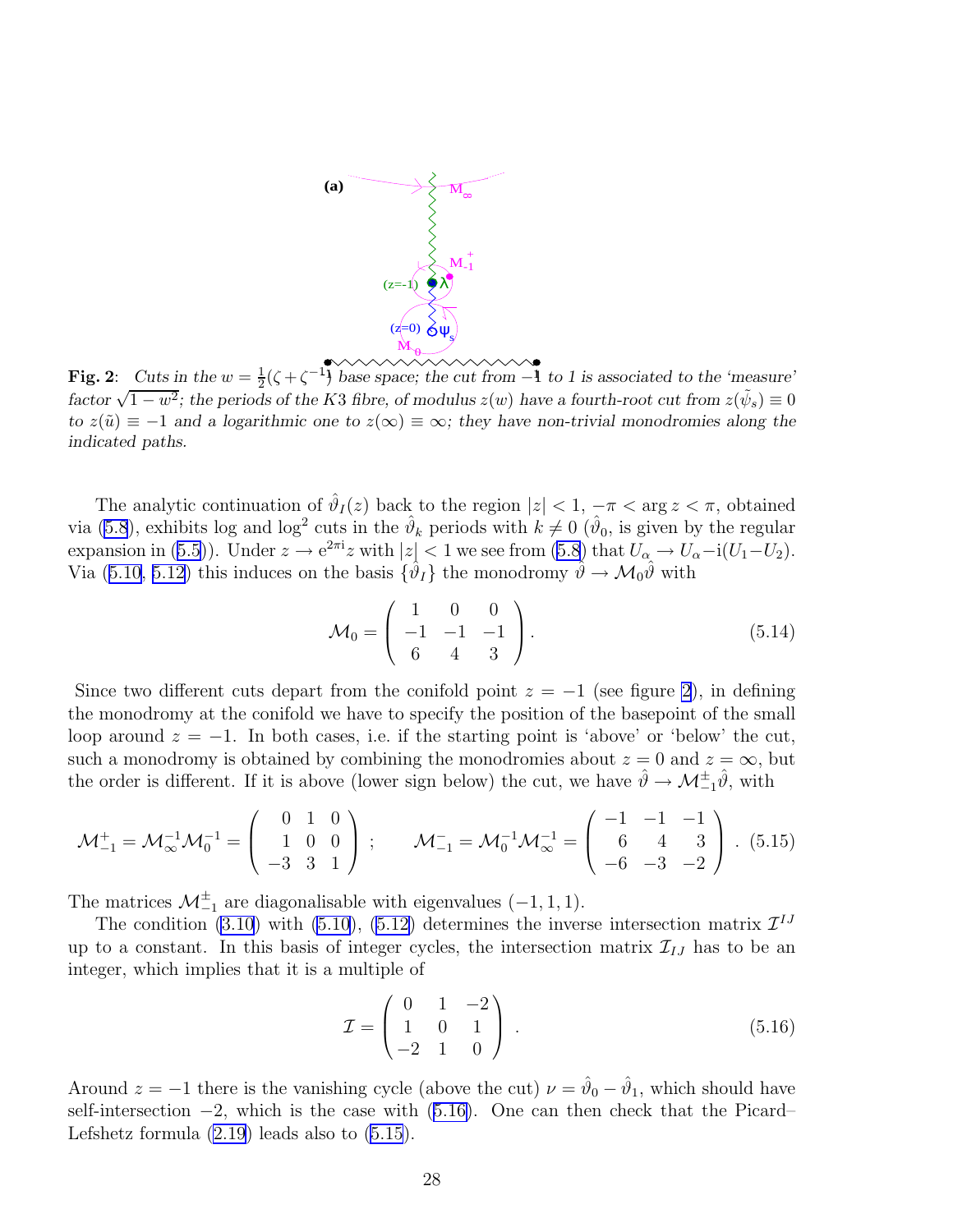<span id="page-30-0"></span>Expansion near the conifold. Now we want to obtain the expansion of the  $K3$  periods  $\hat{\vartheta}_I$  near the conifold singularity  $z \to -1$ . In order to do this we need consider the asymptotic expressions of the functions  $U_{1,2}$  in the vicinity of<sup>15</sup>  $z = -1$ <sup>+</sup> (or  $z = -1$ <sup>-</sup>). This can be obtained in two steps, by first re-expressing  $U_1$  and  $U_2$  in terms of the basis

$$
u_1(z) = 2\pi F\left(\frac{1}{8}, \frac{3}{8}, 1; -z\right), \quad u_2(z) = \frac{\Gamma\left(\frac{1}{8}\right)\Gamma\left(\frac{3}{8}\right)}{\Gamma\left(\frac{1}{2}\right)} F\left(\frac{1}{8}, \frac{3}{8}, \frac{1}{2}; 1+z\right) \tag{5.17}
$$

by comparing the U's and the u's in the neighbourhood<sup>16</sup> of  $z = 0$ . The result is

$$
U_1(z) = \sqrt{\frac{2 - \sqrt{2}}{2}} e^{\frac{11\pi}{8}i} u_1 + u_2 \ , \quad U_2(z) = -\sqrt{\frac{2 + \sqrt{2}}{2}} e^{\frac{\pi}{8}i} u_1 + u_2 \ . \tag{5.18}
$$

The desired continuation to the neighbourhood of  $z = -1$ <sup>+</sup> is now obtained by the analytic continuation of  $u_1$ , valid for  $|\arg(1+z)| < \pi$ , to this region:

$$
u_{1(-1)}(z) = \frac{1}{\sqrt{2}} u_{2(-1)}(z) + 2\pi \frac{\Gamma(-\frac{1}{2})}{\Gamma(\frac{1}{8})\Gamma(\frac{3}{8})} (1+z)^{\frac{1}{2}} F(\frac{7}{8}, \frac{5}{8}, \frac{3}{2}; 1+z) .
$$
 (5.19)

Substituting (5.19) into (5.18) one may rewrite the resulting expression as

$$
U_1(z) = K_1 \left[ F(\frac{1}{8}, \frac{3}{8}, \frac{1}{2}; 1+z) - i(\sqrt{2}-1)(1+z)^{\frac{1}{2}} F(\frac{7}{8}, \frac{5}{8}, \frac{3}{2}; 1+z) \right],
$$
  
\n
$$
U_2(z) = K_1 \left[ e^{-i\frac{\pi}{4}}(\sqrt{2}-1) F(\frac{1}{8}, \frac{3}{8}, \frac{1}{2}; 1+z) - e^{i\frac{\pi}{4}}(1+z)^{\frac{1}{2}} F(\frac{7}{8}, \frac{5}{8}, \frac{3}{2}; 1+z) \right],
$$
(5.20)

with  $K_1 = e^{-i\frac{\pi}{8}} \sqrt{\frac{2+\sqrt{2}}{4}}$ 4  $\Gamma(\frac{1}{8})\Gamma(\frac{3}{8})$  $\frac{\sqrt{8}}{\Gamma(\frac{1}{2})}$ .

We have the ingredients to expand the periods  $\hat{\vartheta}_I$  near  $z = -1$ , but before doing so we find it useful to define another integral basis, different from the one in [\(5.10](#page-28-0)) and([5.12\)](#page-28-0), a basis that will enable us to compute the rigid limit efficiently. In particular, one of the periods in the new basis will be the 'vanishing period' at the conifold point, which will be fibred on the base space to give a CY cycle with  $S^3$  topology and one with  $S^2 \times S^1$ , as described in general in section [3.5](#page-14-0). Ultimately, the periods along these two CY cycles are the ones that reduce in the rigid limit to the periods of the meromorphic 1-form of the  $SU(2)$ Seiberg–Witten theory, as we will show.

Thus we introduce the periods  $\hat{\vartheta}'_I$   $(I = 0, 1, 2)$  related to the previous ones by the integer change of basis

$$
\hat{\vartheta}' = F \hat{\vartheta} , \quad F = \begin{pmatrix} -1 & 1 & 0 \\ 1 & -2 & -1 \\ 1 & 0 & 0 \end{pmatrix} . \tag{5.21}
$$

<sup>&</sup>lt;sup>15</sup>Some care is required in using the analytic continuation formulae because the range of arg z has to be appropriate to  $z \to -1^+$  (or to  $z \to -1^-$ ).

<sup>&</sup>lt;sup>16</sup>The analytic continuation of  $u_2$  reads  $u_{2(0)}(z) = -\log(-z) F(\frac{1}{8}, \frac{3}{8}, 1; -z) + \sum_{n=0}^{\infty}$  $\frac{\left(\frac{1}{8}\right)_n \left(\frac{3}{8}\right)_n}{(n!)^2} h_n(-z)^n$ , for  $|z| < 1$  and  $-\pi + \epsilon < \arg(-z) < \pi + \epsilon$ , i.e.  $\epsilon < \arg(z) < 2\pi + \epsilon$ , with  $h_n = 2\psi(n+1) - \psi(n+\frac{1}{8}) - \psi(n+\frac{3}{8})$ .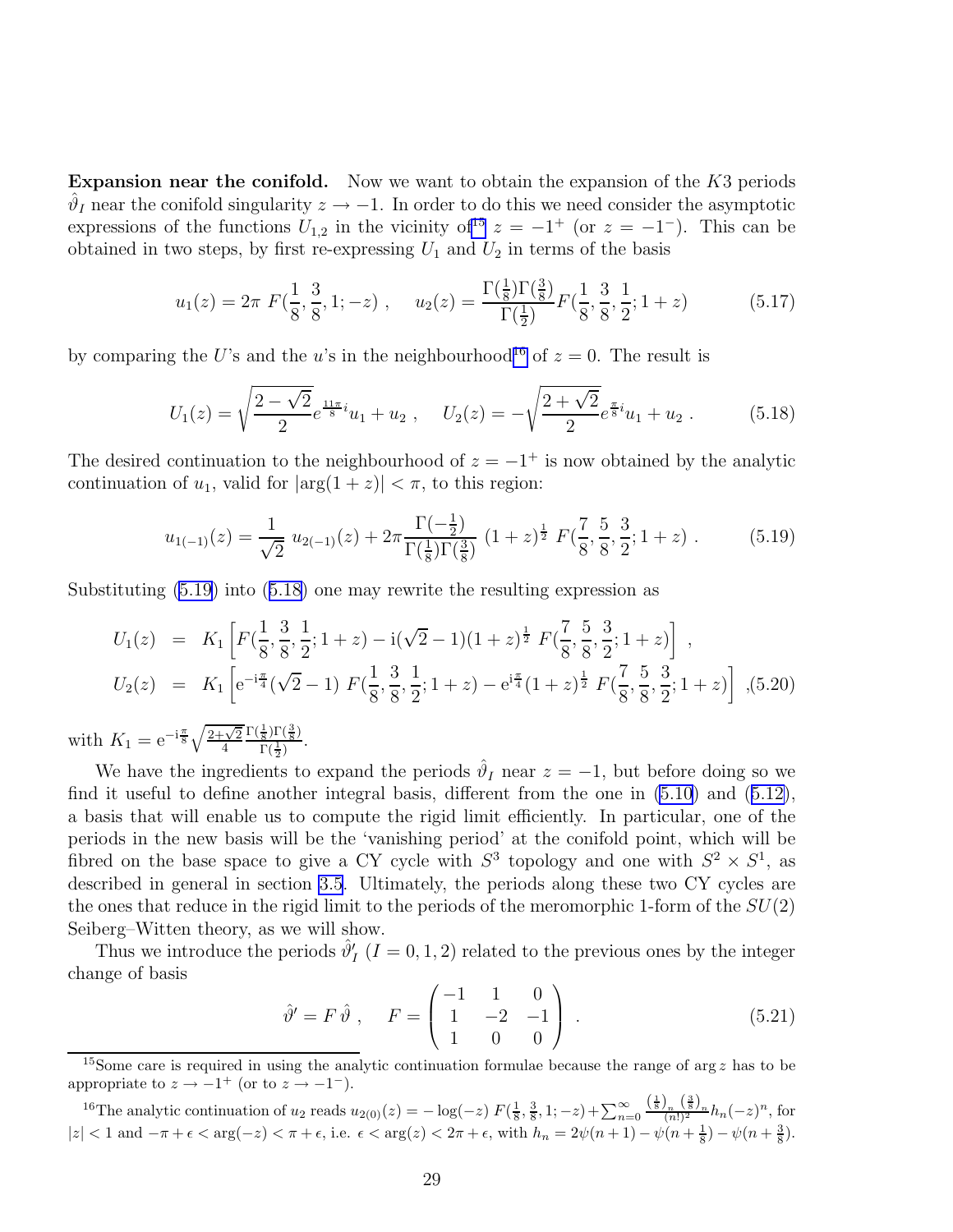<span id="page-31-0"></span>These periods are distinguished by their behaviour near the singularities. Indeed,  $\hat{\theta}'_0$  =  $\hat{\vartheta}_1 - \hat{\vartheta}_0$  is the vanishing period 'above the cut' at the conifold point  $z \to -1^+$ ;  $\hat{\vartheta}'_2 = \hat{\vartheta}_0$  is the fundamental cycle;  $\hat{\theta}'_1 = \hat{\theta}_0 - 2\hat{\theta}_1 - \hat{\theta}_2$  is regular at the conifold and has no log<sup>2</sup> term in its small-z expansion. This can be seen both by the form of the monodromies and by explicit expansions.

In the  $\hat{\theta}'$  basis the monodromy matrix at the conifold,  $\mathcal{M}_{-1}^+$  and the monodromy at large complex structure,  $\mathcal{M}_0$  become

$$
\mathcal{M}_{-1}^{+'} = \begin{pmatrix} -1 & 0 & 0 \\ 0 & 1 & 0 \\ 1 & 0 & 1 \end{pmatrix} , \quad \mathcal{M}'_0 = \begin{pmatrix} 1 & 1 & -2 \\ 0 & 1 & -4 \\ 0 & 0 & 1 \end{pmatrix} . \tag{5.22}
$$

This is in agreement with the behaviours described above. The  $\mathbb{Z}_4$  transformation and the intersection matrix  $\mathcal{I}'$ , (such that  $\vartheta'_I \mathcal{I}'^{-1IJ} \vartheta'_J = 0$ ) become

$$
\mathcal{M}_{\infty}^{\prime} = \begin{pmatrix} -3 & -1 & -2 \\ 4 & 1 & 4 \\ 1 & 0 & 1 \end{pmatrix}, \quad \mathcal{I}^{\prime} = \begin{pmatrix} -2 & 0 & 1 \\ 0 & 4 & 0 \\ 1 & 0 & 0 \end{pmatrix}. \tag{5.23}
$$

#### 5.2 Cycles and periods of the CY

Now we describe the 3-cycles of the CY manifold  $X_8^*[1, 1, 2, 2, 2]$  by fibring K3 2-cycles over paths in  $\zeta$  in the two ways explained at the end of section [3.4](#page-14-0). Correspondingly, the periods are integrals over such paths of the K3 periods. We will consider periods of the rescaled (3, 0)-form

$$
\hat{\Omega}^{(3,0)} \equiv \psi_0 \,\Omega^{(3,0)} = \int_{\gamma_4} \frac{\psi_0 |G|}{(2\pi i)^4} \frac{\omega_{CY}}{W^{(1)}} = \hat{\Omega}^{(2,0)} \frac{d\zeta}{2\pi i \,\zeta} \,. \tag{5.24}
$$

and will sometimes make use of the variable

$$
w = \frac{1}{2} \left( \zeta + \frac{1}{\zeta} \right) , \qquad (5.25)
$$

First we can transport the three K3 cycles over the circle  $|\zeta| = 1$ . We will use the basis  $\hat{\vartheta}_I'$  and will thus define

$$
\mathcal{T}_{v} \equiv \frac{1}{2\pi i} \int_{C} \frac{d\zeta}{\zeta} \hat{\vartheta}'_{0} = \frac{1}{\pi} \int_{-1}^{1} \frac{dw}{\sqrt{1 - w^{2}}} \hat{\vartheta}'_{0}
$$
\n
$$
\mathcal{T}_{1} \equiv \frac{1}{2\pi i} \int_{C} \frac{d\zeta}{\zeta} \hat{\vartheta}'_{1} = \frac{1}{\pi} \int_{-1}^{1} \frac{dw}{\sqrt{1 - w^{2}}} \hat{\vartheta}'_{1}
$$
\n
$$
\mathcal{T}_{2} \equiv \frac{1}{2\pi i} \int_{C} \frac{d\zeta}{\zeta} \hat{\vartheta}'_{2} = \frac{1}{\pi} \int_{-1}^{1} \frac{dw}{\sqrt{1 - w^{2}}} \hat{\vartheta}'_{2}.
$$
\n(5.26)

Then we may transport  $K3$  cycles between points where they vanish (see figure [3\)](#page-32-0). First we considerthe K3 period  $\hat{\theta}'_0 = \hat{\theta}_1 - \hat{\theta}_0$ , introduced in ([5.21\)](#page-30-0) and let  $c'_0$  be its corresponding 2-cycle(a 2-sphere). It vanishes at the conifold point  $z(w) = -1$ , i.e.  $\zeta = e_1^{\pm}$  (see ([4.30\)](#page-21-0)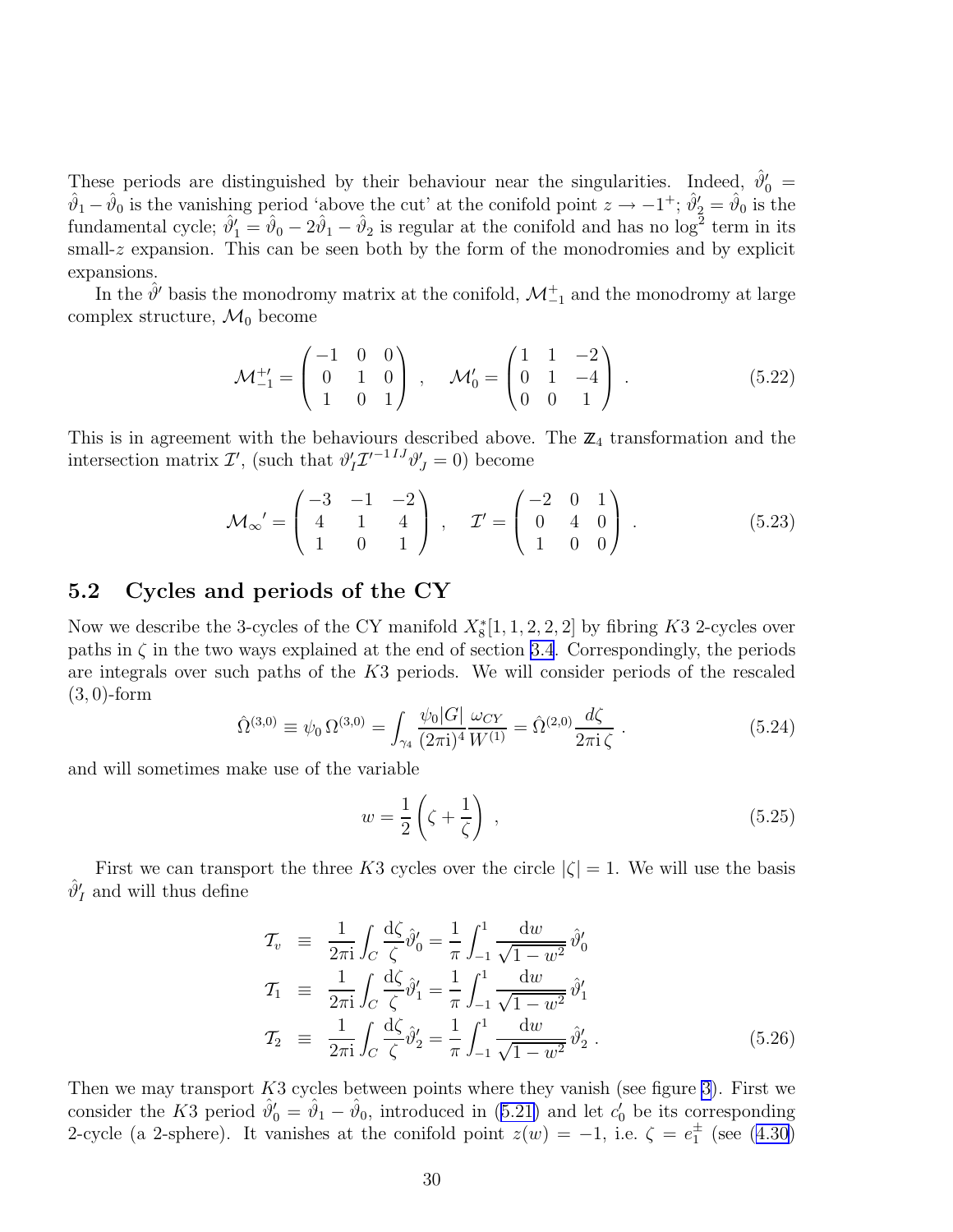<span id="page-32-0"></span>

Fig. 3: *An integer basis of cycles, suitable for taking the rigid limit, is depicted in the base space, parametrized by*  $\zeta$  *or*  $w = \frac{1}{2}$  $\frac{1}{2}(\zeta + \frac{1}{\zeta})$  $\frac{1}{\zeta}$ ). The cycles  $T_v, V_v$  are obtained by fibring over the indicated paths the K3 *'vanishing cycle'*  $c'_0$ ; the associated periods  $\mathcal{T}_v$ ,  $\mathcal{V}_v$  will reduce, in the rigid limit, to the *section of the rigid*  $SU(2)$  *special geometry, i.e. the periods of the meromorphic form*  $\lambda$ *. The cycles*  $T_1, T_2$  and  $V_{t_a}, V_{t_b}$  arise by fibring as indicated, respectively, the cycles  $c'_1, c'_2$  and  $2c'_2 - c'_1, 4c'_2$ .

and figure [2\)](#page-29-0), and we can thus consider its transport between these two points in  $\zeta$  or, equivalently, on a path starting at  $w = \tilde{u}$  and ending again at the same point (on the other sheet) after having crossed the square-root cut that runs from  $-1$  to 1. Clearly this 3-sphere collapses when  $\tilde{u} = 1$ . It is easy to see that the corresponding period is given by

$$
\mathcal{V}_v \equiv \frac{1}{2\pi i} \int_{e_1^-}^{e_1^+} \frac{d\zeta}{\zeta} \,\hat{\vartheta}'_0 = \frac{1}{\pi} \int_1^{\tilde{u}} \frac{dw}{\sqrt{1 - w^2}} \,\hat{\vartheta}'_0 \,. \tag{5.27}
$$

Similarly, we can consider which cycles vanish at the points  $e_0^{\pm}$ . This can be read from themonodromy matrix  $\mathcal{M}'_0$  in ([5.22\)](#page-31-0). Indeed, comparing with the Picard–Lefshetz formula [\(2.19](#page-9-0)) shows that vanishing cycles are proportional to  $\hat{\theta}'_1$  and  $\theta'_2$ . So we define

$$
\mathcal{V}_1 \equiv \frac{1}{2\pi i} \int_{e_0^-}^{e_0^+} \frac{d\zeta}{\zeta} \hat{\vartheta}_1' = \frac{1}{\pi} \int_1^{\tilde{\psi}_s} \frac{dw}{\sqrt{1 - w^2}} \hat{\vartheta}_1' \n\mathcal{V}_2 \equiv \frac{1}{2\pi i} \int_{e_0^-}^{e_0^+} \frac{d\zeta}{\zeta} \hat{\vartheta}_2' = \frac{1}{\pi} \int_1^{\tilde{\psi}_s} \frac{dw}{\sqrt{1 - w^2}} \hat{\vartheta}_2' .
$$
\n(5.28)

We have thus introduced the basis

$$
v = \{ \mathcal{V}_v, \mathcal{V}_1, \mathcal{V}_2, \mathcal{T}_v, \mathcal{T}_1, \mathcal{T}_v \} \tag{5.29}
$$

Intersection matrix. The intersection matrix can easily be obtained from considering the figure 3. We obtain in the basis (5.29):

$$
q = \begin{pmatrix} q_{vv} & -\mathcal{I}' \\ \mathcal{I}' & 0 \end{pmatrix} = \begin{pmatrix} 0 & 0 & 1 & 2 & 0 & -1 \\ 0 & 0 & -2 & 0 & -4 & 0 \\ -1 & 2 & 0 & -1 & 0 & 0 \\ -2 & 0 & 1 & 0 & 0 & 0 \\ 0 & 4 & 0 & 0 & 0 & 0 \\ 1 & 0 & 0 & 0 & 0 & 0 \end{pmatrix} . \tag{5.30}
$$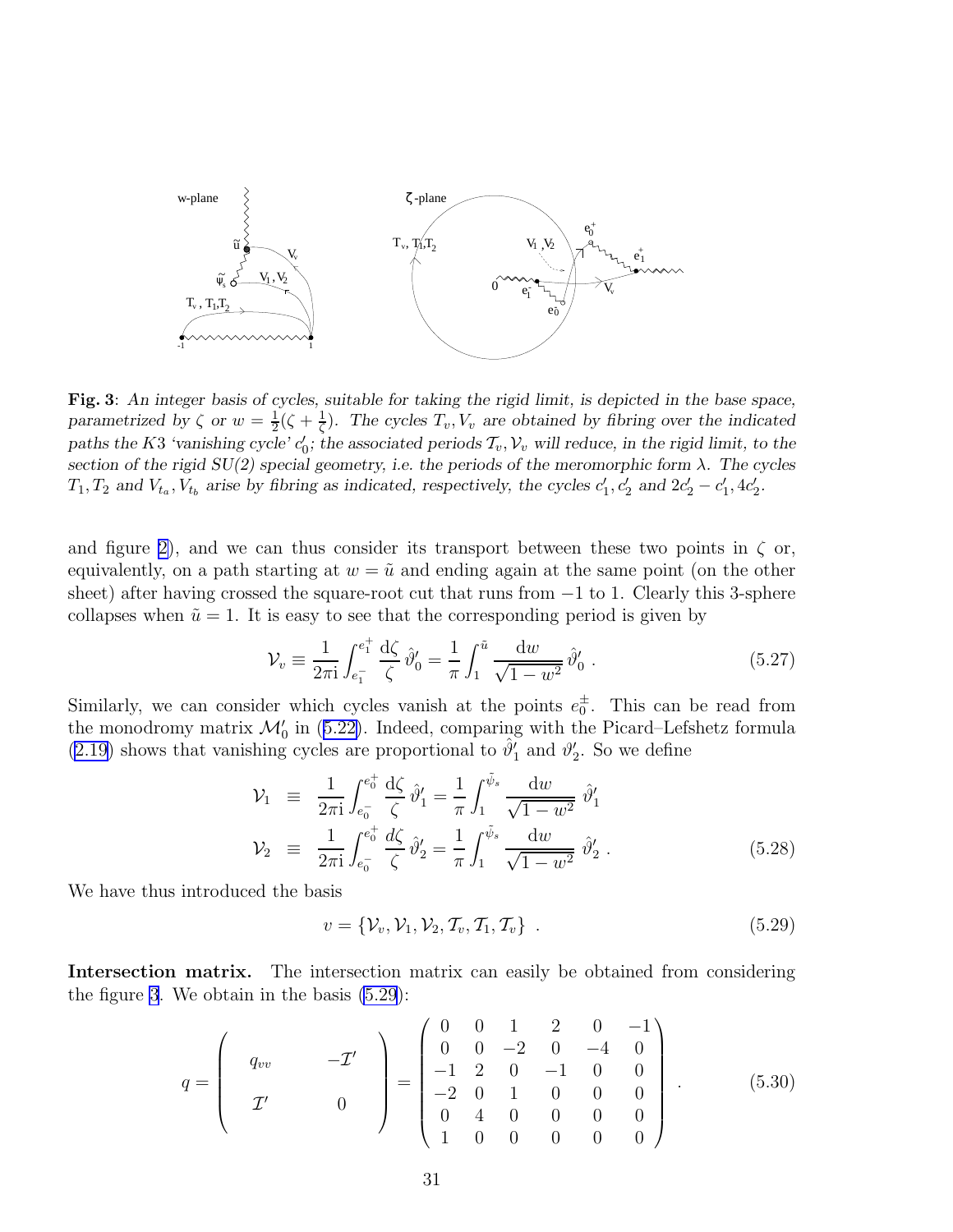<span id="page-33-0"></span>Only the derivation of the intersection between  $\mathcal{V}_1$  and  $\mathcal{V}_2$  is not trivial. We will explain in more detail the similar computation in the second example in section [6.4.](#page-42-0) In appendix [C](#page-73-0) we derive cycles in another way, and obtain also an expression for the part  $q_{vv}$  in terms of a monodromy matrix and the intersection matrix of the K3 fibre.

# 6 Periods, monodromies and intersection matrix in the second example

We will work for the second example starting from its formulation as a double fibration: after the K3 fibration, we take the second torus fibration explained in section [4.2.2](#page-19-0), and thus use the polynomial in the form [\(4.28](#page-20-0)). The holomorphic 3-form on the Calabi–Yau manifold is then $(3.2)$  $(3.2)$  (we take  $y_0$  constant)

$$
\Omega^{(3,0)} = \frac{|G|}{(2\pi i)^4} \int \frac{\omega_{CY}}{W^{(2)}} = \frac{|G'|}{(2\pi i)^4} \int \frac{\omega_{K3}}{W^{(2)}} \frac{d\zeta}{\zeta} = \frac{12}{(2\pi i)^4} \frac{d\zeta}{\zeta} \int \frac{1}{12} \frac{d\zeta}{\xi} dx^4 dx^5 \frac{1}{W^{(2)} y_0^{-6}}
$$
  
= 
$$
\frac{1}{(2\pi i)^4} \frac{d\zeta}{\zeta} \wedge \frac{d\xi}{\zeta} \wedge dx \int dy \frac{1}{W^{(2)} y_0^{-6}} = \frac{1}{(2\pi i)^3} \frac{d\zeta}{\zeta} \wedge dx \wedge \frac{1}{y(\zeta, \xi, x)} \frac{d\zeta}{\zeta} , \qquad (6.1)
$$

where we used the form  $(4.28)$  for  $W^{(2)}$ , and as path around the surface for Griffiths' residue theorem we used a loop in y, such that at the end  $y(\zeta,\xi,x)$  is the solution to  $W^{(2)}=0$ . Note that  $\Omega^{(1,0)} \equiv \frac{1}{2\pi}$  $2\pi i$ 1  $\overline{y}$ dξ  $\frac{1}{\xi}$  is the (up to a constant factor unique) holomorphic 1-form on the torus fibre, and  $\Omega^{(2,0)} \equiv \frac{1}{2\pi i} dx \wedge \Omega^{(1,0)}$  the holomorphic 2-form on the K3.

We will explicitly construct a basis of 3-cycles and their corresponding periods. To achieve this, we exploit the fibration structure of the model; first we study the cycles and periods of the torus fibre, then those of the  $K3$ , and finally those of the Calabi–Yau manifold itself. The explicit construction of the cycles allows us to compute monodromies and intersection forms in a straightforward way. For the torus and K3 fibres, we furthermore obtain closed expressions of the periods in terms of hypergeometric functions.

#### 6.1 Torus cycles and periods

**Branch points:** If we consider the defining equation  $(4.28)$  to be an equation for y as a function of  $\xi$ , we get the torus as a 2-sheeted cover of the  $\xi$  plane. The sheets coincide at the branch points, which come in pairs symmetric under  $\xi \leftrightarrow \frac{B'}{\xi}$ , and are located at

$$
\xi = -P \pm \sqrt{P^2 - B'}\tag{6.2}
$$

and at

$$
\xi = 0, \infty. \tag{6.3}
$$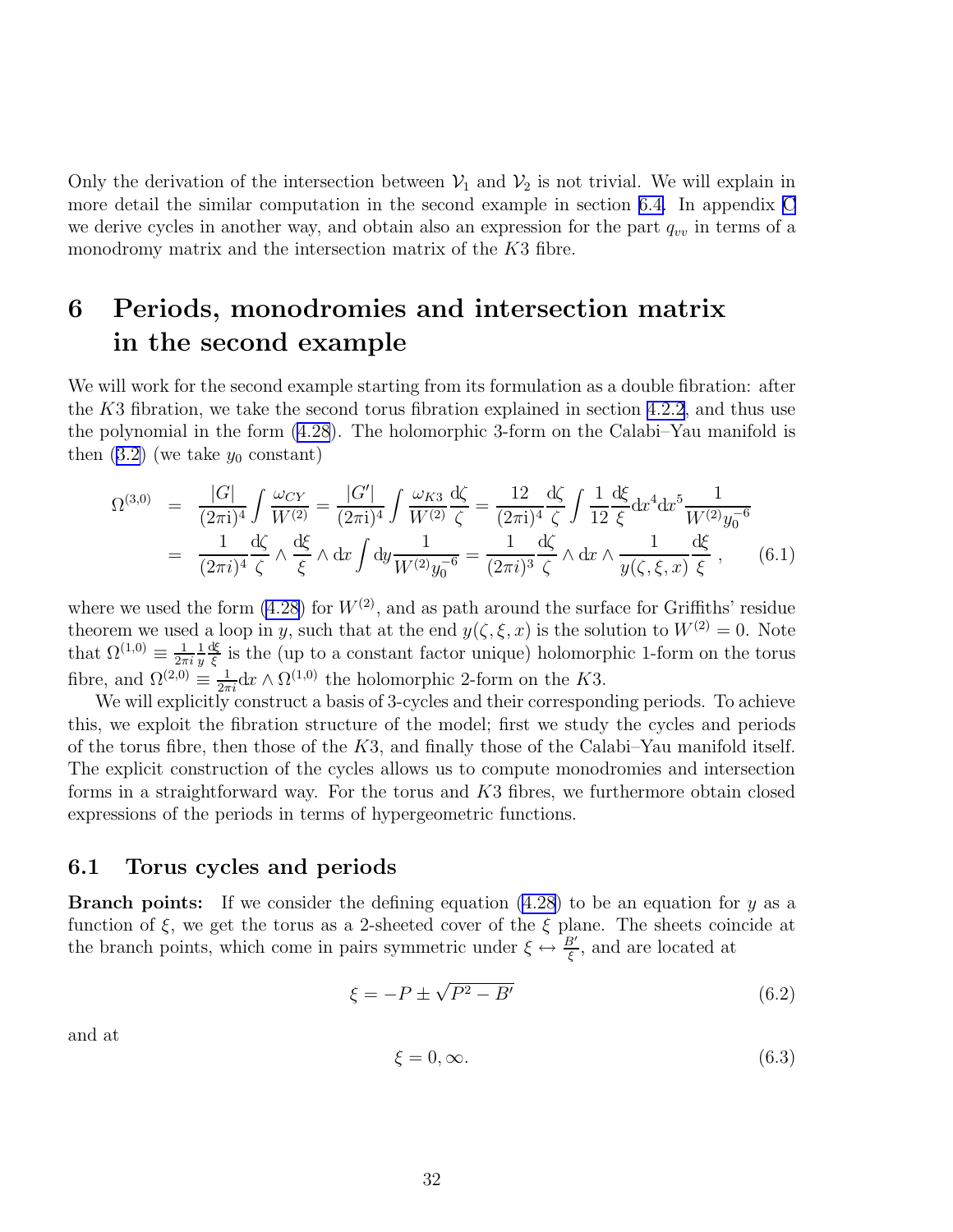<span id="page-34-0"></span>

Fig. 4: (a) *Branch points, cuts and cycles of the torus fibre in the* ξ*-plane.* (b) *Singularities and cuts in the*  $P/(B')^{1/2}$ -plane.

Cycles. Define  $\beta$  to be the 1-cycle  $|\xi| = |B'|^{1/2}$  passing counterclockwise through the point<sup>17</sup>  $(\xi = i\sqrt{B'}, y = \frac{1}{\sqrt{B'}})$ 3  $(\sqrt{-P})$ , and  $\alpha$  the shortest cycle encircling the pair of branch points [\(6.2](#page-33-0)), with orientation such that  $\alpha \cdot \beta = +1$ . This is shown in figure 4(a).

Singularities and vanishing cycles. The torus degenerates when two branch points coincide. There are two possibilities:

- • $\mathbf{P}^2 \mathbf{B}' = 0$ : the branch points ([6.2\)](#page-33-0) coincide and  $\alpha$  vanishes. The locus in the  $(\zeta, x)$ plane where this occurs is a *genus-5* Riemann surface, as can be seen by substituting the expressions for  $P(x)$  and  $B'(\zeta)$ . We denote this surface by  $\Sigma$ . Since  $\alpha$  collapses to a point on  $\Sigma$ , this surface can be lifted trivially to the full Calabi–Yau. By slight abuse of notation, we denote the lifted surface by  $\Sigma$  as well. Thus  $\Sigma$  is the locus of elliptic fibre singularities of the Calabi–Yau. We could also view the full 10D spacetime  $M_4 \times C<sup>Y</sup>$ as an elliptic fibration. Then the locus of elliptic fibre singularities gets promoted to a  $(5 + 1)$ -dimensional manifold  $M_4 \times \Sigma$ .
- • $\mathbf{B}' = \mathbf{0}$ : one of the branch points ([6.2\)](#page-33-0) coincides with the branch point  $\xi = 0$ , and  $\beta$ vanishes. The surface where this occurs consists of two copies of the x-plane at fixed  $\zeta$ positions, and is denoted by  $\Sigma'$ . Again, this surface can be lifted to the full Calabi–Yau or promoted to a  $(5 + 1)$ -dimensional submanifold of spacetime.

**Cuts.** There are jumps (or cuts) in the definition of  $\alpha$  at values of  $P/\sqrt{B'}$  where there are two homologically different cycles encircling the two branch points with equal minimal length. This occurs when the branch points [\(6.2](#page-33-0)) are collinear, i.e. when  $\frac{F}{\sqrt{2}}$  $\frac{P}{B'}$  is imaginary

<sup>&</sup>lt;sup>17</sup>In the following,  $\sqrt{z}$  denotes the square root of z with positive real part.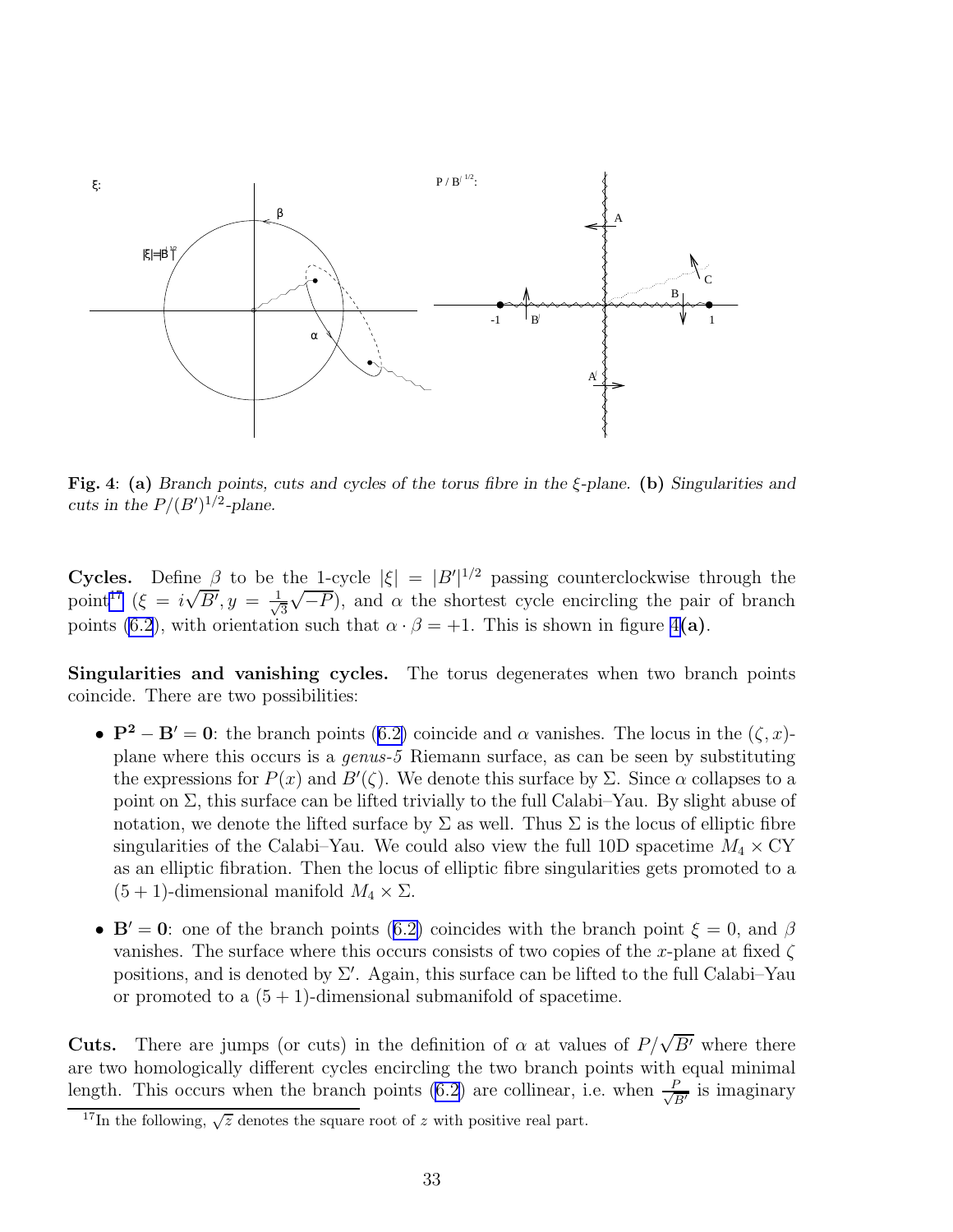(type A cut). Jumps in the definition of  $\beta$  occur when the branch points lie on the circle  $|\xi| = |B'|^{1/2}$ , i.e. when  $\frac{P}{\sqrt{B'}} = 0$  lies on the real interval  $[-1, 1]$  (type B cut). There is yet another type of cut, for both  $\alpha$  and  $\beta$ , namely where our prescription for the location of β (and hence  $\alpha$ ) is ambiguous. For fixed B', this is the case when P is real and positive (type C cut).

The cut structure in the  $P/\sqrt{B'}$ -plane is shown in figure [4\(](#page-34-0)*b*). For  $B' \approx 1$  (which will be of special interest later), the C cut runs approximately over the positive real axis. The transformation rules for continuous transport of torus cycles across the cuts (yielding the monodromies) are

$$
A, A': \quad \alpha \to \alpha + 2\beta \tag{6.4}
$$

$$
B, B': \qquad \beta \to \beta + \alpha \tag{6.5}
$$

$$
C: \quad \alpha, \beta \to -\alpha, -\beta \tag{6.6}
$$

Notice that the origin of the  $P/\sqrt{B'}$ -plane is not really singular, as the monodromy about this point is, in fact, trivial.

Periods. The following expressions for the periods can be obtained by direct integration. Denoting  $k_{\mp}^2 = \frac{1}{2}$  $\frac{1}{2}(1 \mp \frac{P}{\sqrt{B'}}),$  we find

$$
\int_{\alpha} \Omega^{(1,0)} = \frac{2\sqrt{6}i}{\pi} (\sqrt{B'})^{-1/2} \mathbf{K}(k_+^2) \text{ for } |k_+^2| < 1 \tag{6.7}
$$

$$
= \pm \frac{2\sqrt{6}}{\pi} (\sqrt{B'})^{-1/2} \mathbf{K}(k_-^2) \text{ for } |k_-^2| < 1 \text{ and } \pm \text{Im } P > 0 \tag{6.8}
$$

where the imaginary part of  $P$  denotes a position above or below the C-cut, respectively,

$$
\int_{\beta} \Omega^{(1,0)} = \frac{\sqrt{6}}{\pi} (\pm \sqrt{B'})^{-1/2} (\pm k_{\mp}^2)^{-1/2} \mathbf{K}(k_{\mp}^{-2})
$$
\n(6.9)

where the expressions are valid when the argument of the  $K$ -function is in the unit circle, and for P near the C-cut the square root in the prefactor is equal to  $\pm i(\mp k_{\mp}^2)^{-1/2}$ . Here  $\mathbf{K}(u) = \frac{\pi}{2}F(\frac{1}{2})$  $\frac{1}{2}, \frac{1}{2}$  $\frac{1}{2}$ , 1; *u*) is the complete elliptic integral of the first kind. These expressions can be extended to other values of  $P/\sqrt{B'}$  by standard analytic continuation. To obtain the values for the  $\alpha$  and  $\beta$  periods one has to take into account the changes of definition of the cycles across the A-, B- and C-cuts.

#### 6.2 K3 cycles and periods

As explained earlier, the K3 fibre (at a fixed generic value of  $\zeta$ , and hence of  $\sqrt{B'}$ ) is itself an elliptic fibration, with base parametrized by  $x$ . Accordingly, the relevant 2-cycles of the K3 fibre, that is, those which are in the transcendental lattice, can be constructed as circle fibrations over certain paths in the x-plane, where the circle is a 1-cycle in the torus fibre.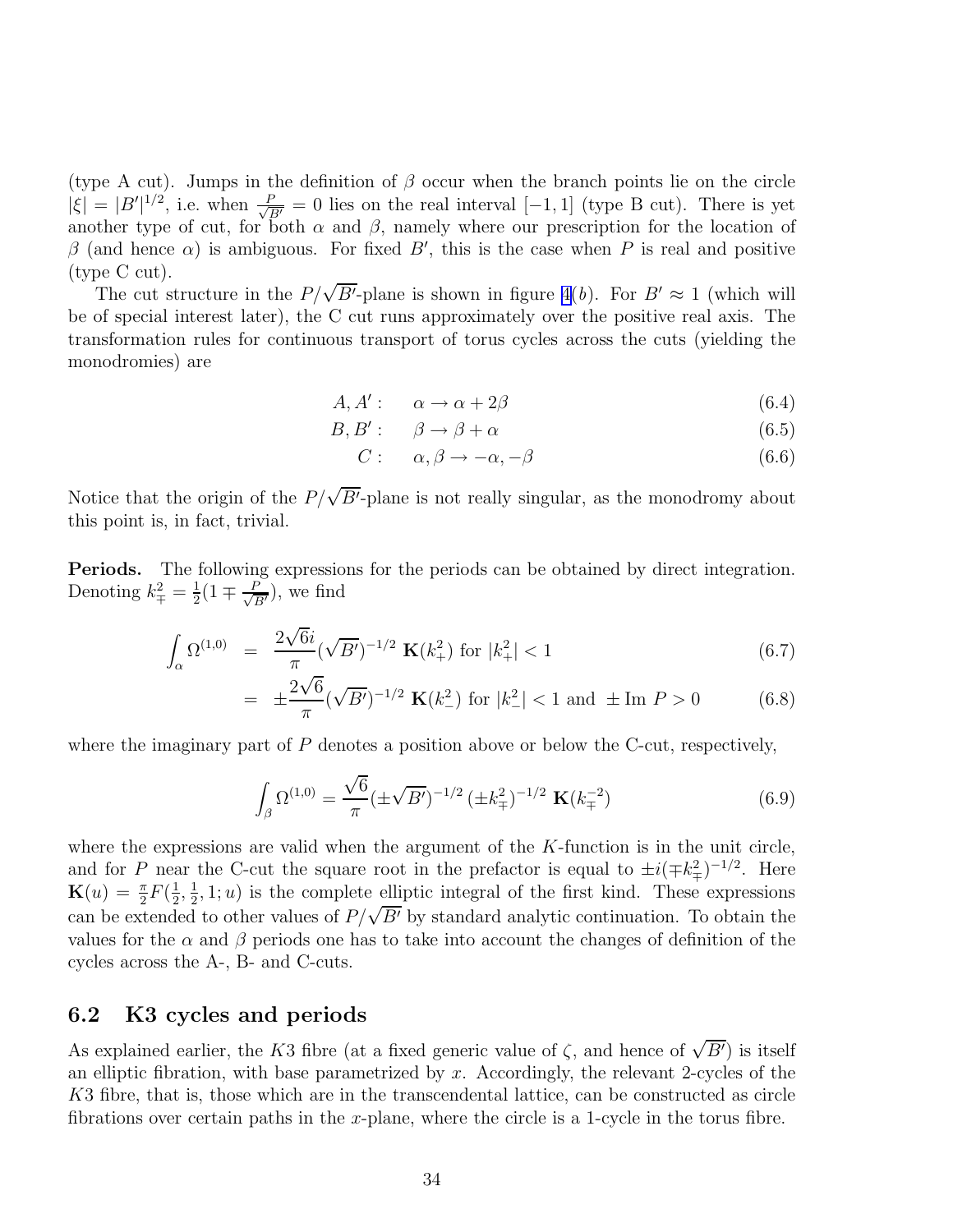<span id="page-36-0"></span>

Fig5: *(Elliptic)* fibre singularities, cuts and cycles of the K3 manifold in the x-plane.

**Points with degenerating elliptic fibre.** The x-plane can be viewed as a 3-fold covering of the  $P/\sqrt{B'}$ -plane considered in section [6.1](#page-33-0), as  $\zeta$  is fixed and P is of degree 3 in x. Therefore, in the x-plane, there are three copies of every ingredient (cuts, singularities, etc) of figure [4\(](#page-34-0)*b*). This is shown in figure 5. In particular, the  $g = 5$  Riemann surface  $\Sigma$ , on which  $\alpha$  vanishes, intersects the x-plane (having a fixed value of  $\zeta$ ) in 6 points. As  $\Sigma$  splits in two branches  $\Sigma_{\pm}$  corresponding to the solutions of  $P(x)/\sqrt{B'} = \pm 1$ , we can divide those six points accordingly in two groups of three, which we label by  $1^+, 2^+, 3^+$  and  $1^-, 2^-, 3^-$ . Choose numbering such that the B-type cuts connect  $i^+$  with  $i^-$  (see the figure).

**Cycles.** The idea is to construct  $K3$  2-cycles as circle fibrations by transporting a torus 1-cycle c along a path  $\gamma$  in the x-plane. The path  $\gamma$  can either be a closed loop without monodromy for c, or an open path terminating on the points  $i^{\pm}$ , with c vanishing at both endpoints. The first possibility will produce a torus and the second a sphere.

This gives us the following 2-cycles (see figure 5):

- $s_{ij}^+$ :  $c = \alpha$  (at  $i^+$ ) and  $\gamma$  running between  $i^+$  and  $j^+$ . This is a sphere.
- $\mathbf{s}_{ij}^- : c = \alpha$  (at  $i^-$ ) and  $\gamma$  running between  $i^-$  and  $j^-$ ; again a sphere.
- $\mathbf{t}_{ij}: c = \beta$  (at  $i^+$ ) and  $\gamma$  a closed path encircling  $i^+, i^-, j^+, j^-$ . This is a torus.

Note that it is not possible to construct a 2-cycle by taking  $\gamma$  to run from  $i^+$  to  $j^-$  because such a path necessarily passes through an A-type cut: an  $\alpha$ -cycle at one endpoint, when continued to the other endpoint, becomes  $\alpha + 2\beta$  and does not vanish there.

Actually we have not yet given a precise description of the above cycles in general, only for the specific case of figure 5. To define this set in the general case, we can proceed as follows: first, we require the cycles to be compatible with the above description including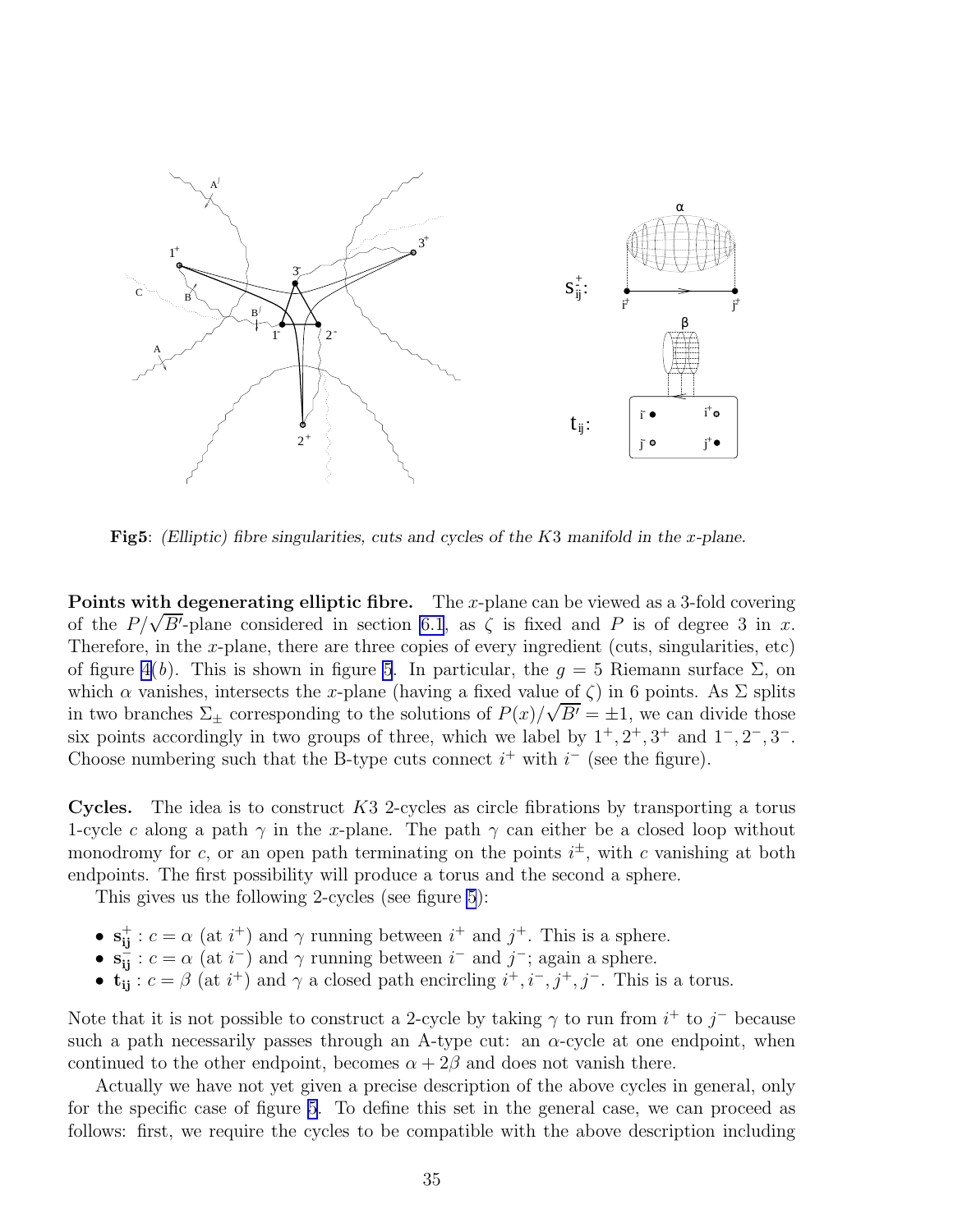<span id="page-37-0"></span>the homological relations and intersections. Any set of cycles obtained by continuation from the specific set of figure [5](#page-36-0) will satisfy this. Because continuation is, in general, not uniquely defined (due to monodromies), there are still many possibilities, corresponding to the choice of cuts. We will not try to fix the remaining ambiguity here in general, but assume that in each case a prescription is adopted such that  $s_{ij}^{\pm}$  vanishes whenever  $i^{\pm}$  approaches  $j^{\pm}$ .

At the level of homology, we have the following relations:

$$
t_{ij} = -t_{ji} = s_{ij}^{+} - s_{ij}^{-} \t ; \t s_{ij}^{\pm} = -s_{ji}^{\pm} s_{12}^{\pm} + s_{23}^{\pm} + s_{31}^{\pm} = 0 \t ; \t t_{12} + t_{23} + t_{31} = 0 .
$$
 (6.10)

This implies that of the 2-cycles constructed above, only four are independent.

**Intersections.** Combining the intersections of the paths  $\gamma$  in the base (as shown in figure [5\)](#page-36-0) with the known intersections of the torus 1-cycles (taking into account their transformation when passing a cut), all 2-cycle intersections can be calculated in a straightforward way:

$$
s_{12}^{\pm} \cdot s_{12}^{\pm} = -2 \quad s_{12}^{-} \cdot s_{12}^{\pm} = -2 \quad s_{12}^{\pm} \cdot t_{12} = 0
$$
  
\n
$$
s_{12}^{\pm} \cdot s_{23}^{\pm} = 1 \quad s_{12}^{-} \cdot s_{23}^{\pm} = 2 \quad s_{12}^{\pm} \cdot t_{23} = 1
$$
  
\n
$$
s_{12}^{-} \cdot s_{31}^{\pm} = 0 \quad s_{12}^{\pm} \cdot t_{31} = -1 \quad t_{ij} \cdot t_{kl} = 0
$$
\n(6.11)

and all cyclic permutations hereof. The first two equations can be summarized as

$$
s_{ij}^{\pm} \cdot s_{kl}^{\pm} = \delta_{il} + \delta_{jk} - \delta_{ik} - \delta_{jl}.\tag{6.12}
$$

Note that this is precisely (minus) the intersection of the 0-cycles  $j^{\pm} - i^{\pm}$  and  $l^{\pm} - k^{\pm}$ . This fact will prove to be important for the reduction of the geometrical data from the Calabi–Yau to a Riemann surface in the rigid limit.

Singularities and vanishing cycles. The K3 degenerates when two (or more) of the points  $1^{\pm}$ ,  $2^{\pm}$ ,  $3^{\pm}$  coincide. There are several possibilities:

- $\mathbf{B}' = \mathbf{0}$ . Here  $1^+ = 1^-$ ,  $2^+ = 2^-$ ,  $3^+ = 3^-$ , and the tori  $t_{ij}$  degenerate to lines (recall that  $\beta$  vanishes at  $B'=0$ ).
- $\mathbf{B}' = (\psi_0^6 + \psi_1)^2$ . Keeping in mind that we have defined  $\sqrt{B'}$  to have positive real part, there are two possibilities:
	- if  $\text{Re}(\psi_0^6 + \psi_1)$  < 0, two of the zeros  $1^+, 2^+, 3^+$  of  $P = +\sqrt{B'}$  coincide, and the corresponding sphere  $s_{ij}^+$  vanishes.
	- − if Re( $\psi_0^6 + \psi_1$ ) > 0, two of the zeros 1<sup>-</sup>, 2<sup>-</sup>, 3<sup>-</sup> of  $P = -\sqrt{B'}$  coincide, and the corresponding sphere  $s_{ij}^-$  vanishes.

In each case, we call the vanishing sphere at this point  $v_a$ .

•  $\mathbf{B}' = \psi_1^2$ : Again, there are two cases: if  $\text{Re}\,\psi_1$  is positive (negative), there is a vanishing  $s_{ij}^{-}$  ( $s_{ij}^{+}$ ). Call this vanishing sphere  $v_b$ .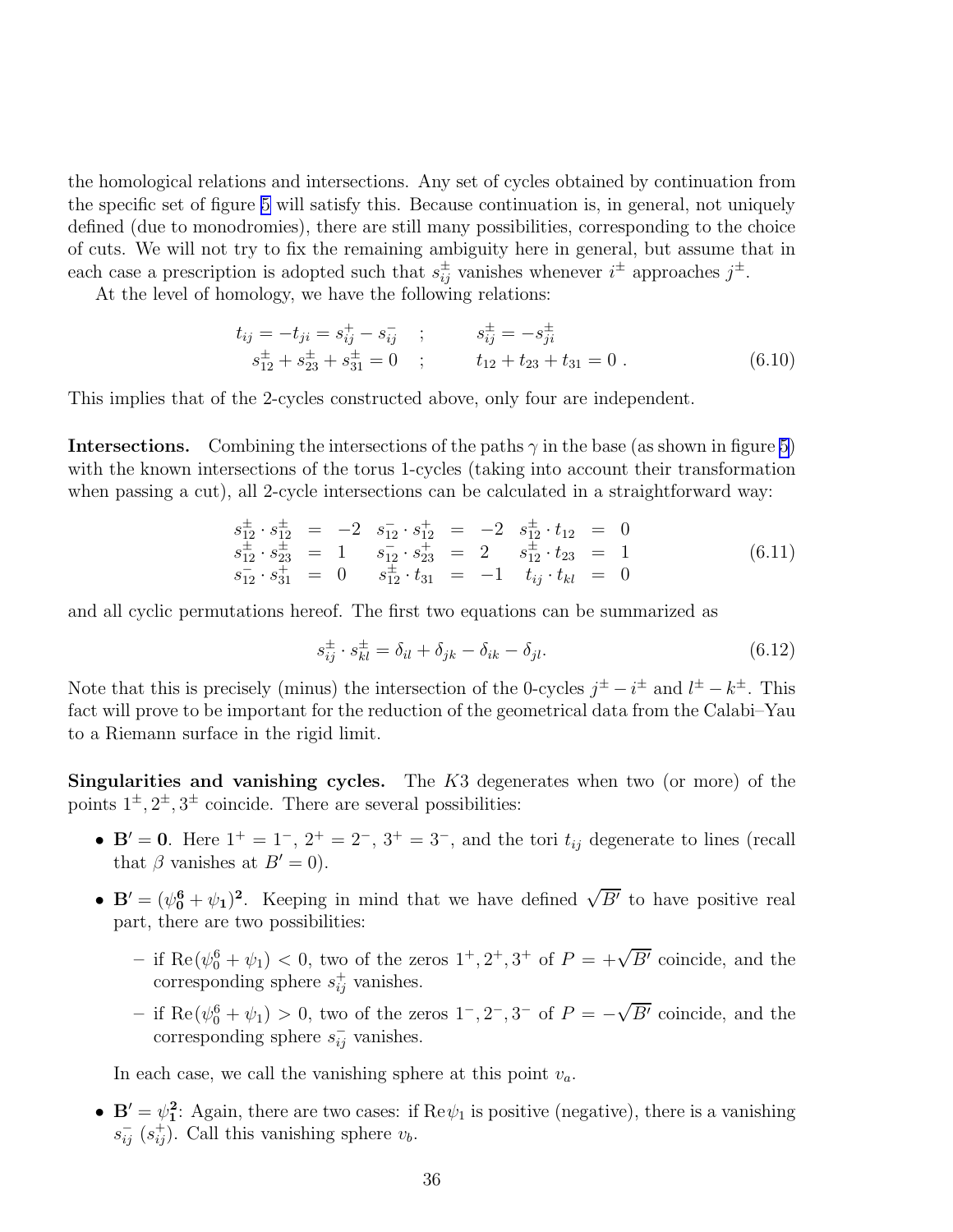<span id="page-38-0"></span>Define  $t_a \equiv t_{ji}$  if  $v_a = s_{ij}^{\pm}$ , and similarly for  $t_b$ . The tori  $t_a$  and  $t_b$  degenerate at  $B' = 0$ . The set

$$
c' = \begin{pmatrix} v_a \\ v_b \\ t_a \\ t_b \end{pmatrix}
$$
 (6.13)

forms a basis of the transcendental lattice, which has rank 4 here.

We have constructed different bases depending on the signs of  $\text{Re}(\psi_0^6 + \psi_1)$  and  $\text{Re}\psi_1$ . We therefore also expect the corresponding intersection matrix to depend on these signs. To calculate this matrix when, say,  $\text{Re}(\psi_0^6 + \psi_1) > 0$  and  $\text{Re}\psi_1 > 0$ , we consider the case where  $\psi_1$  is very close to  $\psi_1 + \psi_0^6$  (which is the case shown in figure [5](#page-36-0)). Then it is easy to see, by direct inspection of the roots of  $P(x)^2 - B'$ , that, choosing a suitable numbering of the roots

$$
v_a = s_{12}^- \; ; \qquad v_b = s_{23}^- \; ; \qquad t_a = t_{21} \; ; \qquad t_b = t_{32} \; . \tag{6.14}
$$

This identification, together with([6.11](#page-37-0)), provides the complete intersection matrix. An analogous procedure can be followed for the other cases.

The results are (in the basis  $c'(6.13)$ ):

• If  $\text{Re}\psi_1$  and  $\text{Re}(\psi_1 + \psi_0^6)$  have the same sign:

$$
\mathcal{I} = \begin{pmatrix} -2 & 1 & 0 & -1 \\ 1 & -2 & 1 & 0 \\ 0 & 1 & 0 & 0 \\ -1 & 0 & 0 & 0 \end{pmatrix} . \tag{6.15}
$$

We recognize the  $SU(3)$  Cartan matrix in the upper block and therefore call this part ofmoduli space the ' $SU(3)$  sector'. In terms of the invariants of  $(4.17)$  $(4.17)$ , this sector includes the region where  $\nu_1$  is small with respect to  $\nu_2$ .

• If the real parts of  $\psi_1 + \psi_0^6$  and  $\psi_1$  have opposite sign:

$$
\mathcal{I}' = \begin{pmatrix} -2 & 0 & 0 & -1 \\ 0 & -2 & 1 & 0 \\ 0 & 1 & 0 & 0 \\ -1 & 0 & 0 & 0 \end{pmatrix} . \tag{6.16}
$$

Here we recognize the  $SU(2) \times SU(2)$  Cartan matrix; accordingly we call this part of moduli space the ' $SU(2) \times SU(2)$  sector'. This sector includes the region where  $\nu_2$  is small with respect to  $\nu_1$ .

Notice that our division of the moduli space in an  $SU(3)$  and an  $SU(2) \times SU(2)$  sector is dependent on the sign convention for  $\sqrt{B'}$  (except on the subspace  $\psi_1^2 = (\psi_1 + \psi_0^6)^2$ ). Therefore, though the convention we have taken is quite natural, especially when we are close to a rigid limit, one can not expect the boundary between these sectors to have any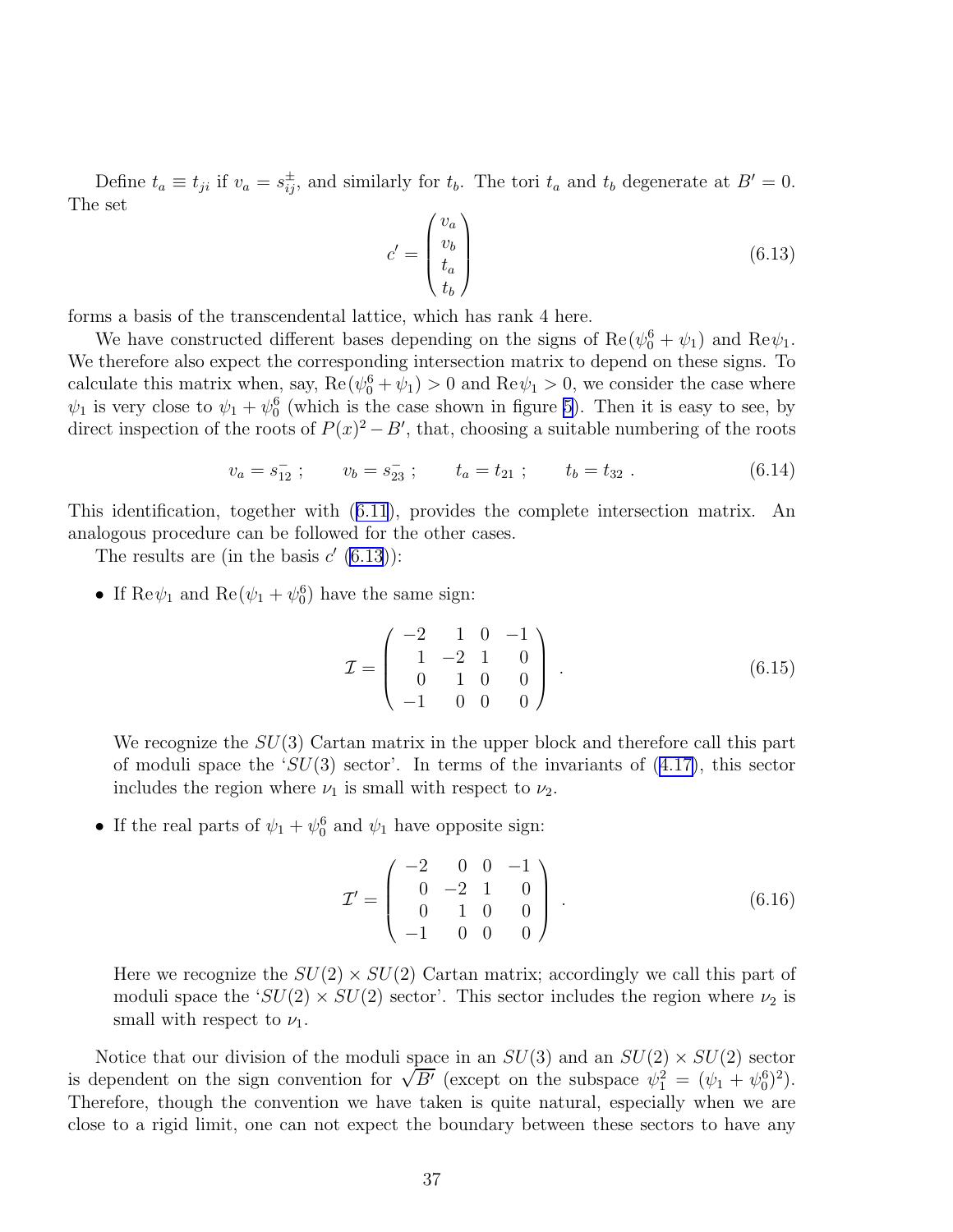<span id="page-39-0"></span>physical significance<sup>18</sup>. However, we shall see that there exists a certain region inside the  $SU(3)$  sector (close to the  $SU(3)$  rigid limit) where a four-dimensional low-energy observer indeed sees  $SU(3)$  Yang–Mills physics (weakly) coupled to gravity, and similarly for  $SU(2) \times$  $SU(2)$ . Outside these regions, four-dimensional low-energy physics might not look at all like a particular non-Abelian gauge theory.

Monodromies. We consider four monodromies:

- 1. The monodromy around  $B' = \infty$ ,  $M_{\infty}: B' \to e^{-2\pi i} B'$ .
- 2. The monodromy around the conifold point a1 on page [23](#page-24-0), with generator  $T_a$  :  $((\psi_0^6 + \psi_1)^2 - B') \longrightarrow \exp[2 \pi i] ((\psi_0^6 + \psi_1)^2 - B').$
- 3. The monodromy around the conifold point a2, with generator
	- $T_b$  :  $(\psi_1^2 B') \longrightarrow \exp\left[2\,\pi\,\mathrm{i}\right] (\psi_1^2 B').$
- 4. The monodromy around the large complex structure point  $B' = 0$ , with generator  $B_0$ .

The matrices realizing the monodromies depend on the choice of basis, which we have taken to depend on the sector: we will indicate the monodromy matrices corresponding to the choices in the  $SU(2) \times SU(2)$  sector with a prime.

It is clear that these four monodromies are related: The exact relation depends on the choice of base point. We find

$$
M_{\infty}^{-1} = T_b T_a B_0 , \qquad (6.17)
$$

which can be taken to define  $M_{\infty}$  in terms of the others.

Theresults for  $T_a$  and  $T_b$  can be computed from the Picard–Lefshetz formula ([2.19](#page-9-0)): the vanishing cycles are, in both sectors,  $v_a$  and  $v_b$ , respectively. For the  $B_0$  monodromy both  $t_a$ and  $t<sub>b</sub>$  vanish, and the matrix is obtained by drawing some pictures. Finally the  $M_{\infty}$  matrix is obtained from (6.17). Working in the basis([6.13\)](#page-38-0), the results are

$$
T_a = \begin{pmatrix} -1 & 0 & 0 & 0 \\ 1 & 1 & 0 & 0 \\ 0 & 0 & 1 & 0 \\ -1 & 0 & 0 & 1 \end{pmatrix} ; T_b = \begin{pmatrix} 1 & 1 & 0 & 0 \\ 0 & -1 & 0 & 0 \\ 0 & 1 & 1 & 0 \\ 0 & 0 & 0 & 1 \end{pmatrix}
$$

$$
T'_a = \begin{pmatrix} -1 & 0 & 0 & 0 \\ 0 & 1 & 0 & 0 \\ 0 & 0 & 1 & 0 \\ -1 & 0 & 0 & 1 \end{pmatrix} ; T'_b = \begin{pmatrix} 1 & 0 & 0 & 0 \\ 0 & -1 & 0 & 0 \\ 0 & 1 & 1 & 0 \\ 0 & 0 & 0 & 1 \end{pmatrix}
$$

$$
B_0 = B'_0 = \begin{pmatrix} 1 & 0 & -1 & 0 \\ 0 & 1 & 0 & -1 \\ 0 & 0 & 1 & 0 \\ 0 & 0 & 0 & 1 \end{pmatrix} ; M_\infty = \begin{pmatrix} -1 & 0 & 1 & 0 \\ 0 & -1 & 0 & 1 \\ 0 & 1 & 1 & 0 \\ -1 & -1 & 0 & 1 \end{pmatrix} . \tag{6.18}
$$

<sup>&</sup>lt;sup>18</sup>A physically significant definition of, for example, the  $SU(3)$  sector would be the region of moduli space where BPS states exist which can be identified as  $SU(3)$  gauge bosons. Unfortunately, for a generic point of moduli space, the existence of these states is very difficult to check analytically, if not impossible.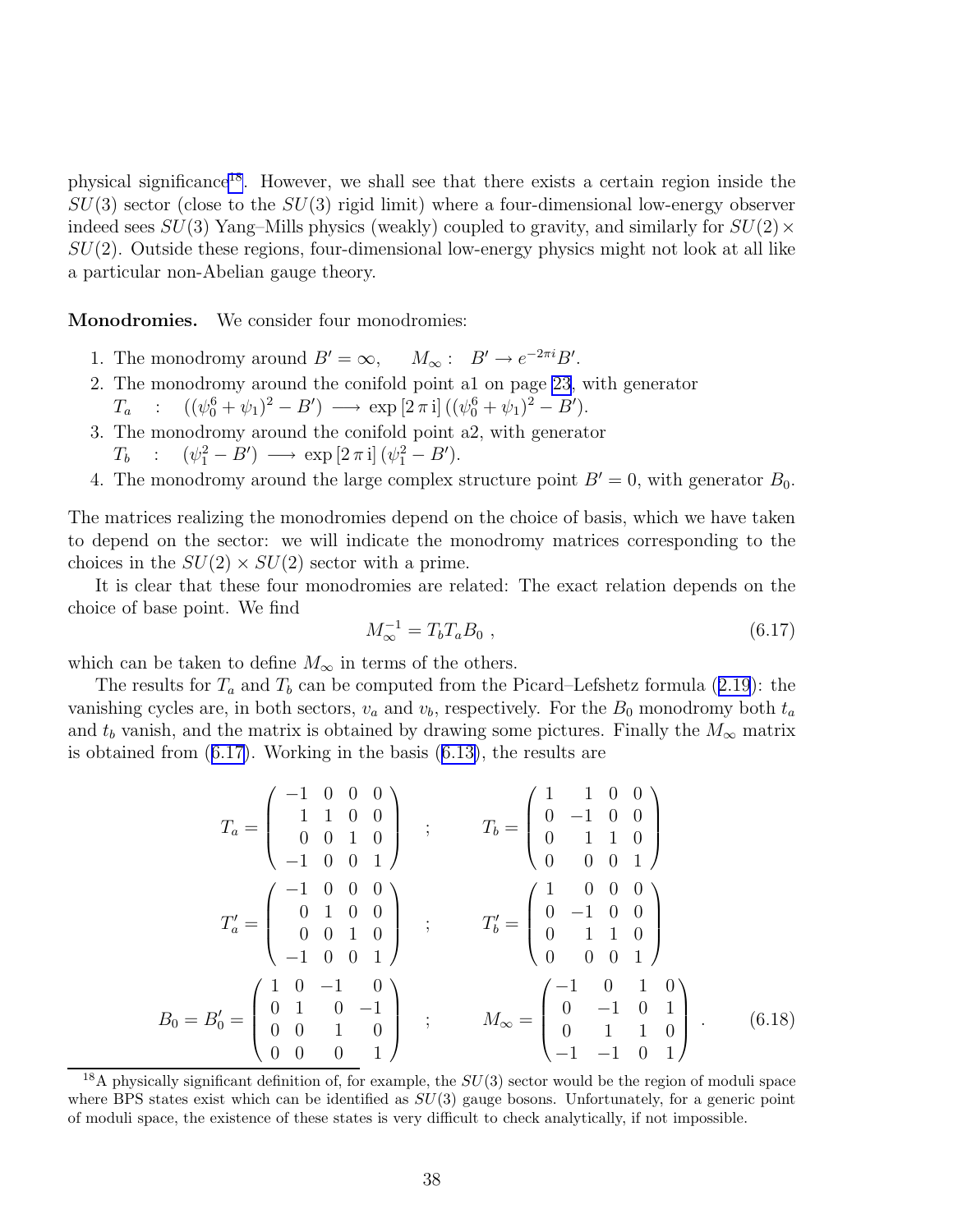<span id="page-40-0"></span>The matrices  $T_a$ ,  $T'_a$ ,  $T_b$  and  $T'_b$  have Jordan form  $diag(-1, 1, 1, 1)$ , hence an expansion of the periods in a variable  $z$  around the corresponding singularity has terms of the form  $z<sup>n</sup>$  and  $z^{1/2+n}$ . On the other hand,  $B_0$  has Jordan form

$$
B_{0,Jordan} = \begin{pmatrix} 1 & 1 & 0 & 0 \\ 0 & 1 & 0 & 0 \\ 0 & 0 & 1 & 1 \\ 0 & 0 & 0 & 1 \end{pmatrix}
$$
 (6.19)

so period expansions have terms  $z^n$  and  $z^n \ln z$ .

The matrices  $T_a$  and  $T_b$  generate the group  $S_3$ , the Weyl group of  $SU(3)$ , while  $T'_a$  and  $T'_{b}$  generate  $S_2 \times S_2$ , the Weyl group of  $SU(2) \times SU(2)$ .

**Periods.** An integral representation for the  $K3$  periods can be given by making use of the ellipticfibration structure and  $(6.7)-(6.9)$  $(6.7)-(6.9)$  $(6.7)-(6.9)$  $(6.7)-(6.9)$ . Note, in particular, that when  $i^{\pm}$  and  $j^{\pm}$  come close to each other, we have

$$
\int_{s_{ij}^{\pm}} \Omega^{(2,0)} \approx \frac{\sqrt{6}}{2\pi i} (\pm \sqrt{B'})^{-1/2} \int_{i^{\pm}}^{j^{\pm}} dx = \frac{\sqrt{6}}{2\pi i} (\pm \sqrt{B'})^{-1/2} (x_{j^{\pm}} - x_{i^{\pm}}),
$$
(6.20)

where the  $x_{i^{\pm}}$  are simply found by solving  $P(x) = \pm \sqrt{B'}$ .

## 6.3 Closed expressions

For the discussion of the main features of the rigid limit it is not really necessary to find closed expressions for the periods. But as explained in the introduction we want to also provide the explicit expressions of the basic quantities in the supergravity action for later use in explicitly constructing the expansion of that action around its rigid limit. These closed expressions can be found using first the Picard–Fuchs techniques (see appendix [B](#page-68-0) for a large partbased on  $(33)$  for the periods of K3. These as usual do not provide an integral basis, and thus we have to find the transformation to the basis constructed above. This will be done by comparing the monodromy matrices. This will lead to a basis transformation up to an overall factor. The latter is then determined by comparing asymptotic expansions in a limit where these can be calculated easily on both sides. We will do this in a rigid limit.

The Picard–Fuchs result. The analysis of the Picard–Fuchs equations for the K3-periods in appendix [B.2](#page-70-0) leads to the solution [\(B.23](#page-72-0)): the periods, which are functions of two variables, are linear combinations of products of two functions of one variable (each). Choosing a convenient normalization (which removes the scaling introduced in([B.21](#page-71-0))) we write

$$
\vartheta \equiv \int \Omega^{(2,0)} \equiv \begin{pmatrix} \vartheta_{12} \\ \vartheta_{21} \\ \vartheta_{11} \\ \vartheta_{22} \end{pmatrix} = \frac{\sqrt{3}}{\psi_0} \begin{pmatrix} \xi_1(r) \xi_2(s) \\ \xi_2(r) \xi_1(s) \\ \xi_1(r) \xi_1(s) \\ \xi_2(r) \xi_2(s) \end{pmatrix} , \qquad (6.21)
$$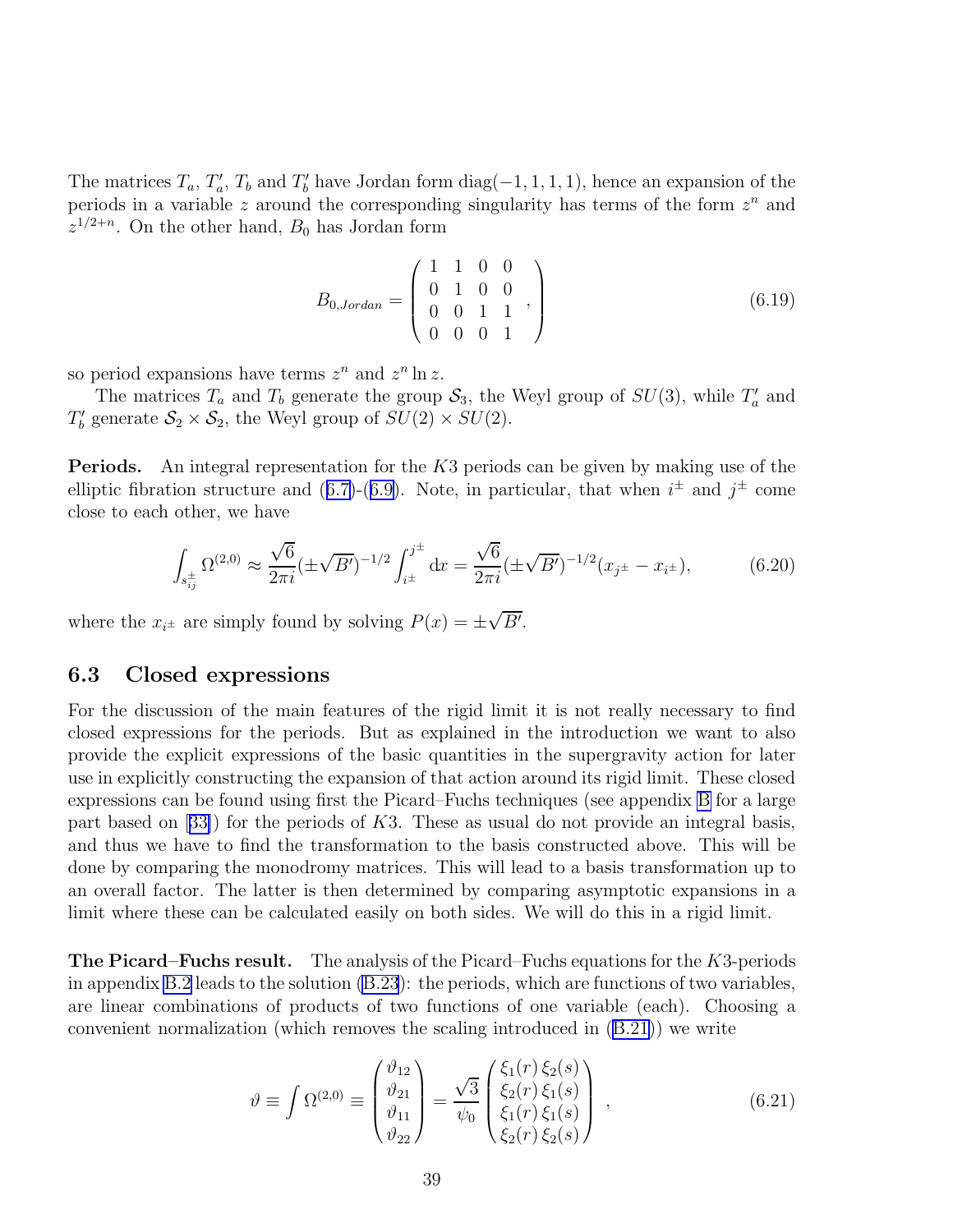<span id="page-41-0"></span>where the variables  $r, s$  are given in the 'usual gauge' as

$$
r = \frac{1}{2} + \frac{\sqrt{(\psi_0^6 + \psi_1)^2 - B'} - \sqrt{\psi_1^2 - B'}}{2\psi_0^6}
$$
  

$$
s = \frac{1}{2} + \frac{\sqrt{(\psi_0^6 + \psi_1)^2 - B'} + \sqrt{\psi_1^2 - B'}}{2\psi_0^6}.
$$
 (6.22)

and the functions  $\xi_{1,2}$  are given for large values of r and s in [\(B.27](#page-72-0)), where we choose

$$
B_1 = \frac{\Gamma(\frac{2}{3})}{\Gamma^2(\frac{5}{6})} ; \qquad B_2 = \frac{\Gamma(-\frac{2}{3})}{\Gamma^2(\frac{1}{6})} ; \qquad B_1 B_2 = -\frac{\sqrt{3}}{4\pi} . \tag{6.23}
$$

We will refer to the basis in  $(6.21)$  as our Picard–Fuchs basis.

Monodromies in the Picard–Fuchs basis. We will denote these monodromies with a superscript PF. Using  $(6.22)$  we immediately obtain for the action on the variables r and s:

$$
M_{\infty}^{PF} : \begin{cases} r \longrightarrow 1-r \\ s \longrightarrow 1-s \\ T_a^{PF} : \begin{cases} r \longrightarrow 1-s \\ s \longrightarrow 1-r \end{cases} \\ T_b^{PF} : \begin{cases} r \longrightarrow s \\ s \longrightarrow r \\ s \longrightarrow r \end{cases} \\ B_0^{PF} : \begin{cases} r \longrightarrow r \\ s \longrightarrow s \end{cases} \end{cases} \tag{6.24}
$$

To determine the action on the functions  $\xi_i$  and the periods, we have to take into account also the corresponding paths in the complex plane. For example, for  $B_0^{PF}$ , r turns around the point  $r = 1$  (and s around  $s = 1 + \frac{\psi_1}{\psi_0^6}$ , which is however immaterial since this is not a singularity). Note that encircling the singularities for the monodromies  $T_a$  and  $T_b$ we may stay in the region where both r and s are large provided  $|\psi_1| \gg |\psi_0^6|$ , so that  $\text{Re}\psi_1 \cdot \text{Re}(\psi_1 + \psi_0^6) > 0$ . This is in the  $SU(3)$  sector, which is exactly what interests us here.The expressions in ([B.27](#page-72-0)) for  $\xi_1(u)$  and  $\xi_2(u)$  in terms of hypergeometric functions are unambiguous for  $|u| > 1$  provided we specify the sixth root. We place the cut from 0 to  $\infty$  along the negative imaginary axis, so that  $u^{-1/6}$  will mean  $|u|^{-1/6} \exp(-i\phi/6)$ , where the phase of u is taken to obey  $|\phi| < \pi$ . The monodromy matrices for the  $T_a^{PF}$  and  $T_b^{PF}$ monodromies depend to a large extent on this factor. From expression (2.10.6) of [\[34](#page-80-0)] one finds that  $\xi_1(u) = u^{-1/6} {}_2F_1(\frac{1}{6})$  $\frac{1}{6}, \frac{1}{6}$  $\frac{1}{6}, \frac{1}{3}$  $\frac{1}{3}$ ;  $\frac{1}{u}$  $\frac{1}{u}$ ) =  $(u-1)^{-1/6} {}_{2}F_{1}(\frac{1}{6})$  $\frac{1}{6}, \frac{1}{6}$  $\frac{1}{6}, \frac{1}{3}$  $\frac{1}{3}$ ;  $\frac{1}{1-}$  $\frac{1}{1-u}$ ). Hence, for large values of u with Im  $u > 0$  we have that  $\xi_1(1-u) = \exp\left(\frac{i\pi}{6}\right)$  $\left(\frac{\pi}{6}\right)\xi_1(u)$  and the opposite phase for Im  $u < 0$ . Similarly,  $\xi_2(1-u) = \exp\left(\frac{\pm i5\pi}{6}\right) \xi_2(u)$  when  $\pm \text{Im } u > 0$ .

By use of (6.24) the monodromy matrices in the basis([6.21\)](#page-40-0) are:

$$
T_a^{PF} = \begin{pmatrix} 0 & \omega & 0 & 0 \\ \omega^2 & 0 & 0 & 0 \\ 0 & 0 & 1 & 0 \\ 0 & 0 & 0 & 1 \end{pmatrix} ; \qquad T_b^{PF} = \begin{pmatrix} 0 & 1 & 0 & 0 \\ 1 & 0 & 0 & 0 \\ 0 & 0 & 1 & 0 \\ 0 & 0 & 0 & 1 \end{pmatrix} , \tag{6.25}
$$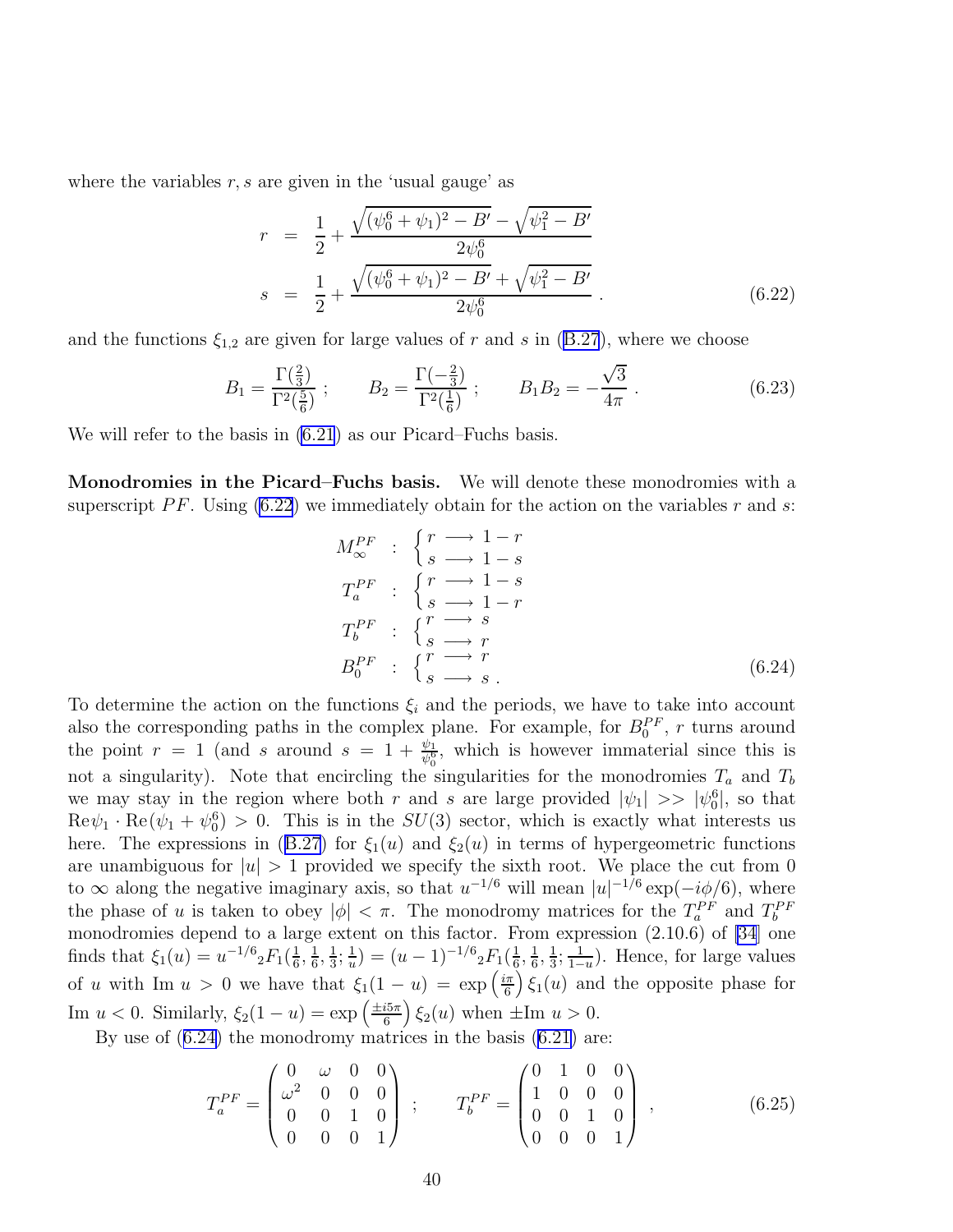<span id="page-42-0"></span>where  $\omega = \exp(\pm 2\pi i/3)$  for starting with  $\pm \text{Im } r > 0$  (and thus  $\mp \text{Im } s > 0$ ). These matrices have eigenvalues  $(1, 1, 1, -1)$ , as we expected for  $A_1$  monodromies.

The monodromy  $M_{\infty}^{PF}$  is not so easily computed, but requires the continuation of the hypergeometric functions from large values of u. Indeed, when  $B'$  is large, either r is large and s is close to  $\frac{1}{2}$  or vice versa. It is easier instead to obtain the matrix  $B_0^{PF}$ : the monodromy encircles the hypergeometric function singularity at  $r = 1$  but leaves  $\xi_i(s)$  invariant. In the restof this paragraph we only write down the formulae for  $\omega = e^{+2\pi i/3}$  in ([6.25](#page-41-0)). Expanding  $\xi_1(r)$  and  $\xi_2(r)$  near  $r = 1$  via eqs. 2.10.6 and 2.10.7 of [\[34\]](#page-80-0)

$$
\xi_1(r) = \frac{1}{2\pi\sqrt{3}} \left[ -\log(r-1) F(\frac{1}{6}, \frac{5}{6}, 1; 1-r) + \sum_{n=0}^{\infty} H_n (1-r)^n \right]
$$
  

$$
\xi_2(r) = -\frac{1}{2\pi\sqrt{3}} \left[ -\log(r-1) F(\frac{1}{6}, \frac{5}{6}, 1; 1-r) + \sum_{n=0}^{\infty} G_n (1-r)^n \right].
$$
 (6.26)

The monodromy matrix follows from this continuation.

The combination that is regular at  $r = 1$  is the sum. Using the explicit expressions for the coefficients one finds that  $H_n - G_n = 2\pi \sqrt{3} \frac{\left(\frac{1}{6}\right)_n \left(\frac{5}{6}\right)_n}{n!^2}$ , and therefore

$$
\xi_1(r) + \xi_2(r) = F(\frac{1}{6}, \frac{5}{6}, 1; 1 - r) \qquad \text{for } r \sim 1.
$$
 (6.27)

This leads to the result

$$
B_0^{PF} = \begin{pmatrix} 1 - \frac{i}{\sqrt{3}} & 0 & 0 & -\frac{i}{\sqrt{3}} \\ 0 & 1 + \frac{i}{\sqrt{3}} & \frac{i}{\sqrt{3}} & 0 \\ 0 & -\frac{i}{\sqrt{3}} & 1 - \frac{i}{\sqrt{3}} & 0 \\ \frac{i}{\sqrt{3}} & 0 & 0 & 1 + \frac{i}{\sqrt{3}} \end{pmatrix} .
$$
 (6.28)

Comparing. By comparing the monodromy matrices in the Picard–Fuchs basis, and those in([6.18\)](#page-39-0) one obtains the matrix describing the basis transformation up to an overall factor. We wrote the expressions in the previous paragraph in the  $SU(3)$  basis, so we have to solve  ${T_a, T_b, B_0} S_v = S_v {T_a^{PF}, T_b^{PF}, B_0^{PF}}.$  This leads to

$$
\vartheta' = \int_{c'} \Omega^{(2,0)} = S_v \vartheta \; ; \qquad S_v = a \begin{pmatrix} -i\omega & i\omega^2 & 0 & 0 \\ -i & i & 0 & 0 \\ \frac{\omega}{\sqrt{3}} & \frac{\omega^2}{\sqrt{3}} & \frac{\omega^2}{\sqrt{3}} & \frac{\omega}{\sqrt{3}} \\ \frac{1}{\sqrt{3}} & \frac{1}{\sqrt{3}} & \frac{1}{\sqrt{3}} & \frac{1}{\sqrt{3}} \end{pmatrix} , \tag{6.29}
$$

where a is a number that will be shown to be 1 by comparing the leading term in the  $SU(3)$ rigid limit in section [7.3.4.](#page-56-0)

## 6.4 CY cycles and periods

Since the Calabi–Yau 3-fold under consideration is a K3 fibration, one can construct the CY 3-cycles as K3 cycle fibrations over paths in the base manifold (the  $\zeta$ -plane). Denote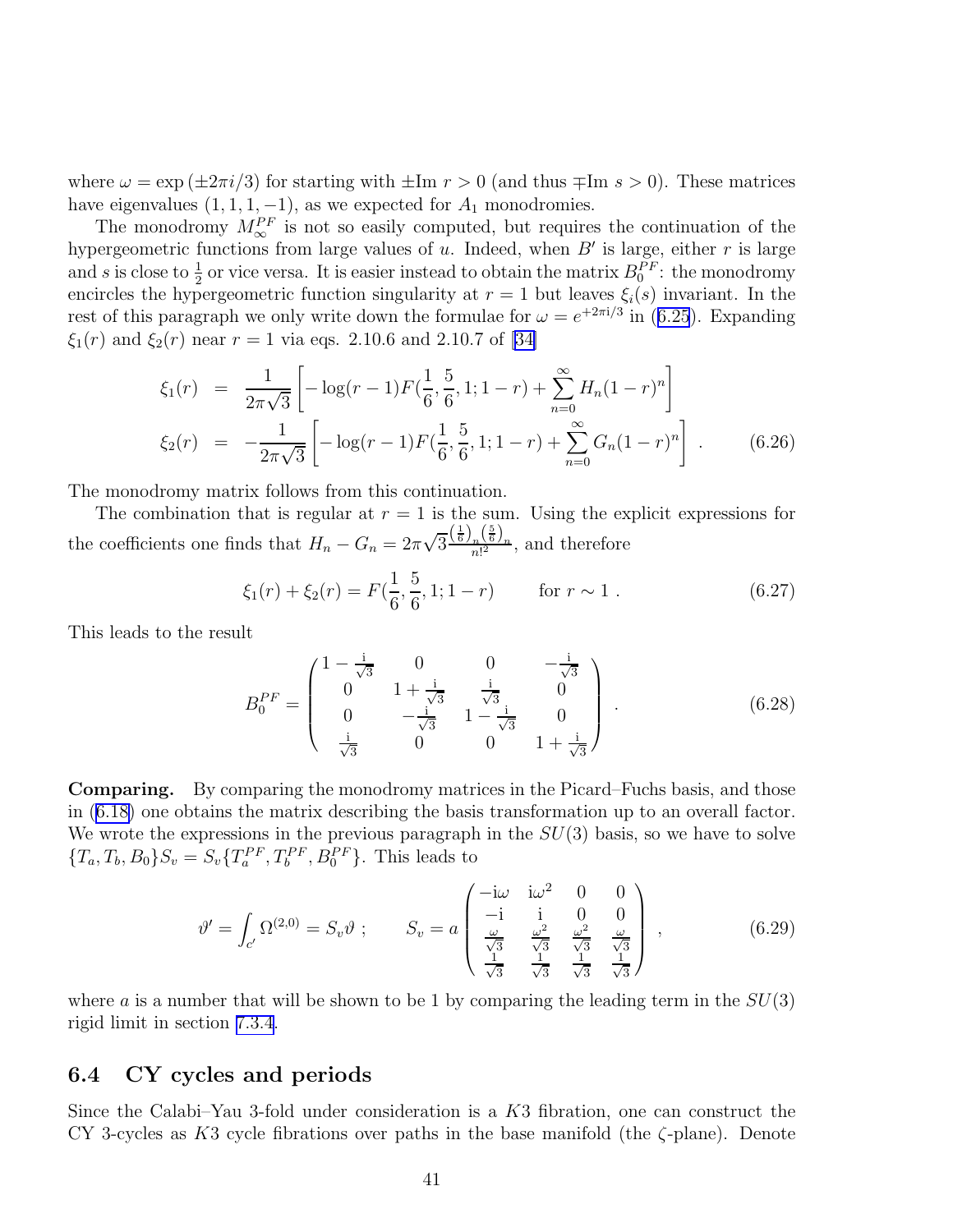<span id="page-43-0"></span>

Fig. 6: (a) *(*K3*) fibre singularities, cuts and cycles of the* CY *manifold in the* ζ*-plane.* (b) *The* intersection  $V_{t_a} \cdot V_{t_b}$ , a detail of figure (a).

the path in the base by  $\gamma$  and the K3 cycle which is transported along  $\gamma$  by c;  $\gamma$  can be open, with c vanishing at both endpoints, or closed, with trivial monodromy for  $c$ . The corresponding CY period is given by

$$
\frac{1}{2\pi i} \int_{\gamma} \frac{d\zeta}{\zeta} \theta(\zeta),\tag{6.30}
$$

where  $\theta(\zeta)$  denotes the period of c in the K3 fibre above  $\zeta$ .

A basis of 3-cycles can be constructed as follows (see fig.  $6(a)$ ):

- $\mathbf{V}_{\mathbf{v}_a}$ :  $c = v_a$  and  $\gamma$  running between the two solutions of  $\frac{B}{2}(\zeta + \frac{1}{\zeta})$  $(\frac{1}{\zeta}) + 1 = (\psi_0^6 + \psi_1)^2.$ This is an  $S^3$ .
- $\mathbf{V}_{\mathbf{v}_{\mathbf{b}}}: c = v_b$  and  $\gamma$  running between the two solutions of  $\frac{B}{2}(\zeta + \frac{1}{\zeta})$  $(\frac{1}{\zeta})+1=\psi_1^2.$ This is also an  $S^3$ .
- $\mathbf{T}_{\mathbf{v}_a,\mathbf{v}_b}$ :  $c = v_a, v_b$  and  $\gamma$  the unit circle. This has topology  $S^1 \times S^2$ .
- $V_{t_a,t_b}: c = t_a, t_b$  and  $\gamma$  running between the two solutions of  $\frac{B}{2}(\zeta + \frac{1}{\zeta})$  $(\frac{1}{\zeta}) + 1 = 0.$ The topology is  $S^2 \times S^1$ .
- $\mathbf{T_{t_a,t_b}}$ :  $c = t_a, t_b$  and  $\gamma$  the unit circle. The topology is  $T^3$ .

The intersection matrix in the basis

$$
C = (V_{v_a}, V_{v_b}, V_{t_a}, V_{t_b}, T_{v_a}, T_{v_b}, T_{t_a}, T_{t_b})
$$
\n(6.31)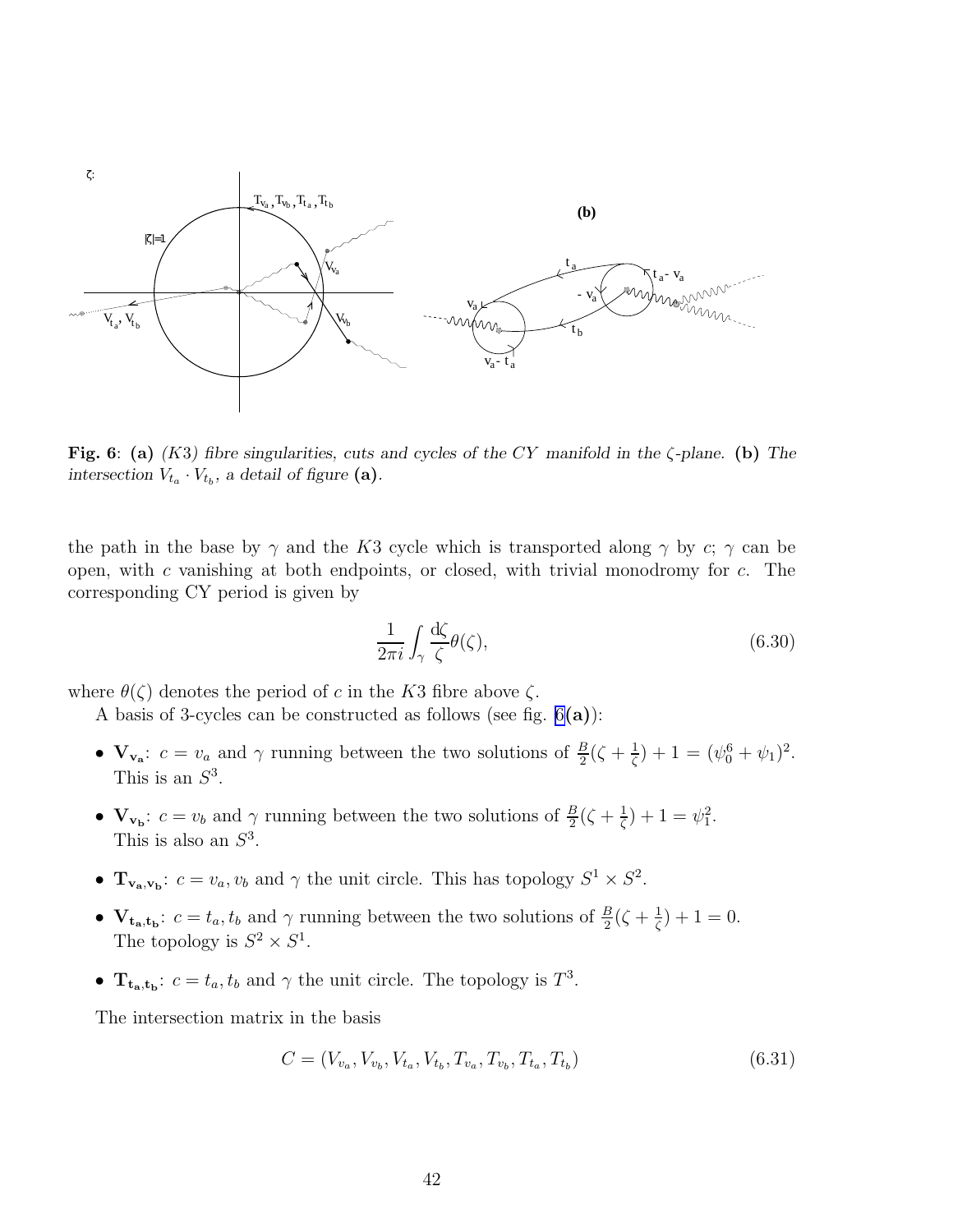<span id="page-44-0"></span>and in the  $SU(3)$  region is

$$
q = \left(\begin{array}{cccc} 0 & -1 & 0 & 0 \\ 1 & 0 & 0 & 0 \\ 0 & 0 & 0 & -2 \\ 0 & 0 & 2 & 0 \\ & & -\mathcal{I} & 0 \end{array}\right), \tag{6.32}
$$

where  $\mathcal I$  is given in [\(6.15](#page-38-0)). The appearance of this matrix is clear from figure [6](#page-43-0)(a), and the T paths in  $\zeta$  can be taken to be non-intersecting. The intersection  $V_{t_a} \cdot V_{t_b}$  can be computed as follows. Instead of  $V_{t_a}$ , consider an 8-shaped loop in the  $\zeta$ -plane around its end points, and take along the cycle  $t_a - v_a$  of the fibre. After crossing the cut, this combination turns into  $-v_a$ , as is read off from the monodromy matrix  $B_0$  in [\(6.18](#page-39-0)). The result is sketched in figure [6](#page-43-0)(b), together with  $V_{t_b}$ . Shrinking the loops around the branch points to zero one recovers  $V_{t_a}$ . The intersection with  $V_{t_b}$  can be read off from the figure before this shrinking.

# 7 The rigid limit

## 7.1 General facts and methods

The singularities of the two CY manifolds we consider,  $X_8^*[1, 1, 2, 2, 2]$  and  $X_{24}^*[1, 1, 2, 8, 12]$ , were discussed in section [4.3,](#page-20-0) by regarding the CYs as K3 fibrations. The l.c.s. singularity  $(B' = 0)$  of the K3 fibre occurs, in both examples, at two points (symmetric with respect to the exchange  $\zeta \to 1/\zeta$  in the base space, such that  $w \equiv 1/2(\zeta + 1/\zeta) = \psi_s/B$ . For the first example, these are the points  $e_0^{\pm}$  in figure [3](#page-32-0); for the second one, they are the two points to the left of figure [6.](#page-43-0) In the first example, the fibre  $X_4^*[1,1,1,1]$  has, moreover, a conifold singularity at the points  $\zeta = e_1^{\pm}$ , see figure [3;](#page-32-0) in the second, the fibre  $X_{12}^*[1, 1, 4, 6]$ of the second develops two types of conifolds at two pairs of points, appearing to the right of figure [6](#page-43-0).

We are now interested in the neighbourhood of those CY singularities, named 'rigid limits' in section [4.3](#page-20-0), that are parametrized by([4.36\)](#page-22-0) and([4.41\)](#page-25-0), respectively, for the two examples. In these limits, the position of the l.c.s. in the  $K3$  fibre is given by

$$
w \equiv \frac{1}{2} \left( \zeta + \frac{1}{\zeta} \right) = \tilde{\psi}_s = \frac{\psi_s}{2 \epsilon} = -\frac{1}{2 \tilde{\epsilon}}, \qquad (7.1)
$$

wherewe have introduced an expansion parameter  $\tilde{\epsilon}$  invariant under ([3.19\)](#page-13-0) (also for the moduli we have indicated by a tilde the invariant moduli, i.e.  $\tilde{u}$ )

$$
\epsilon = -\psi_s \tilde{\epsilon} \tag{7.2}
$$

Thus in the rigid limit the positions of the l.c.s singularity move to  $\zeta = 0$  and  $\zeta = \infty$  in the base.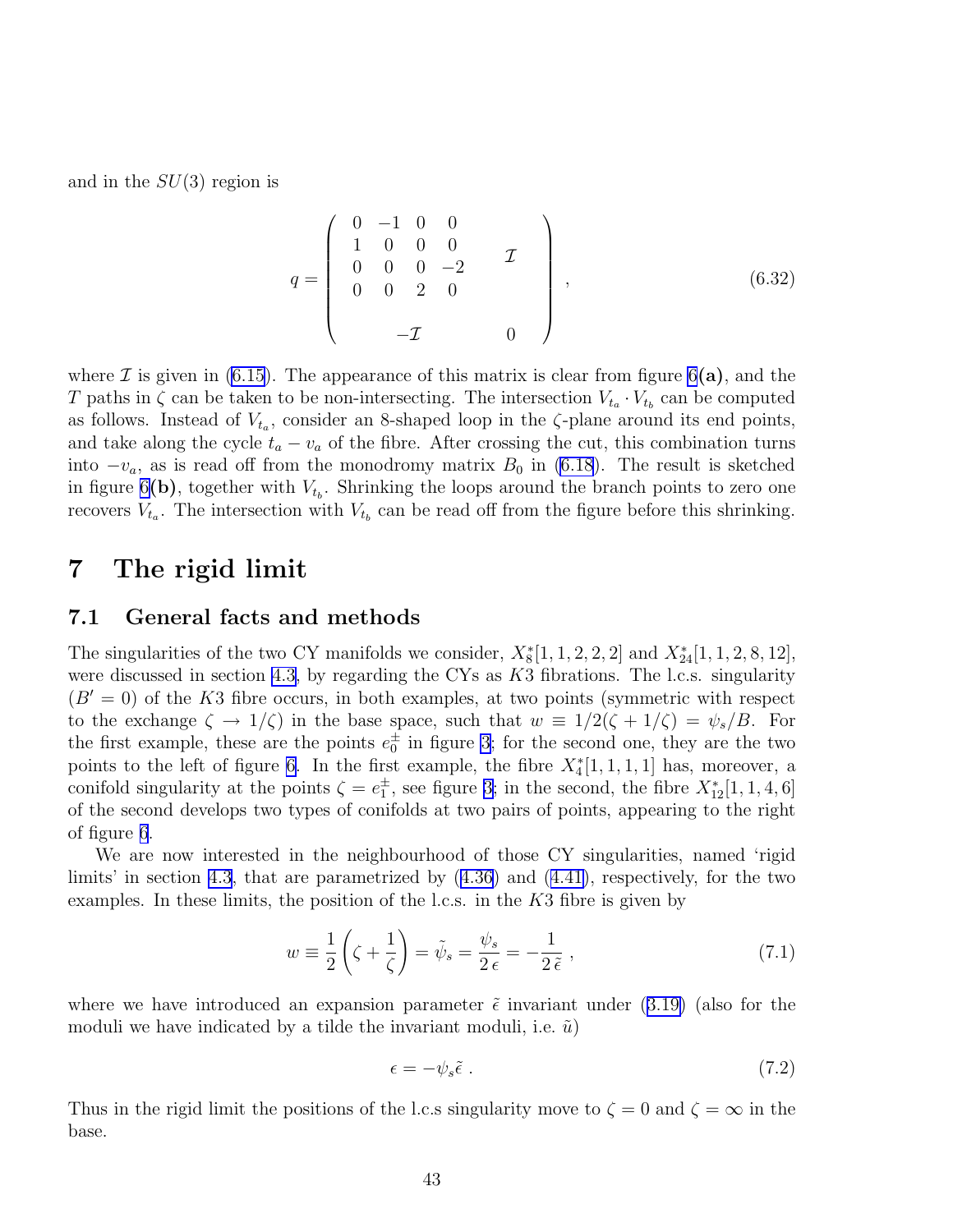<span id="page-45-0"></span>The position of the conifold singularities is instead independent of  $\tilde{\epsilon}$ :

example 1: 
$$
w = \tilde{u}
$$
; example 2:  $\begin{array}{l} w = \frac{1}{2}(\tilde{u}_1 + 2\tilde{u}_0^6) + \mathcal{O}(\epsilon) \end{array}$ , (7.3)

The  $\tilde{u}$  moduli will be the moduli of the rigid special geometry that emerges in the limit, that in the examples will be the one associated to the Seiberg–Witten low-energy effective action for the  $SU(2)$ , respectively  $SU(3)$ ,  $N = 2$ ,  $d = 4$  SYM theory.

To deduce the behaviour of the periods in the limit  $\epsilon \to 0$  one can look to the direct evaluation of the period integrals or one can analyse their monodromies under  $\epsilon \to e^{2\pi i} \epsilon$ . For example, suppose we have two periods  $v_1$  and  $v_2$ , which under  $\epsilon \to e^{2i\pi} \epsilon$  transform as

$$
\left(\begin{array}{c}v_1\\v_2\end{array}\right)\rightarrow\left(\begin{array}{cc}e^{2i\pi q}&0\\ae^{2i\pi q}&e^{2i\pi q}\end{array}\right)\left(\begin{array}{c}v_1\\v_2\end{array}\right)
$$
(7.4)

with $q > 0$ . Then [[35\]](#page-80-0)

$$
v_1(\epsilon) = \epsilon^q (a_{-n} \epsilon^{-n} + \ldots + a_0 + a_1 \epsilon + \ldots) \tag{7.5}
$$

$$
v_2(\epsilon) = \frac{a}{2\pi i} \log \epsilon \ v_1(\epsilon) + \epsilon^q (b_{-m}\epsilon^{-m} + \ldots + b_0 + b_1\epsilon + \ldots) \tag{7.6}
$$

where the coefficients  $a_i$  and  $b_i$  are independent of  $\epsilon$ . The value of the integers  $n, m$  can usually be deduced rather easily by inspection of the behaviour of the cycles and the integrated holomorphic form. For example, when both the cycle and the holomorphic form (at a generic point of the manifold) stay bounded when  $\epsilon \to 0$ , the period has a finite limit [\[35\]](#page-80-0), and therefore cannot have poles.

As we will see, such expressions for the periods contain just enough information to obtain the rigid limit of the Kähler potential. With the exact solutions we only obtain some constants, be able to compare different bases, and show the compatibility of the two methods. The extra information of the exact solutions is of course necessary to calculate gravitational corrections.

## 7.2 Rigid limit of the first example

#### 7.2.1 Expansion of K3 periods

The CY manifold of the first example has been analysed in section [5](#page-25-0) as a K3 fibration. The modulusof the  $K3$  was z, see  $(4.32)$  $(4.32)$ , whose expansion in the rigid limit is

$$
z = -1 + 2\tilde{\epsilon}(\tilde{u} - w) + \mathcal{O}(\tilde{\epsilon}^2) \tag{7.7}
$$

Theperiods of the (3,0)-form  $\hat{\Omega}^{(2,0)}$ , ([5.3\)](#page-27-0), were determined as integrals over integer cycles in the form  $\hat{\vartheta}_I$  (see [\(5.10](#page-28-0)) and [\(5.12](#page-28-0)) with [\(5.20](#page-30-0)) for their explicit values) or as  $\hat{\vartheta}'_I$  after thebasis transformation ([5.21\)](#page-30-0). For this K3 manifold the  $\epsilon$ -monodromy thus corresponds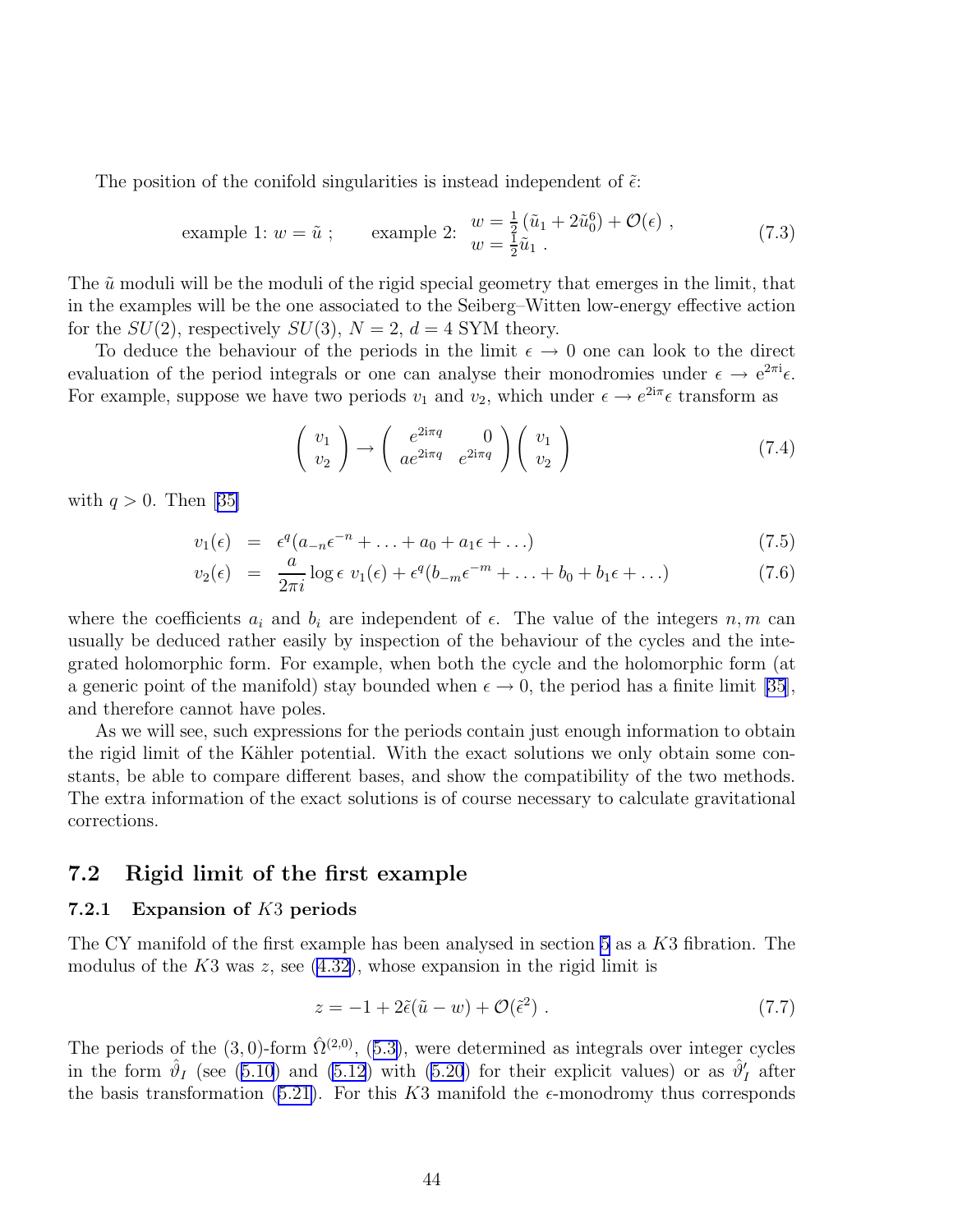<span id="page-46-0"></span>tothe monodromy around  $z = -1$ , i.e.  $\mathcal{M}_{-1}$  in [\(5.15](#page-29-0)) or ([5.22\)](#page-31-0). We can diagonalize this monodromy, obtaining that the  $\epsilon$  dependence of the periods is of the form

$$
\hat{\vartheta}'_0 = \eta \sqrt{2\tilde{\epsilon}(\tilde{u} - w)} + \mathcal{O}\left(\tilde{\epsilon}^{\frac{3}{2}}\right) ,
$$
  
\n
$$
\hat{\vartheta}'_1 = k_1 + \ell_1 \tilde{\epsilon}(\tilde{u} - w) + \mathcal{O}\left(\tilde{\epsilon}^2\right) ,
$$
  
\n
$$
2\hat{\vartheta}'_2 + \hat{\vartheta}'_0 = \vartheta_0 + \vartheta_1 = k_2 + \ell_2 \tilde{\epsilon}(\tilde{u} - w) + \mathcal{O}\left(\tilde{\epsilon}^2\right) .
$$
\n(7.8)

The last two periods have a regular behaviour, i.e. starting with a constant and a  $\tilde{\epsilon}$  term. In the second example the one but leading terms will be of order  $\tilde{\epsilon}^{2/3}$  such that the  $\epsilon$ -monodromy diagonalization will be sufficient to distinguish the constant term from the one but leading term. Here, however, we need the explicit expansions. From the explicit expressions, referred to above, we can find that

$$
\hat{\vartheta}'_0 = \eta (1+z)^{\frac{1}{2}} F(\frac{1}{8}, \frac{3}{8}, \frac{1}{2}; 1+z) F(\frac{7}{8}, \frac{5}{8}, \frac{3}{2}; 1+z) \n\hat{\vartheta}'_1 = k_1 \left( F^2(\frac{1}{8}, \frac{3}{8}, \frac{1}{2}; 1+z) - (1+z) F^2(\frac{7}{8}, \frac{5}{8}, \frac{3}{2}; 1+z) \right) \n2\hat{\vartheta}'_2 + \hat{\vartheta}'_0 = k_2 \left( F^2(\frac{1}{8}, \frac{3}{8}, \frac{1}{2}; 1+z) + (1+z) F^2(\frac{7}{8}, \frac{5}{8}, \frac{3}{2}; 1+z) \right) ,
$$
\n(7.9)

and

$$
\eta = \frac{1}{\pi^2} (1 + i)(1 - \sqrt{2}) K_1^2 = -\frac{1}{2\pi^2} \frac{\Gamma^2(\frac{1}{8}) \Gamma^2(\frac{3}{8})}{\Gamma^2(\frac{1}{2})}
$$
  
\n
$$
k_1 = \frac{i\eta}{\sqrt{2}}; \qquad \ell_1 = -\frac{13}{8} k_1; \qquad k_2 = -\frac{\eta}{2}; \qquad \ell_2 = \frac{19}{8} k_2.
$$
 (7.10)

#### 7.2.2 Rigid limit of CY periods.

The CY periods are obtained in section [5.2](#page-31-0) by integrating K3 cycles over paths indicated in figure [3](#page-32-0). Let us first consider their  $\epsilon$ -monodromy. From [\(7.3](#page-45-0)) and [\(7.1](#page-44-0)) we see that the the conifold point does not change its position under  $\epsilon \to e^{2\pi i} \epsilon$ , but the large complex structure point makes a complete tour. This means that for the periods  $\mathcal{V}_v$  and the three  $\mathcal{T}_I$  (integrated over the circle), we just have to consider the  $\epsilon$ -monodromy of the K3 fibre. On the other hand, the path for  $\mathcal{V}_{t_a,t_b}$  is deformed in its beginning and end point in the  $\zeta$ -plane. In this deformation, the line crosses cuts, and thus on the new path one has to consider a different cycle of the fibre. To make this concrete, let us denote the path between  $e_0^{\pm}$  (or between 1 and  $\tilde{\psi}_s$  in w-plane) by  $L_0$  (with  $e_0^+ \sim \frac{1}{\epsilon}$  $\frac{1}{\epsilon}$  now very large in the same direction, and  $e_0^-$  very small), and the line between  $e_1^{\pm}$  (or between 1 and  $\tilde{u}$  in w-plane) by  $L_1$ . So for a cycle c on the path  $L_0$  we first have to use the  $\epsilon$ -monodromy of the fibre, i.e.  $\mathcal{M}_{-1}^{+}\mathcal{L}$ . Following then the path starting from the point 1, it now first makes a circle in a clockwise direction for large  $\zeta$ . This can be deformed to first turning around the  $e_1^+$  point, following the outer half of the  $L_1$  contour first with K3 cycle  $\mathcal{M}_{-1}^{+}c$ , and coming back after having crossed the cuts, thus with cycle c. Then this cycle c is making its tour on the  $|\zeta| = 1$  circle, before finally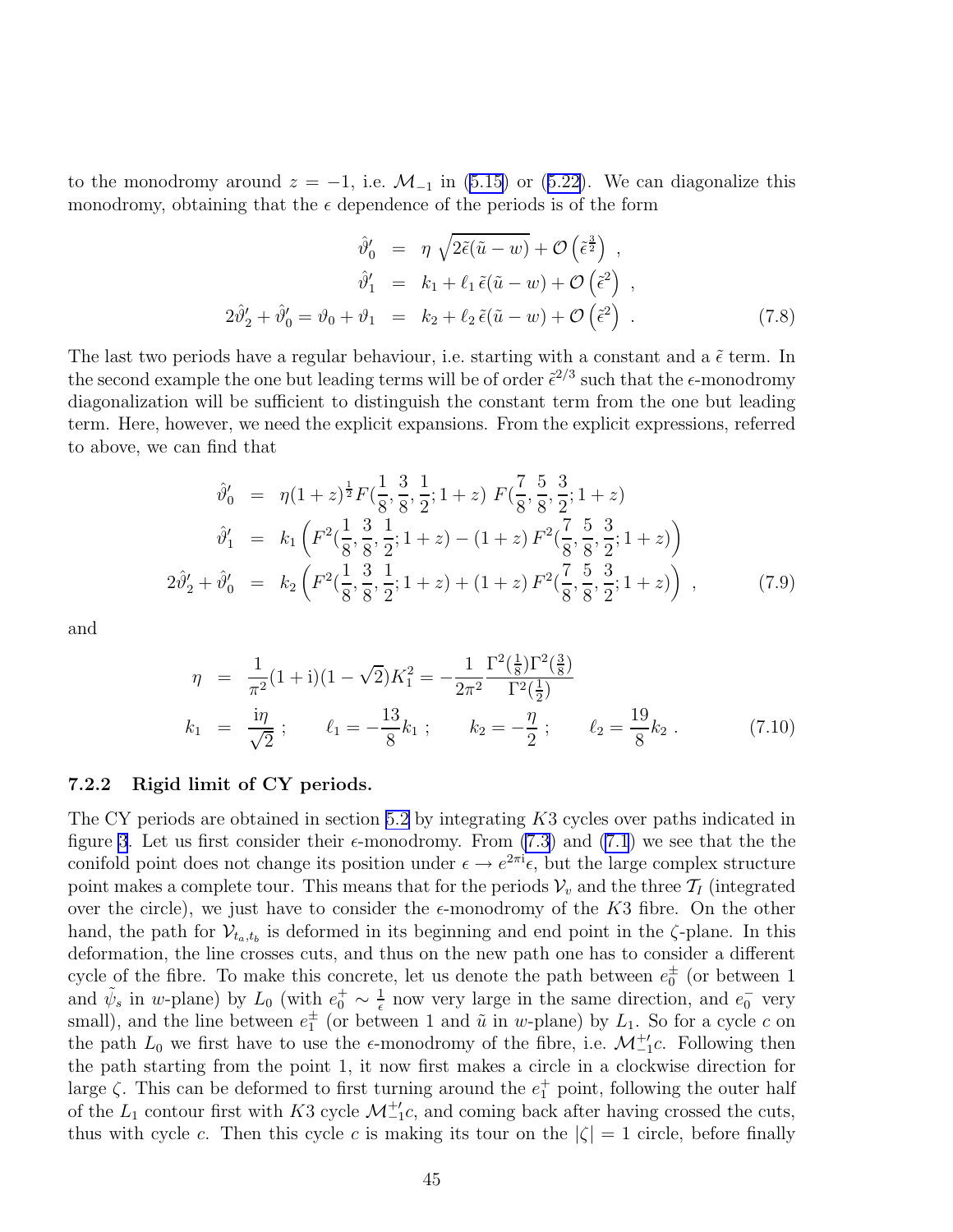<span id="page-47-0"></span>being transported on the outer part of  $L_0$  to  $e_0^+$ . On the inner part of the contour the same deformation takes place. Adding this we obtain that the  $K3$  cycle c on path  $L_0$ , denoted as  $L_0(c)$  has  $\epsilon$  monodromy

$$
L_0(c) \to L_1\left(\mathcal{M}_{-1}^{+'}c\right) - L_1(c) + 2T(c) + L_0(c) \tag{7.11}
$$

The difference  $\mathcal{M}_{-1}^{+}c - L_1(c)$  is proportional to the vanishing cycle in  $z = -1$ , and thus that partof the CY cycle can be written in terms of  $V_v$ . The result in the basis ([5.29](#page-32-0)) is

$$
v \to \mathcal{M}_{CY}^{\epsilon} v = \begin{pmatrix} 0 & 0 & 0 \\ \mathcal{M}_{-1}^{+'} & 0 & 2 & 0 \\ 0 & 0 & 2 \\ 0 & \mathcal{M}_{-1}^{+'} \end{pmatrix} v . \tag{7.12}
$$

This matrix can be brought in Jordan form by defining

$$
\mathcal{T}'_2 = 2\,\mathcal{T}_2 + \mathcal{T}_v \; ; \qquad \mathcal{V}'_2 = 2\,\mathcal{V}_2 + \mathcal{V}_v - \mathcal{T}_v \; . \tag{7.13}
$$

Indeed, reordering to the basis

$$
\mathcal{C}' = \{ \mathcal{V}_v, \mathcal{T}_v, \mathcal{T}_1, \mathcal{V}_1, \mathcal{T}'_2, \mathcal{V}'_2 \}, \qquad (7.14)
$$

the  $\epsilon$ -monodromy matrix is

$$
\mathcal{M}_{CY,J}^{\epsilon} = \begin{pmatrix}\n-1 & 0 & 0 & 0 & 0 & 0 \\
0 & -1 & 0 & 0 & 0 & 0 \\
0 & 0 & 1 & 0 & 0 & 0 \\
0 & 0 & 2 & 1 & 0 & 0 \\
0 & 0 & 0 & 0 & 1 & 0 \\
0 & 0 & 0 & 0 & 2 & 1\n\end{pmatrix} . \tag{7.15}
$$

This allows us to write the following expressions for the periods:

$$
\begin{pmatrix}\nV_v \\
T_v \\
T_1 \\
V_1 \\
T'_2 \\
V'_2\n\end{pmatrix} = \begin{pmatrix}\n\tilde{\epsilon}^{1/2} \mathcal{A}_1(\tilde{\epsilon}) \\
\tilde{\epsilon}^{1/2} \mathcal{A}_2(\tilde{\epsilon}) \\
\mathcal{A}_3(\tilde{\epsilon}) \\
\frac{\log \tilde{\epsilon}}{\pi i} \mathcal{A}_3(\tilde{\epsilon}) + \mathcal{A}_4(\tilde{\epsilon}) \\
\frac{\log \tilde{\epsilon}}{\pi i} \mathcal{A}_5(\tilde{\epsilon}) + \mathcal{A}_6(\tilde{\epsilon})\n\end{pmatrix} = \begin{pmatrix}\n\tilde{\epsilon}^{1/2} (V_1 + \mathcal{O}(\tilde{\epsilon})) \\
\tilde{\epsilon}^{1/2} (V_2 + \mathcal{O}(\tilde{\epsilon})) \\
-k_1 - \tilde{\epsilon} \ell_1(\tilde{u}) + \mathcal{O}(\tilde{\epsilon}^2) \\
-k_1 - \tilde{\epsilon} \ell_1(\tilde{u}) + \mathcal{O}(\tilde{\epsilon}^2) \\
-k_2 - \tilde{\epsilon} \ell_2(\tilde{u}) + \mathcal{O}(\tilde{\epsilon}^2) \\
-k_2 - \tilde{\epsilon} \ell_2(\tilde{u}) + \mathcal{O}(\tilde{\epsilon}^2)\n\end{pmatrix},
$$
\n(7.16)

where  $\mathcal{A}_{\Lambda}(\tilde{\epsilon})$  stand for analytic functions of  $\tilde{\epsilon}$ . It is not immediately clear which of the coefficients  $k, k', \ell, \ell'$  are functions of  $\tilde{u}$ . However, using the expressions [\(7.8](#page-46-0)), most integrals [\(5.27](#page-32-0)) and([5.26\)](#page-31-0) over the base space paths are easy to perform. For example, it is trivial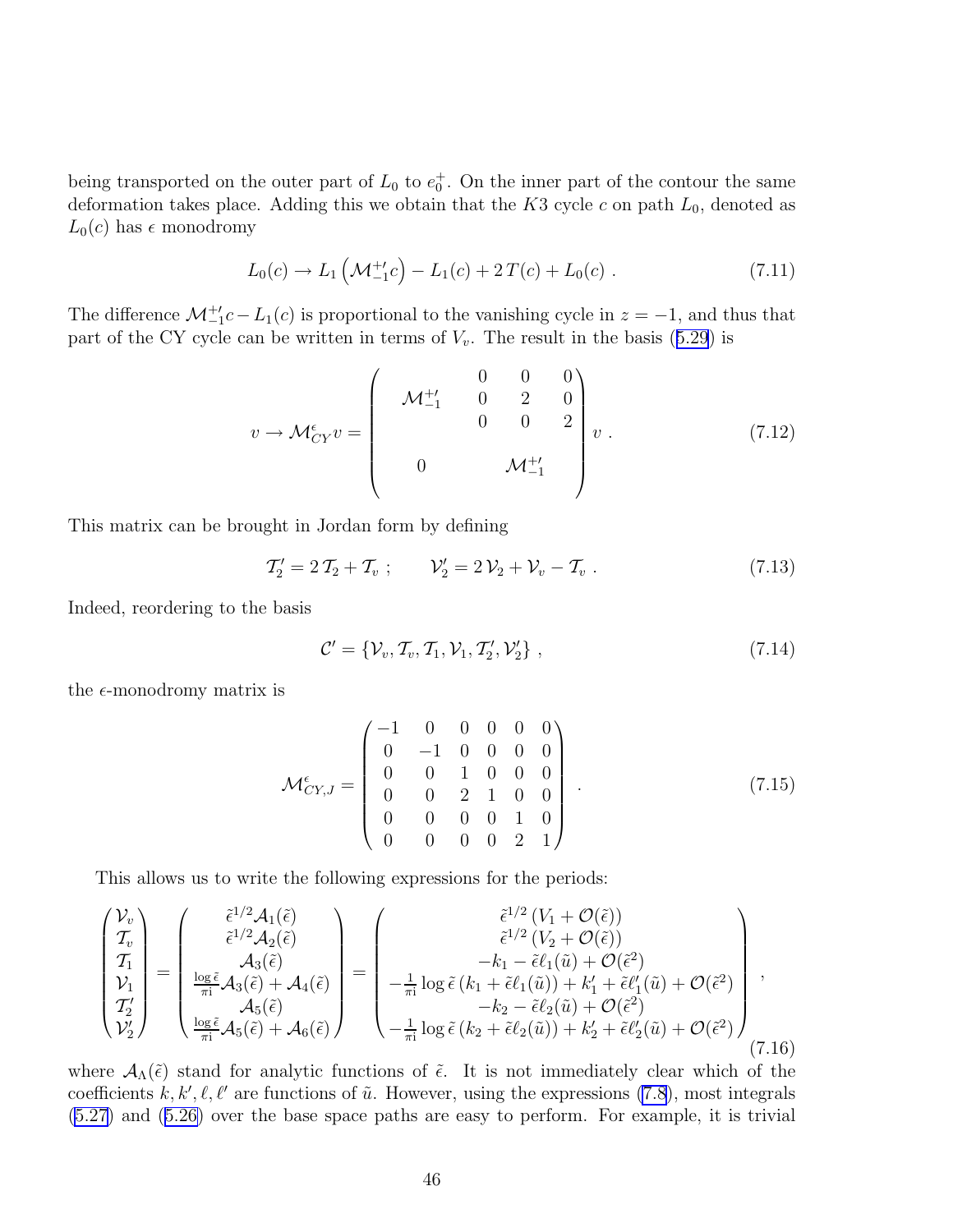to see that  $k_1$  and  $k_2$  in the above expressions are the constants present in [\(7.8](#page-46-0)), and that  $\ell_{1,2}(\tilde{u}) = \tilde{u}\ell_{1,2}$ . When gravity is decoupled<sup>19</sup>,

$$
\text{Tr}\phi^2 \sim u = \Lambda^2 \tilde{u} \;, \tag{7.17}
$$

where  $\phi$  is the adjoint scalar and u the modulus of the SW theory. One immediately obtains

$$
V_1 = \eta \frac{\sqrt{2}}{\pi} \int_1^{\tilde{u}} dw \sqrt{\frac{\tilde{u} - w}{1 - w^2}} = \eta \frac{\sqrt{2}}{\pi \Lambda} \int_{\Lambda^2}^u dt \sqrt{\frac{u - t}{\Lambda^4 - t^2}} = \eta \frac{a_D(u; \Lambda)}{\Lambda},
$$
  

$$
V_2 = \eta \frac{\sqrt{2}}{\pi} \int_{-1}^1 dw \sqrt{\frac{\tilde{u} - w}{1 - w^2}} = \eta \frac{\sqrt{2}}{\pi \Lambda} \int_{-\Lambda^2}^{\Lambda^2} dt \sqrt{\frac{u - t}{\Lambda^4 - t^2}} = \eta \frac{a(u; \Lambda)}{\Lambda},
$$
(7.18)

where  $a_D(u; \Lambda)$  and  $a(u; \Lambda)$  are the  $SU(2)$  Seiberg–Witten periods, in the form given in the originalpaper [[7\]](#page-79-0). One may check that in the basis  $(a_D, a)$ , the monodromy  $M_u$  around the conifold, [\(C.10\)](#page-77-0), restricted to the periods  $V_v, \mathcal{T}_v$ , becomes the SW monodromy around the massless monopole point  $u = \Lambda^2$ ,

$$
\begin{pmatrix} 1 & 0 \ -2 & 1 \end{pmatrix} . \tag{7.19}
$$

The only integrals which need clarification are  $V_1$  and  $V_2'$ . We have to evaluate integrals of the form

$$
I = \int_{e_0^-}^{e_0^+} \frac{d\zeta}{\zeta} f(x) \quad \text{with} \quad x = 2\tilde{\epsilon}(\tilde{u} - w) . \tag{7.20}
$$

The function f is regular, i.e. can be expanded as  $f(x) = \sum_{n=0}^{\infty} f_n x^n$ , and we get

$$
I = -2\log \tilde{\epsilon} \left( f(0) + 2\tilde{\epsilon} f'(0)\tilde{u} + \mathcal{O}(\tilde{\epsilon}^2) \right)
$$
  
+2\int\_0^1 \frac{dx}{x} (f(x) - f(0)) + 2\tilde{\epsilon}\tilde{u} \int\_0^1 \frac{dx}{x} (f'(x) - f'(0)) + \mathcal{O}(\tilde{\epsilon}^2). (7.21)

This allows one to obtain the expression of  $V_1$ , and one finds that  $k'_1$  is indeed independent of  $\tilde{\epsilon}$ . Finally one has<sup>20</sup>

$$
\mathcal{V}'_2 = \frac{1}{2\pi i} \int_{e_0^-}^{e_0^+} \frac{d\zeta}{\zeta} (2\hat{\vartheta}'_2 + \hat{\vartheta}'_0) + \frac{1}{2\pi i} \left[ - \int_{e_0^-}^{e_0^+} + \int_{e_1^-}^{e_1^+} + \oint_{|\zeta|=1} \right] \frac{d\zeta}{\zeta} \hat{\vartheta}'_0 \,. \tag{7.22}
$$

In the second term the first two integrals add up to lines between  $e_1^-$  and  $e_0^-$  and between  $e_0^+$ and  $e_1^+$ . Because of the symmetry  $\zeta \to \zeta^{-1}$  (which changes the sign of  $\zeta^{-1}d\zeta$ ), the integral from  $e_0^+$  to  $e_1^+$  is equal to the first one. Because for the function which we are considering, there is only a square root cut between  $e_0^-$  and  $e_1^-$  (and no cut to  $\zeta = 0$ ), these first two parts add up to an integral over a cycle surrounding the point  $e_0^-$  and  $e_1^-$ . That can be deformed to the circle  $|\zeta| = 1$ , and thus remains in (7.22) only the integral over  $(2\hat{\theta}'_2 + \hat{\theta}'_0)$ , evaluated

<sup>&</sup>lt;sup>19</sup>This scaling would also have been obtained if from the start we were to leave the ratio between  $b_1$  and  $b_2$  in [\(4.3](#page-16-0)) arbitrary, as that would lead to an arbitrary scale in the  $\zeta$ -plane, which can be identified with  $\Lambda$ in the Seiberg–Witten curves.

<sup>&</sup>lt;sup>20</sup>Note that in this example the path of T was the unit circle in the *clockwise* direction.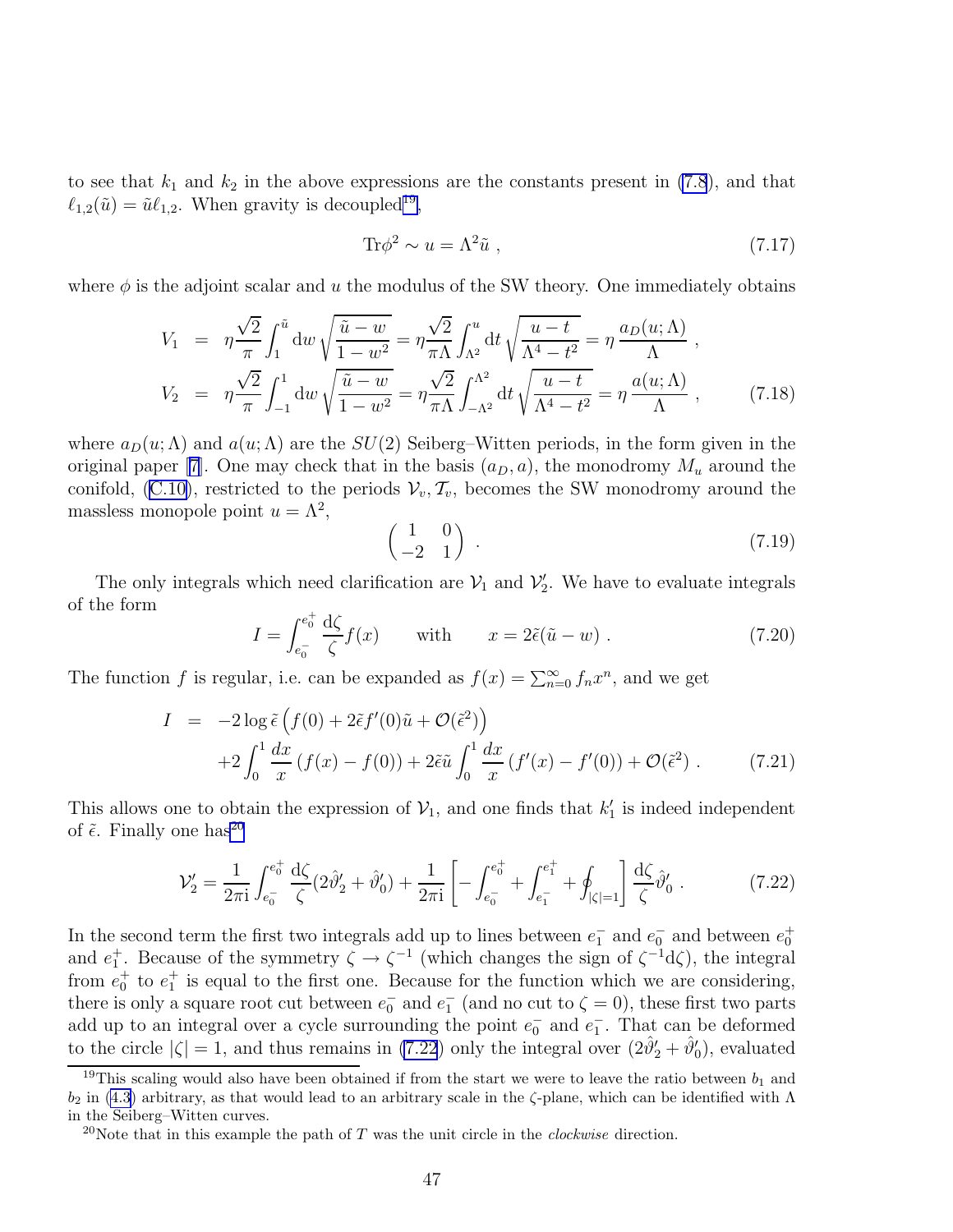inthe same way as for  $V_1$ . One checks then again that the constants in ([7.16](#page-47-0)) agree with their earlier definition, and that  $k'_2$  is independent of  $\tilde{u}$ .

Wethus have for  $\mathcal{C}'$  the decomposition as in ([2.11](#page-7-0)) with  $a = 1/2$  and

$$
v_0 = \begin{pmatrix} 0 \\ 0 \\ -k_1 \\ -\frac{1}{\pi i} k_1 \log \tilde{\epsilon} + k_1' \\ -k_2 \\ -\frac{1}{\pi i} k_2 \log \tilde{\epsilon} + k_2' \end{pmatrix} ; \qquad v_1 = \begin{pmatrix} V_1 \\ V_2 \\ 0 \\ 0 \\ 0 \end{pmatrix} ; \qquad v_2 = \begin{pmatrix} \mathcal{O}(\tilde{\epsilon}^{3/2}) \\ \mathcal{O}(\tilde{\epsilon}^{3/2}) \\ -\frac{1}{\pi i} \ell_1 \tilde{u} \tilde{\epsilon} \log \tilde{\epsilon} + \tilde{\epsilon} \ell_1' \tilde{u} + \mathcal{O}(\tilde{\epsilon}^2) \\ -\frac{1}{\pi i} \ell_2 \tilde{u} \tilde{\epsilon} \log \tilde{\epsilon} + \tilde{\epsilon} \ell_2' \tilde{u} + \mathcal{O}(\tilde{\epsilon}^2) \\ -\frac{1}{\pi i} \ell_2 \tilde{u} \tilde{\epsilon} \log \tilde{\epsilon} + \tilde{\epsilon} \ell_2' \tilde{u} + \mathcal{O}(\tilde{\epsilon}^2) \end{pmatrix} . \tag{7.23}
$$

The intersection matrix in the basis  $\mathcal{C}'$  is

$$
q' = \begin{pmatrix} 0 & 2 & 0 & 0 & 0 & 0 \\ -2 & 0 & 0 & 0 & 0 & 0 \\ 0 & 0 & 0 & 4 & 0 & 0 \\ 0 & 0 & -4 & 0 & 0 & -4 \\ 0 & 0 & 0 & 0 & 0 & 2 \\ 0 & 0 & 0 & 4 & -2 & 0 \end{pmatrix} ; \qquad q'^{-1} = \frac{1}{4} \begin{pmatrix} 0 & -2 & 0 & 0 & 0 & 0 \\ 2 & 0 & 0 & 0 & 0 & 0 \\ 0 & 0 & 0 & -1 & -2 & 0 \\ 0 & 0 & 1 & 0 & 0 & 0 \\ 0 & 0 & 2 & 0 & 0 & -2 \\ 0 & 0 & 0 & 2 & 0 \end{pmatrix} . (7.24)
$$

Observe that this is (up to a reordering and rescaling) nearly a canonical intersection matrix (see([2.2\)](#page-5-0)). To obtain the canonical form, we only have to replace  $\mathcal{V}_1$  by  $\mathcal{V}'_1 \equiv \mathcal{V}_1 + 2\mathcal{T}'_2$ .

The calculation of  $\langle v_0 + \tilde{\epsilon}^{1/2} v_1 + v_2, \bar{v}_0 + \bar{\tilde{\epsilon}}^{1/2} \bar{v}_1 + \bar{v}_2 \rangle$  does not immediately lead to the structureof ([2.12\)](#page-7-0). Indeed there is an extra term due to the  $\ell$ -terms in  $v_2$ :

$$
\langle v, \bar{v} \rangle = iM^2(\tilde{\epsilon}) + \frac{1}{2} |\tilde{\epsilon}| \left( V_2 \bar{V}_1 - V_1 \bar{V}_2 \right) + R(\tilde{\epsilon}, \tilde{u}, \bar{\tilde{u}}) + F(\tilde{\epsilon}, \tilde{u}) - \bar{F}(\bar{\tilde{\epsilon}}, \bar{\tilde{u}}) M^2(\tilde{\epsilon}) = -i v_0^T q'^{-1} \bar{v}_0 = -\frac{1}{2\pi} \left( |k_1|^2 + 2|k_2|^2 \right) \log |\tilde{\epsilon}| + \text{Im} \left( \frac{1}{2} k_1 \bar{k}'_1 + k_2 \bar{k}'_2 - k_1 \bar{k}_2 \right) R(\tilde{\epsilon}, \tilde{u}, \bar{\tilde{u}}) = \mathcal{O}(\tilde{\epsilon}^2) F(\tilde{\epsilon}, \tilde{u}) = \tilde{\epsilon} \tilde{u} (f_1 + f_2 \log \tilde{\epsilon})
$$
 (7.25)

where  $f_1$  and  $f_2$  are constants. If we proceed to expand the Kähler potential  $\mathcal{K} = -\log(-i \leq$  $v, \bar{v} >$  $v, \bar{v} >$  $v, \bar{v} >$  as in ([2.15](#page-7-0)) we find that

$$
\mathcal{K}(\tilde{\epsilon}, \tilde{u}) = -\log M^2(\tilde{\epsilon}) + \frac{|\tilde{\epsilon}|}{M^2(\tilde{\epsilon})} K(\tilde{u}, \bar{\tilde{u}}) + \mathcal{O}(\tilde{\epsilon}^2) + \frac{\mathrm{i}}{M^2} F(\tilde{u}) - \frac{\mathrm{i}}{M^2} \bar{F}(\bar{\tilde{u}})
$$

$$
K = \frac{\mathrm{i} |\eta|^2}{2\Lambda^2} \left( a(u, \Lambda) \bar{a}_D(\bar{u}, \Lambda) - a_D(u, \Lambda) \bar{a}(\bar{u}, \Lambda) \right) . \tag{7.26}
$$

The terms with F and  $\tilde{F}$  amount to an irrelevant Kähler transformation, and the supergravity Kähler potential reduces to the Kähler potential of the rigid  $SU(2)$  theory, with a multiplicative 'renormalization'.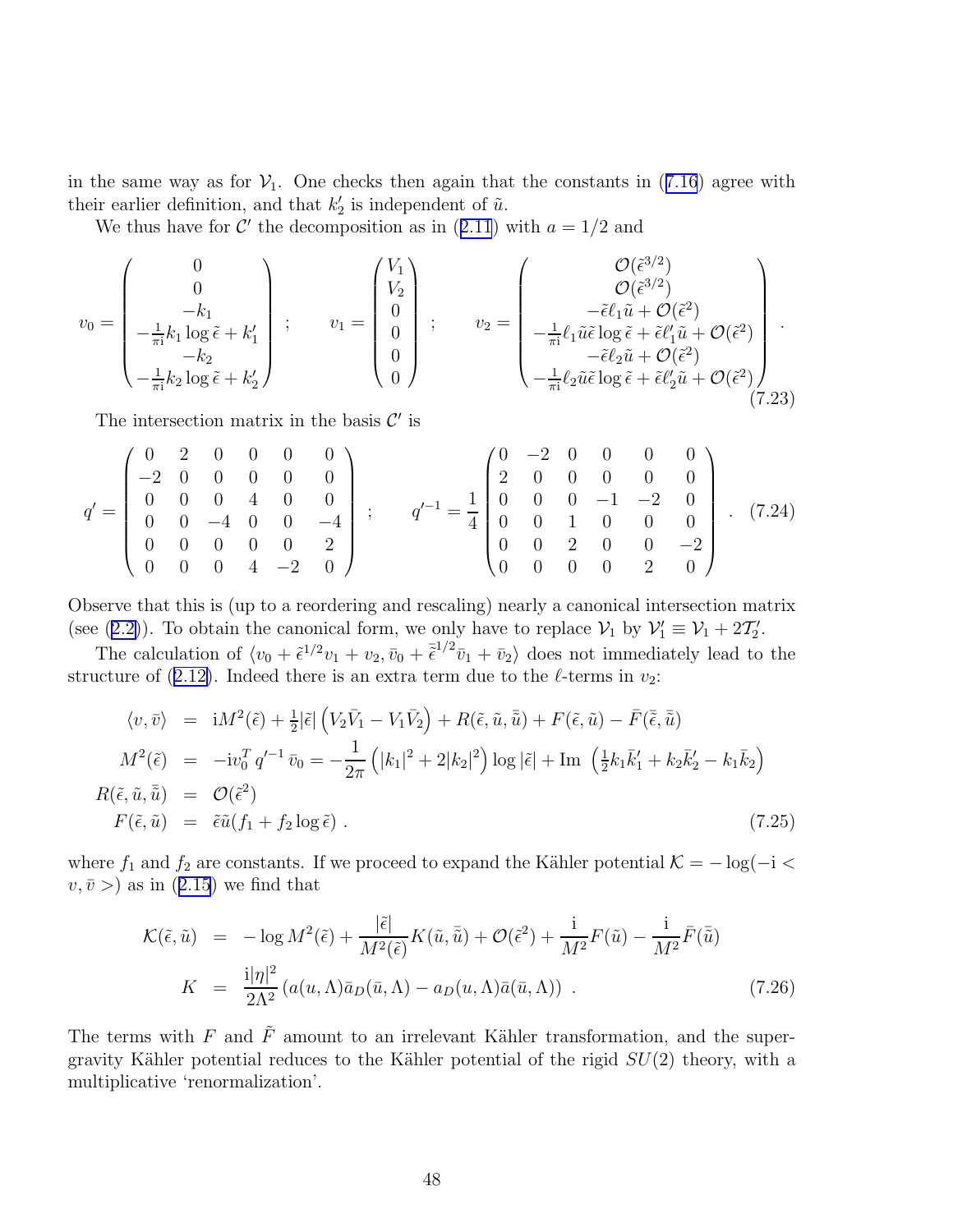## <span id="page-50-0"></span>7.3 The  $SU(3)$  rigid limit

### 7.3.1 Definition

In section [6](#page-33-0) we have considered the Calabi–Yau manifold as a torus fibration. The embedding space was parametrized by  $(y, \xi, \zeta, x)$ , and for each value of  $(\zeta, x)$  the equation  $y(\xi)$  defines a torus. This torus degenerates on two (one complex dimensional) surfaces in the  $(\zeta, x)$ -space: on  $\Sigma'$  the  $\beta$ -cycles of the torus vanish, while on  $\Sigma$  the  $\alpha$  cycles vanish. The latter is a genus-5 surface defined by the equation

$$
\Sigma : P^2(x) - B'(\zeta) = 0 , \qquad (7.27)
$$

where $B'(\zeta)$  is defined in ([3.18](#page-13-0)), while  $P(x)$  is given in [\(4.29](#page-20-0)) in the alternative gauge where  $\psi_4$ and  $\psi_1$  take the place of  $I_1$  and  $I_2$ . In in the usual gauge they are expressed in ([4.20\)](#page-18-0), and we thus get

$$
P(x) = 2x^3 - \frac{3}{2}\psi_0^4 x - (\psi_1 - \frac{1}{2}\psi_0^6) \tag{7.28}
$$

At the  $A_2$  point [\(4.40](#page-25-0)), the equation for  $\Sigma$  thus degenerates to

$$
x^6 - \psi_1 x^3 = 0 \tag{7.29}
$$

The  $SU(3)$  rigid limit is thus reached when three sheets of the Riemann surface  $\Sigma$  coincide, or equivalently, when the CY considered as an elliptic fibration acquires an  $I_3$  singularity according to the Kodaira classification (i.e. a curve of  $A_2$  singularities). However, as some periods are ill defined in this limit, we have to specify how we approach this point. This has beendefined in ([4.41\)](#page-25-0) with  $\epsilon \to 0$  while keeping  $\tilde{u}_1$  and  $\tilde{u}_0$  finite. In the equation for the CY [\(4.28](#page-20-0)) we thus have

$$
P(x) = 2x^3 - \frac{3}{2}\epsilon^{\frac{2}{3}} \left(\tilde{u}_0^4 + \mathcal{O}(\epsilon)\right) x \left(-\psi_s\right)^{-\frac{1}{3}} - \sqrt{\epsilon \tilde{u}_1 - \psi_s} - \frac{\epsilon \tilde{u}_0^6}{2\sqrt{-\psi_s}} + \mathcal{O}(\epsilon^2)
$$
  
\n
$$
B'(\zeta) = \epsilon(\zeta + \frac{1}{\zeta}) - \psi_s.
$$
\n(7.30)

The choice of  $\epsilon$  dependence keeps the branch points in the  $\zeta$ -plane with vanishing  $v_b$  or  $v_a$  at finite positions, respectively given by [\(7.3](#page-45-0)), while the branch points with vanishing  $t_a$ and $t<sub>b</sub>$ , given in ([7.1\)](#page-44-0) are sent to infinity. This choice gives rise to light BPS states (namely D-3-branes wrapped around the basis cycles  $V_{v_a}$ ,  $V_{v_b}$ ,  $T_{v_a}$ ,  $T_{v_b}$ ) which can be identified as the massive gauge bosons and dyons of the pure  $N = 2$   $SU(3)$  Yang–Mills theory. Furthermore, we will show that in this limit, local special geometry indeed reduces to  $SU(3)$  rigid special geometry on the rigid moduli space parametrized by  $\tilde{u}_1$  and  $\tilde{u}_0$ , justifying the above choice of  $\epsilon$  dependence.

In the region of moduli space under consideration, the paths in the  $x$ -plane defining the K3 2-cycles  $v_a$  and  $v_b$  stretch between sheets of  $\Sigma$ , the branch of the  $g = 5$  Riemann surface  $\Sigma$  given by the equation  $P(x) + \sqrt{B'(\zeta)} = 0$ . Rescaling as in [\(7.2](#page-44-0)) and

$$
x = \tilde{\epsilon}^{1/3} (-\psi_s)^{1/6} \tilde{x} \tag{7.31}
$$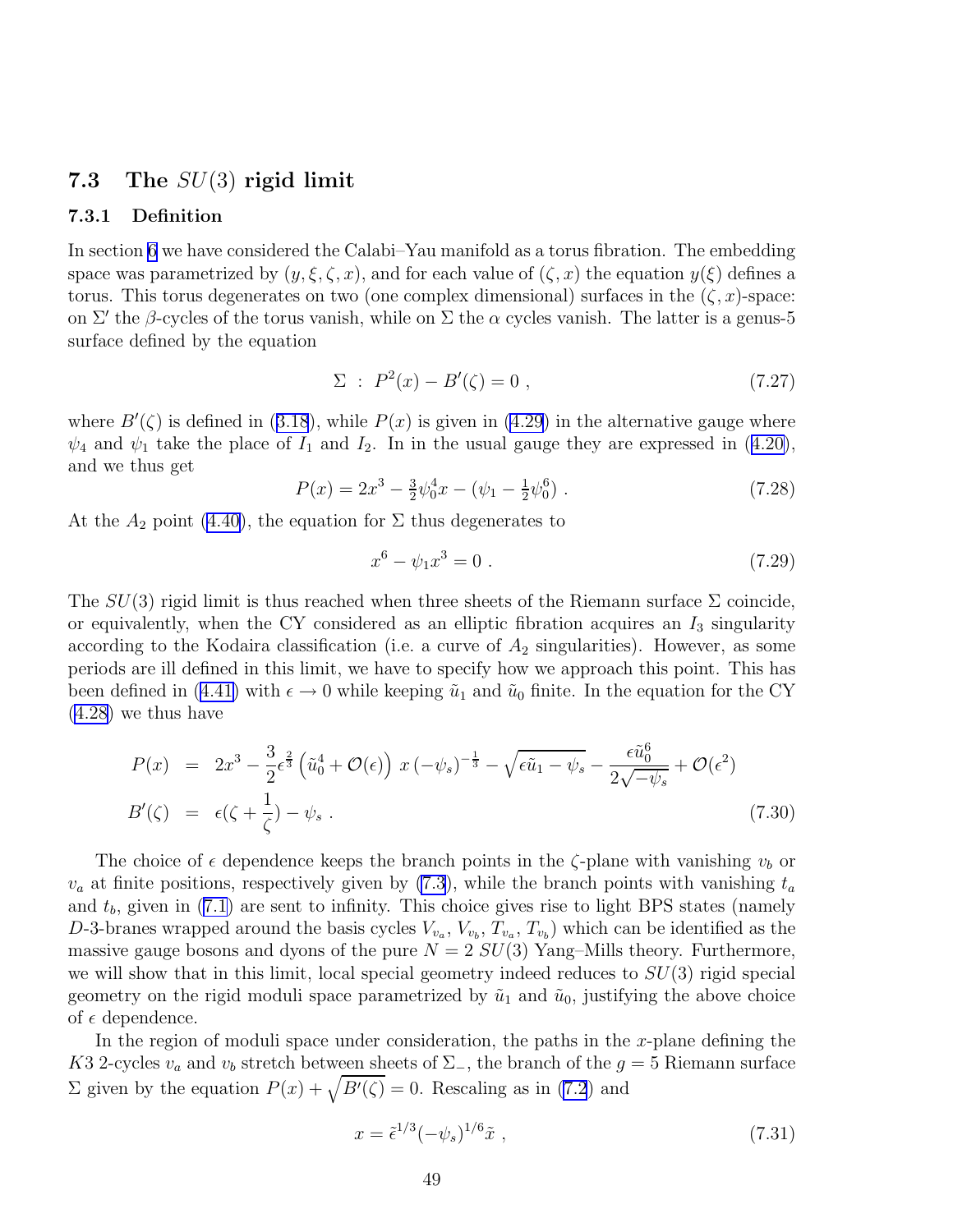<span id="page-51-0"></span>andexpanding the square roots in  $(7.30)$  $(7.30)$  $(7.30)$  for finite  $\zeta$ :

$$
\Sigma_{-} : \tilde{x}^3 - \frac{3}{4} \tilde{u}_0^4 \tilde{x} - \frac{1}{4} (\tilde{u}_0^6 + \tilde{u}_1) + \frac{1}{4} (\zeta + \frac{1}{\zeta}) + \mathcal{O}(\tilde{\epsilon}) = 0 , \qquad (7.32)
$$

which is the equation for the genus-2  $SU(3)$  Seiberg–Witten Riemann surface. Thus we see that in the  $SU(3)$  rigid limit, a genus-2 branch of our general genus-5 Riemann surface  $\Sigma$ degenerates and produces the Seiberg–Witten surface, with punctures 'at infinity', where the rest of the genus-5 surface is attached.

#### 7.3.2  $\epsilon$ -expansion of periods and Kähler potential

Let us calculate this ' $\epsilon$ -monodromy' for the Calabi–Yau periods corresponding to the 3-cycles  $(6.31)$  $(6.31)$ .First note that the equation for the Calabi–Yau  $(4.28)$  $(4.28)$  with  $(7.30)$  is transformed (to an isomorphic equation) when  $\epsilon \to e^{2i\pi} \epsilon$ . By the transformation [\(7.31](#page-50-0)) one gets rid of this complication. But we also have to perform this transformation in the  $(3,0)$  form  $(6.1)$ 

$$
\Omega^{(3,0)} = \frac{\tilde{\epsilon}^{1/3}(-\psi_s)^{1/6}}{(2\pi i)^3} \frac{\mathrm{d}\zeta}{\zeta} \wedge \mathrm{d}\tilde{x} \wedge \frac{1}{y} \frac{\mathrm{d}\xi}{\xi} \,. \tag{7.33}
$$

Therefore under the  $\epsilon$ -monodromy

$$
\Omega^{(3,0)} \to e^{2\pi i/3} \Omega^{(3,0)} \tag{7.34}
$$

So if the basis of cycles C is transformed as  $C \to MC$ , the corresponding periods C transform as  $C \to \omega M C$  where  $\omega = e^{2\pi i/3}$ 

To calculate the action of the monodromy on the cycles, we make use of their fibred structure. In the case at hand, the K3 2-cycle fibres (at fixed  $\zeta$ ) as well as the base paths in the  $\zeta$ -plane are transformed by the monodromy. The transformation of the base paths is easily obtained by following the K3 degeneration points in the  $\zeta$ -plane when  $\epsilon \to e^{2\pi i} \epsilon$ . Only the path corresponding to  $V_{t_a}$  and  $V_{t_b}$  is affected. The monodromy of our basis of K3 2-cycles (at fixed  $\zeta$ ) can be found analogously by making use of their fibred structure. Of the four base paths in the  $\tilde{x}$ -plane, only the ones corresponding to  $t_a$  and  $t_b$  are transformed. Finally, the torus cycles  $\alpha$  and  $\beta$  at  $\tilde{x} = 0$  transform as follows

$$
\left(\begin{array}{c}\alpha\\ \beta\end{array}\right)\to\left(\begin{array}{cc}1 & 0\\ 1 & 1\end{array}\right)\left(\begin{array}{c}\alpha\\ \beta\end{array}\right)\ .\tag{7.35}
$$

Indeed, this can be seen, because the singular points in figure [4](#page-34-0) are from [\(6.2](#page-33-0)) at

$$
\xi_{\pm} = -\sqrt{-\psi_s} (1 + \mathcal{O}(\tilde{\epsilon})) \pm \sqrt{\tilde{\epsilon} (2\tilde{u}_1 + \tilde{u}_0^6)} . \tag{7.36}
$$

Thus the two points interchange position under the epsilon monodromy.  $\alpha$  is therefore the vanishing cycle, to be used in the Picard–Lefshetz formula [\(2.19](#page-9-0)).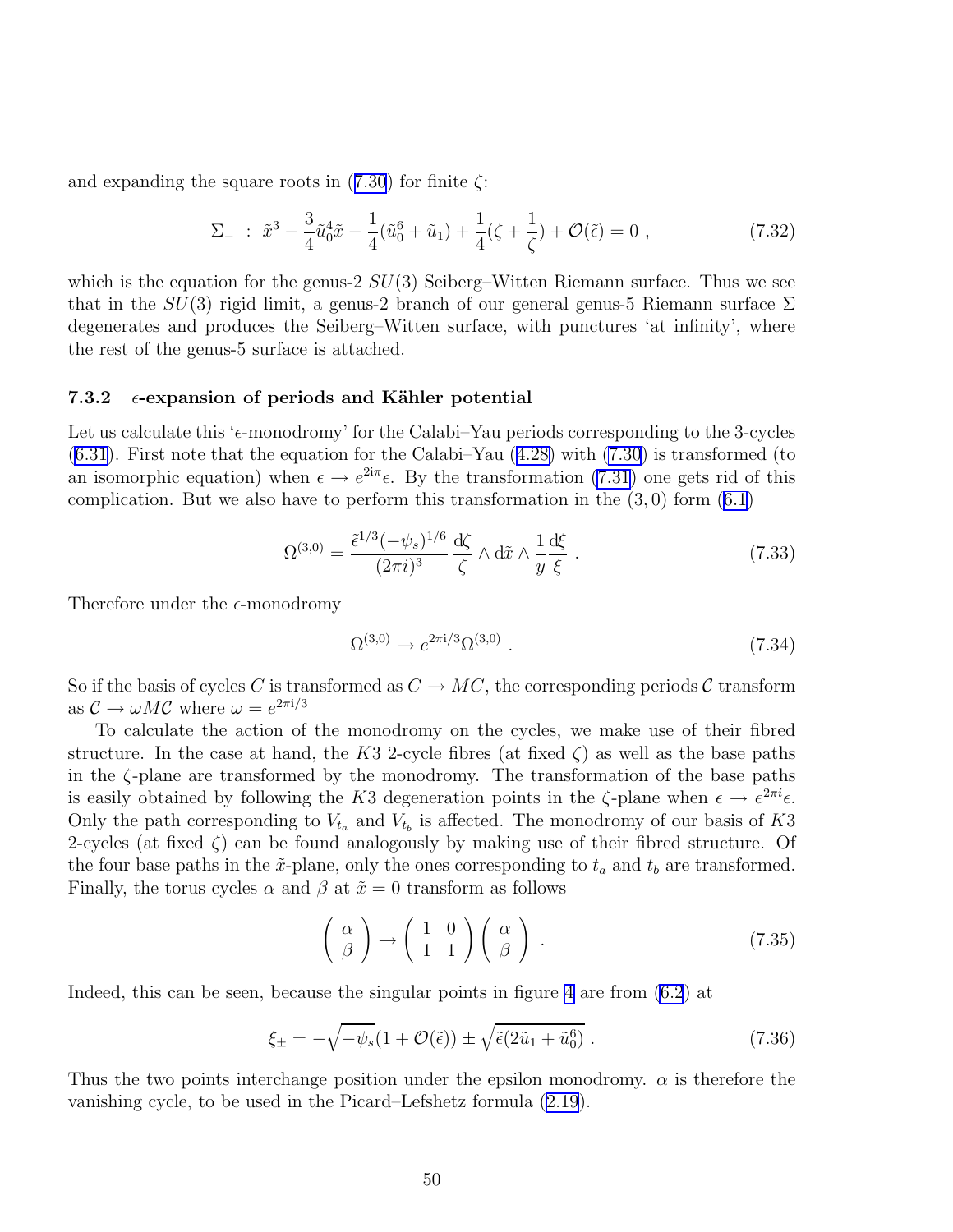For the K3 cycles we note that in figure [5](#page-36-0) the inner points do not move, as the equation for these is now [\(7.32](#page-51-0)). The outer points are determined by  $\Sigma_{+}$ , i.e.

$$
\Sigma_{+} : -1 + \tilde{\epsilon} \left( \tilde{x}^{3} - \frac{3}{4} \tilde{u}_{0}^{4} \tilde{x} - \frac{1}{4} (\tilde{u}_{0}^{6} + \tilde{u}_{1}) - \frac{1}{4} (\zeta + \frac{1}{\zeta}) \right) + \mathcal{O}(\tilde{\epsilon}^{2}) = 0 , \qquad (7.37)
$$

and the solutions rotate for small  $\epsilon$  under the  $\epsilon$ -monodromy. Therefore the  $v_a$  and  $v_b$  paths do not change, while for t paths the rotated cycles are re-expressed as<sup>21</sup>

$$
t_{21} \to t_{31} - s_{23} \tag{7.38}
$$

This equation and its cyclic permutations with [\(6.10](#page-37-0)) and([6.14\)](#page-38-0) give

$$
\begin{pmatrix} v_a \\ v_b \\ t_a \\ t_b \end{pmatrix} \rightarrow M_{K3}^{\epsilon} \begin{pmatrix} v_a \\ v_b \\ t_a \\ t_b \end{pmatrix} = \begin{pmatrix} 1 & 0 & 0 & 0 \\ 0 & 1 & 0 & 0 \\ 0 & -1 & -1 & -1 \\ 1 & 1 & 1 & 0 \end{pmatrix} \begin{pmatrix} v_a \\ v_b \\ t_a \\ t_b \end{pmatrix}
$$
(7.39)

For the CY cycles, we consider figure [6.](#page-43-0) As mentioned already, only the beginning and end points of the  $V_{t_a}$  and  $V_{t_b}$  cycles are (in lowest order)  $\epsilon$  dependent. They make a complete tour in this plane. Hence, for all but  $V_{t_a}$  and  $V_{t_b}$ , we just have to take the K3 result. The remaining two are modified by circles around the origin and infinity, and we have to consider the monodromies  $(6.18)$  of the transported K3 cycles when crossing cuts. This is similar to the manipulations in [\(7.11](#page-47-0)). This leads to

$$
\begin{pmatrix}\nV_{v_a} \\
V_{v_b} \\
V_{t_a} \\
V_{t_b} \\
T_{v_b} \\
T_{t_a} \\
T_{t_a} \\
T_{t_b}\n\end{pmatrix} \rightarrow M_{CY}^{\epsilon} \begin{pmatrix}\nV_{v_a} \\
V_{v_b} \\
V_{t_a} \\
V_{t_b} \\
T_{v_b} \\
T_{t_a} \\
T_{t_b}\n\end{pmatrix} = \begin{pmatrix}\n0 & 0 & 0 & 0 \\
0 & 0 & 0 & 0 \\
0 & 1 & 2 & 2 \\
0 & 1 & 2 & 2 \\
0 & 0 & 0 & 0 \\
0 & 0 & 0 & 0 \\
0 & 0 & 0 & 0 \\
0 & 0 & 0 & 0 \\
0 & 0 & 0 & 0 \\
0 & 0 & 0 & 0 \\
0 & 0 & 0 & 0 \\
0 & 0 & 0 & 0 \\
0 & 0 & 0 & 0 \\
0 & 0 & 0 & 0 \\
0 & 0 & 0 & 0 \\
0 & 0 & 0 & 0 \\
0 & 0 & 0 & 0 \\
0 & 0 & 0 & 0 \\
0 & 0 & 0 & 0 \\
0 & 0 & 0 & 0 \\
0 & 0 & 0 & 0 \\
0 & 0 & 0 & 0 \\
0 & 0 & 0 & 0 \\
0 & 0 & 0 & 0 \\
0 & 0 & 0 & 0 \\
0 & 0 & 0 & 0 \\
0 & 0 & 0 & 0 \\
0 & 0 & 0 & 0 \\
0 & 0 & 0 & 0 \\
0 & 0 & 0 & 0 \\
0 & 0 & 0 & 0 \\
0 & 0 & 0 & 0 \\
0 & 0 & 0 & 0 \\
0 & 0 & 0 & 0 \\
0 & 0 & 0 & 0 \\
0 & 0 & 0 & 0 \\
0 & 0 & 0 & 0 \\
0 & 0 & 0 & 0 \\
0 & 0 & 0 & 0 \\
0 & 0 & 0 & 0 \\
0 & 0 & 0 & 0 \\
0 & 0 & 0 & 0 \\
0 & 0 & 0 & 0 \\
0 & 0 & 0 & 0 \\
0 & 0 & 0 & 0 \\
0 & 0 & 0 & 0 \\
0 & 0 & 0 & 0 \\
0 & 0 & 0 & 0 \\
0 & 0 & 0 & 0 \\
0 & 0 & 0 & 0 \\
0 & 0 & 0 & 0 \\
0 & 0 & 0 & 0 \\
0 & 0 & 0 & 0 \\
0 & 0 & 0 & 0 \\
0 & 0 & 0 & 0 \\
0 & 0 & 0 & 0 \\
0 & 0 & 0 & 0
$$

The monodromy matrix of the periods has an extra factor  $\omega$  as explained above.

We can bring this monodromy matrix for the periods in Jordan form

$$
\mathcal{M}_{CY,J}^{\epsilon} = S \omega M_{CY}^{\epsilon} S^{-1} = \begin{pmatrix} \omega & & & & \\ & \omega & & & \\ & & \omega & & \\ & & & 1 & 0 & \\ & & & -2 & 1 & \\ & & & & -2\omega^2 & \omega^2 \end{pmatrix}
$$
(7.41)

<sup>&</sup>lt;sup>21</sup>One should see from the monodromy that the torus  $\beta$  cycle above  $t_{12}$  is deformed to a  $\beta$  cycle above  $t_{31}$ and an  $\alpha$  cycle above  $s_{23}^-$ .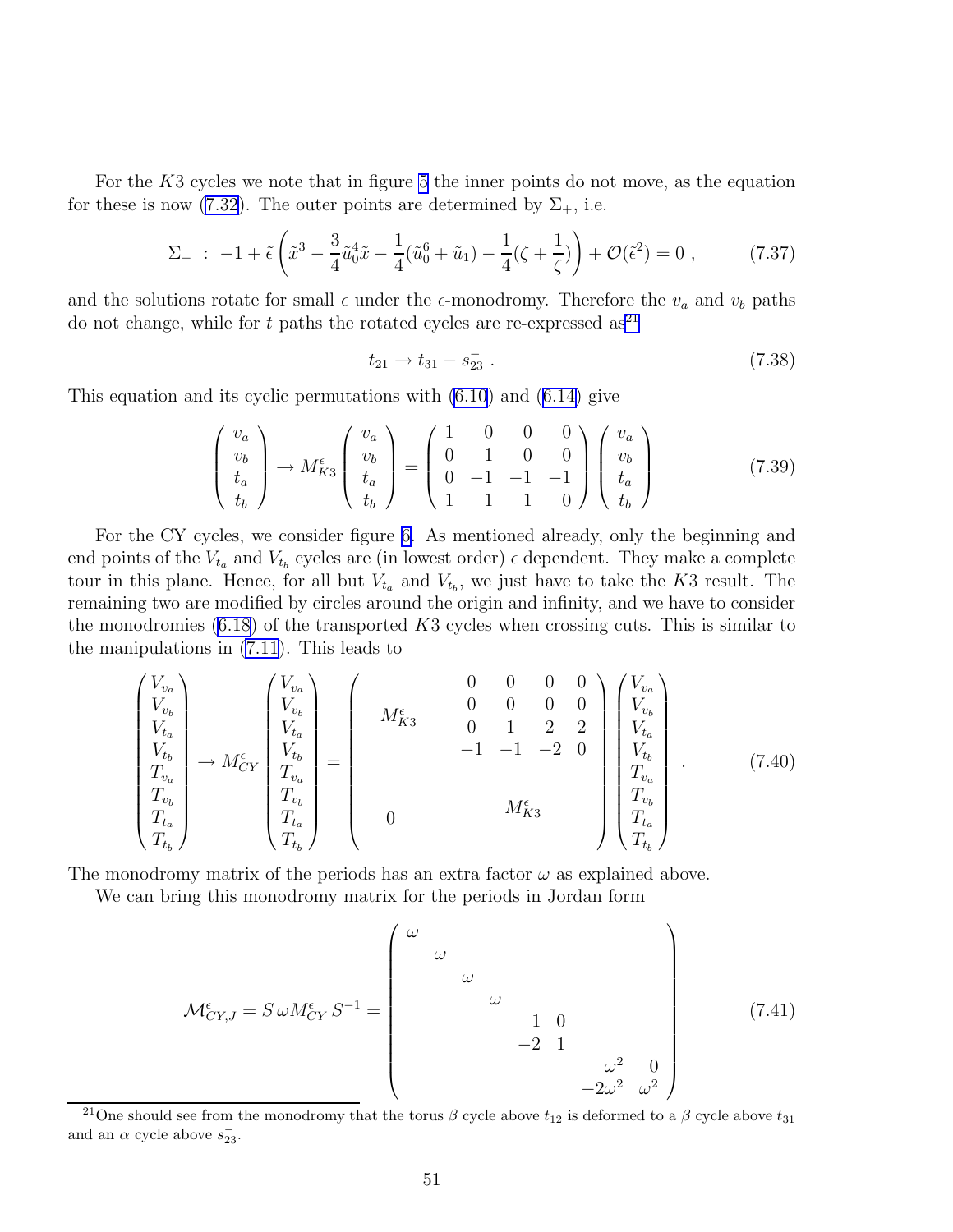<span id="page-53-0"></span>by the transformation

$$
\mathcal{C}' = \begin{pmatrix} \mathcal{V}_{v_a} \\ \mathcal{V}_{v_b} \\ \mathcal{T}_{v_b} \\ \mathcal{T}'_{11} \\ \mathcal{V}'_{11} \\ \mathcal{T}'_{22} \\ \mathcal{V}'_{22} \end{pmatrix} = S\mathcal{C} = \begin{pmatrix} 1 & 0 & 0 & 0 & 0 & 0 & 0 & 0 & 0 \\ 0 & 1 & 0 & 0 & 0 & 0 & 0 & 0 \\ 0 & 0 & 0 & 0 & 1 & 0 & 0 & 0 \\ 0 & 0 & 0 & 0 & 0 & 1 & 0 & 0 \\ 0 & 0 & 0 & 0 & -\frac{\mathrm{i}\omega^2}{\sqrt{3}} & \frac{\mathrm{i}}{\sqrt{3}} & -\omega^2 & 1 \\ -\frac{\mathrm{i}\omega^2}{\sqrt{3}} & \frac{\mathrm{i}}{\sqrt{3}} & -\omega^2 & 1 & \frac{\omega^2}{3} & -1/3 & 0 & 0 \\ 0 & 0 & 0 & 0 & \frac{\mathrm{i}\omega}{\sqrt{3}} & -1/3 & 0 & 0 \\ \frac{\mathrm{i}\omega}{\sqrt{3}} & -\frac{\mathrm{i}}{\sqrt{3}} & -\omega & 1 & \frac{\omega}{3} & -\frac{\mathrm{i}}{\sqrt{3}} & -\omega & 1 \\ \frac{\mathrm{i}\omega}{\sqrt{3}} & -\frac{\mathrm{i}}{\sqrt{3}} & -\omega & 1 & \frac{\omega}{3} & -\frac{1}{3} & 0 & 0 \end{pmatrix} \begin{pmatrix} \mathcal{V}_{v_a} \\ \mathcal{V}_{v_b} \\ \mathcal{V}_{t_b} \\ \mathcal{T}_{v_b} \\ \mathcal{T}_{t_b} \\ \mathcal{T}_{t_b} \\ \mathcal{T}_{t_b} \end{pmatrix} . \quad (7.42)
$$

We will explain the choice of names for the basis vectors of  $\mathcal{C}'$ . The first four basis vectors, eigenvectors of eigenvalues  $\omega$ , correspond to integrals over  $\{V_{v_a}, V_{v_b}, T_{v_a}, T_{v_b}\}\)$ , i.e. related to the  $v_a$  and  $v_b$  cycles in K3. The last four are simpler in terms of the K3 cycles in Picard– Fuchs basis. Indeed, defining the periods on the  $|\zeta| = 1$  circle (see the inverse of [\(6.29](#page-42-0)))

$$
\begin{pmatrix} T_{12} \\ T_{21} \\ T_{11} \\ T_{22} \end{pmatrix} = \int_{|\zeta|=1} \frac{1}{2\pi i} \frac{d\zeta}{\zeta} \begin{pmatrix} \vartheta_{12} \\ \vartheta_{21} \\ \vartheta_{11} \\ \vartheta_{22} \end{pmatrix} . \tag{7.43}
$$

Similarly we define  $\mathcal{V}_{11}$  and  $\mathcal{V}_{22}$ 

$$
\mathcal{V}_{11} = \frac{1}{\sqrt{3}} \left( -\mathcal{V}_{v_a} + \omega \mathcal{V}_{v_b} \right) + \mathrm{i} \left( \mathcal{V}_{t_a} - \omega \mathcal{V}_{t_b} \right)
$$
\n
$$
\mathcal{V}_{22} = \frac{1}{\sqrt{3}} \left( -\mathcal{V}_{v_a} + \omega^2 \mathcal{V}_{v_b} \right) - \mathrm{i} \left( \mathcal{V}_{t_a} - \omega^2 \mathcal{V}_{t_b} \right) , \qquad (7.44)
$$

where  $V_I$  are the integrals of the (3,0) form on  $V_I$ <sup>22</sup>. The last four elements of  $\mathcal{C}'$  are

$$
\begin{pmatrix} T'_{11} \\ \mathcal{V}'_{11} \\ T'_{22} \\ \mathcal{V}'_{22} \end{pmatrix} = a \begin{pmatrix} i\omega^2 T_{11} \\ i\omega^2 \mathcal{V}_{11} + \frac{\omega^2}{\sqrt{3}} T_{21} \\ -i\omega T_{22} \\ -i\omega \mathcal{V}_{22} + \frac{\omega}{\sqrt{3}} T_{12} \end{pmatrix} . \tag{7.45}
$$

The complex transformation of basis between the periods  $\mathcal C$  corresponding to the cycles  $(6.31)$  $(6.31)$ and those in  $(7.42)$ , i.e.  $\mathcal{C}' = \mathcal{SC}$ , changes the inner product in  $(2.3)$  $(2.3)$ . The Kähler potential on the CY complex structure moduli space is thus

$$
\mathcal{K} = -\log\left(-i\langle \mathcal{C}, \bar{\mathcal{C}} \rangle\right) ; \qquad \langle \mathcal{C}, \bar{\mathcal{C}} \rangle = \mathcal{C}^T q^{-1} \bar{\mathcal{C}} = \mathcal{C}'^T q'^{-1} \bar{\mathcal{C}}', \qquad (7.46)
$$

 $^{22}$ It may be possible to deform paths in a way similar to what we did in the first example to combine these integrals to one of  $\vartheta_{11}$  and  $\vartheta_{22}$ .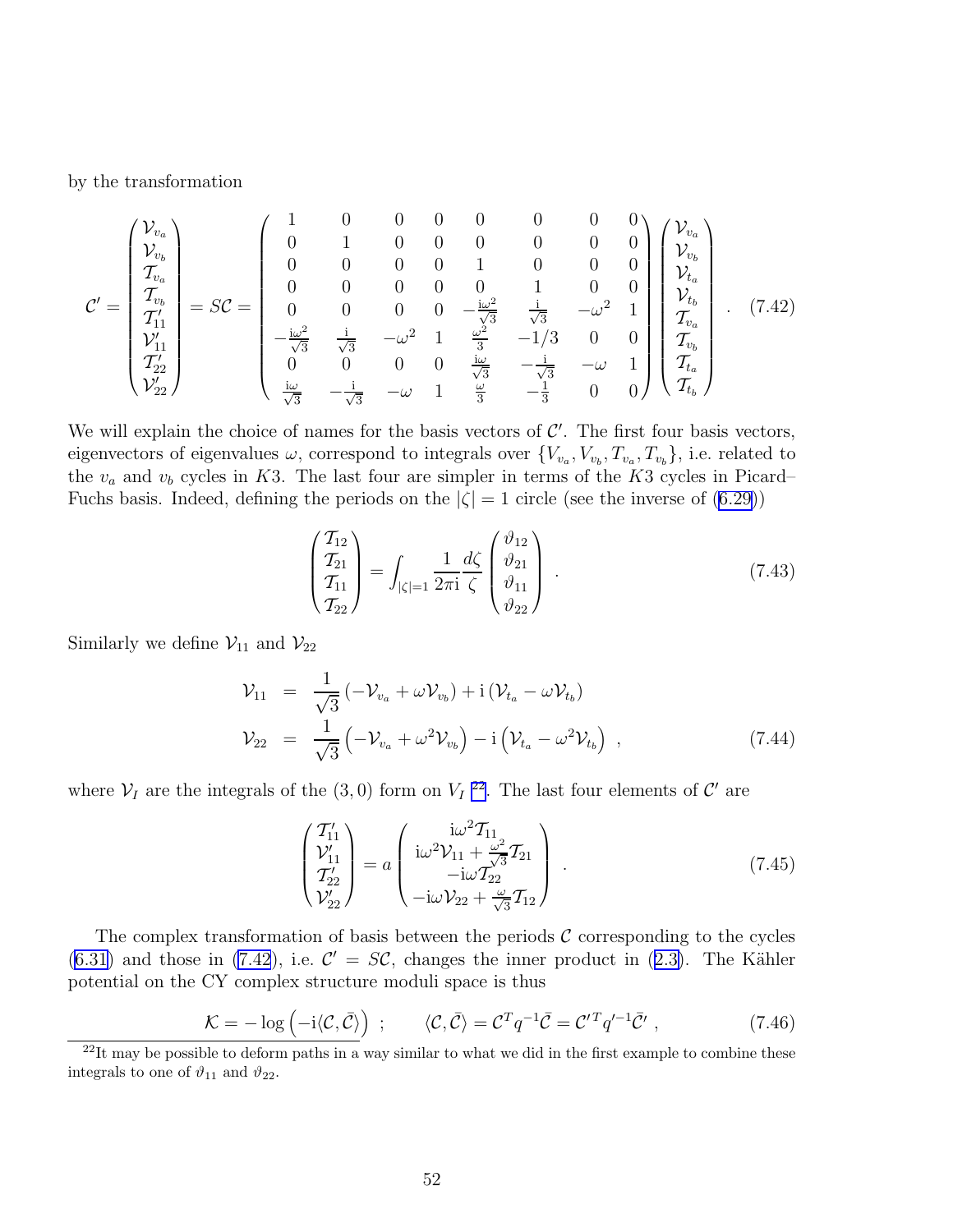<span id="page-54-0"></span>with q in  $(6.32)$ , and the anti-Hermitian matrix q' is given by

$$
q'^{-1} = S^{-1} q^{-1} \bar{S}^{-1} = \begin{pmatrix} Q^{-1} & & & \\ & Q^{-1} & & \\ & & \frac{7\mathbf{i}}{\sqrt{3}} & 1 & 0 & 0 \\ & & -1 & 0 & 0 & 0 \\ & & 0 & 0 & \frac{-7\mathbf{i}}{\sqrt{3}} & 1 \\ & & 0 & 0 & -1 & 0 \end{pmatrix} . \tag{7.47}
$$

This anti-Hermitian matrix has a  $4 + 2 + 2$  block diagonal form with as upper block

$$
Q = \begin{pmatrix} 0 & -1 & -2 & 1 \\ 1 & 0 & 1 & -2 \\ 2 & -1 & 0 & 0 \\ -1 & 2 & 0 & 0 \end{pmatrix} ; \qquad Q^{-1} = \frac{1}{3} \begin{pmatrix} 0 & 0 & 2 & 1 \\ 0 & 0 & 1 & 2 \\ -2 & -1 & 0 & -1 \\ -1 & -2 & 1 & 0 \end{pmatrix} . \tag{7.48}
$$

From the monodromy, we read off the  $\epsilon$  dependence of  $\mathcal{C}'$ :

$$
\begin{pmatrix}\nV_{v_a} \\
V_{v_b} \\
T_{v_a} \\
T_{v_b} \\
T'_{11} \\
T'_{22} \\
V'_{22}\n\end{pmatrix} = \begin{pmatrix}\n\tilde{\epsilon}^{1/3} \mathcal{A}_1(\tilde{\epsilon}) \\
\tilde{\epsilon}^{1/3} \mathcal{A}_2(\tilde{\epsilon}) \\
\tilde{\epsilon}^{1/3} \mathcal{A}_3(\tilde{\epsilon}) \\
\tilde{\epsilon}^{1/3} \mathcal{A}_4(\tilde{\epsilon}) \\
\tilde{\epsilon}^{1/3} \mathcal{A}_4(\tilde{\epsilon}) \\
\tilde{\epsilon}^{1/3} \mathcal{A}_4(\tilde{\epsilon}) \\
\tilde{\epsilon}^{1/3} \mathcal{A}_4(\tilde{\epsilon}) \\
\tilde{\epsilon}^{1/3} \mathcal{A}_4(\tilde{\epsilon}) \\
\tilde{\epsilon}^{1/3} \mathcal{A}_4(\tilde{\epsilon}) \\
\tilde{\epsilon}^{1/3} \mathcal{A}_4(\tilde{\epsilon}) \\
\tilde{\epsilon}^{1/3} \mathcal{A}_4(\tilde{\epsilon}) \\
\tilde{\epsilon}^{1/3} \mathcal{A}_4(\tilde{\epsilon}) \\
\tilde{\epsilon}^{1/3} \mathcal{A}_4(\tilde{\epsilon}) \\
\tilde{\epsilon}^{1/3} \mathcal{A}_4(\tilde{\epsilon}) \\
\tilde{\epsilon}^{1/3} \mathcal{A}_4(\tilde{\epsilon}) \\
\tilde{\epsilon}^{1/3} \mathcal{A}_4(\tilde{\epsilon}) \\
\tilde{\epsilon}^{1/3} \mathcal{A}_4(\tilde{\epsilon}) \\
\tilde{\epsilon}^{1/3} \mathcal{A}_4(\tilde{\epsilon}) \\
\tilde{\epsilon}^{1/3} \mathcal{A}_4(\tilde{\epsilon}) \\
\tilde{\epsilon}^{1/3} \mathcal{A}_4(\tilde{\epsilon}) \\
\tilde{\epsilon}^{1/3} \mathcal{A}_4(\tilde{\epsilon}) \\
\tilde{\epsilon}^{1/3} \mathcal{A}_4(\tilde{\epsilon}) \\
\tilde{\epsilon}^{1/3} \mathcal{A}_4(\tilde{\epsilon}) \\
\tilde{\epsilon}^{1/3} \mathcal{A}_4(\tilde{\epsilon}) \\
\tilde{\epsilon}^{1/3} \mathcal{A}_4(\tilde{\epsilon}) \\
\tilde{\epsilon}^{1/3} \mathcal{A}_4(\tilde{\epsilon}) \\
\tilde{\epsilon}^{1/3} \mathcal{A}_4(\tilde{\epsilon}) \\
\tilde{\epsilon}^{1/3} \mathcal{A}_4(\
$$

where  $\mathcal{A}_{\Lambda}(\tilde{\epsilon})$  stand for analytic functions of  $\tilde{\epsilon}$ . The absence of poles follows from the boundedness of the K3 periods (for bounded B') in the limit  $\tilde{\epsilon} \to 0$ ; therefore,  $T'_{11}$  and  $T'_{22}$  have a finite limit, and  $\mathcal{V}'_{11}$  and  $\mathcal{V}'_{22}$  diverge logarithmically due to the factor

$$
\int_{-\tilde{\epsilon}}^{-1/(\tilde{\epsilon})} \frac{1}{2\pi i} \frac{d\zeta}{\zeta} = -\frac{1}{\pi i} \log \tilde{\epsilon} . \tag{7.50}
$$

The 'constants'  $V_A^0$ , k, k',  $\ell$  and  $\ell'$  are independent of  $\tilde{\epsilon}$ , but possibly still dependent on the rigid moduli  $\tilde{u}_i$ . However, k and k' must be independent of the rigid moduli: indeed, as can be seen easily from the explicit form of  $\Omega^{(3,0)}$  (and the cycles), taking derivatives of the period integrals  $T'_{11}$  and  $V'_{11}$  with respect to the rigid moduli gives a positive power of  $\tilde{\epsilon}$ times something which is at most logarithmically divergent when  $\epsilon \to 0$ . Therefore<sup>23</sup>, these

<sup>&</sup>lt;sup>23</sup>Actually, we have to be a bit careful here. If our cycles were such that y was bounded from below in the limit  $\epsilon \to 0$ , the conclusion would have been obvious. However, for the cycles under consideration, this is not the case since they contain unavoidably a piece on which y is of order  $\epsilon^{1/2}$  (this is the piece close to the surface of singularities which develops when  $\epsilon \to 0$ . The contribution of this piece can be estimated quite easily by going to the ALE approximation, which is allowed precisely in the problematic region. Thus, for the expressions we get by taking derivatives of the periods with respect to rigid moduli, the net contribution of this piece (including the extra factor  $\epsilon^{\gamma}$  produced by taking the derivative) turns out to be proportional to  $\epsilon^{1/3}$ . So the conclusion holds.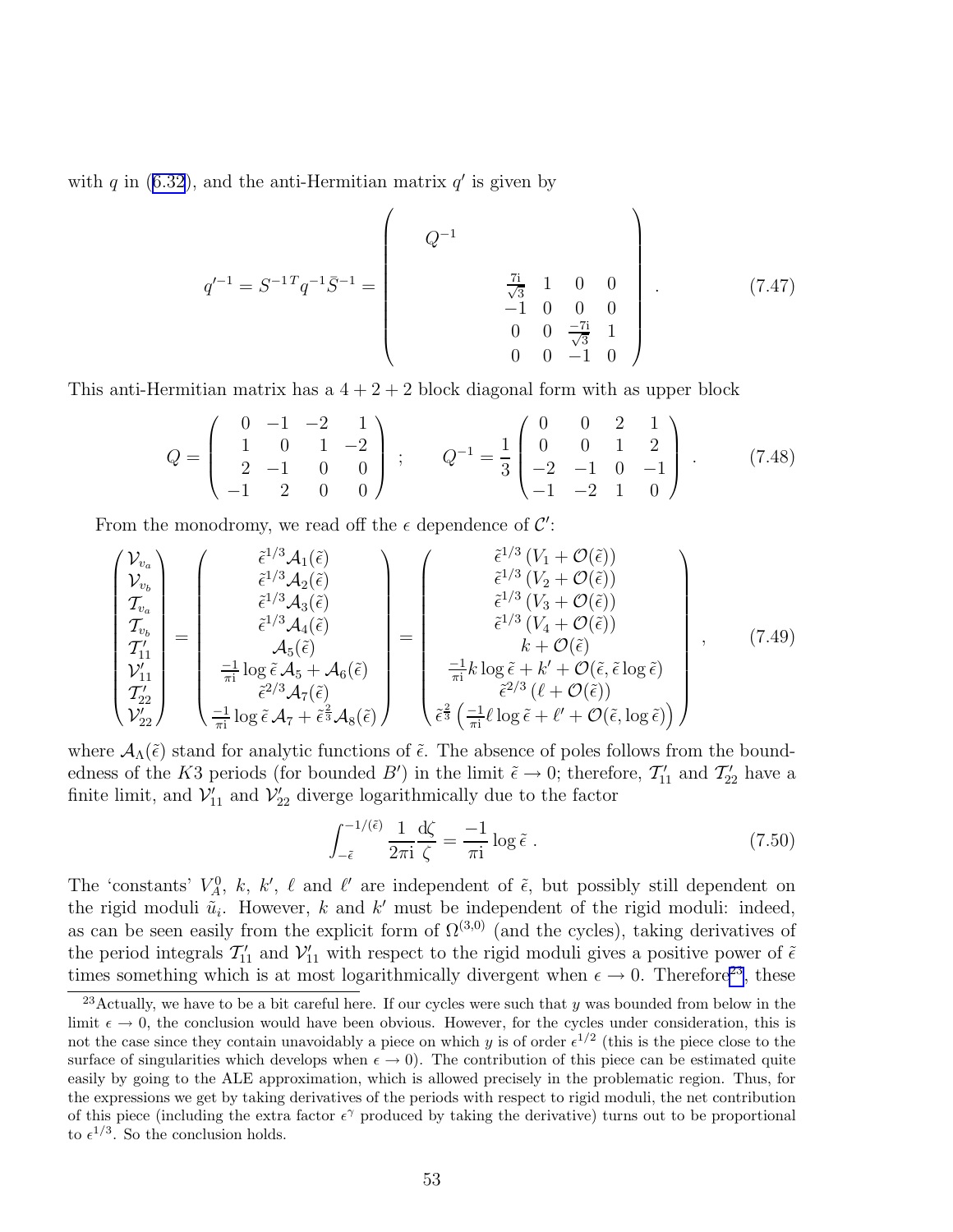<span id="page-55-0"></span>derivatives are zero at  $\epsilon = 0$ . This is only possible if both k and k' are independent of the rigid moduli. This will also be clear from the explicit expressions in section [7.3.4](#page-56-0).

The periods of  $v_a$  and  $v_b$  for finite values of  $\zeta$  thus become small in the rigid limit, and the first four CY basis cycles to give rise to the light D-brane states corresponding to gauge bosons and dyons. We have found the structure announced in section [2.3.](#page-7-0) Indeed, we have for  $\mathcal{C}'$  the decomposition as in [\(2.11\)](#page-7-0) with  $a = 1/3$  and

$$
v_0 = \begin{pmatrix} 0 \\ 0 \\ 0 \\ 0 \\ -\frac{1}{\pi i}k \log \tilde{\epsilon} + k' \\ 0 \\ 0 \end{pmatrix} ; \qquad v_1 = \begin{pmatrix} V_1 \\ V_2 \\ V_3 \\ 0 \\ 0 \\ 0 \\ 0 \end{pmatrix} ; \qquad v_2 = \begin{pmatrix} 0 \\ 0 \\ 0 \\ 0 \\ 0 \\ \tilde{\epsilon}^2 \left( \frac{-1}{\pi i} \ell \log \tilde{\epsilon} + \ell' \right) \end{pmatrix} + \mathcal{O}(\tilde{\epsilon}) . (7.51)
$$

Note that the  $\tilde{u}$ -independence of k and k' is essential to fit in this scheme. Also important isthe  $4+2+2$  block diagonal structure of  $q'$  in ([7.47\)](#page-54-0), which implies the orthogonality of  $v_1, v_2$  $v_1, v_2$  $v_1, v_2$  and  $v_3$  (the latter to order  $\tilde{\epsilon}$ ), such that ([2.12\)](#page-7-0) is applicable. We find

$$
M^{2}(\tilde{\epsilon}) = -iv_{0}^{T} q'^{-1} \bar{v}_{0} = |k|^{2} \left(\frac{7}{\sqrt{3}} - \frac{2}{\pi} \log |\tilde{\epsilon}|\right) + 2 \operatorname{Im}(k\bar{k}'),\tag{7.52}
$$

to be used in([2.15\)](#page-7-0) with

$$
K = \mathrm{i}v_1^T(\tilde{u}) \begin{pmatrix} Q^{-1} & 0\\ 0 & 0 \end{pmatrix} \bar{v}_1(\bar{\tilde{u}}) . \tag{7.53}
$$

From the monodromy structure of the periods  $V_i$  and the light D-brane spectrum, we can identify this as a rigid limit corresponding to a  $N = 2$   $SU(3)$  pure Yang–Mills theory in four dimensions. In the next section we show how the Seiberg–Witten solution of this gauge theory is retrieved.

#### 7.3.3 The Seiberg–Witten expression of the rigid Kähler potential

For finite  $\zeta$  we obtained [\(6.20](#page-40-0))

$$
\int_{s_{ij}^-} \Omega^{(2,0)} = (-\psi_s)^{-1/12} \frac{\sqrt{6}}{2\pi} \tilde{\epsilon}^{1/3} (\tilde{x}_{j^-} - \tilde{x}_{i^-}) + \mathcal{O}(\tilde{\epsilon}^{4/3}) \ . \tag{7.54}
$$

So for a CY cycle  $\gamma \wedge s_{ij}^-$  obtained by transporting  $s_{ij}^-$  along a path  $\gamma$  in the  $\zeta$ -plane, we find to leading order

$$
\int_{\gamma \wedge s_{ij}^-} \Omega^{(3,0)} = (-\psi_s)^{-1/12} \tilde{\epsilon}^{1/3} \int_{\gamma_{j^-} - \gamma_{i^-}} \lambda_{SW} , \qquad (7.55)
$$

where

$$
\lambda_{SW} = \frac{\sqrt{6}}{2\pi} \frac{1}{2\pi i} \tilde{x} \frac{d\zeta}{\zeta} \,,\tag{7.56}
$$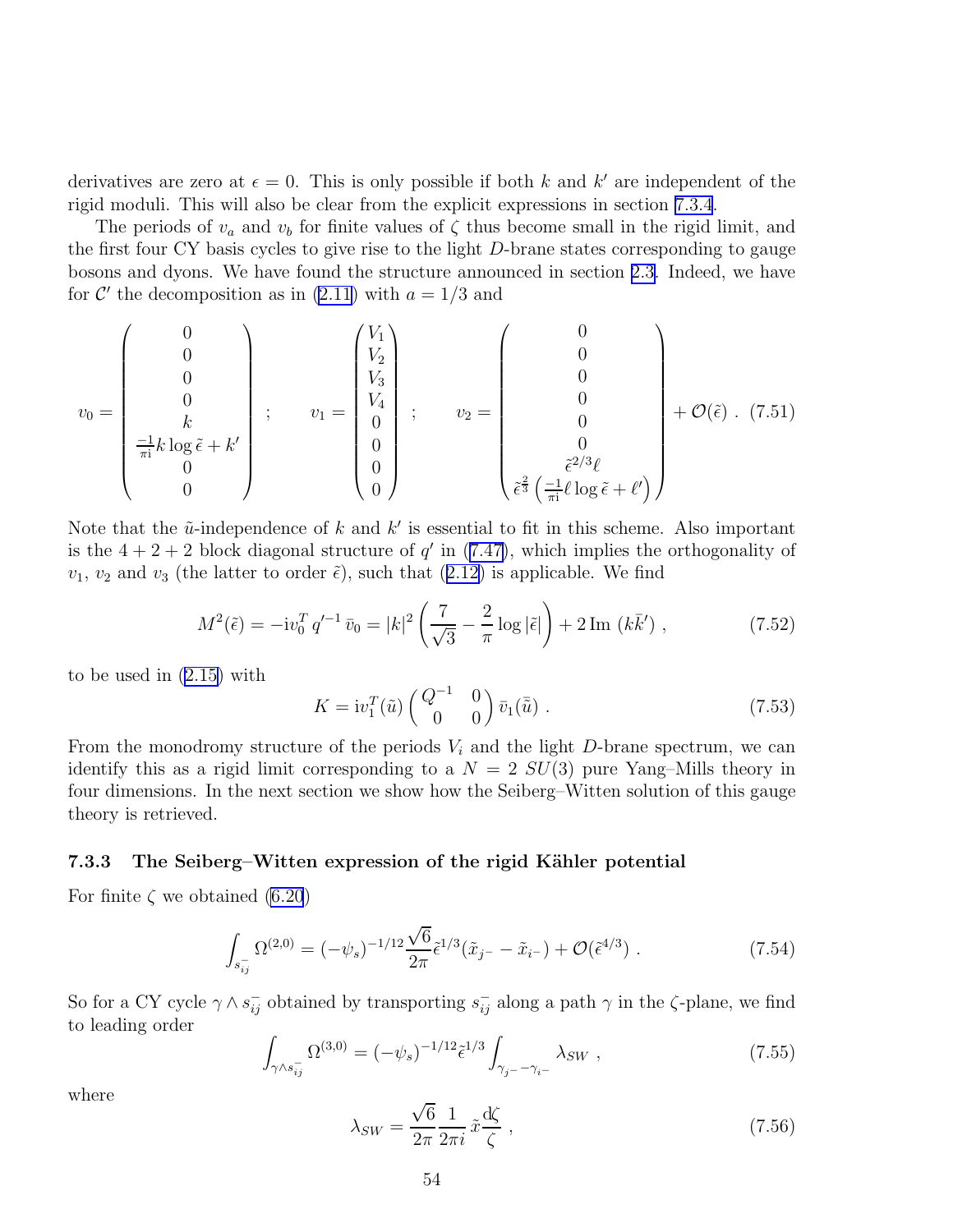$$
\gamma_{i^-} = \gamma \text{ lifted to sheet } i \text{ of } \Sigma_- \ . \tag{7.57}
$$

Note that  $\gamma_{j}$ −  $\gamma_{i}$  is always a closed cycle on the SW Riemann surface (single loop if  $\gamma$  is open, double loop if closed). Thus, since  $\lambda_{SW}$  is also precisely the Seiberg–Witten meromorphic 1-form, we find that the leading-order part of the first four CY periods (the  $V_i$ ) are nothing but the Seiberg–Witten periods<sup>24</sup>.

It is interesting to retrace how the normalization of the 1-form  $\lambda_{SW}$  arises. In fact, at the start, the Calabi–Yau  $(3,0)$ -form can be normalized quite arbitrarily, without losing holomorphy, by multiplying it with an arbitrary holomorphic function of the moduli, in particular, the rigid moduli. The normalization we adopted arises naturally from the Griffiths representation $(3.2)$  $(3.2)$ , and after integration over 2-cycles in the K3 gives rise to the meromorphic form  $\lambda_{SW}$ , [\(7.55](#page-55-0)). The normalization chosen in [\[23\]](#page-79-0) is different:  $\hat{\Omega}^{(3,0)} = \psi_0 \Omega^{(3,0)}$ . With this normalization, since  $\psi_0 \sim \tilde{\epsilon}^{1/6} \tilde{u}_0 \, (-\psi_s)^{-1/12}$ , it would seem to give an incorrect ( $\tilde{u}$ -dependent) normalization of  $\lambda_{SW}$ . However, with this normalization, the leading term of the periods  $v_0$  ([\(7.51](#page-55-0))) would not be independent of the rigid modulus  $\tilde{u}_0$ . To recover the rigid-limit scheme of section [2.3,](#page-7-0) one could make a Kähler transformation. This effectively amounts to changing the normalization of  $\Omega^{(3,0)}$  with a factor that depends on the rigid moduli<sup>25</sup>.

Finally, using([6.12\)](#page-37-0) and the comment below it, it is not difficult to show that the intersection matrix of the first four Calabi–Yau basis cycles is precisely equal to minus the intersection matrix of the corresponding four SW cycles, as we did in the previous sections. Thus we find

$$
K(\tilde{u}, \bar{\tilde{u}}) = \mathbf{i} \int_{\gamma_A} \lambda_{SW} \ (Q^{-1})^{AB} \ \int_{\gamma_B} \bar{\lambda}_{SW} \ , \tag{7.58}
$$

where  $(\gamma_A)_{A=1...4}$  is a basis of cycles of the SW Riemann surface and Q is its intersection matrix. This completes the identification of  $K$  with the Seiberg–Witten solution for the Kähler potential of  $N = 2$   $SU(3)$  Yang–Mills theory in 4 dimensions.

#### 7.3.4 Comparison with Picard–Fuchs basis.

Consider the  $\epsilon$  expansion in the Picard–Fuchs basis. Using the expansion [\(4.41](#page-25-0)) writing everything in terms of  $\psi_s$ ,  $\epsilon$  and  $\tilde{u}_{1,2}$ , we have that  $\psi_0^6$  is of order  $\epsilon$  (we are in the 'SU(3) sector'), and we have as leading order

$$
r, s \approx \sigma_{\mp} \tilde{\epsilon}^{-1/2} \; ; \qquad \sigma_{\mp} = \frac{\sqrt{2 \, \tilde{u}_0^6 + \tilde{u}_1 - (\zeta + \frac{1}{\zeta})} \mp \sqrt{\tilde{u}_1 - (\zeta + \frac{1}{\zeta})}}{2 \, \tilde{u}_0^6} \; . \tag{7.59}
$$

Becauser and s are large, we can use  $(B.27)$  $(B.27)$  $(B.27)$ . The leading order is

$$
\xi_1(r), \xi_1(s) \approx B_1 \sigma_{\mp}^{-1/6} \tilde{\epsilon}^{1/12} \n\xi_2(r), \xi_2(s) \approx B_2 \sigma_{\mp}^{-5/6} \tilde{\epsilon}^{5/12}
$$
\n(7.60)

<span id="page-56-0"></span>and

<sup>&</sup>lt;sup>24</sup>Note that higher-order  $\epsilon$ -corrections (gravity effects) to, for example, the SW BPS mass formula can be calculated rather easily in this set-up. There are two sources of corrections: the surface itself is corrected as well as the meromorphic 1-form.

<sup>&</sup>lt;sup>25</sup>In the first example this question did not come up because  $\psi_0$  is independent of  $\tilde{u}$  in a first approximation.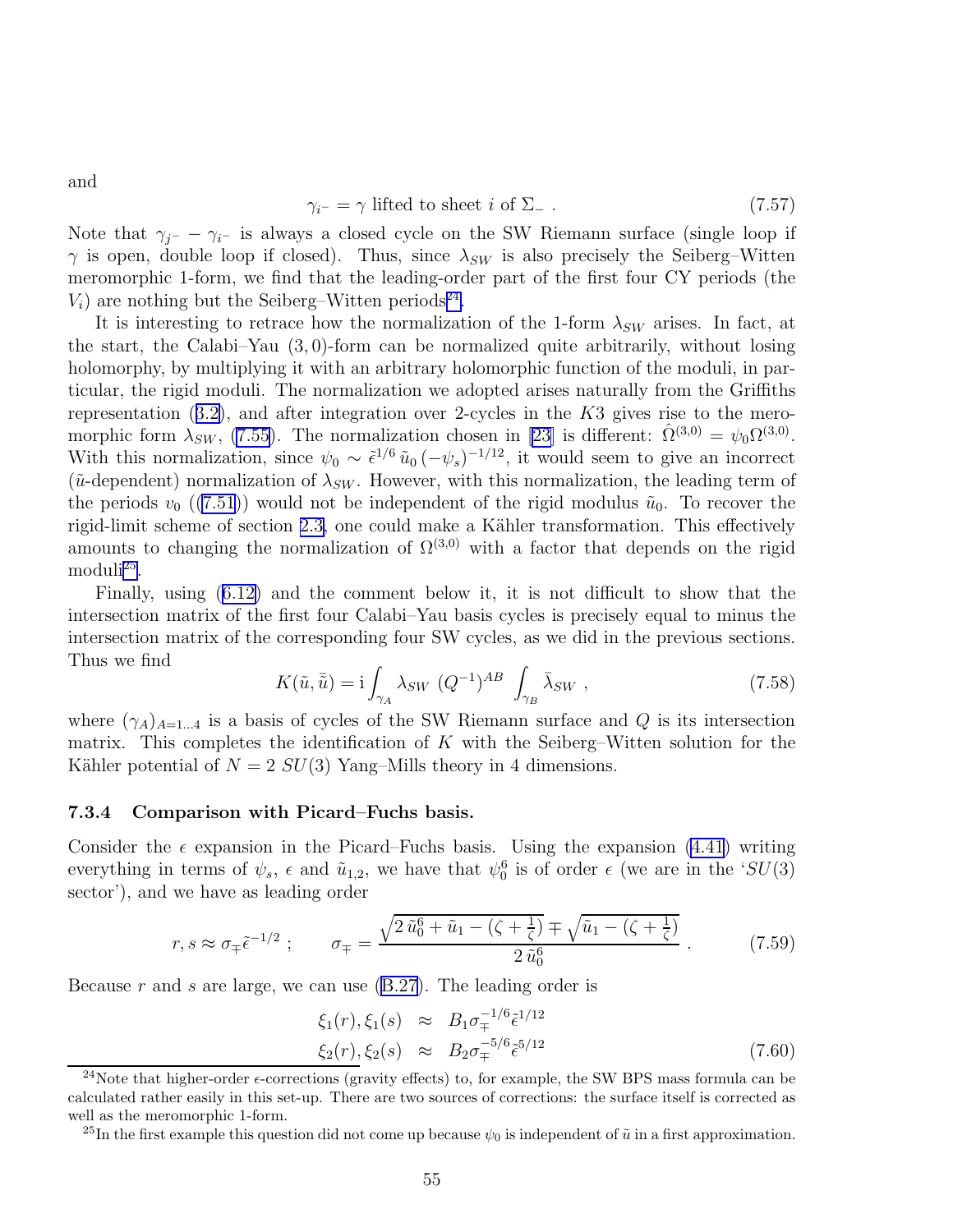and (using  $\tilde{u}_0 = (2\sigma_-\sigma_+)^{-1/6}$ )

$$
\vartheta \approx -\frac{3}{4\pi} (-\psi_s)^{-1/12} 2^{1/6} \begin{pmatrix} \sigma_+^{-2/3} \tilde{\epsilon}^{1/3} \\ \sigma_-^{-2/3} \tilde{\epsilon}^{1/3} \\ \frac{B_1}{B_2} \\ \frac{B_2}{B_1} (\sigma_- \sigma_+)^{-2/3} \tilde{\epsilon}^{2/3} \end{pmatrix} . \tag{7.61}
$$

With([7.54\)](#page-55-0) and([6.14\)](#page-38-0) we can write the first two periods as

$$
\int_{v_a} \Omega^{(2,0)} = (-\psi_s)^{-1/12} \frac{\sqrt{6}}{2\pi} \tilde{\epsilon}^{1/3} (\tilde{x}_{2} - \tilde{x}_{1} -)
$$
\n
$$
\int_{v_b} \Omega^{(2,0)} = (-\psi_s)^{-1/12} \frac{\sqrt{6}}{2\pi} \tilde{\epsilon}^{1/3} (\tilde{x}_{3} - \tilde{x}_{2} -).
$$
\n(7.62)

Onthe other hand, the left-hand sides can also be written in terms of  $\sigma_{\mp}$  in ([7.59](#page-56-0)) using [\(6.29](#page-42-0)) and (7.61). We thus get

$$
\begin{pmatrix}\n\tilde{x}_{2} - \tilde{x}_{1} \\
\tilde{x}_{3} - \tilde{x}_{2} - \end{pmatrix} = -2^{-4/3}\sqrt{3}a \begin{pmatrix}\n-\mathrm{i}\omega & \mathrm{i}\omega^{2} \\
-\mathrm{i} & \mathrm{i}\n\end{pmatrix} \begin{pmatrix}\n\sigma_{+}^{-2/3} \\
\sigma_{-}^{-2/3}\n\end{pmatrix} .
$$
\n(7.63)

On the other hand, we have for the solutions of [\(7.32](#page-51-0))

$$
\tilde{x}_{1} - \tilde{x}_{2} - + \tilde{x}_{2} - \tilde{x}_{3} - = 0
$$
\n
$$
\tilde{x}_{1} - \tilde{x}_{2} - + \tilde{x}_{2} - \tilde{x}_{3} - + \tilde{x}_{3} - \tilde{x}_{1} - = -\frac{3}{4}\tilde{u}_{0}^{4} = -2^{-8/3}3(\sigma_{-}\sigma_{+})^{-2/3}
$$
\n
$$
\tilde{x}_{1} - \tilde{x}_{2} - \tilde{x}_{3} - = \frac{1}{4}\tilde{u}_{0}^{12}(\sigma_{-}^{2} + \sigma_{+}^{2}) = 2^{-4}(\sigma_{+}^{-2} + \sigma_{-}^{-2}).
$$
\n(7.64)

Combining these equations gives  $a = 1$  as announced.

These results give an independent derivation of the  $\epsilon$ -monodromy results of section [7.3.2](#page-51-0). Thefirst two basis vectors are a recombination of  $v_a$  and  $v_b$ , see ([6.29\)](#page-42-0). Knowing that the paths in the K3 fibrations over which these cycles are integrated are independent of  $\epsilon$  to first order, shows that the corresponding four CY periods behave as  $\epsilon^{1/3}$ . Furthermore the last two K3 cycles are integrated over the  $\epsilon$ -independent circle  $|\zeta| = 1$ , which gives the behaviours of the fifth and seventh period in [\(7.49](#page-54-0)). There integrals over the path which for  $\epsilon \to 0$  stretches to infinite length leads to extra log  $\epsilon$ -terms, see [\(7.50](#page-54-0)). The fact that the leading term is the constant  $B_1/B_2$  implies indeed that k is independent of the rigid moduli  $\tilde{u}$ . In fact, this leading term comes immediately from  $(7.45)$ , and we get

$$
k = i\omega^2 \left(-\frac{3}{4\pi}\right) \left(-\psi_s\right)^{-1/12} 2^{1/6} \frac{B_1}{B_2} \,. \tag{7.65}
$$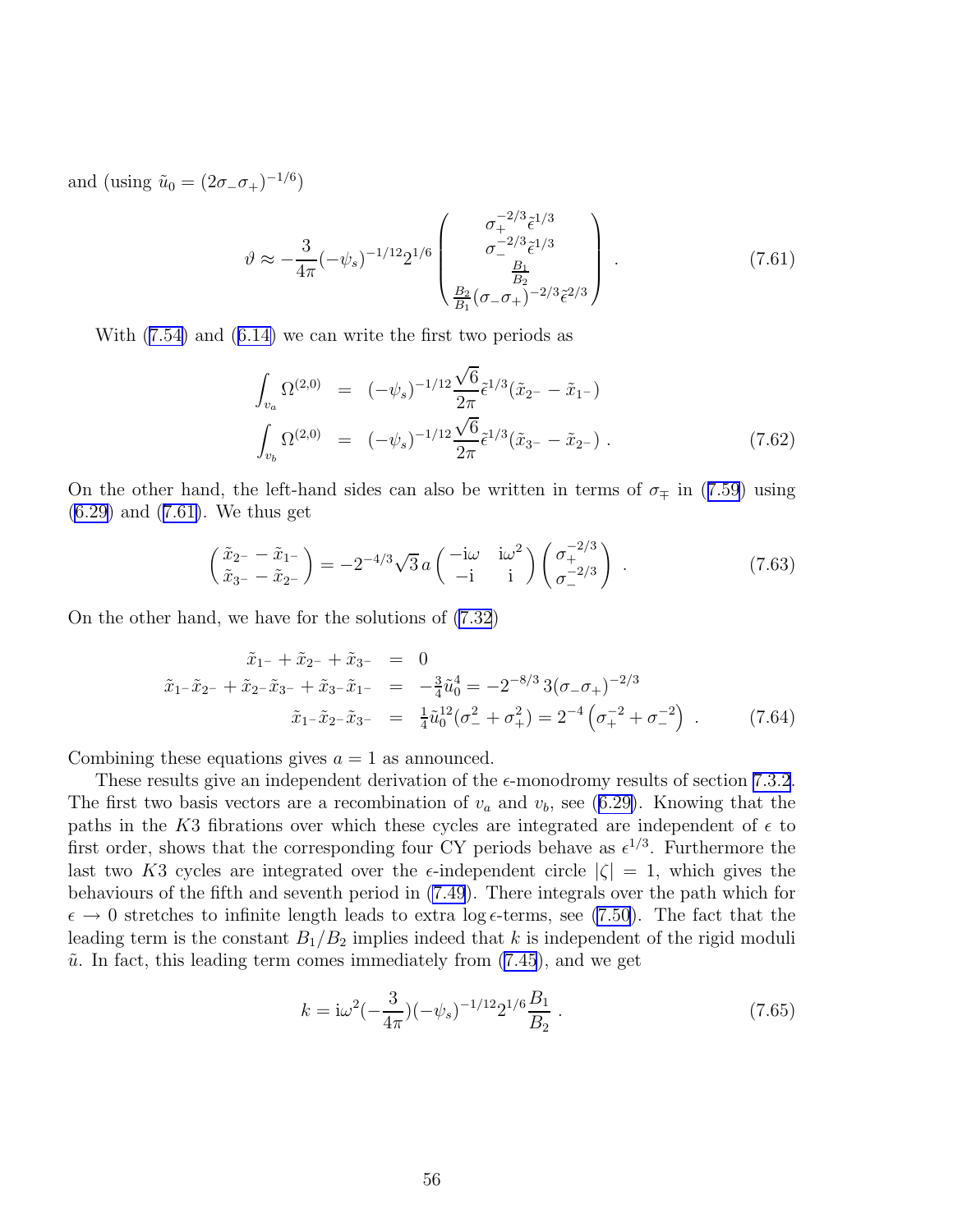## 7.4 Physical interpretation of the rigid limit

Physically, taking  $\tilde{\epsilon} \to 0$  means decoupling gravity. By-now-standard arguments<sup>26</sup> [\[16](#page-79-0), [1](#page-78-0), [2,](#page-78-0) [13](#page-79-0) suggest that the running of the gauge coupling of the  $N = 2$  field theory requires  $-2\tilde{\epsilon} \sim (\Lambda/M)^n$  for a pure SU(n) theory, where M is the scale, of the order of the Planck mass  $M_P$ , at which the bare gauge coupling is defined, and  $\Lambda$  is the scale at which the gauge theory becomes strongly coupled. The  $\tilde{u}$ 's are related, in the semiclassical regime of the field theory, to the masses of the W-bosons, and remain finite while gravity is decoupled.

Our analysis leads, however, to some correction to this identification. By plugging the leading terms in the  $\tilde{\epsilon}$  expansion of the Kähler potential into the supergravity action, we find that the kinetic terms of matter fields get a coefficient of order  $\tilde{\epsilon}^{2/n}/\log \tilde{\epsilon}$ . Thus comparing the Einstein and the gauge terms in the action one obtains that  $(\Lambda/M_P)^2 \sim \tilde{\epsilon}^{2/n}/\log \tilde{\epsilon}$ .

# 8 Conclusions

Within the framework of special Kähler geometry we have discussed some aspects of the rigid limit of  $N = 2$  supergravity and type IIB string theory compactified on Calabi–Yau 3-folds which admit a K3 fibration.

The building blocks of the corresponding supersymmetric actions are the periods of the Calabi–Yau 3-forms. We have studied in detail their structure as fibrations of K3 periods.

We have found it convenient to study the complex structure moduli spaces, of the CY and of its K3 fibre, by taking advantage of its projective structure, i.e. without making specific 'gauge choices'. Postponing the gauge-fixing is particularly useful for the derivation of the Picard–Fuchs equations and for the discussion of the singularities. For the latter, some desingularization is automatic in the non-gauge-fixed moduli space. The Picard–Fuchs equations used to determine the  $K3$  periods are differential equations for the integrals of the (2, 0) form over the 2-cycles. Working in the full moduli space, i.e. keeping all moduli non-gauge fixed, allows one to take derivatives with respect to these parameters and then to re-express them as derivatives with respect to the invariant variables. Borrowing ideas from toric geometry, this method avoids however the introduction of the full toric geometry machinery and leads directly to lower-order differential equations. Some aspects of the structure of the solutions are explained from group-theoretical considerations of the full moduli space of the K3 fibre in appendix [A](#page-60-0).

The rigid limit is a description of the behaviour of the theory in the vicinity of a singularity in the moduli space, more specifically of a point in moduli space on a conifold line at infinity, where the Calabi–Yau manifold becomes singular on the whole fibration base space  $\mathbb{P}^1$ ; indeed the K3 fibre has everywhere a conifold singularity. In previous works, starting with[[2](#page-78-0)], the vicinity of this point was discussed by replacing the fibre by a non-compact

<sup>&</sup>lt;sup>26</sup>Originally relying on the chain of string dualities  $[11] \text{ Het}(K3 \times T_2) \stackrel{S}{\rightarrow} \text{IIA}(X) \stackrel{T}{\rightarrow} \text{IIB}(X^*)$  with X and  $X^*$  K3-fibrations [\[16](#page-79-0), [1](#page-78-0)] that relates the IIB modulus  $\tilde{\psi}_s = -1/(2\tilde{\epsilon})$  to the heterotic dilaton  $S$ , whose v.e.v. gives the bare complexified gauge coupling:  $\langle S \rangle = \frac{8\pi^2}{g_0^2}$  $\frac{3\pi^2}{g_0^2} + i\theta_0$  $\frac{3\pi^2}{g_0^2} + i\theta_0$  $\frac{3\pi^2}{g_0^2} + i\theta_0$ , by  $\tilde{\psi}_s = \exp(S/2)$ . Later, for example, in [[13\]](#page-79-0), remaining within IIA or IIB framework, only generic requirements for the gauge theory to emerge in the rigid limit were invoked.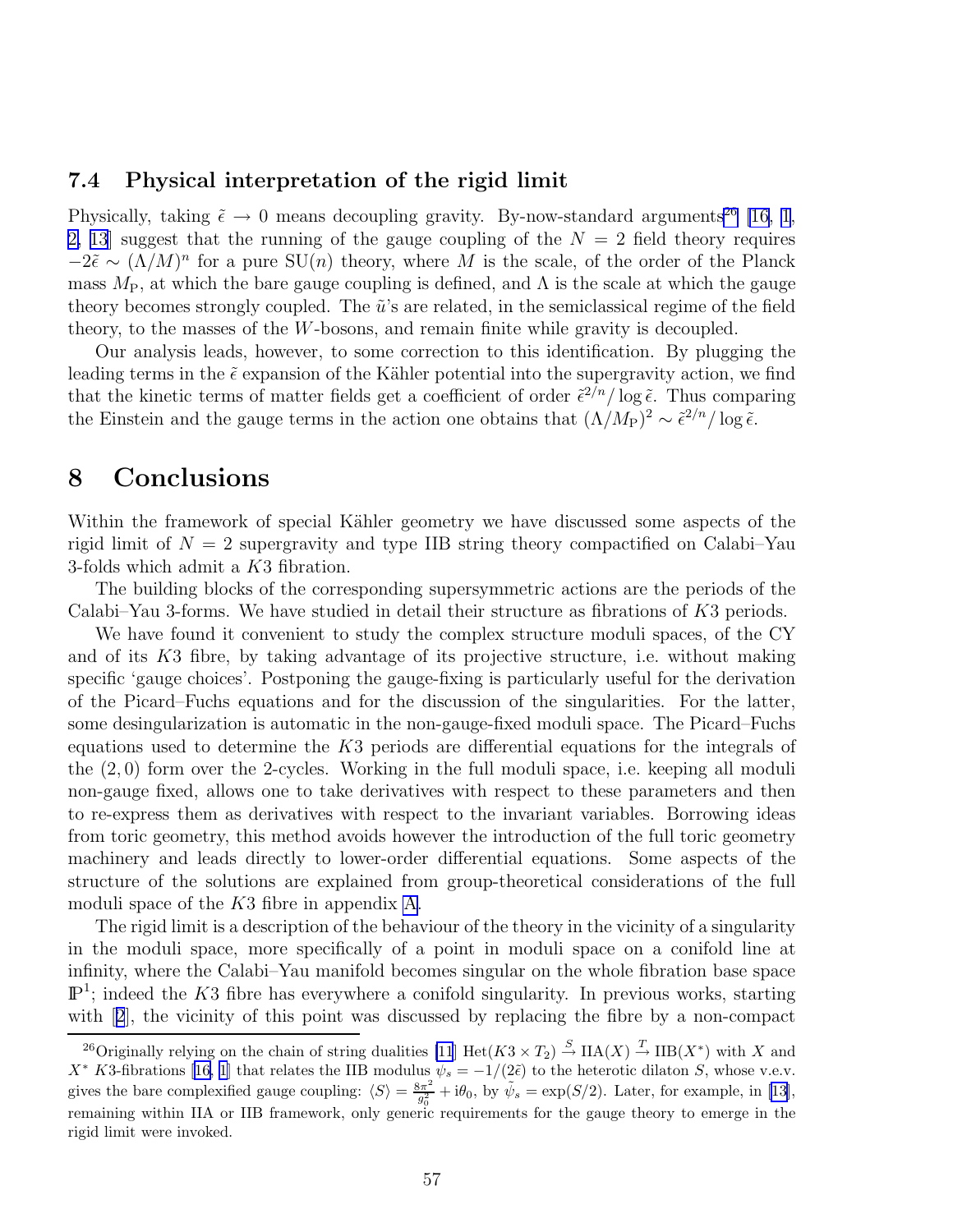resolution of its singularity, an ALE space. We have considered the decoupling of gravity and the reduction of special Kähler geometry from local to rigid without going first to this ALE approximation. The general procedure by which the limit is obtained is given in section [2.3](#page-7-0), the relevant points being the splitting of the periods according to [\(2.11](#page-7-0)), and the special properties of the intersection matrices. The periods are split in a leading term  $v_0$ , a first correction vanishing at the singularity  $v_1$  and a remainder  $v_2$ . The term  $v_0$  should *not* depend on the *rigid* moduli. The term  $v_1$  contains the periods which remain in the rigid limit, and the intersection matrices which we found imply orthogonality between  $v_0$  and  $v_1$ . The term  $v_0$  is generated by cycles which do not occur in the ALE manifolds. These periods contain  $\log \epsilon$  terms which give in the rigid limit (infinite Planck mass) a diverging renormalization of the rigid Kähler potential. The requirement that  $v_0$  does not depend on the rigid moduli fixes the moduli dependence of the normalization (see section [7.3.3\)](#page-55-0) of the meromorphic 1-form  $\lambda$  whose periods specify the rigid theory.

Indeed, in the ALE approach one starts with a particular normalization of the (3, 0)-form, that correctly gives in the limit the meromorphic form known on the field theory side; one may wonder what fixes the freedom of rescaling it by a holomorphic function of moduli. The above requirement on  $v_0$  does.

Now we point out a connection with the M-theory branes. In the second example we can consider the 3-cycles as circle fibrations over certain '2-branes' in the  $(x, \zeta)$ -space. The circles vanish at two (one complex dimensional) surfaces in this space:  $\Sigma$  ( $\alpha$  cycles vanish) and  $\Sigma'$  ( $\beta$  cycles vanish). The 2-branes can therefore either be closed with trivial monodromy for the circle fibre, or open and ending on  $\Sigma$  or  $\Sigma'$ . The topology of the 2-brane can be either a disc (gives  $S^3$  CY 3-cycle), a cylinder  $(S^1 \times S^2$  3-cycle) or a torus  $(T^3$  3-cycle). This is very similar to the brane picture solutions of field theories via M theory. Combining  $\Sigma$  with the four-dimensional spacetime  $M_4$ , we may think of a 5-brane  $M_4 \times \Sigma$  ( $\alpha$  fibre) or  $M_4 \times \Sigma'$  $(\beta$  fibre) on which the 2-branes end. There are several other similarities, like the conditions for a supersymmetric state, but we will not discuss them here.

This connection with the 2/5 brane picture generalises, at least formally, the discussion in [\[2](#page-78-0)] for the  $\epsilon \to 0$  ALE approximation. In the full Calabi–Yau geometry at finite  $\epsilon$  the surface  $\Sigma$  is a genus-5 Riemann surface.

Seiberg–Witten Riemann surfaces corresponding to different rigid limits emerge as degenerating branches of the genus-5 Riemann surface, defined for all values of the CY moduli. From a physical point of view we expect to approach the rigid limit when we tune the moduli in such a way that the higher-genus Riemann surface develops a branch of almost coinciding sheets. Indeed, in this case we obtain a set of small-volume 3-cycles, namely those constructed from a disc or a cylinder stretched between the sheets that approach each other. Branes wrapped around these cycles are light compared to the Planck mass and decouple from gravity. Mathematically, the required degeneration of a branch of the higher-genus surface means that the Calabi–Yau develops a complex curve of singularities.

The results of this work can be used for a full expansion of the  $N = 2$  supergravity action with vector multiplets, which starts with a rigid supersymmetry action. We have developed several methods useful for such an expansion. These allow us to go beyond the usual general statements of the embedding of a Riemann surface in a Calabi–Yau manifold.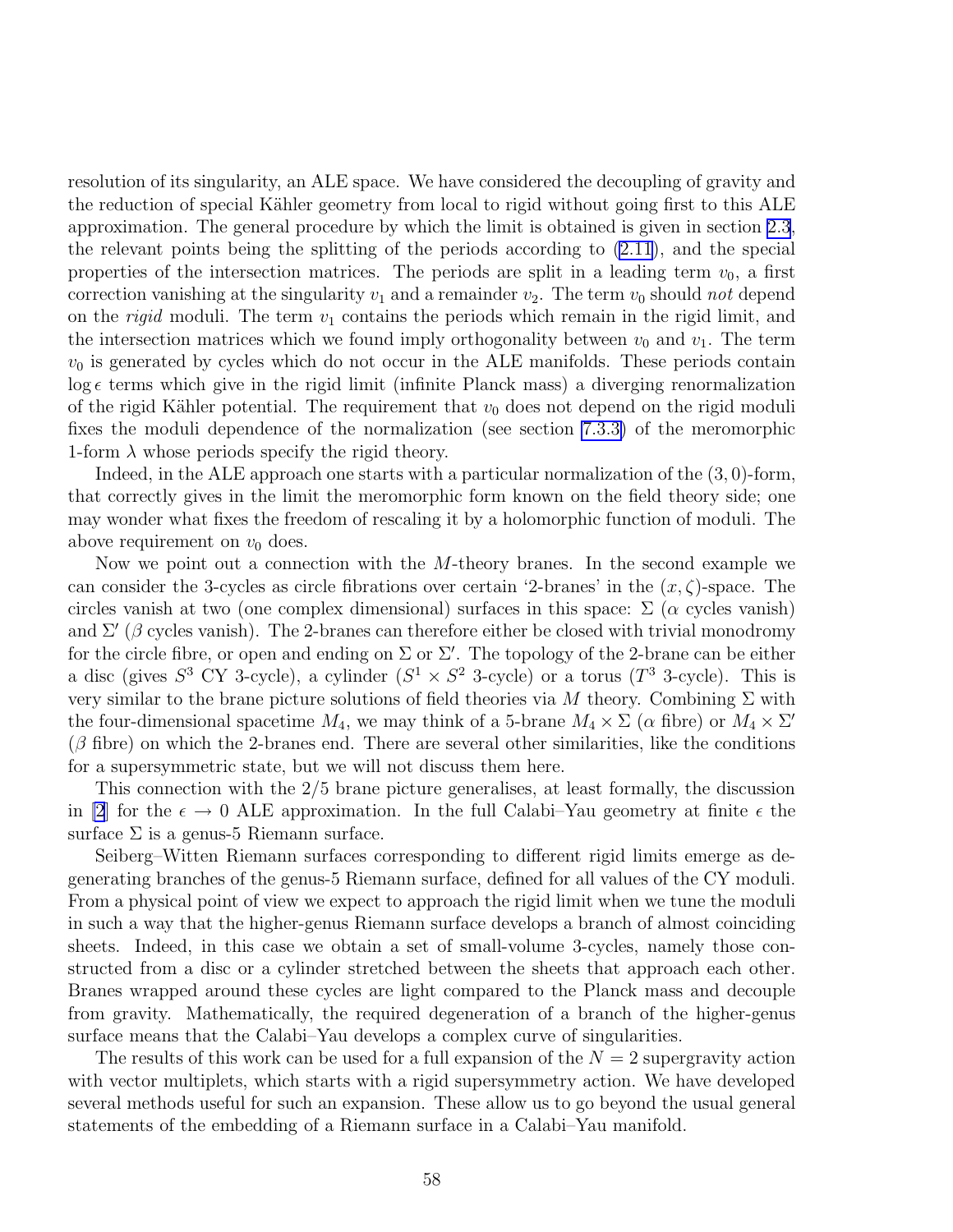# <span id="page-60-0"></span>Acknowledgments.

We had stimulating discussions of various parts of the paper with Sergio Cacciatori, Ansar Fayazzudin, Albrecht Klemm, Wolfgang Lerche, Koen Vermeir and Nick Warner.

The authors acknowledge the hospitality from several institutes where they could meet and discuss. In particular, CERN, the Ecole Normale Superieure in Paris, Nordita in Copenhagen, and the Newton Institute in Cambridge.

# A Remarks on the moduli space of the K3 fibre

In the main text we have been concerned with the calculation of the periods  $\theta_I = \int_{c_I} \Omega^{(2,0)}$ for the K3 fibre occurring in Calabi–Yau manifolds that are K3 fibrations. We have focused on two specific examples but our aim has been to illustrate the general aspects of the construction. In particular, we have stressed the implication of the fibration structure of the Calabi–Yau 3-fold for its complex structure moduli space.

In the present appendix we review some general features of K3 moduli spaces and give some more details on issues that were just mentioned in the main text. In particular, we give the relation between our determination of the transcendental periods and the embedding of complex structure moduli in the complete  $K3$  moduli space, which is well known to be a quaternionic homogeneous space quotiened by a discrete group, see [\[21\]](#page-79-0).

## A.1 Local geometry of the complex structure moduli of K3

As we emphasized in the main text (see the discussion in section [3.2](#page-10-0)), differently from the case of Calabi–Yau 3-folds where the moduli space of Kähler class deformations and complex structure deformations are independent factors in the full moduli space of the Calabi–Yau 3-fold, the moduli space  $\mathcal M$  for string compactifications on  $K3$ , which includes complexified Kähler class moduli and complex structure moduli, is the quotient of a single quaternionic coset manifold with respect to a global duality group[[21\]](#page-79-0):

$$
\mathcal{M} = \frac{O(4, 20)}{O(4) \times O(20)} / O(4, 20; \mathbf{Z}) .
$$
 (A.1)

Within  $M$ , the submanifold  $M_c$  of complex structure deformations also has a local coset manifold structure:

$$
\mathcal{M}_{c} = \frac{O(3, 19)^{+}}{(O(2) \times O(1, 19))^{+}} / O(3, 19; \mathbb{Z})^{+} .
$$
 (A.2)

Although the total number of  $(1, 1)$ -forms is always 20, in every algebraic representation  $\Sigma_{K3}$ of the K3 surface only a subset of  $n_{tr}$  of them can be traced back to a change in the coefficients of the defining polynomial. The  $(1, 1)$ -forms in the Picard lattice generate deformations that induce a change of the algebraic representation of the K3 surface. The number  $n_{tr}$  is related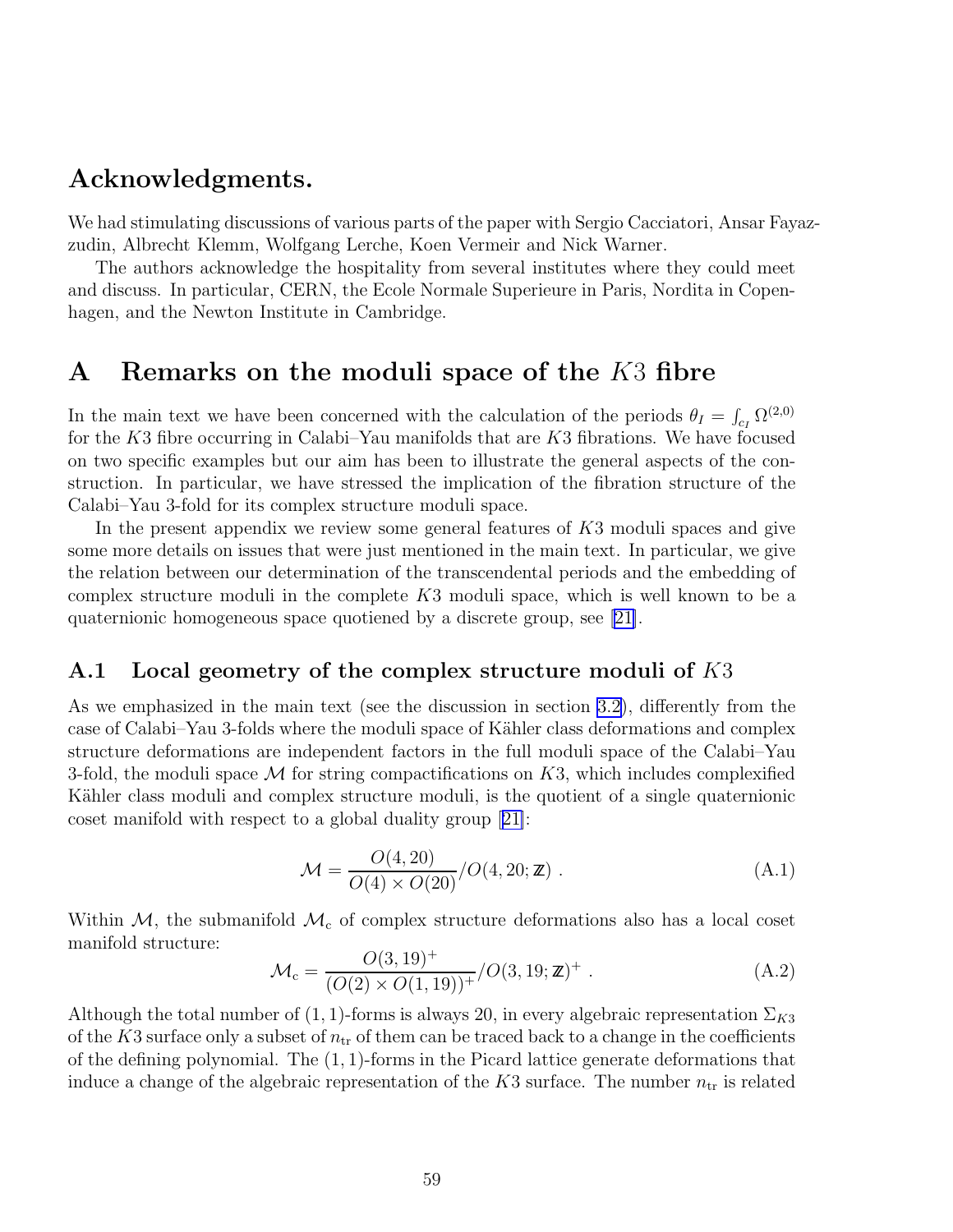to the rank of the Picard lattice,  $\rho(\Sigma_{K3})$ , and to that of the transcendental one<sup>27</sup>:

$$
20 = h^{(1,1)} = \rho(\Sigma_{K3}) + n_{tr}
$$
  
rank  $Pic(\Sigma_{K3}) = \rho(\Sigma_{K3})$   
rank  $\Lambda^{tr}(\Sigma_{K3}) = n_{tr} + 2$ . (A.3)

If we use<sup>28</sup> the general ideas of mirror symmetry as it is formulated, for instance, in thecontext of toric geometry (see e.g. [[32](#page-80-0)]) to each algebraic representation  $\Sigma_{K3}$  we can associate a mirror one  $\Sigma_{K3}^*$  in which the number of algebraic and non-algebraic deformations are interchanged:  $n_{tr} \leftrightarrow \rho(\Sigma_{K3})$ . For instance, we can take the algebraic representation  $X_4[1, 1, 1, 1]$ , for which, as discussed in section [3.2](#page-10-0), the Picard number  $\rho(\Sigma_{K3}) = 1$  and  $n_{\text{tr}} = 19$ , and we can mode it by the action of a group  $G' = \mathbb{Z}_4^2$  of identifications that acts on the homogenous coordinates as in  $(4.7)$ , $(4.8)$  $(4.8)$ . The resulting manifold is the mirror algebraic representation  $X_4^*[1,1,1,1]$ , with  $\rho(\Sigma_{K3})=19$  and  $n_{\rm tr}=1$ . Indeed the space of parameters of the defining quartic polynomial  $W$ , invariant under  $G'$ , is one dimensional, as described in section [4.1,](#page-15-0)see ([4.6\)](#page-16-0). As discussed in previous sections,  $X_4^*[1,1,1,1]$  is the K3 fibre for the CY 3-fold  $X_8^*[1, 1, 2, 2, 2]$  and it is the first of the two examples of algebraic representations we have studied in this paper. The second example is provided by the 2-moduli algebraic representation in [\(4.19\)](#page-18-0). In this case the identification group that restricts the available deformations to those listed above is the  $\mathbb{Z}_6$  group acting on the homogeneous coordinates as described in [\(4.11](#page-17-0)) and([4.12\)](#page-17-0). Using the methods of toric geometry one can regard [\(4.19\)](#page-18-0) as the mirror manifold of the algebraic surface  $X_{12}[1, 1, 4, 6]$  with no quotiening.

As already mentioned, our main interest has been in the period vector  $\vec{\theta} = (\theta_1, \dots \theta_{n_{tr}+2})$ containing the periods of the holomorphic 2–form  $\Omega^{(2,0)}$  along a basis of transcendental cycles. The period vector  $\theta$  has thus  $2 + n_{tr}$  components, while it depends on  $n_{tr}$  parameters, the parameters of the defining polynomial, that we name 'algebraic complex structure deformations'. As a consequence of  $(A.2)$  and of the constraint in  $(3.10)$ , which has signature  $(2, n_{\rm tr})$ , we can immediately conclude that the moduli space of algebraic complex structure deformations is given by

$$
\mathcal{M}_\text{c}^\text{alg} = \frac{O(2, n_\text{tr})}{O(2) \times O(n_\text{tr})} / O(2, n_\text{tr}; \mathbb{Z}), \qquad (A.4)
$$

where  $O(2, n_{\text{tr}}; \mathbb{Z})$  is named the duality group. It is obtained, according to a general analysis reviewed for instance in [\[36](#page-80-0)] as the semidirect product of the duality group of the potential Γ<sub>W</sub> with the monodromy group Γ<sub>M</sub> we derive from the Picard–Fuchs equations. Following adifferent way of reasoning, we could have anticipated that the  $n_{tr} + 2$  periods ([3.9\)](#page-12-0) should satisfy some constraint equation from the very fact that they depend only on  $n_{tr}$  moduli parameters. The form of this constraint equation is fixed by the *a priori* knowledge of the localgeometry of the moduli space encoded in  $(A.4)$ . Indeed, as noted above,  $(3.10)$  $(3.10)$  is fully equivalent to the statement that the moduli space of algebraic complex structure variations is the coset manifold (A.4).

<sup>&</sup>lt;sup>27</sup>Note, however, that none of the forms in the transcendental lattice are of purely  $(1, 1)$ -type.

 $28$ We skip, however, some subtle points, see [\[21](#page-79-0)].)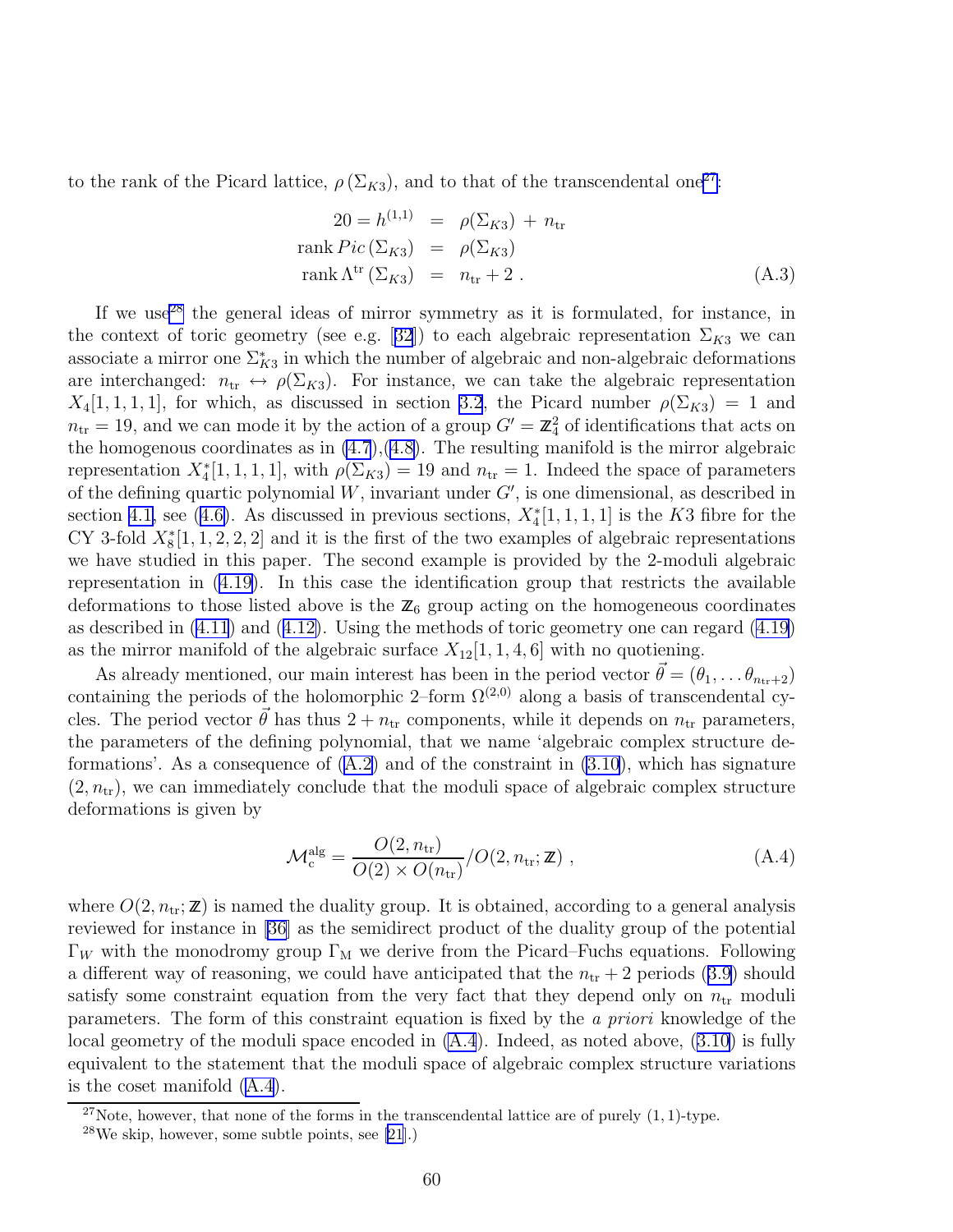# <span id="page-62-0"></span>A.2 The intersection matrix of the transcendental 2-cycles and the definition of the duality group  $O(2, n_{tr}, \mathbf{z})$

If we consider a generic K3 manifold, the complete second homology group  $H_2(K3, \mathbb{Z})$  with integer coefficients admits a basis of 22 integral cycles  $e_A$ . Their intersection matrix is

$$
C_{K3}^{full} \equiv e_A \cap e_B = \begin{pmatrix} \sigma_1 & 0 & 0 \\ 0 & \sigma_1 & 0 & 0 \\ 0 & 0 & \sigma_1 & 0 \\ 0 & 0 & -C(E_8) & 0 \\ 0 & 0 & -C(E_8) \end{pmatrix}, \quad (A.5)
$$

where  $\sigma_1$  denotes the standard Pauli matrix and  $C(E_8)$  the Cartan matrix of the  $E_8$  Lie algebra. The above matrix is symmetric and its signature is clearly  $(3, 19)$ . Canonical integral homology bases are defined up to transformations M such that

$$
M \text{ is integral valued }, \quad M \, C_{K3} \, M^T = C_{K3} \,. \tag{A.6}
$$

The matrices satisfying (A.6) are the elements of the relevant  $O(3, 19, \mathbb{Z})$  group.

When we introduce a specific algebraic representation  $\Sigma_{K3}$  the integral homology lattice contains the transcendental sublattice<sup>29</sup>  $\Lambda^{tr} \subset H_2(K3, \mathbb{Z})$ , and the moduli space of the algebraic deformations is the following submanifold:

$$
\mathcal{M}_c^{\text{alg}} = \frac{O(2, n_{\text{tr}})}{O(2) \times O(n_{\text{tr}})} / O(2, n_{\text{tr}}, \mathbb{Z}) \subset \frac{O(3, 19)}{O(2) \times O(1, 19)} / O(3, 19, \mathbb{Z}) \tag{A.7}
$$

of the complex structure moduli space. The appropriate embedding  $(A.7)$  of coset manifolds is determined by the lattice embedding  $\Lambda^{tr} \subset H_2(K3, \mathbb{Z})$ .

Now reconsider the constraint  $(3.10)$  for the case of a generic K3. Allowing non-integral changes of bases  $S$ , and naming  $\theta'_I = S_I^J \theta'_J$ , it can be reduced to the form

$$
0 = \theta'_I \theta'_J \eta^{IJ} \qquad \text{with} \qquad \theta'_I = \mathcal{S}_I{}^J \theta'_J \qquad \text{and} \qquad \eta = (\mathcal{S} \mathcal{I} \mathcal{S}^T)^{-1} \,, \tag{A.8}
$$

where  $\mathcal{I}$  is  $\mathcal{I}_{IJ}$  with  $I, J = 1, \ldots, 2 + n_{tr}$ , and the inverse intersection matrix  $\eta^{IJ}$  is

$$
\eta^{IJ} = \begin{pmatrix} a & 0 & 0 \\ 0 & b & 0 \\ 0 & -\mathbf{h}^{ij} \end{pmatrix} , \qquad (A.9)
$$

 $a, b > 0$  being some positive real numbers and the  $n_{tr} \times n_{tr}$  matrix  $h^{ij}$  being symmetric with positive-definite signature (i.e. positive eigenvalues). We recognize in (A.8) the basic constraint describing the geometry of the Kähler homogeneous manifold  $\mathcal{M}^{\text{alg}}_{\text{c}}$  of (A.7) in

 $29$ We consider here the transcendental lattice in the cycles rather than the forms, the identification between those being made by the Poincaré duality.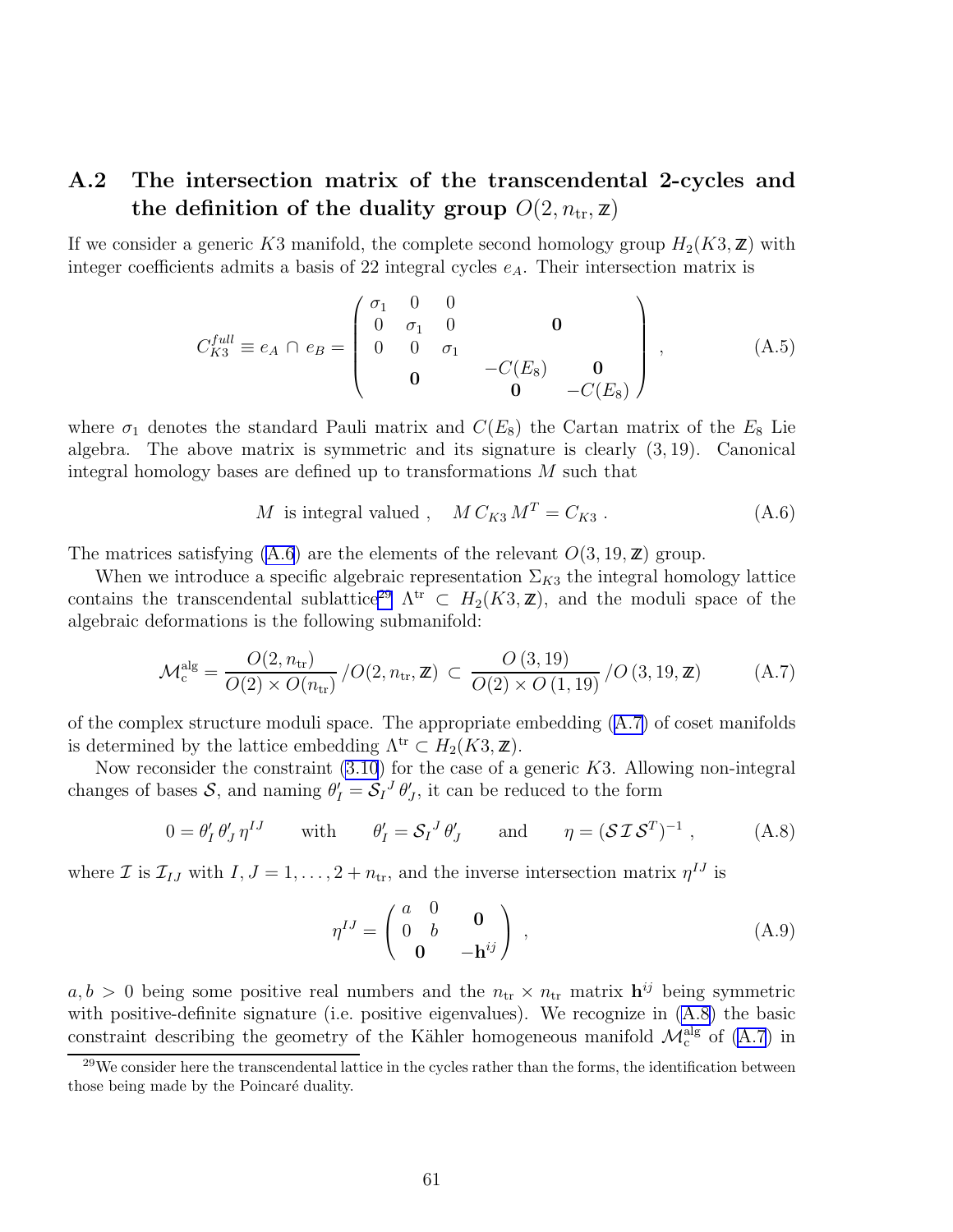<span id="page-63-0"></span>Calabi–Visentini coordinates [\[37](#page-80-0)]. The standard solution to this constraint, often considered in the literature [\[18,](#page-79-0) [26, 38\]](#page-80-0) is given by

$$
\vec{\theta} = f(\mu) \begin{pmatrix} \frac{1}{2\sqrt{a}} \left( 1 + \vec{Y}^2 \right) \\ \frac{i}{2\sqrt{b}} \left( 1 - \vec{Y}^2 \right) \\ Y_i \end{pmatrix} \qquad ; \qquad \begin{array}{l} i = 1, \dots, n_{\text{tr}} \\ \vec{Y}^2 \equiv Y_i Y_j h^{ij} \end{array} . \tag{A.10}
$$

 $f(\mu)$  is some overall holomorphic function of the  $n_{tr}$  moduli coordinates  $\mu$  and henceforth, by inversion, also of the functions  $Y^{i}(\mu)$ . These latter can be utilized as a set of *special coordinates* for the moduli manifold, in place of the original ones  $\mu$ . The Kähler potential of  $O(2, n_{\rm tr})/ (O(2) \times O(n_{\rm tr}))$  is given by

$$
\mathcal{K}_{\text{tr}} = \log \left[ \bar{\theta}'_I \theta'_J \eta^{IJ} \right] \,, \tag{A.11}
$$

showing that the overall holomorphic factor  $f(\mu)$  is immaterial for the determination of the Kähler metric since it corresponds to a Kähler transformation.

Thematrix  $\mathcal G$  in ([3.7\)](#page-12-0), that relates the algebraic and transcendental cycles to the basis  $e_A$  of  $H_2(K3, \mathbb{Z})$ , is integral. It transforms the intersection matrix to

$$
\mathcal{G} C_{K3} \mathcal{G}^T = \hat{C}_{K3} = \begin{pmatrix} \mathcal{I} & 0 \\ 0 & \star \end{pmatrix} .
$$
 (A.12)

The elements  $M \in O(3, 19, \mathbb{Z})$ , defined by [\(A.6](#page-62-0)), are mapped into matrices  $\hat{M} = \mathcal{G} M \mathcal{G}^{-1}$ that satisfy

$$
\hat{M}\hat{C}_{K3}\hat{M}^T = \hat{C}_{K3} . \tag{A.13}
$$

When G has determinant  $\pm 1$  all the  $\hat{M}$  matrices are integral. If  $|\det G| > 1$ , only a subset of them is integral.

The definition of the duality group  $\Gamma_D = O(2, n_{\rm tr}, \mathbb{Z})$  which is relevant for our discussion is provided by identifying such a group with the set of *integral*  $(n_{tr} + 2) \times (n_{tr} + 2)$  matrices K satisfying the equation

$$
\mathcal{I} = K \mathcal{I} K^T \tag{A.14}
$$

We obtain an intersection  $\gamma_D \cap O(3, 19, \mathbb{Z})$  by selecting those matrices  $M \in O(3, 19, \mathbb{Z})$  that, after the transformation with  $\mathcal G$  have the following form:

$$
\hat{M} \equiv \mathcal{G}M\mathcal{G}^{-1} = \begin{pmatrix} m & \mathbf{0} \\ \mathbf{0} & \mathbf{1} \end{pmatrix} , \text{ with } m \text{ integral and s.t. } \mathcal{I} = m\mathcal{I}m^T .
$$
 (A.15)

The monodromy matrices corresponding to the various algebraic representations of the K3 surface belong to such an intersection. Indeed, on one hand they must transform integral cycles into integral cycles, so that they must be in  $O(3, 19, \mathbb{Z})$ . On the other hand, they must transform integral transcendental cycles into integral transcendental cycles, so that they must belong to  $O(2, n_{\rm tr}, \mathbb{Z})$ .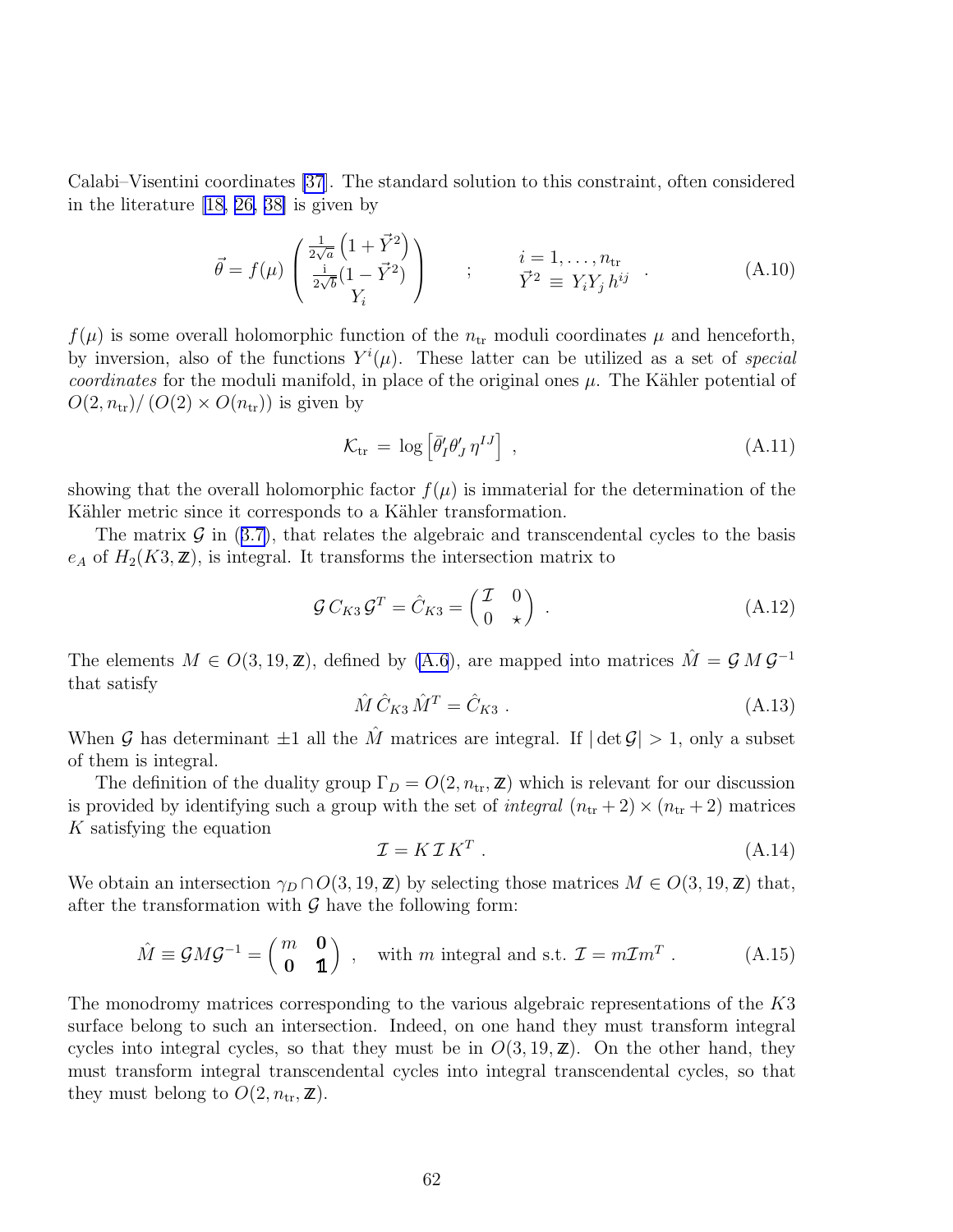For our 2 examples,  $X_4^*[1,1,1,1]$  and  $X_{12}^*[1,1,4,6]$ , the transcendental lattices are of rank 3 and 4, respectively. We can embed the transcendental lattices in the integral lattice spanned by the first four entries in([A.5\)](#page-62-0). Indeed, define the matrices

$$
\mathcal{G}_{(1)} = \begin{pmatrix} 1 & 0 & 0 & 0 \\ 0 & 1 & 0 & 0 \\ 1 & -2 & 2 & 1 \\ 0 & 0 & -2 & 1 \end{pmatrix} ; \qquad \mathcal{G}_{(2)} = \begin{pmatrix} 1 & -1 & 0 & 1 \\ 0 & 0 & 1 & -1 \\ 0 & 0 & 0 & 1 \\ 0 & -1 & 0 & 0 \end{pmatrix} . \tag{A.16}
$$

These transform the upper  $4 \times 4$  block of the intersection matrix to

$$
\mathcal{G}_{(1)}\begin{pmatrix} \sigma_1 & 0 \\ 0 & \sigma_1 \end{pmatrix} \mathcal{G}_{(1)}^T = \begin{pmatrix} \mathcal{I}_{(1)} & 0 \\ 0 & -4 \end{pmatrix} ; \qquad \mathcal{G}_{(2)}\begin{pmatrix} \sigma_1 & 0 \\ 0 & \sigma_1 \end{pmatrix} \mathcal{G}_{(2)}^T = \mathcal{I}_{(2)} , \qquad (A.17)
$$

where  $\mathcal{I}_{(1)}$  and  $\mathcal{I}_{(2)}$  are the intersection matrices which we found in the main text for the one-modulusand two-modulus  $K3$  manifolds in an integral basis, given in  $(5.16)$  $(5.16)$  and  $(6.15)$  $(6.15)$ , respectively. The Picard lattice consists of the 18 basis vectors not used in this transformation, and in the first example it also has the fourth basis vector after the transformation. The transformations which we gave are not unique. For instance, we have also found another embedding of  $\mathcal{I}_{(2)}$  in the full K3 intersection matrix, involving basis vectors corresponding to an  $E_8$  Cartan matrix in  $(A.5)$ . Note that in both cases the intersection matrix has two positive eigenvalues.

A difference between the two examples is the determinant of  $\mathcal{G}$ . For the first example the determinant is 16, while for the second one it is 1. Therefore in the second example the transcendental and algebraic lattices have as direct sum the full lattice  $H^2(K3, \mathbb{Z})$ , while this is not the case for the first example, where some elements of  $H^2(K3, \mathbb{Z})$  can not be written as a linear combination of the basis vectors of both lattices with integer coefficients.

# A.3 Embedding the monodromy group into  $O(2, n_{\text{tr}}, \mathbf{z})$  and special features of the cases  $n_{tr} = 1, 2$

Given an explicit algebraic representation  $\Sigma_{K3}$ , the Picard–Fuchs approach to be discussed in appendix [B](#page-68-0) leads to a system of linear partial differential equations in  $n_{\rm tr}$  variables that is satisfied by each component of the  $2 + n_{tr}$ -dimensional period vector  $\theta$ . Hence the period vector can be identified with a *basis of solutions* to this system. The analytic continuation of a particular solution around each singular point of the differential system produces the monodromy group generators. Such monodromy generators will be integer-valued pseudoorthogonal matrices when the solution basis is brought to the integral basis where the intersection matrix is  $\mathcal I$ . Consequently, once a general solution of the differential system has been obtained we have to look for changes of bases that bring the monodromy matrices to be integral and such that they leave some suitable intersection matrix  $\mathcal I$  invariant. The form of  $\mathcal I$  is not determined by the Picard–Fuchs differential system so that we have to resort to different sources of information. In the main text we have obtained  $\mathcal I$  by a direct construction of the basis of transcendental cycles.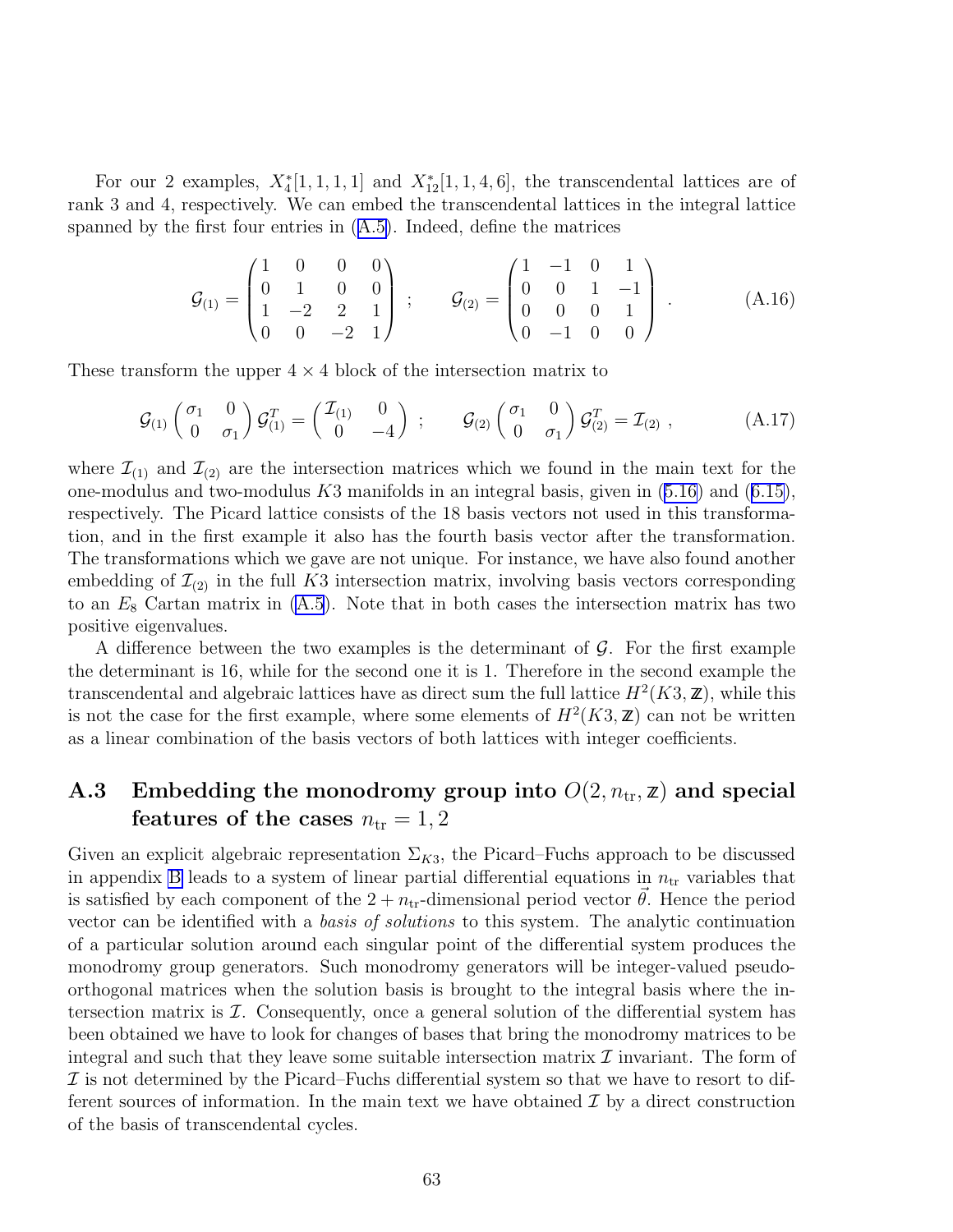<span id="page-65-0"></span>Summarizing our discussion, the Picard–Fuchs problem in the case of the  $K3$  fibre reduces to a uniformization problem. Differently from the case of Calabi–Yau 3-folds where even the local geometry of the moduli space is not known *a priori* (apart from the fact that it is of the local special Kähler type) so that the solution of the Picard–Fuchs equations not only provides a basis of special coordinates but also determines the form of the metric, in the K3 case the moduli space is known *a priori*, but what we have to determine is the relation between the special coordinates  $Y^i$  (obtained by solving the algebraic constraint satisfied by the periods) and the 'Landau–Ginzburg' coordinates  $\mu$  appearing explicitly in the potential.

For  $n_{\text{tr}} \geq 3$  there is nothing more that can be stated in general. However, for  $n_{\text{tr}} = 1$ and  $n_{\text{tr}} = 2$  there is some more *a priori* information due to the accidental isomorphisms

$$
\frac{SO(2,1)}{SO(2)} \sim \frac{SL(2,\mathbb{R})}{SO(2)} \sim \frac{SU(1,1)}{U(1)}
$$
(A.18)

and<sup>30</sup>

$$
\frac{SO(2,2)}{SO(2)\otimes SO(2)} \sim \frac{SL(2,\mathbb{R})_1}{SO(2)} \otimes \frac{SL(2,\mathbb{R})_2}{SO(2)} \sim \frac{SU(1,1)_1}{U(1)} \otimes \frac{SU(1,1)_2}{U(1)}\,. \tag{A.19}
$$

In the case  $n_{tr} = 1$ , as in our first example of algebraic K3 manifold  $X_4^*[1, 1, 1, 1]$ , we learn from this observation that the period vector  $\vec{\theta}$ , which transforms as a triplet of  $SO(2, 1)$  must be expressible in terms of two functions  $(U_1, U_2)$  in the doublet of  $SU(1, 1)$ . Of course, the triplet of  $SO(2, 1)$ , i.e. the  $J = 1$  representation, corresponds to a symmetric product of the fundamental representation of  $SU(1,1)$ , the doublet, with itself. Let us be explicit. In the case  $n_{tr} = 1$ , it is convenient to choose in the inverse intersection matrix  $\eta$  of [\(A.9](#page-62-0))  $a = b = 1$ and  $h = 1$ ; the period vector is given by  $(A.10)$  with these specific choices. Explicitly if the transformation of the doublet vector is

$$
\begin{pmatrix} U_1 \\ U_2 \end{pmatrix} \rightarrow \begin{pmatrix} \alpha & \beta \\ \gamma & \delta \end{pmatrix} \begin{pmatrix} U_1 \\ U_2 \end{pmatrix} ; \quad \begin{pmatrix} \alpha & \beta \\ \gamma & \delta \end{pmatrix} \in SU(1,1) \tag{A.20}
$$

the transformation of triplet  $\vec{\theta}$  will be

$$
\begin{pmatrix}\n\theta_1 \\
\theta_2 \\
\theta_3\n\end{pmatrix} \rightarrow \begin{pmatrix}\n\frac{1}{2}(\alpha^2 + \beta^2 + \gamma^2 + \delta^2) & \frac{i}{2}(\alpha^2 - \beta^2 + \gamma^2 - \delta^2) & \alpha\beta + \gamma\delta \\
\frac{-i}{2}(\alpha^2 + \beta^2 - \gamma^2 - \delta^2) & \frac{1}{2}(\alpha^2 - \beta^2 - \gamma^2 + \delta^2) & -i(\alpha\beta - \gamma\delta) \\
\alpha\gamma + \beta\delta & i(\alpha\gamma - \beta\delta) & \alpha\delta + \beta\gamma\n\end{pmatrix}\n\begin{pmatrix}\n\theta_1 \\
\theta_2 \\
\theta_3\n\end{pmatrix}.
$$
\n(A.21)

This amounts to expressing  $\vec{\theta}$  in terms of  $\vec{U}$  as follows:

$$
\vec{\theta} = f(\mu) \begin{pmatrix} \frac{1}{2} \left( 1 + \vec{Y}^2 \right) \\ \frac{1}{2} \left( 1 - \vec{Y}^2 \right) \\ Y \end{pmatrix} = \begin{pmatrix} \frac{1}{2} (U_2^2 + U_1^2) \\ \frac{1}{2} (U_2^2 - U_1^2) \\ U_1 U_2 \end{pmatrix} .
$$
 (A.22)

<sup>&</sup>lt;sup>30</sup>The isomorphisms between  $SL(2,\mathbb{R})$  and  $SU(1,1)$  is simply realized on doublets  $(P_1, P_2)$  of the former and  $(U_1, U_2)$  of the latter by the Cayley transformation  $U_1 = P_1 + iP_2$  and  $U_2 = P_1 - iP_2$ .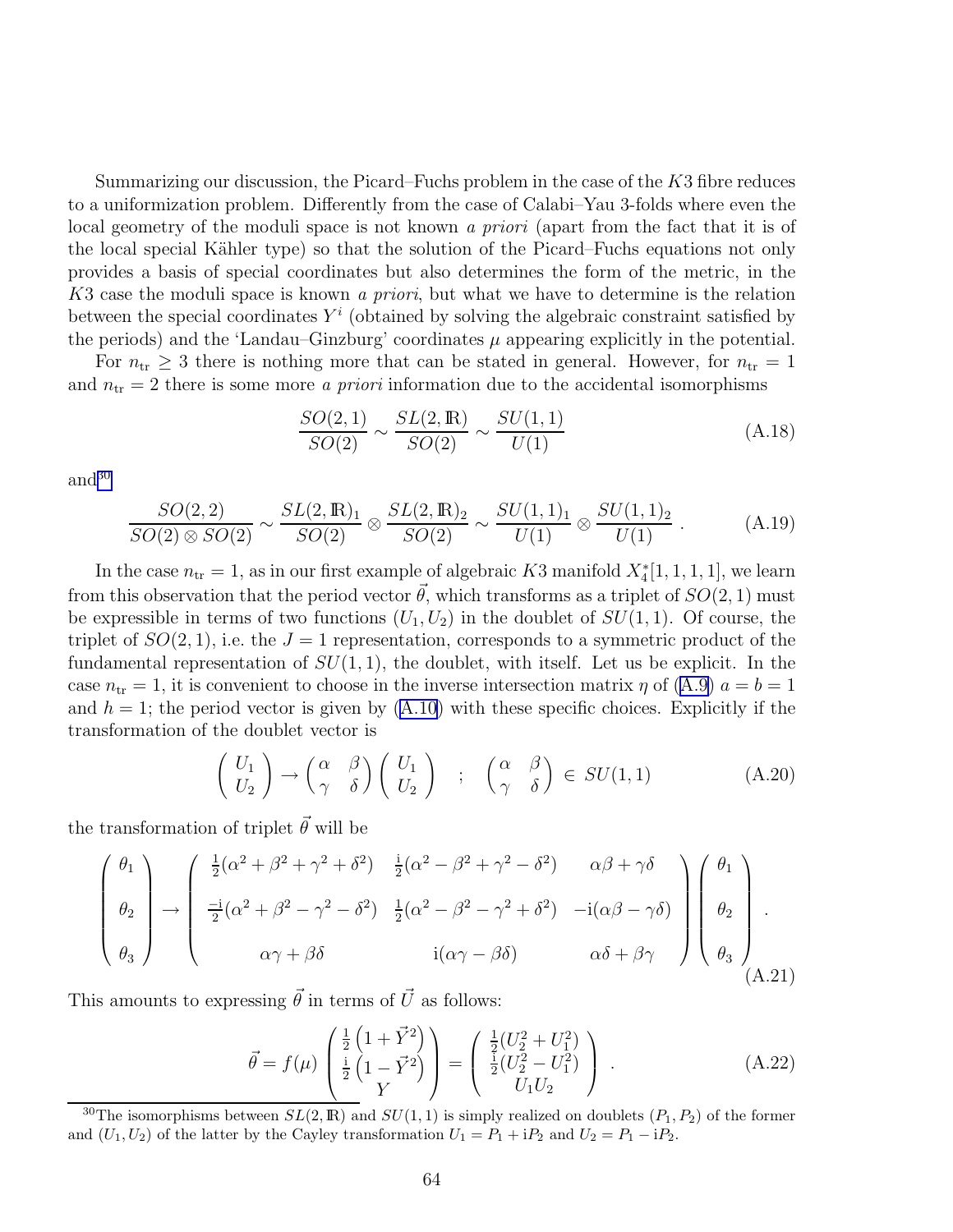We have seen in the main text how the above relation is retrieved while computing the periods directly. Indeed, the reader should compare the present discussion with [\(5.7](#page-27-0)) and [\(5.12](#page-28-0)). We can retrieve the same relation by solving the third order Picard–Fuchs equation. This will be done in appendix [B.](#page-68-0) In that process we will also discover the meaning of the functions  $(U_1, U_2)$ . They form a basis of solutions for a second-order hypergeometric equation to which we are able to reduce the original third-order one. The monodromy of this hypergeometric equation will be generated by  $2 \times 2$  matrices belonging to the  $SU(1,1)$ group. Their  $3 \times 3$  image via the map [\(A.22](#page-65-0)) consists of integer-valued  $O(2, 1)$  matrices.

Let us now turn our attention to the  $n_{tr} = 2$  case, which applies to our second example,  $X_{12}^{*}[1, 1, 4, 6]$ . In this case the appropriate choices for the integers a, b and for the  $2 \times 2$ matrix  $\mathbf{h}_{ij}$  are

2 modulus K3 : 
$$
a = 2, b = 6
$$
,  $\mathbf{h}_{ij} = \begin{pmatrix} 2 & -1 \\ -1 & 2 \end{pmatrix} = A_2$  Cartan matrix. (A.23)

Indeed, consider the transcendental intersection matrix  $\mathcal{I}_{(2)}$ , i.e. [\(6.15](#page-38-0)). If we change basis with the matrix

$$
\mathcal{N} = \begin{pmatrix} 1 & 1 & 1 & -1 \\ -1 & 1 & 3 & 3 \\ 1 & 0 & 0 & 0 \\ 0 & 1 & 0 & 0 \end{pmatrix},
$$
 (A.24)

the intersection form assumes the Calabi–Visentini form  $(A.9)$ , with the choices  $(A.23)$ :

$$
\eta^{(2)} \equiv \mathcal{N} \mathcal{I} \mathcal{N}^T = \begin{pmatrix} 2 & 0 & 0 & 0 \\ 0 & 6 & 0 & 0 \\ 0 & 0 & -2 & 1 \\ 0 & 0 & 1 & -2 \end{pmatrix} .
$$
 (A.25)

In this case, however, the Calabi–Visentini basis cannot be an integral basis for the transcendental lattice. Indeed, the determinant of  $N$  is 6; therefore it does not transform elementary cycles to a new basis of elementary cycles. So in the basis (A.25) the monodromy generators are not necessarily integral. In fact, one can show that there does not exist an integer basis transformation matrix M with integer inverse, i.e. with det  $M = \pm 1$ , which transforms the intersection matrix  $\mathcal{I}_{(2)}$  in [\(6.15](#page-38-0)) to one of the form [\(A.9](#page-62-0)).

Though it is not an integral basis, the Calabi–Visentini basis defined by (A.25) is a perfectly appropriate basis to discuss the solution of Picard–Fuchs equations and their grouptheoretical structure. Once that is done it suffices to change back basis with the matrix  $\mathcal N$ and all the considerations we are about to make are transferred to an integral basis.

This being clarified, we realize the real pseudo-orthogonal group  $O(2, 2, \mathbb{R})$  as the set of real matrices M satisfying the equation:

$$
M \eta^{(2)} M^T = \eta^{(2)} \tag{A.26}
$$

The integral subgroup  $O(2, 2, \mathbb{Z}) \subset O(2, 2, \mathbb{R})$  is, however, given by those M that are integral in the integral basis in which the intersection is  $\mathcal{I}_{(2)}$ : that is,  $\mathcal{N}$  M  $\mathcal{N}^{-1}$  must be integral.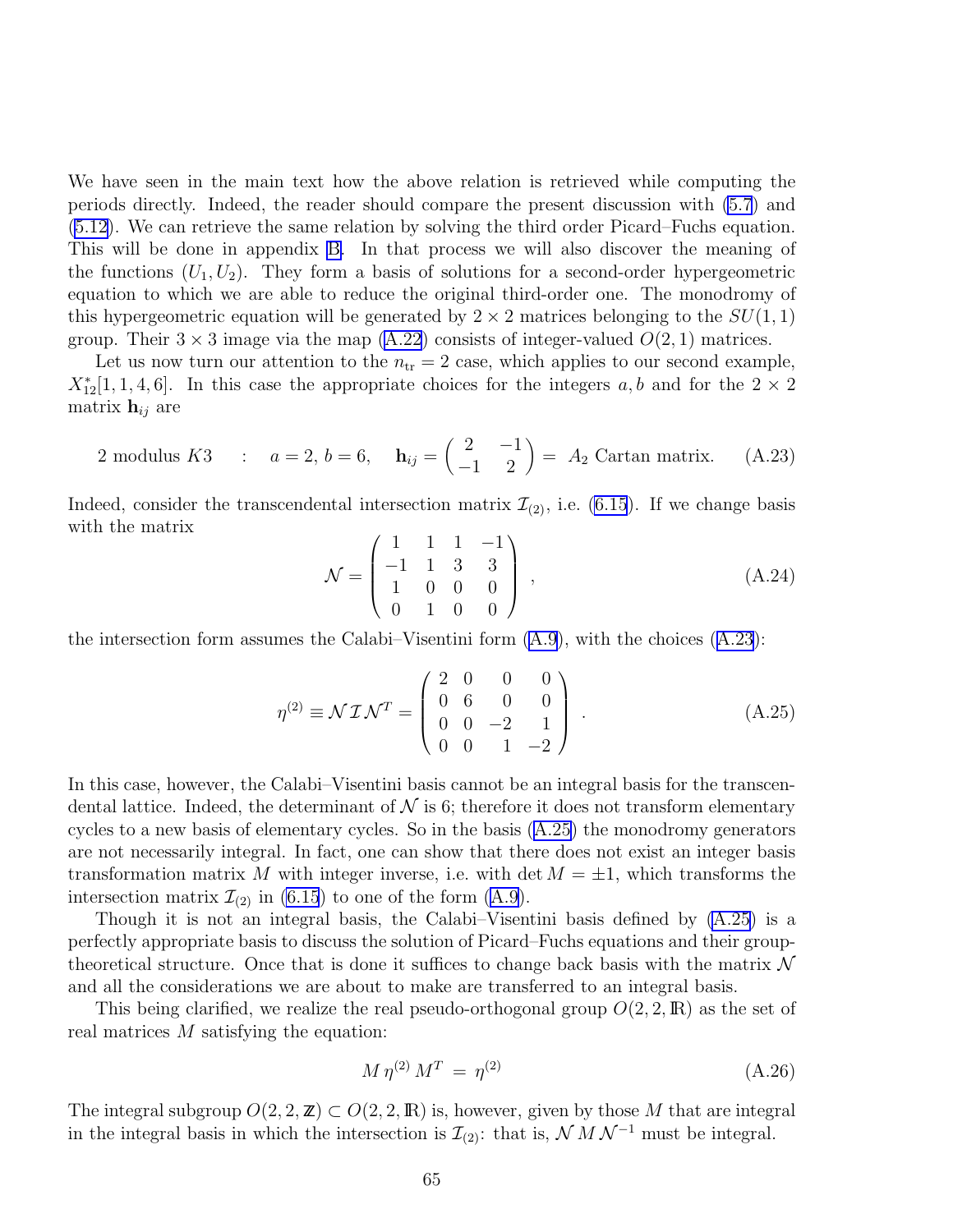Relying on the isomorphism [\(A.19\)](#page-65-0) we infer from the fact that the four-dimensional fundamental representation of  $O(2, 2)$  is given by the symmetric tensor product of the two fundamental representations of  $SL(2,\mathbb{R})_1$  and  $SL(2,\mathbb{R})_2$  that the period vector  $\vec{\theta}$  should be expressible in terms of two doublets  $(P_1, P_2)$  and  $(Q_1, Q_2)$  of the two factors.

The explicit group isomorphism is expressed by mapping

$$
\begin{pmatrix} a_1 & b_1 \ c_1 & d_1 \end{pmatrix} \otimes \begin{pmatrix} 1 & 0 \ 0 & 1 \end{pmatrix} \in SL(2, \mathbb{R})_1 \otimes SL(2, \mathbb{R})_2 \tag{A.27}
$$

into the  $O(2, 2, \mathbb{R})$  element

$$
\begin{pmatrix}\n\frac{a_1+d_1}{2} & \frac{\sqrt{3}(-b_1+c_1)}{2} & \frac{-a_1-\sqrt{3}b_1-\sqrt{3}c_1+d_1}{4} & \frac{a_1-d_1}{2} \\
\frac{b_1-c_1}{2\sqrt{3}} & \frac{a_1+d_1}{2} & \frac{-3a_1+\sqrt{3}b_1+\sqrt{3}c_1+3d_1}{12} & \frac{-(b_1+c_1)}{2\sqrt{3}} \\
-\frac{b_1+c_1}{\sqrt{3}} & -a_1+d_1 & \frac{3a_1-\sqrt{3}b_1+\sqrt{3}c_1+3d_1}{6} & \frac{b_1-c_1}{\sqrt{3}} \\
\frac{3a_1-\sqrt{3}b_1-\sqrt{3}c_1-3d_1}{6} & \frac{-a_1-\sqrt{3}b_1-\sqrt{3}c_1+d_1}{2} & \frac{-b_1+c_1}{\sqrt{3}} & \frac{3a_1+\sqrt{3}b_1-\sqrt{3}c_1+3d_1}{6}\n\end{pmatrix},
$$
\n(A.28)

and

$$
\begin{pmatrix} 1 & 0 \ 0 & 1 \end{pmatrix} \otimes \begin{pmatrix} a_2 & b_2 \ c_2 & d_2 \end{pmatrix} \in SL(2, \mathbb{R})_1 \otimes SL(2, \mathbb{R})_2 \tag{A.29}
$$

into the  $O(2, 2, \mathbb{R})$  element

$$
\begin{pmatrix}\n\frac{a_2 + d_2}{2} & \frac{\sqrt{3}(-b_2 + c_2)}{2} & \frac{a_2 - \sqrt{3}b_2 - \sqrt{3}c_2 - d_2}{4} & \frac{-a_2 + d_2}{2} \\
\frac{b_2 - c_2}{2\sqrt{3}} & \frac{a_2 + d_2}{2} & \frac{-3a_2 - \sqrt{3}b_2 - \sqrt{3}c_2 + 3d_2}{12} & \frac{b_2 + c_2}{2\sqrt{3}} \\
-\frac{b_2 + c_2}{\sqrt{3}} & -a_2 + d_2 & \frac{3a_2 + \sqrt{3}b_2 - \sqrt{3}c_2 + 3d_2}{6} & \frac{-b_2 + c_2}{\sqrt{3}} \\
\frac{-3a_2 - \sqrt{3}b_2 - \sqrt{3}c_2 + 3d_2}{6} & \frac{b_2 - c_2}{\sqrt{3}} & \frac{3a_2 - \sqrt{3}b_2 + \sqrt{3}c_2 + 3d_2}{6} & \frac{3a_2 - \sqrt{3}b_2 + \sqrt{3}c_2 + 3d_2}{6}\n\end{pmatrix}.
$$
\n(A.30)

The two matrices above commute, and their product is a generic element of  $O(2, 2)$ . This embedding fixes the relation between the period vector and the two doublet basis:

$$
\vec{\theta} = f(\mu) \begin{pmatrix} \frac{1}{2\sqrt{2}} \left(1 + 2Y_1^2 + 2Y_2^2 - 2Y_1Y_2\right) \\ \frac{1}{2\sqrt{6}} \left(1 - 2Y_1^2 - 2Y_2^2 + 2Y_1Y_2\right) \\ Y_1 \\ Y_2 \end{pmatrix}
$$

$$
= \begin{pmatrix} \frac{1}{\sqrt{2}} & 0 & 0 & 0 \\ 0 & \frac{1}{\sqrt{6}} & 0 & 0 \\ 0 & 0 & \sqrt{\frac{2}{3}} & 0 \\ 0 & 0 & \sqrt{\frac{2}{3}} & 0 \\ 0 & 0 & \frac{1}{\sqrt{6}} & \frac{1}{\sqrt{2}} \end{pmatrix} \begin{pmatrix} -\frac{1}{2}(P_1Q_2 + P_2Q_1) \\ -\frac{1}{2}(P_1Q_1 - P_2Q_2) \\ \frac{1}{2}(P_1Q_1 + P_2Q_2) \\ -\frac{1}{2}(P_1Q_2 - P_2Q_1) \end{pmatrix} .
$$
(A.31)

Going to the  $SU(1, 1)_1 \otimes SU(1, 1)_2$  basis of two doublets  $(U_1, U_2)$  and  $(V_1, V_2)$ , a little algebra shows that (A.31) provides the identifications

$$
f = \frac{\mathrm{i}}{2} U_1 V_1 ,
$$
  
\n
$$
\begin{pmatrix} Y^1 \\ Y^2 \end{pmatrix} = \frac{1}{f(\mu)} \begin{pmatrix} \sqrt{\frac{2}{3}} & 0 \\ \frac{1}{\sqrt{6}} & \frac{1}{\sqrt{2}} \end{pmatrix} \begin{pmatrix} \frac{1}{4} (U_2 V_1 + U_1 V_2) \\ \frac{1}{4} (U_2 V_1 - U_1 V_2) \end{pmatrix}
$$
 (A.32)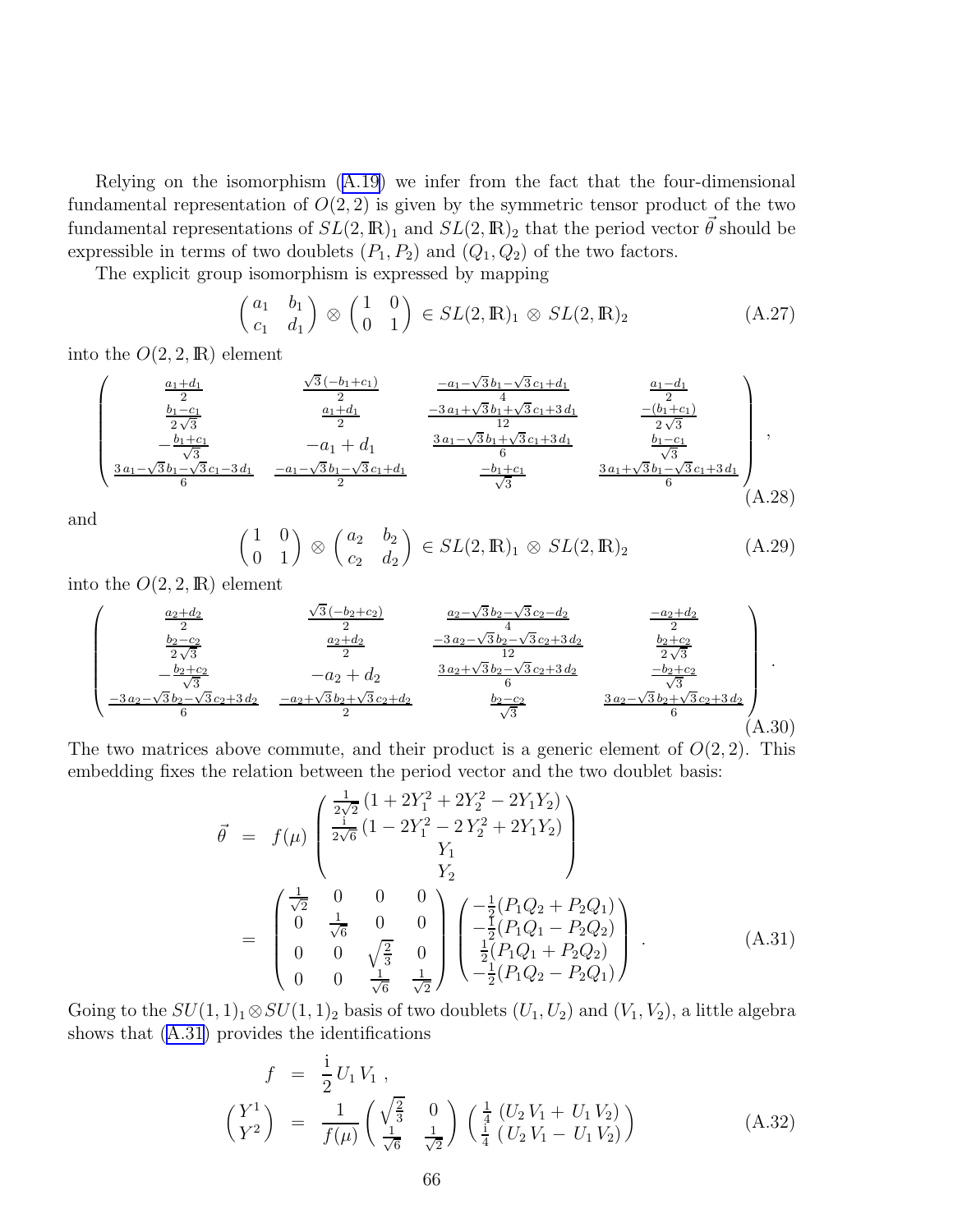<span id="page-68-0"></span>In the next section we shall also retrieve these identifications from the solutions of the Picard–Fuchs equations obtaining the functions  $(U_1, U_2)$ ,  $(V_1, V_2)$  in terms of the solutions for a pair of second-order differential equations.

# B Picard–Fuchs equations

There are several ways to obtain the differential equations on the periods. One way would be to consider first the derivatives of fundamental  $(2,0)$ -form  $\Omega^{(2,0)}$  with respect to the moduli. This can be expressed in terms of the  $(1, 1)$  forms. Then the derivatives of the  $(1,1)$  and  $(0,2)$ forms can be expressed again in a basis of all 2-forms. These differential equations can be combined to give third-order differential equations on the fundamental (2, 0) form. We have followed this procedure at first, and the results are the same as the differential equations which we will present below.

We will present a simpler method, which is inspired by the one used in toric geometry [\[32\]](#page-80-0). We will, however, not need the full machinery of toric geometry and arrive at lower-order differential equations. A main part of the method consists in keeping all moduli non-gauge fixed. That allows one to take derivatives with respect to them which can be compared. The derivatives with respect to these parameters are then expressed as derivatives with respect to the invariant variables. To do so, we should first take a representation of the  $(2,0)$  form which is gauge invariant. In the Griffiths representation of this form, W is gauge invariant, but the volume form  $\omega$  is not invariant under the rescalings (it is invariant under the shifts respecting the weights). Therefore we should multiply first with a function of the moduli which compensates for the scaling weights of  $x_0x_3x_4x_5$ .

### B.1 First example

### B.1.1 The Picard–Fuchs equation

In the first example the scaling weights of the volume form can be compensated for by a factor  $\psi_0$ . Thus we consider

$$
\hat{\theta}(\mu) = \int \hat{\Omega}^{(2,0)} \propto \int \frac{\psi_0}{W^{(1)}(B', b_3, b_4, b_5)} \omega_{K3} , \qquad (B.1)
$$

where $W^{(1)}$  is given in ([4.4\)](#page-16-0) and  $\mu$  is the truly invariant variable

$$
\mu = \frac{\psi_0}{\left(B' b_3 b_4 b_5\right)^{1/4}} \; ; \qquad z = -\mu^{-4} \; , \tag{B.2}
$$

for which the global identifications  $\mu \sim i\mu \sim -\mu \sim -i\mu$  remain to be made. It is now straightforward to obtain *Picard–Fuchs equation* by writing

$$
4^4 \frac{\partial}{\partial B'} \frac{\partial}{\partial b_3} \frac{\partial}{\partial b_4} \frac{\partial}{\partial b_5} \hat{\vartheta}(\mu) = \left(\psi_0 \frac{\partial^4}{\partial \psi_0^4}\right) \frac{1}{\psi_0} \hat{\vartheta}(\mu) . \tag{B.3}
$$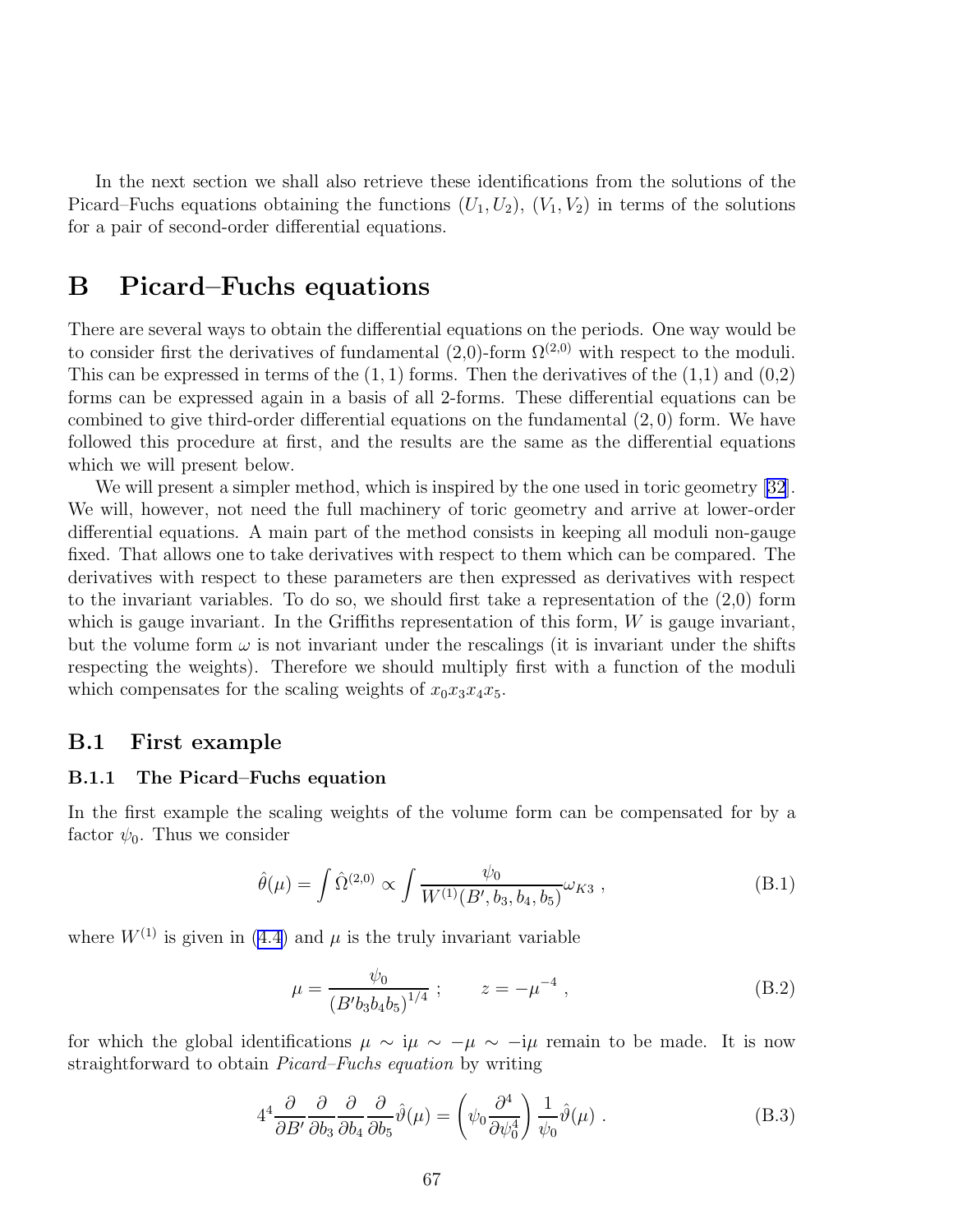<span id="page-69-0"></span>On functions of  $\mu$  we have

$$
B' \frac{\partial}{\partial B'} = b_3 \frac{\partial}{\partial b_3} = b_4 \frac{\partial}{\partial b_4} = b_5 \frac{\partial}{\partial b_5} = -\frac{\mu}{4} \frac{\partial}{\partial \mu}
$$
  

$$
\frac{\partial}{\partial \psi_0} = \frac{1}{(B'b_3 b_4 b_5)^{1/4}} \frac{\partial}{\partial \mu}.
$$
 (B.4)

Therefore [\(B.3\)](#page-68-0) reduces to

$$
\left(\mu \frac{\partial}{\partial \mu}\right)^4 \hat{\vartheta} = \mu \frac{\partial^4}{\partial \mu^4} \frac{1}{\mu} \hat{\vartheta} . \tag{B.5}
$$

If we introduce the rescaled period  $\vartheta(\mu) = \hat{\vartheta}(\mu)/\mu$ , it can be immediately verified that the above (B.5) can be rewritten as the operator  $\mu \frac{\partial}{\partial \mu}$  acting over the third-order equation:

$$
\left(\frac{d^3}{d\mu^3} - \frac{6\mu^3}{1 - \mu^4} \frac{d^2}{d\mu^2} - \frac{7\mu^2}{1 - \mu^4} \frac{d}{d\mu} - \frac{\mu}{1 - \mu^4} \right) \vartheta(\mu) = 0.
$$
 (B.6)

Hence we have obtained just in one simple stroke the third-order equation that one can derive through the traditional method of considering the first-order system satisfied by the periods.

#### B.1.2 Solutions in terms of hypergeometric functions.

Equation (B.6) is a Fuchsian equation, with regular singular points located at infinity and in the zeros of the denominator, i.e. for  $\mu^4 = 1$ . It admits obviously three linearly independent solutions. The monodromy generators corresponding to non-trivial paths encircling the singular points have a matrix action on the chosen 3-vector of solutions  $\vec{\theta}(\mu): \vec{\theta} \to M_P \vec{\theta}$ , where  $P$  is one of the singular points. Moreover, the  $K3$  defining potential is invariant under the  $\mathbb{Z}_4$  symmetry generated by  $\mu \to i\mu$ , that acts on the solution vector as a 3 × 3 matrix satisfying  $A^4 = \mathbb{1}_{3 \times 3}$ .

It was observed in[[30](#page-80-0)] that the solution of (B.6) can be expressed in terms of the solution of a second-order differential equation, due to the crucial fact that the so-called  $W_3$ -invariant of the third-order equation vanishes. It turns thus out that a generic solution of (B.6) is of the form

$$
\vartheta(\mu) = \frac{1}{\sqrt{1 - \mu^4}} \left(\frac{\mathrm{d}Y}{\mathrm{d}\mu}\right)^{-1} \left(a + bY + cY^2\right) ,\qquad (B.7)
$$

where  $a, b, c$  are constants and  $Y(\mu)$  satisfies the Schwarzian equation

$$
\{Y; \mu\} = \frac{\mu^2}{2} \frac{\mu^4 + 11}{(1 - \mu^4)^2} \ . \tag{B.8}
$$

This property of the PF equation is related geometrically to the fact that any basis  $\theta_I$  of transcendental periods of the  $K3$  (i.e. any basis of solutions to the PF equation) satisfy thequadratic constraint ([3.10\)](#page-12-0), where  $\mathcal{I}^{IJ}$  is the inverse intersection matrix of the transcendental cycles, with signature  $(2, 1)$ . As explained in appendix [A,](#page-60-0) this relation basically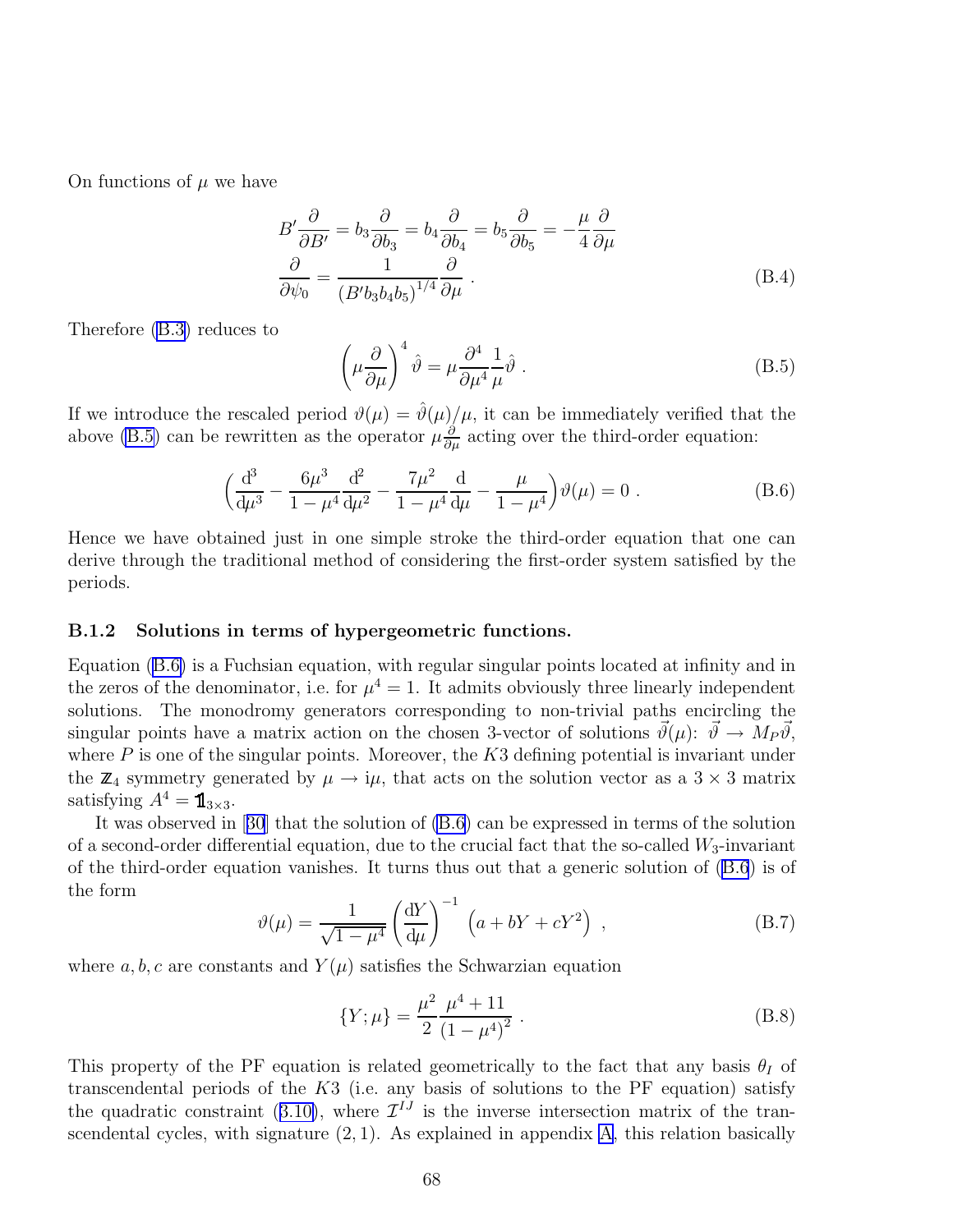<span id="page-70-0"></span>tells us that the periods  $\theta_I$  (over-)parametrize, in the guise of generalized Calabi–Visentini coordinates, the moduli space of the transcendental cycles that, as well known[[21\]](#page-79-0) has the form<sup>31</sup> $\Gamma_D \backslash O(2, 1)/O(2)$ . Indeed the quadratic constraint ([3.10\)](#page-12-0) implies that only one (and not two) of the ratios of periods are independent, in agreement with([B.7](#page-69-0)).

Inthe z-variable  $(B.2)$ , using [\[34\]](#page-80-0) 2.7.(11), equation  $(B.8)$  $(B.8)$  $(B.8)$  becomes

$$
\{Y; z\} = \frac{1}{2} \frac{1}{z^2} + \frac{3}{8} \frac{1}{(z+1)^2} - \frac{13}{32} \frac{1}{z(z+1)} = 2I(0, \frac{1}{4}, \frac{1}{2}; -z)
$$
(B.9)

wherewe use the notation of [[34](#page-80-0)], equation 2.7(9), and Y is a Schwarzian function  $s(0, \frac{1}{4}, \frac{1}{2}; -z)$ , and can therefore be expressed as  $Y = \frac{y_1}{y_0}$ , where  $y_{1,2}(z)$  are two linear independent solut  $\frac{y_1}{y_2}$ , where  $y_{1,2}(z)$  are two linear independent solutions of the Fuchsian equation

$$
\frac{d^2y}{dz^2} + I(0, \frac{1}{4}, \frac{1}{2}; -z)y = 0.
$$
 (B.10)

We also have

$$
y_{1,2} = (-z)^{1/2} (1+z)^{1/4} U_{1,2}(z) , \qquad (B.11)
$$

where  $U_{1,2}$  are two linearly independent solutions of the hypergeometric equation of parameters  $\{\frac{1}{8}$  $\frac{1}{8}$ ,  $\frac{3}{8}$  $\frac{3}{8}$ , 1}. Recalling that the wronskian  $y_1'y_2 - y_2'y_1$  is a constant since the first derivative is absent in (B.10), it follows from [\(B.7](#page-69-0)) and (B.11), that the rescaled period  $\hat{\theta} = \mu \theta$ , has the generic form

$$
\hat{\vartheta}(z) = C_{\alpha\beta} U_{\alpha}(z) U_{\beta}(z) , \quad (\alpha, \beta = 1, 2) , \tag{B.12}
$$

As promised, by means of (B.12) we have retrieved the relation between the triplet and the doublet representation anticipated in  $(A.22)$  via group-theory arguments. Indeed the  $3 \times 3$  $O(2, 1)$ -monodromy matrices of the third-order equation are nothing else but the image, in the triplet representation, of the  $2 \times 2 SU(1, 1)$ -monodromy matrices of the associated hypergeometric equation. The construction of the third-order equation solutions as tensor products of the hypergeometric equation solutions is nothing else but a necessary consequence of this fact.

## B.2 Second example

### B.2.1 The Picard–Fuchs equation.

In this case as invariant  $(2,0)$  form we take the following one (with  $W^{(2)}$  as in  $(4.10)$ ):

$$
\hat{g}(\nu_1, \nu_2) = \int B'^{\frac{1}{12}} b_3^{\frac{1}{12}} b_4^{\frac{1}{3}} b_5^{\frac{1}{2}} \omega \frac{1}{W^{(2)}} .
$$
\n(B.13)

A pair of second-order differential equations satisfied by the periods can be obtained through the use of the following relations:

$$
6^{2} \frac{\partial}{\partial \psi_{1}} \frac{\partial}{\partial \psi_{1}} \frac{1}{W^{(2)}} = 12^{2} \frac{\partial}{\partial B'} \frac{\partial}{\partial b_{3}} \frac{1}{W^{(2)}} \tag{B.14}
$$

$$
4\frac{\partial}{\partial \psi_4} \frac{\partial}{\partial \psi_4} \frac{1}{W^{(2)}} = 6\frac{\partial}{\partial \psi_1} \frac{\partial}{\partial \psi_3} \frac{1}{W^{(2)}}.
$$
 (B.15)

 ${}^{31}\Gamma_D$  is the duality group (formed by the monodromies and the symmetry of the potential). It is integervalued in an integral basis; we give explicit matrices later.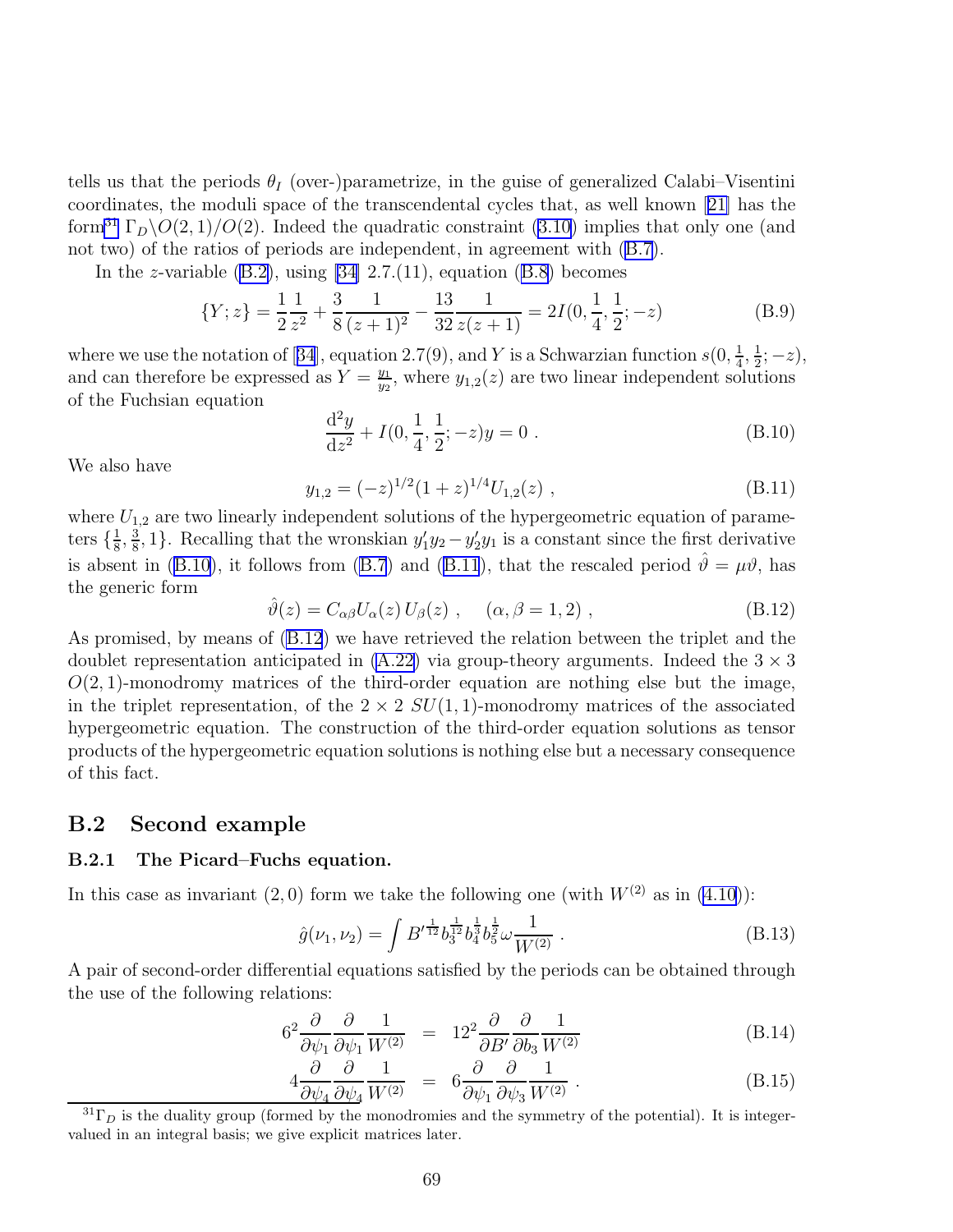<span id="page-71-0"></span>As alternatives for the second line in [\(B.15\)](#page-70-0) one can take various other relations but they all lead to the same final result. Applying the identities([B.15](#page-70-0)) on the invariant definition [\(B.13\)](#page-70-0) of the period one gets the following two equations in terms of the invariants [\(4.17](#page-18-0)):

$$
\left(\frac{1}{2}\nu_2^{1/2}\frac{\partial}{\partial\nu_2}\nu_2^{1/2}\frac{\partial}{\partial\nu_2}\nu_1^{\frac{1}{12}} - \left(\nu_1\frac{\partial}{\partial\nu_1} + \nu_2\frac{\partial}{\partial\nu_2}\right)^2\nu_1^{\frac{1}{4}}\right)\hat{g}(\nu_1, \nu_2)
$$
\n
$$
\left(4\nu_1^{1/3}\frac{\partial}{\partial\nu_1}\nu_1^{2/3}\frac{\partial}{\partial\nu_1} - \nu_2^{1/2}\frac{\partial}{\partial\nu_2}\nu_2^{1/2}\frac{\partial}{\partial\nu_2}\right)\hat{g}(\nu_1, \nu_2) .
$$
\n(B.16)

For instance, to obtain the second of the above equations from the second of the identities [\(B.15\)](#page-70-0) it suffices to fix the gauge [\(4.22](#page-18-0)).

#### B.2.2 Lian–Yau solution.

Our goal is that of writing the general solution of such a system. This can be done by using some results already existing in the literature, in particular those obtained by Lian and Yau in[[33](#page-80-0)]. They use two variables x and z, related to our  $\nu_1$  and  $\nu_2$  by

$$
\nu_1^{-1} = (864 \, x)^2 \, z \; ; \qquad \nu_2 = 4\nu_1 \left( -1 + 864 \, x \right) \,. \tag{B.17}
$$

and the above equations (B.16) reduce to:

$$
L_2\hat{\vartheta} = 0 \; ; \qquad L_1\hat{\vartheta} = 0 \; , \tag{B.18}
$$

where

$$
L_1 \equiv x \frac{d}{dx} \left( x \frac{d}{dx} - 2 z \frac{d}{dz} \right) - 12 x \left( 6 x \frac{d}{dx} + 5 \right) \left( 6 x \frac{d}{dx} + 1 \right)
$$
  
\n
$$
L_2 \equiv \left( z \frac{d}{dz} \right)^2 - z \left( 2 z \frac{d}{dz} - x \frac{d}{dx} + 1 \right) \left( 2 z \frac{d}{dz} - x \frac{d}{dx} \right) .
$$
 (B.19)

and

$$
\hat{\vartheta} = \nu_1^{1/12} \hat{g} \tag{B.20}
$$

whichin the gauge ([4.18\)](#page-18-0) takes the form (using as in the first example  $\hat{\Omega}^{(2,0)} = \psi_0 \Omega^{(2,0)}$ )

$$
\hat{\vartheta} = \int \frac{\psi_0 \,\omega_{K3}}{W^{(2)}} \propto \int \hat{\Omega}^{(2,0)} . \tag{B.21}
$$

To obtain the solutions of Lian and Yau it suffices to introduce the following differential operator:

$$
L_3(u) \equiv \frac{d}{du} \left( u \frac{d}{du} \right) - \left( u \frac{d}{du} + \frac{5}{6} \right) \left( u \frac{d}{du} + \frac{1}{6} \right) = u (1 - u) \frac{d^2}{du^2} + (1 - 2 u) \frac{d}{du} - \frac{5}{36} \tag{B.22}
$$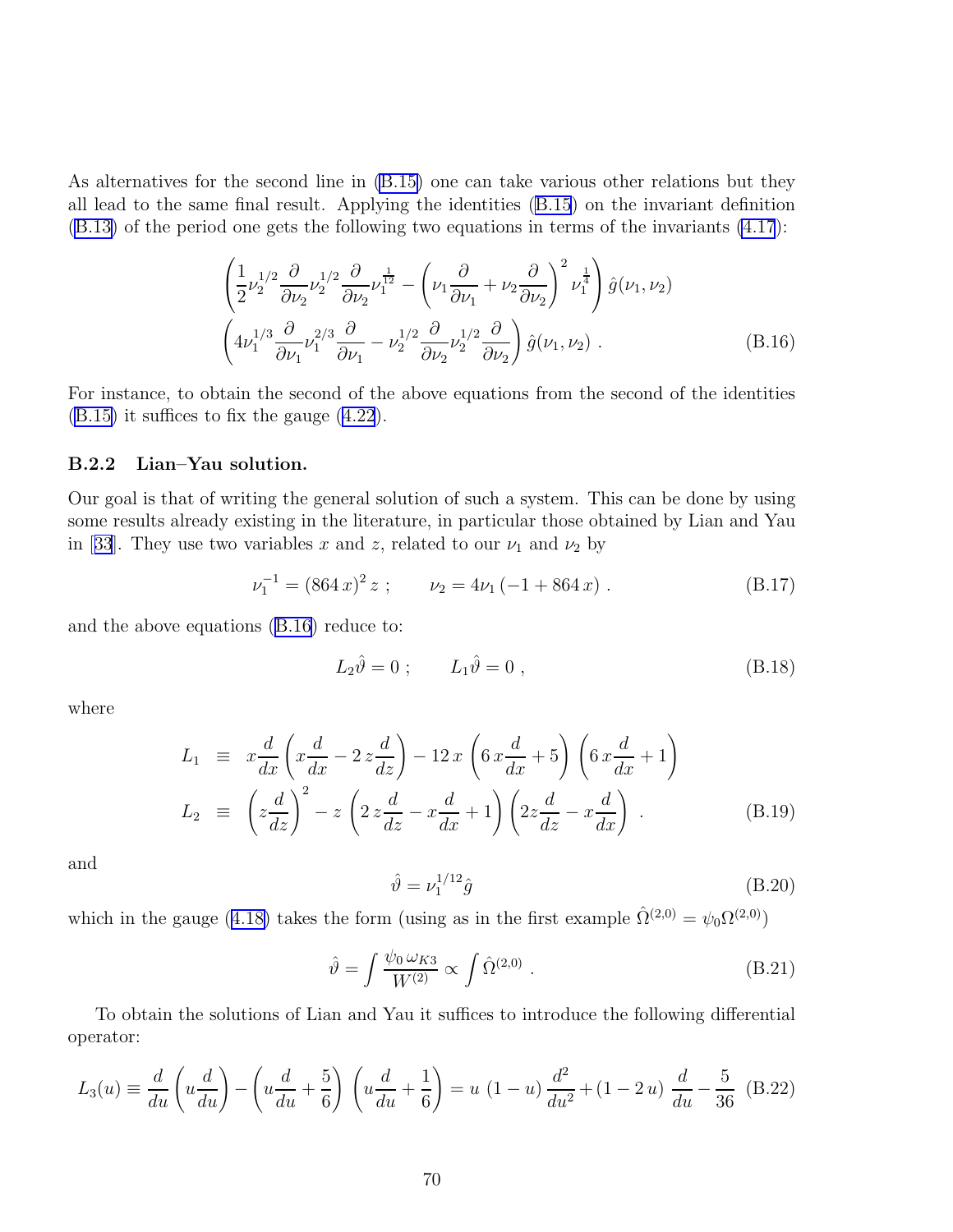<span id="page-72-0"></span>and verify that a general solution to the system([B.18\)](#page-71-0) of partial differential equations is of the following form

$$
\hat{\vartheta}(x,z) = (a_{12}, a_{21}, a_{11}, a_{22}) \cdot \begin{pmatrix} \xi_1(r) \xi_2(s) \\ \xi_2(r) \xi_1(s) \\ \xi_1(r) \xi_1(s) \\ \xi_2(r) \xi_2(s) \end{pmatrix}
$$
(B.23)

where  $(a_{12}, a_{21}, a_{11}, a_{22})$  is a set of arbitrary constants and  $\xi_1(u)$  and  $\xi_2(u)$  constitute a basis of solutions for the second-order equation

$$
L_3(u)\,\xi(u) = 0\tag{B.24}
$$

The variables r and s are a pair of algebraic functions of the original variables  $x, z$  determined as any one of the four branches of the pair of algebraic equations:

$$
r + s - 2r s - 432 x = 0 ; \t or \t (1 - 2r)(1 - 2s) = 2\sqrt{\frac{\nu_2}{\nu_1}}
$$
  

$$
r s (1 - r)(1 - s) - (432 x)^2 z = 0 ; \t or \t 4r s (1 - r)(1 - s) = (4\nu_1)^{-1} . (B.25)
$$

Equation (B.24) is a hypergeometric equation of parameters  $a = \frac{1}{6}$  $\frac{1}{6}$ ,  $b = \frac{5}{6}$  $\frac{5}{6}$ ,  $c = 1$ , which admits as regular solution in the neighbourhood of  $u = 0$  the hypergeometric series:

$$
\xi(u) = \xi_0(u) = {}_2F_1\left(\frac{1}{6}, \frac{5}{6}, 1; u\right) \tag{B.26}
$$

A complete set of linear independent solutions of the hypergeometric equation (B.24) for large values of  $u$  is given by

$$
\xi_1(u) = B_1 u^{-1/6} {}_2F_1\left(\frac{1}{6}, \frac{1}{6}, \frac{1}{3}; \frac{1}{u}\right) \n\xi_2(u) = B_2 u^{-5/6} {}_2F_1\left(\frac{5}{6}, \frac{5}{6}, \frac{5}{3}; \frac{1}{u}\right) ,
$$
\n(B.27)

where  $B_1$  and  $B_2$  are arbitrary constants.

## B.2.3 Solution of the algebraic equations.

With a further change of variable:

$$
r = \frac{a+1}{2}
$$
;  $s = \frac{b+1}{2}$ ,  $r = \frac{a+1}{2}$ ;  $s = \frac{b+1}{2}$ , (B.28)

and setting

$$
A \equiv \left(\sqrt{\nu_2} + \frac{1}{2}\sqrt{\nu_1}\right)^2 - 1 \; ; \qquad B \equiv \left(\sqrt{\nu_2} - \frac{1}{2}\sqrt{\nu_1}\right)^2 - 1 \; . \tag{B.29}
$$

the system of equations (B.25) goes into the form

$$
(a2 - 1) (b2 - 1) A = (a + b)2
$$
  
\n
$$
(a2 - 1) (b2 - 1) B = (a - b)2
$$
 (B.30)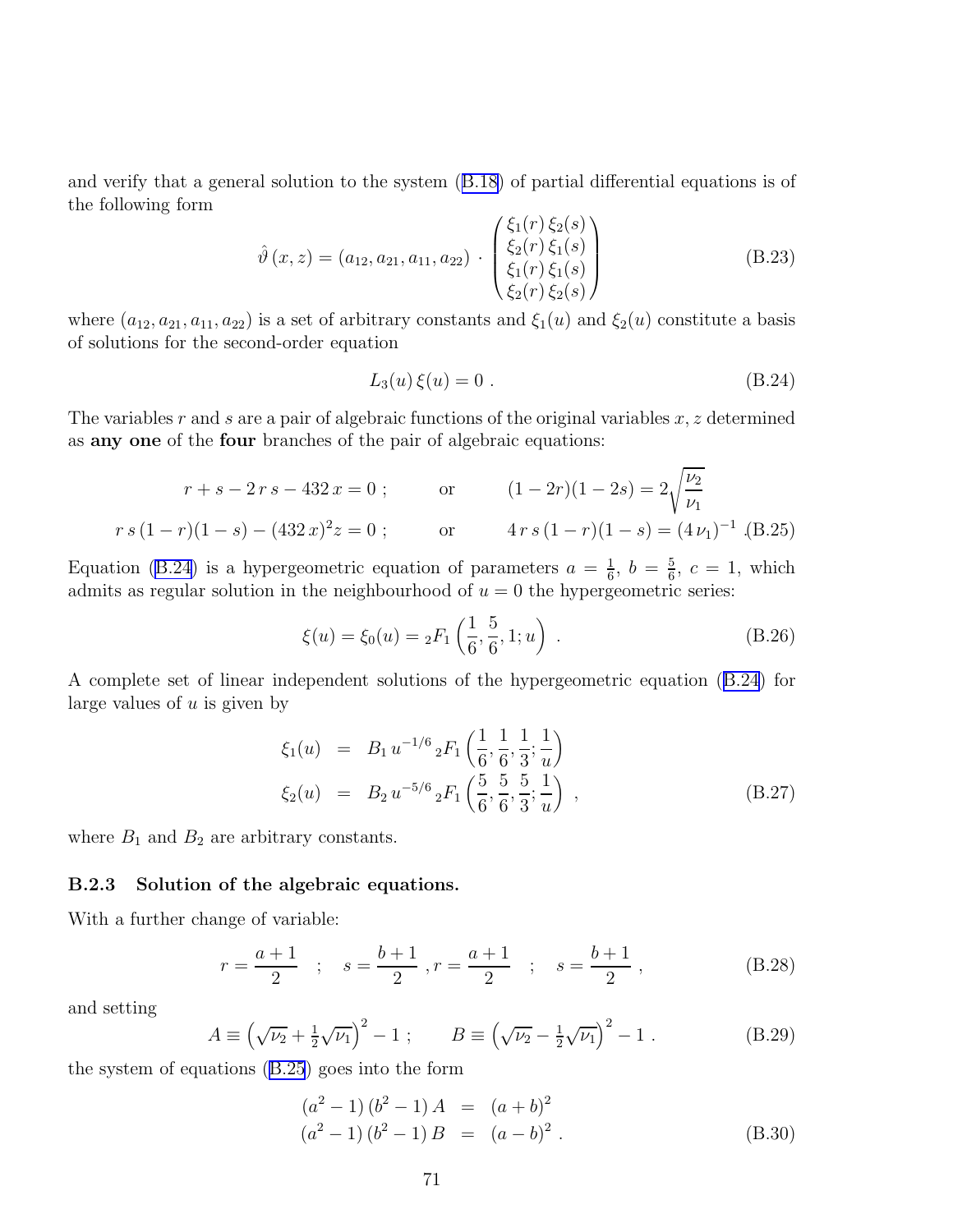Then with a few elementary manipulations one can obtain the explicit solutions of the algebraic system [\(B.30\)](#page-72-0):

$$
a = \frac{\sqrt{A} + \sqrt{B}}{\sqrt{A+1} + \sqrt{B+1}} \; ; \qquad b = \frac{\sqrt{A} - \sqrt{B}}{\sqrt{A+1} + \sqrt{B+1}} \; , \tag{B.31}
$$

where the sign of  $\sqrt{A}$ ,  $\sqrt{B}$ ,  $\sqrt{A+1}$  and  $\sqrt{B+1}$  can be taken as arbitrary but the same in the two expressions. In other words one can take one solution, and the other possible branches of the solution can be easily obtained using the symmetries of the algebraic system:

 $r \leftrightarrow s$  ;  $r \leftrightarrow (1-r)$  ;  $s \leftrightarrow (1-s)$  . (B.32)

In the usual gauge, the invariants are given by([4.20\)](#page-18-0), and

$$
A = \frac{1}{B'} \left( (\psi_1 + \psi_0^6)^2 - B' \right) ; \qquad B = \frac{1}{B'} \left( \psi_1^2 - B' \right) , \qquad (B.33)
$$

and one branch of the solution can be written as

$$
r = \frac{1}{2} \left( 1 + \frac{\sqrt{(\psi_1 + \psi_0^6)^2 - B'} - \sqrt{\psi_1^2 - B'}}{\psi_0^6} \right)
$$
  

$$
s = \frac{1}{2} \left( 1 + \frac{\sqrt{(\psi_1 + \psi_0^6)^2 - B'} + \sqrt{\psi_1^2 - B'}}{\psi_0^6} \right)
$$
 (B.34)

In this way we have reached an explicit solution of the Picard–Fuchs differential system. It suffices to choose the algebraic branch (B.34) and to use the basis of solutions [\(B.27\)](#page-72-0) for the  $\xi_i(r)$  and  $\xi_i(s)$  functions appearing in [\(B.23\)](#page-72-0).

The monodromy of this period vector has been obtained in the main text by considering the elliptic fibration structure or the two modulus K3 surface  $X_6^*[1,1,4,6]$  (compare with section [6\)](#page-33-0). There we have related the differential equation [\(B.24](#page-72-0)) to the Picard–Fuchs equation of the fibre torus.

In the present appendix the derivation of the direct product structure([B.23\)](#page-72-0) of the solutions was our main goal. Indeed, we wanted to verify the group-theory prediction encoded in [\(A.31](#page-67-0)). Once again this factorization of the solutions is a consequence of the accidental factorization of the group  $SO(2, 2) \equiv SU(1, 1) \times SU(1, 1)$ . The two  $SU(1, 1)$  factors contain the monodromy matrices of the two hypergeometric equations in([B.24](#page-72-0)).

## C The  $z_8$  basis of integer cycles in example 1

Apart from the strategy used in the main text, there is also the possibility to construct CY cycles similar to the construction already used for the  $K3$  fibre, using a fundamental cycle and its analytic continuation. This will lead us also to monodromy matrices and a formula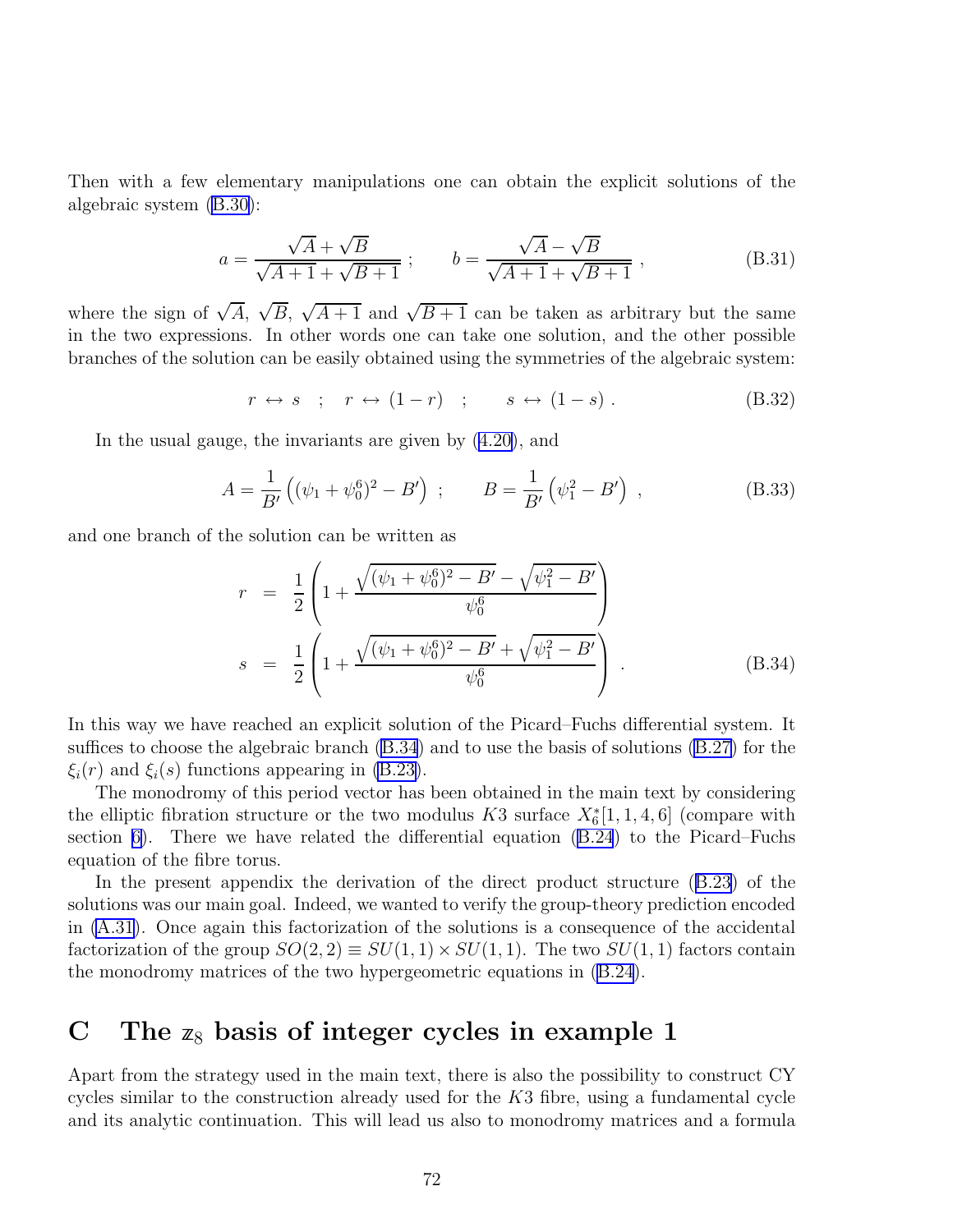<span id="page-74-0"></span>for the CY intersection matrix from the intersection matrix  $\mathcal I$  and monodromy  $\mathcal M_\infty$  of the K3 fibre. In this way we make contact with[[23](#page-79-0)].

We will define a fundamental cycle  $C_0$  (and a corresponding period  $\hat{\varpi}_0$ ) for a certain region in moduli space ( $\psi_0$  large). This period cannot be defined globally and smoothly; as we have done before we choose cuts in the moduli space and analytically continue the period to a different region,  $\psi_0^4$  and  $\tilde{\psi}_s$  small and in the upper half-plane. Then we use the  $\mathbb{Z}_8$  symmetry that acts on the moduli (see definitions [\(4.31](#page-21-0))) as

$$
(\tilde{\psi}_s, \tilde{u}) \to (e^{i\pi} \tilde{\psi}_s, e^{i\pi} \tilde{u}), \qquad (C.1)
$$

and define a whole set of periods  $\hat{\omega}_{\sigma} \stackrel{\mathbb{Z}8}{\rightarrow} \hat{\omega}_{\sigma+1}$ ,  $\sigma = 0, \ldots 7$ . Only six of these periods are independent, since  $\sum_{\sigma \text{ even}} \hat{\varpi}_{\sigma} = \sum_{\sigma \text{ odd}} \hat{\varpi}_{\sigma} = 0$ . Finally, all the periods  $\hat{\varpi}_{\sigma}$  are analytically continued to the whole moduli space and their non-trivial monodromies around the various singularities are analysed. In the following we describe this construction in some detail.

**The fundamental cycle.** An integer cycle  $C_0$  can be defined, for  $\psi_0$  large, in complete analogy to the  $K3$  fundamental cycle of  $(5.2)$ :

$$
C_0 = \left\{ (x_1, x_2, x_3, x_4, x_5) | x_5 = \text{const.}, |x_1|^2 = |x_2|^2 = |x_3| = \delta, \right\}
$$
  
 
$$
x_4 \text{ the solution of } W^{(1)}(x) = 0 \text{ that tends to 0 as } \psi_0 \to \infty \right\} / (2|G|) , \quad (C.2)
$$

where G is the discrete identification group for the CY  $(3.13)$ . Here we divide by  $(2|G|)$  in order to get an elementary cycle. Indeed, the subset of transformations([4.2\)](#page-15-0) which leaves invariant the specified set of variables  $\{x_i\}$  contains not only the group  $G = \mathbb{Z}_4^3$  (i.e. arbitrary  $m_1, m_2$  $m_1, m_2$  $m_1, m_2$  and  $m_3 = m_0$  in ([4.2\)](#page-15-0)), but contains also the projective transformation  $(x_1, x_2) \rightarrow$  $-(x_1, x_2)$ . Changing variables as in [\(3.16](#page-13-0)) from  $x_1, x_2$  to  $\zeta$ ,  $x_0$ , the torus  $|x_1|^2 = |x_2|^2 = \delta$ covers eight times the torus  $\delta |\zeta| = |x_0| = \delta$ . With the notations of [\(5.2](#page-26-0)) and [\(5.4](#page-27-0)), such that  $b_0 = (\gamma_0 \times \gamma_3)/|G'|$ , and denoting the circle around  $\zeta = 0$  as C, we have

$$
C_0 = \frac{2|G|}{8|G'|} C_0 = \frac{1}{8|G'|} \gamma_1 \times \gamma_2 \times \gamma_3 = \frac{1}{|G'|} C \times \gamma_0 \times \gamma_3 = C \times b_0.
$$
 (C.3)

Using  $(5.4)$  we obtain [\[23](#page-79-0)]

$$
\hat{\omega}_0 \equiv \int_{C_0} \hat{\Omega}^{(3,0)} = \int_{C \times b_0} \hat{\Omega}^{(2,0)} \frac{d\zeta}{2\pi i \zeta} \n= \frac{1}{2\pi i} \int_C \frac{d\zeta}{\zeta} \hat{\vartheta}_0 (z(\zeta)) = \frac{1}{\pi} \int_{\gamma} \frac{dw \,\hat{\vartheta}_0 (z(w))}{\sqrt{1 - w^2}} .
$$
\n(C.4)

Notethat in terms of the variable  $w$ , equation ([5.25\)](#page-31-0), the circle  $C$  is mapped into a contour surrounding the cut from  $w = -1$  to  $w = 1$  associated to the factor  $1/\sqrt{1 - w^2}$ , i.e. twice the path  $\gamma$  'above the cut' shown in figure [7](#page-75-0) to describe the 'even' cycles.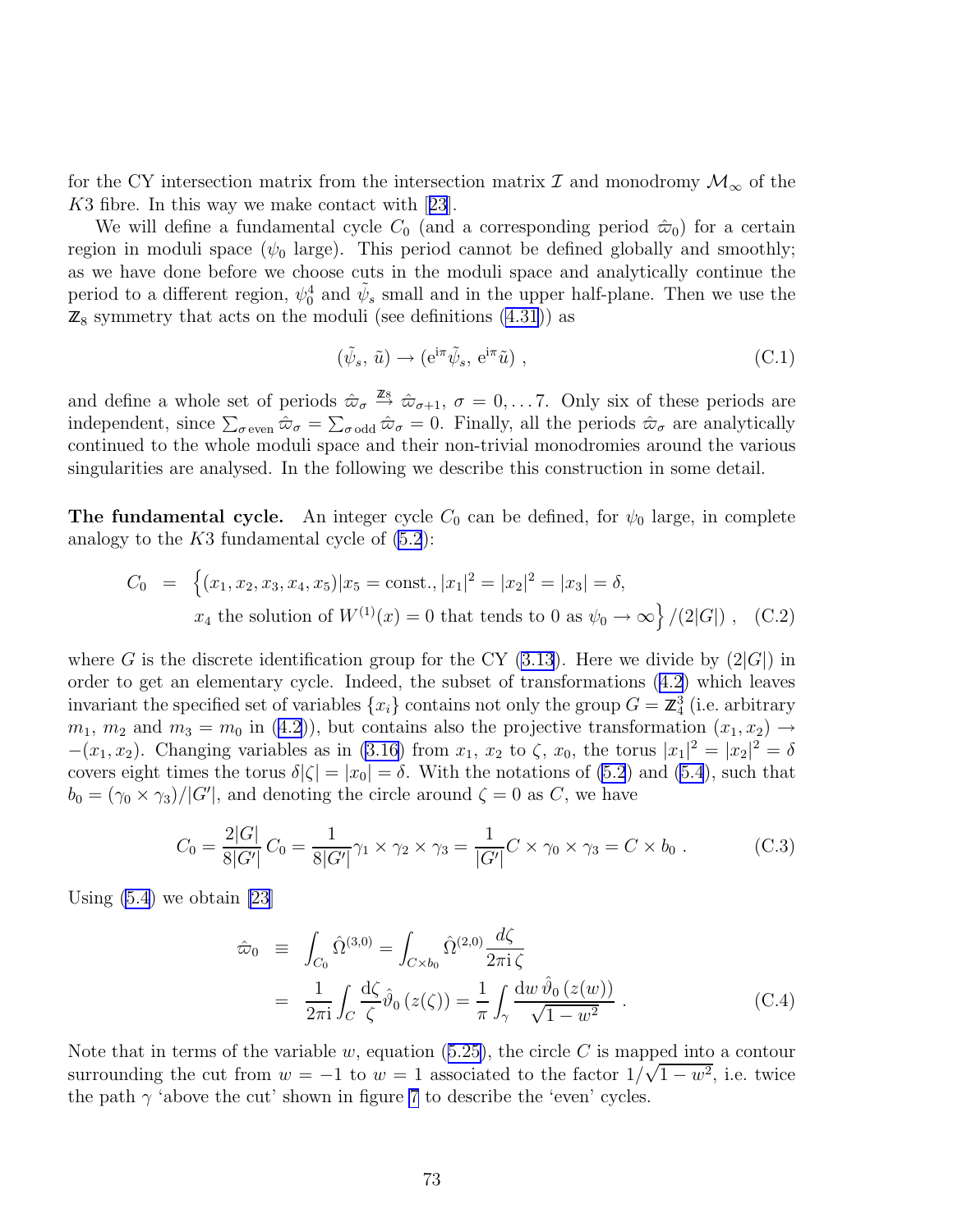<span id="page-75-0"></span>

Fig. 7: *A basis*  $C_{\sigma}$  ( $\sigma = 0, \ldots 7$ ) of CY 3-cycles, of which 6 are independent, is obtained by fibring (as indicated by the boxes) a basis  $c_i$   $(i = 0, \ldots 3)$  of K3 2-cycles, of which 3 are independent, over *the path*  $\gamma$  *(getting*  $C_{2i}$ *)* or  $\gamma'$  *(getting*  $C_{2i+1}$ *)* in the base.



Fig. 8: (a) The rotation  $(\tilde{\psi}_s, \tilde{u}) \to (e^{i\alpha} \tilde{\psi}_s, e^{i\alpha} \tilde{u})$  is discussed changing variables in the base to  $w' = e^{-i\alpha}w$ . The paths  $\gamma$ ,  $\gamma'$  become  $\gamma_{\alpha}$ ,  $\gamma'_{\alpha}$ ; notice that with respect to figure 7 we draw  $\gamma$  under *the square-root cut, changing its orientation. When*  $\alpha = \pi$ , we have  $\gamma_{\pi} = \gamma'$  and  $\gamma'_{\pi} = \gamma$ ; moreover *the cycles fibred over*  $\gamma'$  *have undergone a*  $\mathbb{Z}_4$  *rotation.* (b) The vanishing cycle  $V_v$  *at the conifold: consider*  $C_0 \sim \gamma \times c_0$ ; *the path*  $\gamma$  *can be lifted past the singular point*  $\tilde{\psi}_s$ , *as the* K3 *cycle*  $c_0$  *is regular there. Then*  $C_0$  *is clearly equal to*  $C_1 - V_v$ *, where*  $V_v$  *is the fibration of*  $c_1 - c_0 \equiv c'_0$ *, the vanishing cycle in the K3, on an open line from 1 to*  $\tilde{u}$ *.*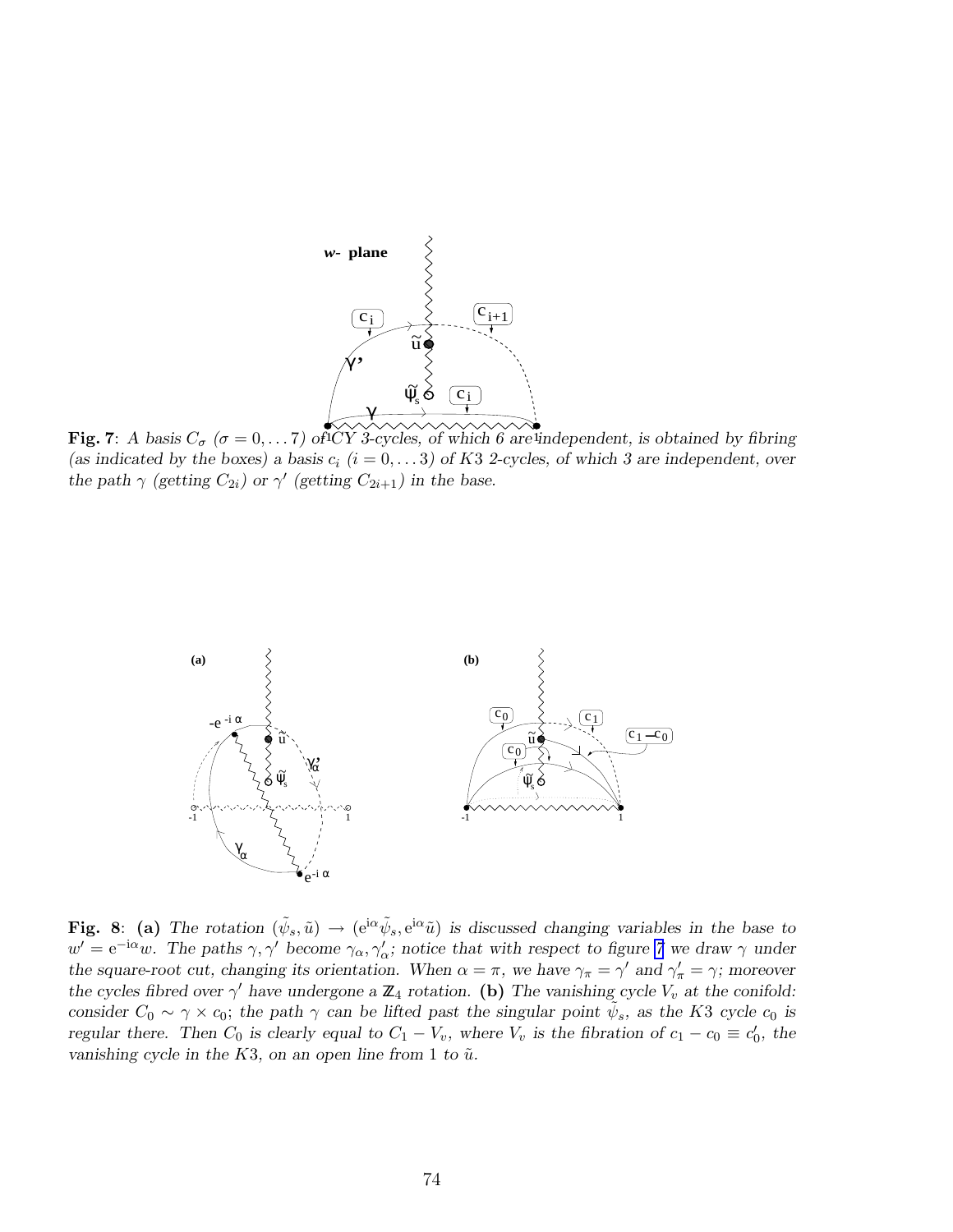<span id="page-76-0"></span>Analytically continued cycles. Now consider the fundamental period for  $\psi_0, \tilde{\psi}_s$  small and in the upper half-plane, i.e. the situation depicted in figure [7](#page-75-0).

Under a rotation  $(\tilde{\psi}_s, \tilde{u}) \to (e^{i\alpha}\tilde{\psi}_s, e^{i\alpha}\tilde{u})$  the modulus of the K3 fibre transforms, according to $(4.32)$  $(4.32)$  $(4.32)$ , as  $z(w) \rightarrow z(e^{-i\alpha}w)$ . Changing integration variable in  $(C.4)$  $(C.4)$  $(C.4)$ ,  $w' = e^{-i\alpha}w$ , we obtain  $\hat{\varpi}_0 \to \frac{1}{\pi} \int_{\gamma(\alpha)} \frac{dw'}{\sqrt{1 - e^{2i\alpha w'^2}}}\hat{\vartheta}_0(z(w'))$ . As explicitly shown in figure [8a](#page-75-0), under a rotation of  $\pi$ , we have  $\gamma \times c_0 \to \gamma' \times c_0 \to \gamma \times c_1 \to \ldots$ , i.e.  $C_0 \to C_1 \to C_2 \to \ldots$  Thus we have generated the basis of cycles  $C_{\sigma}$  described in figure [7](#page-75-0), i.e.  $C_{\sigma} \stackrel{\bar{\mathbb{Z}}_8}{\rightarrow} C_{\sigma+1}$ . The corresponding periods  $\hat{\varpi}_{\sigma}$ are naturally divided into 'even' and 'odd' periods

$$
\hat{\omega}_{2k} = \frac{1}{\pi} \int_{\gamma} \frac{\mathrm{d}w}{\sqrt{1 - w^2}} \hat{\vartheta}_k(z(w)),
$$
  

$$
\hat{\omega}_{2k+1} = \frac{1}{\pi} \int_{\gamma'} \frac{\mathrm{d}w}{\sqrt{1 - w^2}} \hat{\vartheta}_k(z(w)),
$$
 (C.5)

where  $\hat{\vartheta}_k$ ,  $j = 0, \ldots, 3$  is the  $\mathbb{Z}_4$ -basis of K3 periods described previously. We will choose as a basis of independent periods  $\{\hat{\varpi}_{\Sigma}\} = (\hat{\varpi}_0, \hat{\varpi}_2, \hat{\varpi}_4, \hat{\varpi}_1, \hat{\varpi}_3, \hat{\varpi}_5).$ 

Intersection matrix. As discussed in section [3.5](#page-14-0), to obtain the intersection of two CY 3-cycles realized as fibrations of  $K3$  2-cycles we have to add (with the appropriate sign) the intersections of the 2-cycles in the fibre above the intersection points in the base.

Let us apply this to the basis  $\{C_{\Sigma}\} = (C_0, C_2, C_4, C_1, C_3, C_5)$  of CY cycles (associated to the basis  $\hat{\varpi}$  of periods) we are considering. These cycles are described as fibrations (see figure [7](#page-75-0)and (C.5)):  $C_{2I} = \gamma \times c_I$ ,  $C_{2I+1} = \gamma' \times c_I$ . Using ([3.22\)](#page-14-0) it is immediate to see that  $C_{2I} \cdot C_{2J} = C_{2I+1} \cdot C_{2J+1} = 0$ , since  $\gamma \cap \gamma = \gamma' \cap \gamma' = 0$ . The interesting intersections are

$$
C_{2I} \cdot C_{2J+1} = (+1)c_I \cdot c_J + (-1)c_J \cdot (\mathcal{M}_{\infty} c)_J = (\mathcal{I} - \mathcal{I}\mathcal{M}_{\infty}^T)_{IJ}, \qquad (C.6)
$$

where  $\mathcal{I}_{IJ} = c_I \cdot c_J$  is the intersection matrix [\(5.16\)](#page-29-0) and  $\mathcal{M}_{\infty}$  the  $\mathbb{Z}_4$  action [\(5.13](#page-28-0)) in the K3 fibre. Thus we obtain  $C_{\Lambda} \cdot C_{\Sigma} = I_{\Lambda \Sigma}$ , with

$$
I = \begin{pmatrix} 0 & \mathcal{I}(\mathbf{1} - \mathcal{M}_{\infty}) & \mathcal{I}(\mathbf{1} - \mathcal{M}_{\infty}^T) \\ -(\mathbf{1} - \mathcal{M}_{\infty}) & \mathcal{I}(\mathbf{1} - \mathcal{M}_{\infty}^T) \end{pmatrix} ; \qquad \mathcal{I}(\mathbf{1} - \mathcal{M}_{\infty}^T) = \begin{pmatrix} -1 & 3 & -3 \\ 1 & -1 & 3 \\ -3 & 1 & -1 \end{pmatrix} . \tag{C.7}
$$

Observe that the determinant of this intersection matrix is  $16^2$ , while the determinant of the K3 intersection matrix [\(5.16](#page-29-0)) is  $-4$ . We expect that fibring the K3 over paths in  $\zeta$ with intersection matrix 1 should also lead to a construction of CY cycles, and then the determinant of the intersection matrix would be  $4^2$ . If this is the case, then the basis  $\hat{\varpi}$  of integer cycles, constructed here, is not an elementary basis. Indeed, nothing guarantees that differences between the analytic continued fundamental cycle, and the fundamental cycle itself are elementary (we just know that they are integer). In fact, below we shall construct a more elementary basis of CY cycles, removing the factor 16 in the intersection matrix.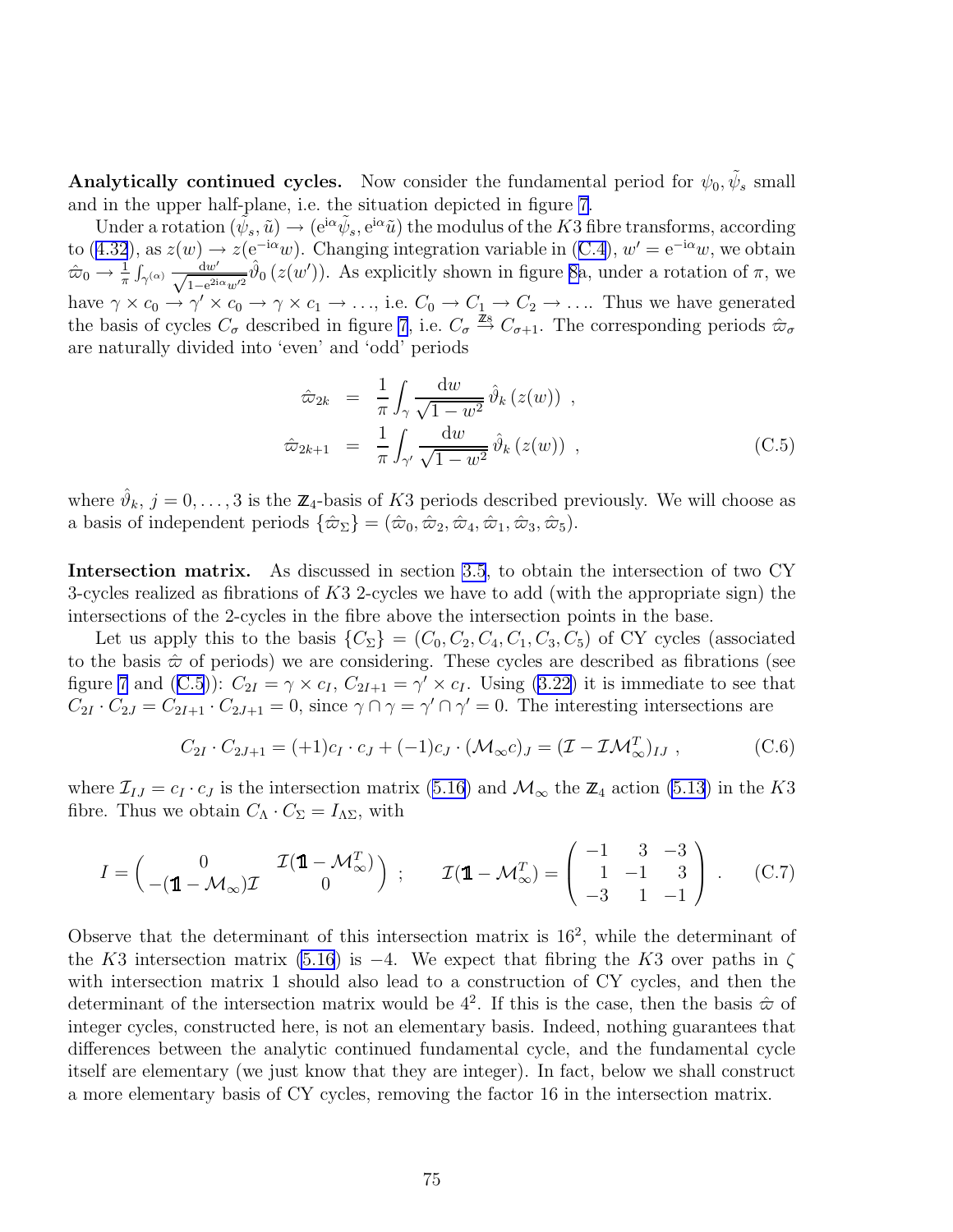**Monodromies.** First of all the monodromy around  $\psi_0 = 0$  corresponds to the action of the  $\mathbb{Z}_8$  symmetry on the  $\varpi$  basis,  $\hat{\varpi} \to \mathcal{A} \hat{\varpi}$ , with

$$
\mathcal{A} = \begin{pmatrix} 0 & \mathbf{1} \\ \mathcal{M}_{\infty} & 0 \end{pmatrix} .
$$
 (C.8)

Other singular points of the CY manifold are located at  $\tilde{u} = \pm 1$  and  $\tilde{\psi}_s = \pm 1$ . Since the singularities for +1 are related by the  $\mathbb{Z}_8$  symmetry to the ones for -1, we concentrate on the +1 representatives. First we study the conifold singularity at  $\tilde{u} = 1$ .

Inthe main text we found at this point the 'vanishing cycle'  $V_v$ , equation ([5.27\)](#page-32-0). We now re-express it in terms of the basis  $C_\Lambda$ . In figure [8](#page-75-0)((b) it is explained how the  $C_0$  cycle is deformed to a  $C_1$  cycle. In that procedure, it does not change by lifting it past the singularity at $w = \tilde{\psi}_s$ , because the transported K3 cycle  $c_0$  has no monodromy at that point, see ([5.14\)](#page-29-0). But lifting it through the singularity at  $w = \tilde{u}$ , one finds that at the right of the cut appears  $\mathcal{M}_{\infty}c_0$ , and the difference  $C_1 - C_0$  is therefore a transport of

$$
c_0 - \mathcal{M}_{\infty} c_0 = c_0 - c_1 = -c'_0 \tag{C.9}
$$

over the line from  $w = 1$  to  $w = \tilde{u}$ . Thus we have  $-\mathcal{V}_v = \hat{\varpi}_1 - \hat{\varpi}_0$ . Knowing this expression for the singular cycle, we can obtain the monodromy around the CY conifold singularity  $\tilde{u} = 1$ , denoted as  $M_{\tilde{u}}$ , through the Picard–Lefshetz formula [\(2.19](#page-9-0)) with  $\nu = C_1 - C_0$ . Around the point  $\tilde{\psi}_s = 1$  there is one more non-trivial monodromy, whose matrix action we denote by  $M_s$ . In order to compute  $M_s$  it turns out that it is easier<sup>32</sup> to evaluate first the combined monodromy  $M_{\tilde{u}}M_s$ , and then obtain  $M_s$  multiplying by  $M_{\tilde{u}}^{-1}$ . The final result is

$$
M_{\tilde{u}} = \begin{pmatrix} 2 & 0 & 0 & -1 & 0 & 0 \\ -1 & 1 & 0 & 1 & 0 & 0 \\ 3 & 0 & 1 & -3 & 0 & 0 \\ 1 & 0 & 0 & 0 & 0 & 0 \\ -3 & 0 & 0 & 3 & 1 & 0 \\ 3 & 0 & 0 & -3 & 0 & 1 \end{pmatrix}, \quad M_s = \begin{pmatrix} 1 & 0 & 0 & 0 & 0 & 0 \\ 0 & 2 & 1 & 0 & -1 & -1 \\ -3 & -4 & -2 & 3 & 4 & 3 \\ 0 & -1 & -1 & 1 & 1 & 1 \\ 3 & 4 & 3 & -3 & -3 & -3 \\ -3 & -3 & -2 & 3 & 3 & 3 \end{pmatrix}.
$$
 (C.10)

All the monodromy matrices derived here agree with those given in [\[23](#page-79-0)].

Comparison of bases. To translate results we want to compare the basis here with that in the main text. The integrals  $\mathcal{T}_I$  in the main text over the circle correspond to the even periods $\hat{\varpi}_{2I}$ , see ([C.5](#page-76-0)), and the change of basis ([5.21](#page-30-0)). The relation of  $\mathcal{V}_v$  to the  $\hat{\varpi}$  was determined above. The same method can be used for obtaining expressions of  $\mathcal{V}_{1,2}$ . In fact, we can do all three at once. The three K3 cycles can be decomposed in one which has no monodromy at  $w = \tilde{u}$ , and two others which have no monodromy at  $w = \tilde{\psi}_s$ . Therefore in a similar way as above we can make the difference between the CY cycles  $C_{2I+1}$  and  $C_{2I}$ . The

<sup>&</sup>lt;sup>32</sup>The computation is simply done by manipulating the pictures of the cycles in figure [2;](#page-29-0) we first apply  $M_{\tilde{u}}$ by letting  $\tilde{u}$  run around 1 in the w-plane, and then  $\tilde{M}_s$  by doing the same thing with  $\tilde{\psi}_s$ . Then by deforming the paths, we write the resulting integral in terms of our basis periods.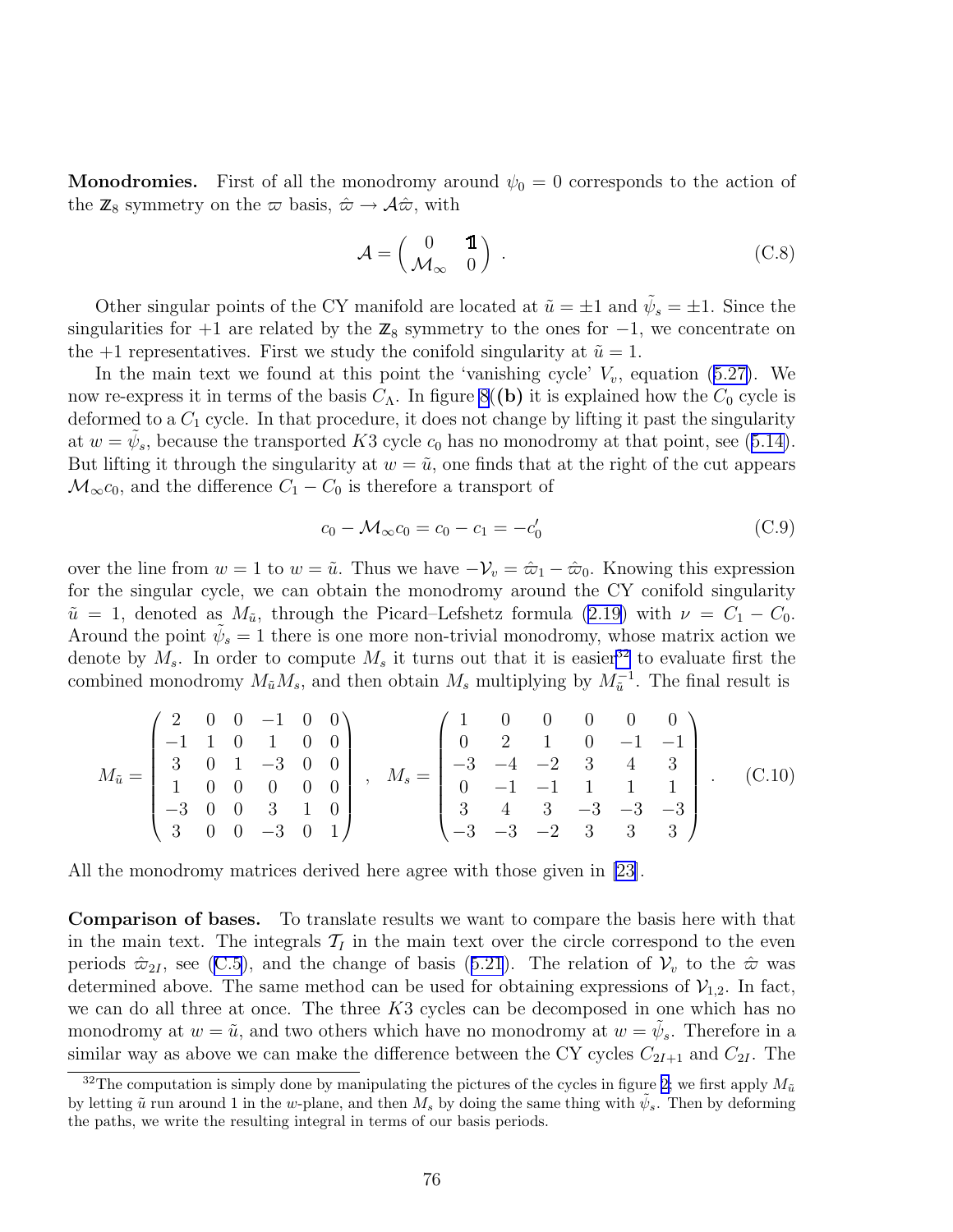former consist of a transport over a  $\gamma'$  of a K3 cycle. This K3 cycle, say c at the left hand of the cut in figure [8](#page-75-0)(b), will become  $\mathcal{M}_{\infty}c$  at the right hand side. If we pull the path  $\gamma'$ through the two singular points, a cycle gets an extra part at one of the two singular points (if we write it in the basis of the cycles such that they only have monodromy in one of the points), and the difference between  $C_{2I+1} - C_{2I}$  is at the end the transport over a path from  $w = 1$  to either  $w = \tilde{u}$  or  $w = \tilde{\psi}_s$  of the cycle  $(\mathbb{1} - \mathcal{M}_{\infty})c_I$ . We still have to express that in the  $c'$  basis, using  $F(5.21)$  $F(5.21)$ , and obtain

$$
\hat{\omega}_{2I+1} - \hat{\omega}_{2I} = (\mathbf{1} - \mathcal{M}_{\infty})F^{-1}\mathcal{V}_I.
$$
\n(C.11)

The full transformation matrix is then

$$
\begin{pmatrix} \mathcal{V}_I \\ \mathcal{T}_I \end{pmatrix} = \begin{pmatrix} -F(\mathbf{1} - \mathcal{M}_{\infty})^{-1} & F(\mathbf{1} - \mathcal{M}_{\infty})^{-1} \\ F & 0 \end{pmatrix} \begin{pmatrix} \hat{\varpi}_{2I} \\ \hat{\varpi}_{2I+1} \end{pmatrix} . \tag{C.12}
$$

Note that the matrix

$$
F(\mathbf{1} - \mathcal{M}_{\infty})^{-1} = \begin{pmatrix} -1 & 0 & 0\\ \frac{3}{2} & 0 & -\frac{1}{2} \\ \frac{3}{4} & \frac{1}{2} & \frac{1}{4} \end{pmatrix}
$$
(C.13)

is non-integer. Its determinant is  $-\frac{1}{4}$  $\frac{1}{4}$ . As the basis  $v = \{\mathcal{V}, \mathcal{T}\}$  is build from integer cycles, this shows that the previous basis was not elementary, as we expected due to the determinant of the intersection matrix  $(C.7)$ . The transformation  $(C.12)$  thus eliminates the extra factor  $4^2$  in the determinant of I.

Onecan then calculate the intersection matrix q in the basis v using  $(C.7)$ ,  $(2.17)$  $(2.17)$  $(2.17)$ , and obtains [\(5.30](#page-32-0)) with a compact expression for  $q_{vv}$ :

$$
q_{vv} = \mathcal{I}'(\mathbf{1} - \mathcal{M}'_{\infty})^{-1} - (\mathbf{1} - \mathcal{M}'_{\infty})^{-1}\mathcal{I}'.
$$
 (C.14)

## References

- [1] S. Kachru, A. Klemm, W. Lerche, P. Mayr, C. Vafa, Nucl. Phys. B459 (1996) 537; [hep-th/9508155.](http://arXiv.org/abs/hep-th/9508155)
- [2] A. Klemm, W. Lerche, P. Mayr, C. Vafa, N. Warner, Nucl. Phys. B477 (1996) 746; [hep-th/9604034.](http://arXiv.org/abs/hep-th/9604034)
- [3] W. Lerche, in *Gauge Theories, Applied Supersymmetry, Quantum Gravity*, eds. B. de Wit et al., Leuven Notes in Mathematical Physics, B6, 1996, p. 53; Nucl. Phys. Proc. Suppl. 55B (1997) 83-117; Fortsch. Phys. 45 (1997); [hep-th/9611190](http://arXiv.org/abs/hep-th/9611190).
- [4] A. Klemm, in "1996 summer school in High Energy Physics and cosmology", Trieste 1996, World Scientific, p. 120; [hep-th/9705131](http://arXiv.org/abs/hep-th/9705131).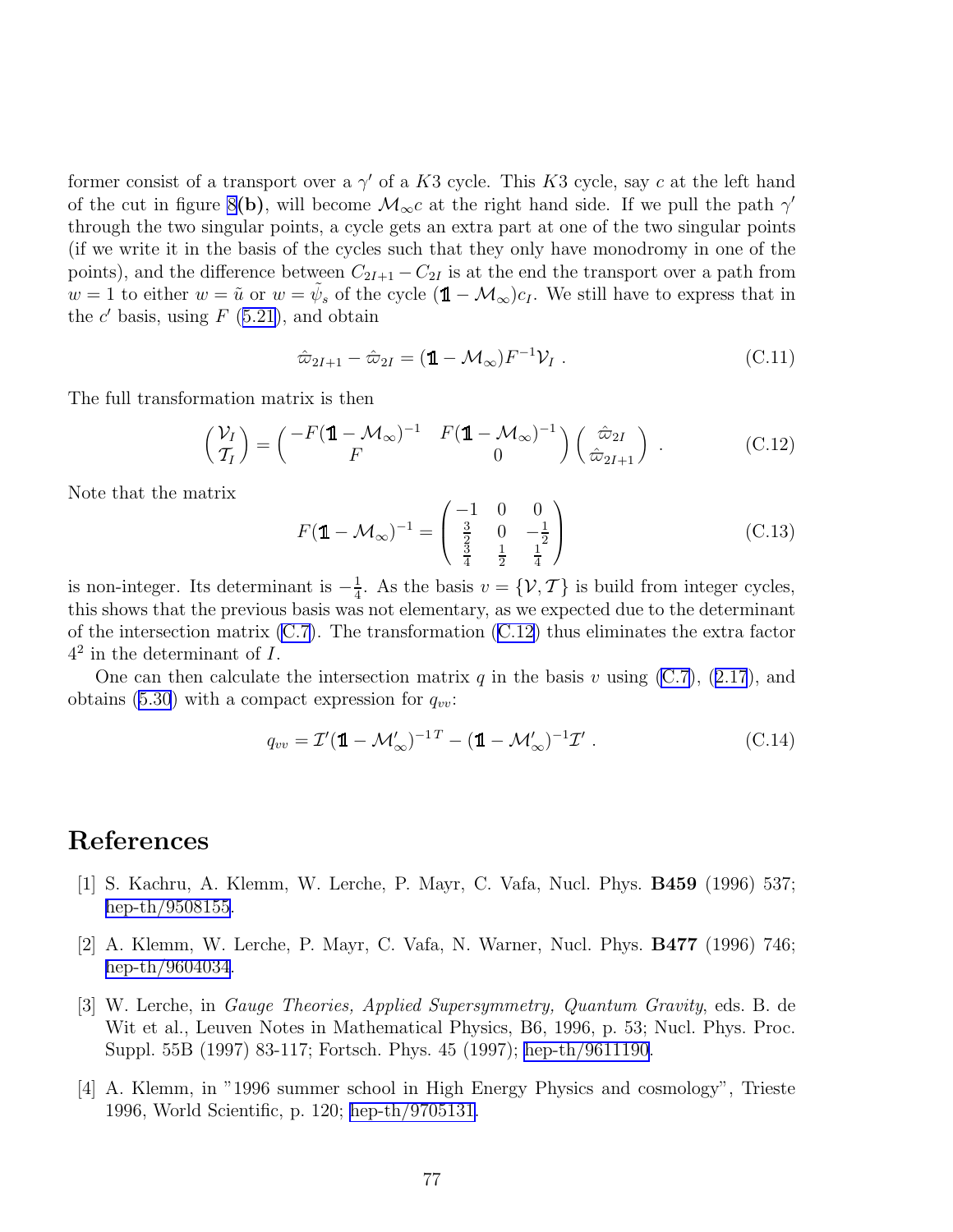- <span id="page-79-0"></span>[5] B. de Wit, P.G. Lauwers, R. Philippe, Su S.-Q. and A. Van Proeyen, Phys. Lett. B 134 (1984) 37; B. de Wit and A. Van Proeyen, Nucl. Phys. B 245 (1984) 89.
- [6] G. Sierra and P.K. Townsend, in *Supersymmetry and Supergravity 1983*, ed. B. Milewski (World Scientific, Singapore, 1983), p. 396; S. J. Gates, Nucl. Phys. B 238 (1984) 349.
- [7] N. Seiberg and E. Witten, Nucl. Phys. B426 (1994) 19; B431 (1994) 484.
- [8] L. Andrianopoli, M. Bertolini, A. Ceresole, R. D'Auria, S. Ferrara, P. Frè and T. Magri, Journal of geometry and Physics 23 (1997) 111; [hep-th/9605032.](http://arXiv.org/abs/hep-th/9605032)
- [9] N. Seiberg, Nucl. Phys. B303 (1988) 286.
- [10] A. Klemm and S. Theisen, in *Gauge Theories, Applied Supersymmetry, Quantum Gravity*, eds. B. de Wit et al., Leuven Notes in Mathematical Physics, B6, 1996, p. 27.
- [11] S. Kachru and C. Vafa, Nucl. Phys. B450 (1995) 69, [hep-th/9505105](http://arXiv.org/abs/hep-th/9505105); S. Ferrara, J. A. Harvey, A. Strominger and C. Vafa, Phys. Lett. B361 (1995) 59, [hep-th/9505162.](http://arXiv.org/abs/hep-th/9505162)
- [12] J. Polchinski, Phys. Rev. Lett. 75 (1995) 4724; [hep-th/9507158.](http://arXiv.org/abs/hep-th/9507158)
- [13] S. Katz, A. Klemm, C. Vafa, Nucl. Phys. B497 (1997) 173; [hep-th/9609239](http://arXiv.org/abs/hep-th/9609239).
- [14] S. Katz, P. Mayr, C. Vafa, Adv. Theor. Math. Phys. 1 (1998) 53, [hep-th/9706110.](http://arXiv.org/abs/hep-th/9706110)
- [15] E. Witten, Nucl. Phys. B500 (1997) 3, [hep-th/9703166](http://arXiv.org/abs/hep-th/9703166).
- [16] A.Klemm, W.Lerche and P.Mayr, Phys. Lett. B357 (1995) 313, [hep-th/9506112.](http://arXiv.org/abs/hep-th/9506112)
- [17] P.S. Aspinwall, and J. Louis, Phys. Lett. B369 (1996) 233, [hep-th/9510234](http://arXiv.org/abs/hep-th/9510234).
- [18] P. Frè, Nucl. Phys. Proc. Suppl.  $45BC$  (1996) 59.
- [19] B. Craps, F. Roose, W. Troost and A. Van Proeyen, Nucl. Phys. B503 (1997) 565; [hep-th/9703082.](http://arXiv.org/abs/hep-th/9703082)
- [20] P. Griffiths and J. Harris, *Principles of Algebraic Geometry*, Wiley-Interscience, 1978.
- [21] P. Aspinwall, K3 *surfaces and String Duality*, [hep-th/9611137](http://arXiv.org/abs/hep-th/9611137)
- [22] S. Ferrara and J. Louis, Phys. Lett. B 278 (1992) 240; A. Ceresole, R. D'Auria, S. Ferrara, W. Lerche and J. Louis, Int. J. Mod. Phys.A 8 (1993) 79.
- [23] P. Candelas, X. de la Ossa, A. Font, S. Katz and D. Morrison, Nucl. Phys. B416 (1994) 481; [hep-th/9308083.](http://arXiv.org/abs/hep-th/9308083)